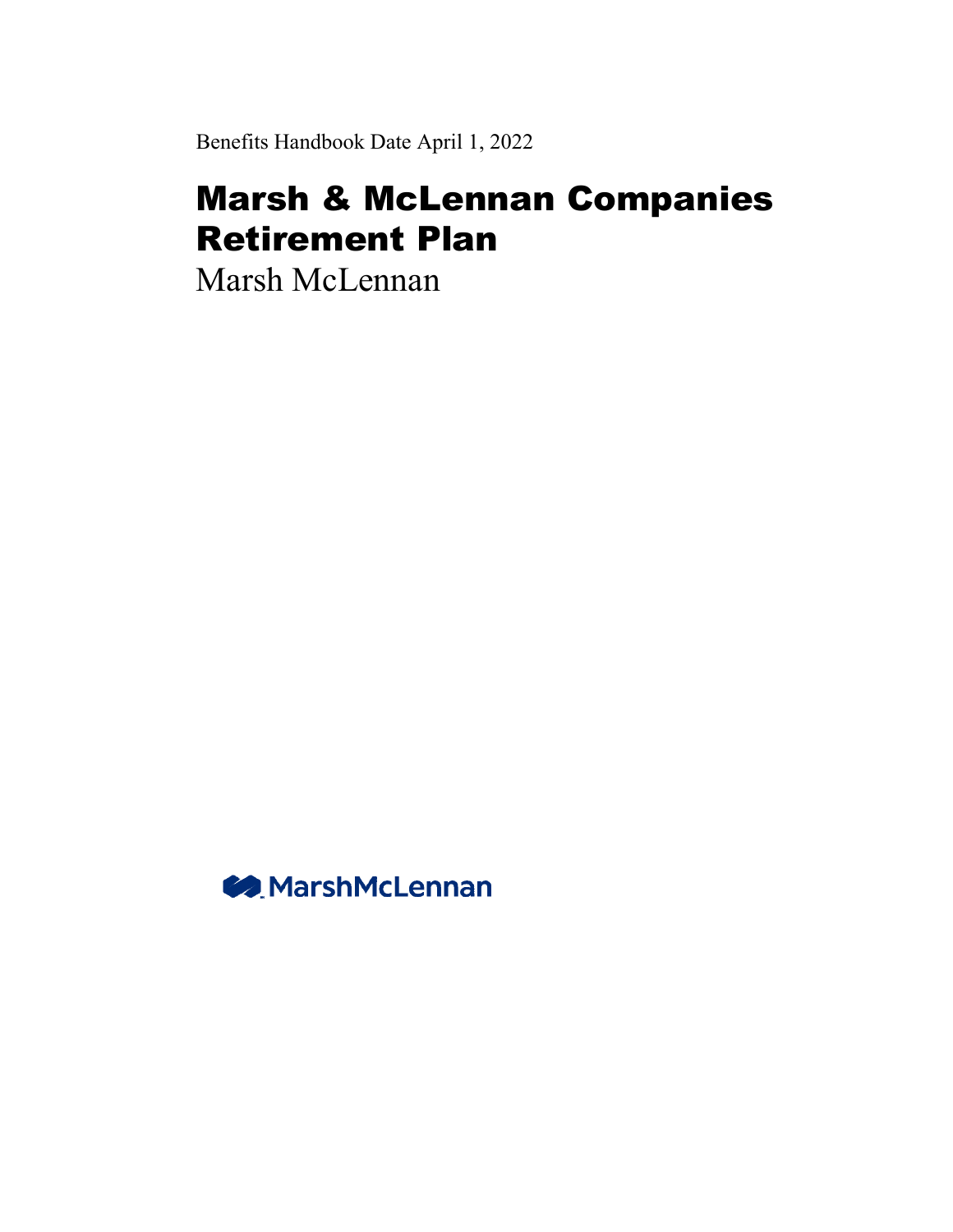# Marsh & McLennan Companies Retirement Plan

*The Marsh & McLennan Companies Retirement Plan (also referred to as the "Plan") is a central part of the Company's US Retirement Program. The Company discontinued benefit accruals under the US Retirement Program, including the Plan, effective December 31, 2016.* 

*The US Retirement Program (Program) will provide income for your retirement provided you participated in the Program before January 1, 2017 and meet its vesting requirements before your final termination of employment with the Company. You are eligible to* 

### SPD

This section provides a summary of the Marsh & McLennan Companies Retirement Plan portion of the US Retirement Program as of January 1, 2021. This section, together with the *Administrative Information* section, form the Summary Plan Description of the Marsh & McLennan Companies Retirement Plan.

*participate in the Program if you were classified by the Company as a US regular or temporary employee (including employees who are classified by the Company as US expatriates) of Marsh & McLennan Companies or any participating company in the Plan, you were age 21 and you had one year of VESTING SERVICE prior to January 1, 2017.* 

*Benefits under the Program may be payable from three sources: (i) the Marsh & McLennan Companies Retirement Plan and for certain highly compensated employees, (ii) the Benefit Equalization Plan and (iii) the Supplemental Retirement Plan.* 

*This section of the Benefits Handbook describes the provisions of the Plan as of January 1, 2019. If you terminated employment before January 1, 2019, prior Plan provisions may determine your benefit.* 

The Plan is a TAX-QUALIFIED PLAN that may pay a benefit according to a formula that considers your ELIGIBLE MONTHLY PAY and BENEFIT SERVICE with the Company, as well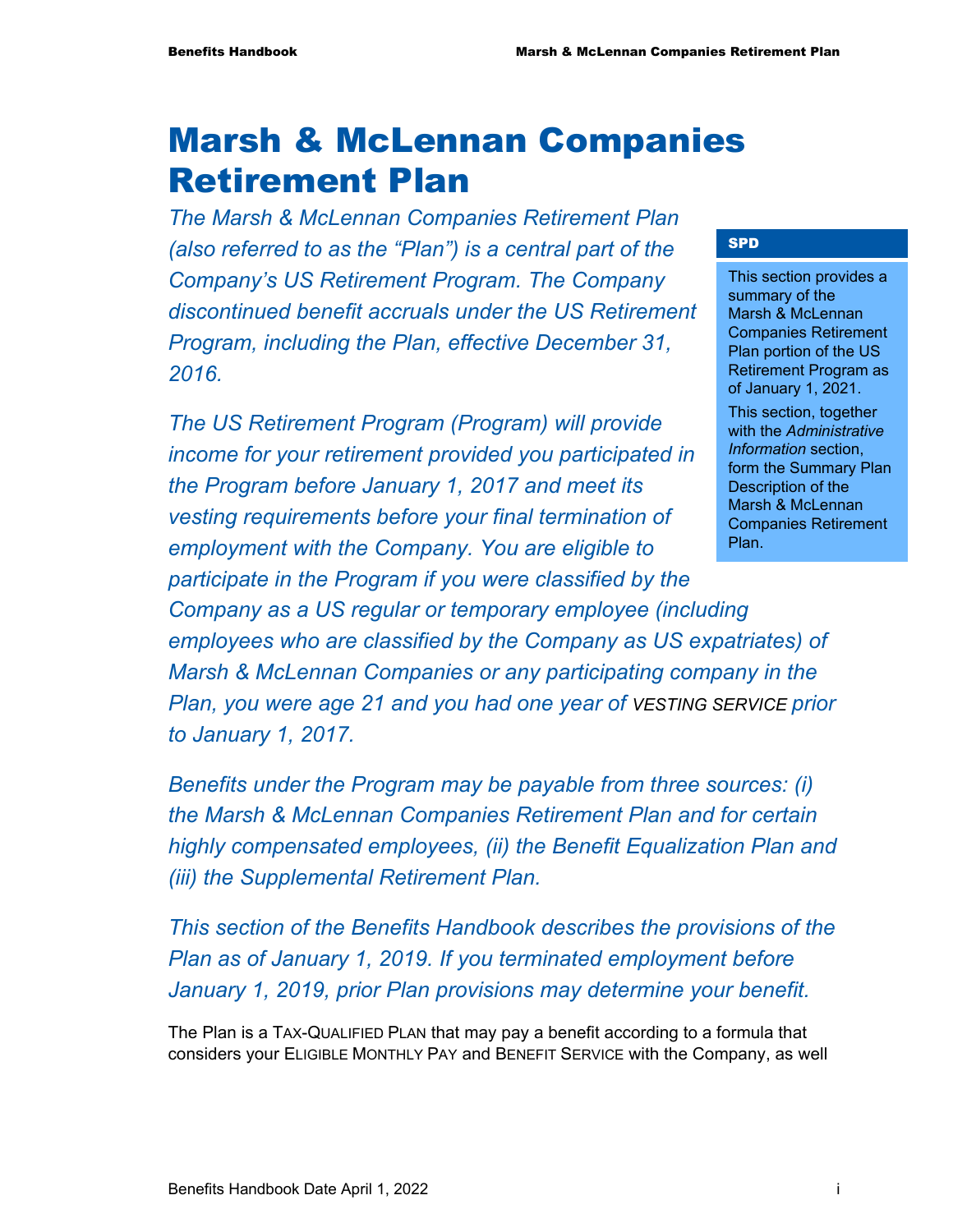as your COVERED COMPENSATION according to the Social Security Administration's Covered Compensation table.

The Benefit Equalization Plan and the Supplemental Retirement Plan cover certain highly compensated employees and are non-qualified plans. Additional information regarding these plans can be found in the sections of the Benefits Handbook that summarize the Benefit Equalization Plan and the Supplemental Retirement Plan.

Defined terms are used throughout this section of the Benefits Handbook. These terms are defined by links to the "Glossary" (beginning on page 91). The terms "employee," "you" and "your" refer to a US employee (regular or temporary) of Marsh & McLennan Companies or any other participating company.

References in this section of the Benefits Handbook to "Company" means Marsh & McLennan Companies, Inc. and its subsidiaries and affiliates other than (i) Mercer Services (including: Mercer HR SERVICES, LLC., Mercer Trust Company, and (except during the period from July 1, 2013 through February 29, 2016) Mercer Health and Benefits Administration, LLC), (ii) Mercer Systems Services, (iii) Marsh & McLennan Agency LLC and (iv) Dovetail Insurance Corporation. References in this section to Marsh & McLennan Companies mean Marsh McLennan.

### A Note about ERISA

The Employee Retirement Income Security Act of 1974 (ERISA) is a federal law that governs many employer-sponsored plans including this one. Your ERISA rights in connection with the Plan are detailed in the *Administrative Information* section that, together with this section constitute the Summary Plan Description for the Plan. Please note that the Plan rules are very detailed and this is only a summary.

In the case of any conflict between this description of the Plan and the official Plan document, the Plan document governs. See also the *Administrative Information* section.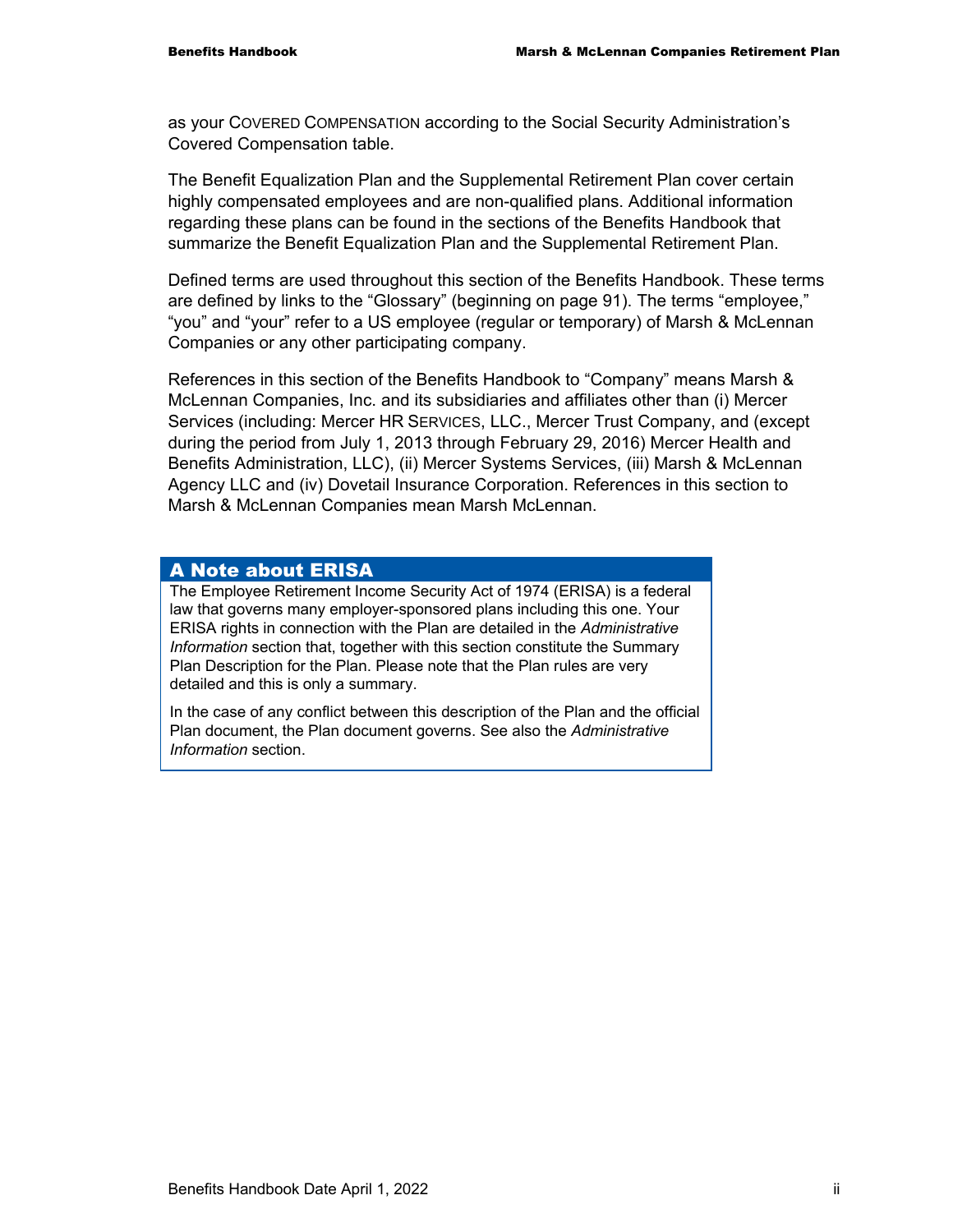### In This Section See Page **Important Defined Benefit Plan Concepts .................................................................... 1 US Retirement Program .................................................................................................. 5 The Marsh & McLennan Companies Retirement Plan at-a-Glance ............................. 7 How to Use this Section of the Benefits Handbook ................................................... 10 Participating in the Plan ............................................................................................... 10 How the Marsh & McLennan Companies Retirement Plan Works ............................ 12** Plan Benefit Formula for Benefit Accrued on or after January 1, 2006 ..................... 12 Plan Benefit Formula for Benefit Accrued prior to January 1, 2006 .......................... 16 Accrued Benefit Credited Both Before and After January 1, 2006 ............................ 17 Transition Benefit ...................................................................................................... 21 What Pay Counts ...................................................................................................... 24 Benefit Service .......................................................................................................... 26 Vesting Service ......................................................................................................... 27 **When Benefits Commence ........................................................................................... 31** Timing of Small Benefit Payments ............................................................................ 32 Normal Commencement: If You Commence Once You Attain Age 65 ..................... 32 Early Commencement: If You Commence Before Age 65 ........................................ 32 Deferred Commencement: If You Commence After Age 65 ..................................... 35 **How Benefits are Paid .................................................................................................. 36** Lump Sum ................................................................................................................. 36 Normal Form of Payment .......................................................................................... 37 Single Life Annuity ..................................................................................................... 38 Contingent Annuity .................................................................................................... 38 Period Certain ........................................................................................................... 40 Social Security Level Income .................................................................................... 41 Limited Time Benefit Offer ......................................................................................... 43 **Obtaining an Estimate .................................................................................................. 51 Commencing a Benefit ................................................................................................. 53** If you are Currently an Active Participant Who is Eligible to Retire ........................... 54 If you are Currently a Terminated Vested or Retired Participant Who has not yet Commenced Monthly Benefit Payments ................................................................... 55 If you do not Commence your Benefit by the April 1<sup>st</sup> Following the Calendar Year in which you Attain Age 701⁄2 ..................................................................................... 56 **How Benefits are Taxed ................................................................................................ 56 Rollovers ........................................................................................................................ 58 Death Benefits ............................................................................................................... 59** Eligible Survivor if You Die Before Your Benefit Commencement Date .................... 59 Survivor Benefit if You Die Before Your Benefit Commencement Date .................... 61 Death Benefit if You Die After Your Benefit Commencement Date ........................... 64 **In the Event of Divorce, Legal Separation or Child Support Order .......................... 65 US Expatriates ............................................................................................................... 66 Transfers From a Non-participating Company ........................................................... 67 Transfers to a Non-participating Company ................................................................ 69**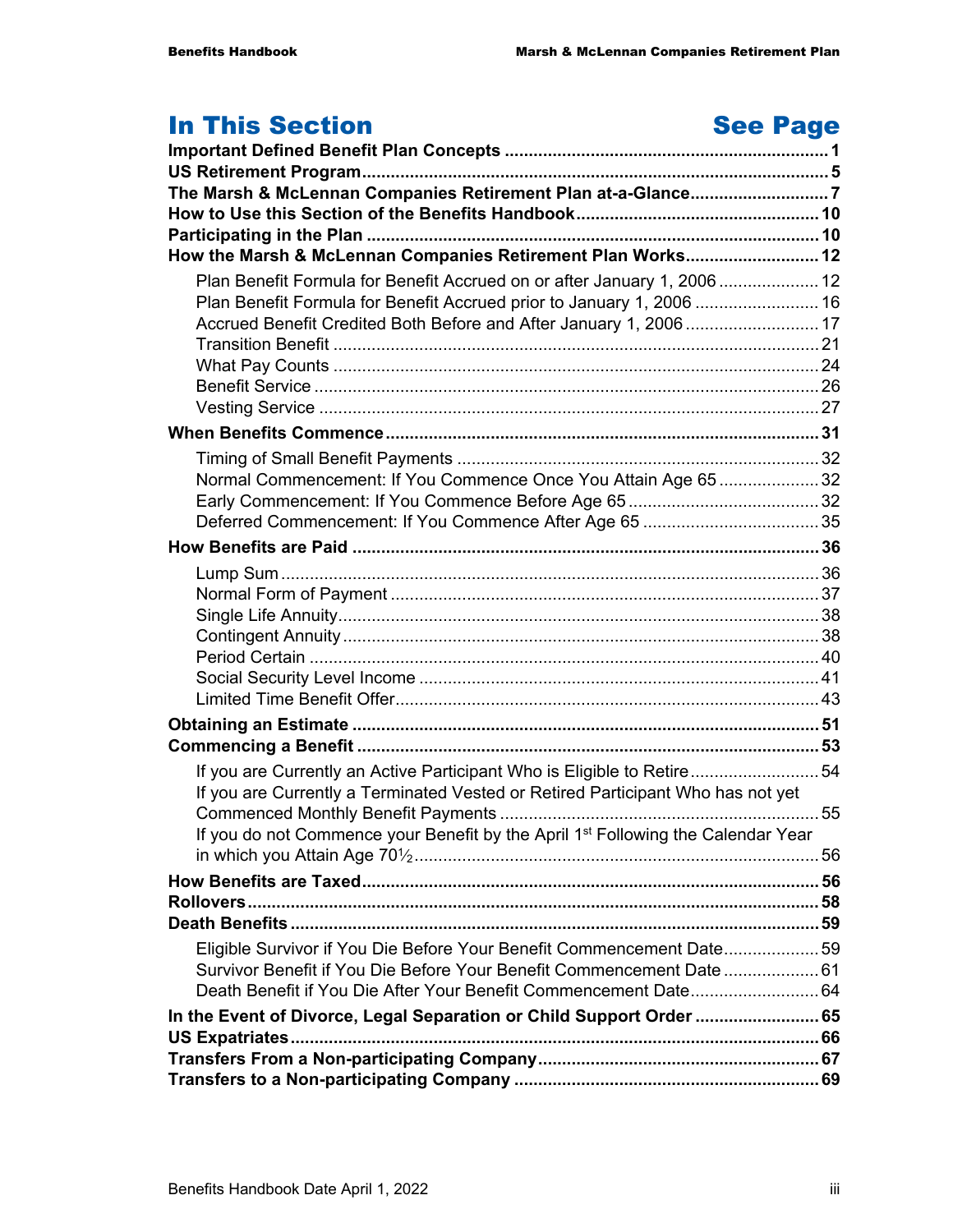| Transfers to Mercer HR Services, LLC, Mercer Trust Company and Mercer Health  |  |
|-------------------------------------------------------------------------------|--|
|                                                                               |  |
| Transfers to Marsh Risk Consulting Practice, Forensic Construction or Kroll   |  |
|                                                                               |  |
|                                                                               |  |
|                                                                               |  |
|                                                                               |  |
|                                                                               |  |
|                                                                               |  |
|                                                                               |  |
|                                                                               |  |
|                                                                               |  |
| Employees of Montgomery and Montgomery Inc. on the Date of the Acquisition 84 |  |
|                                                                               |  |
|                                                                               |  |
|                                                                               |  |
|                                                                               |  |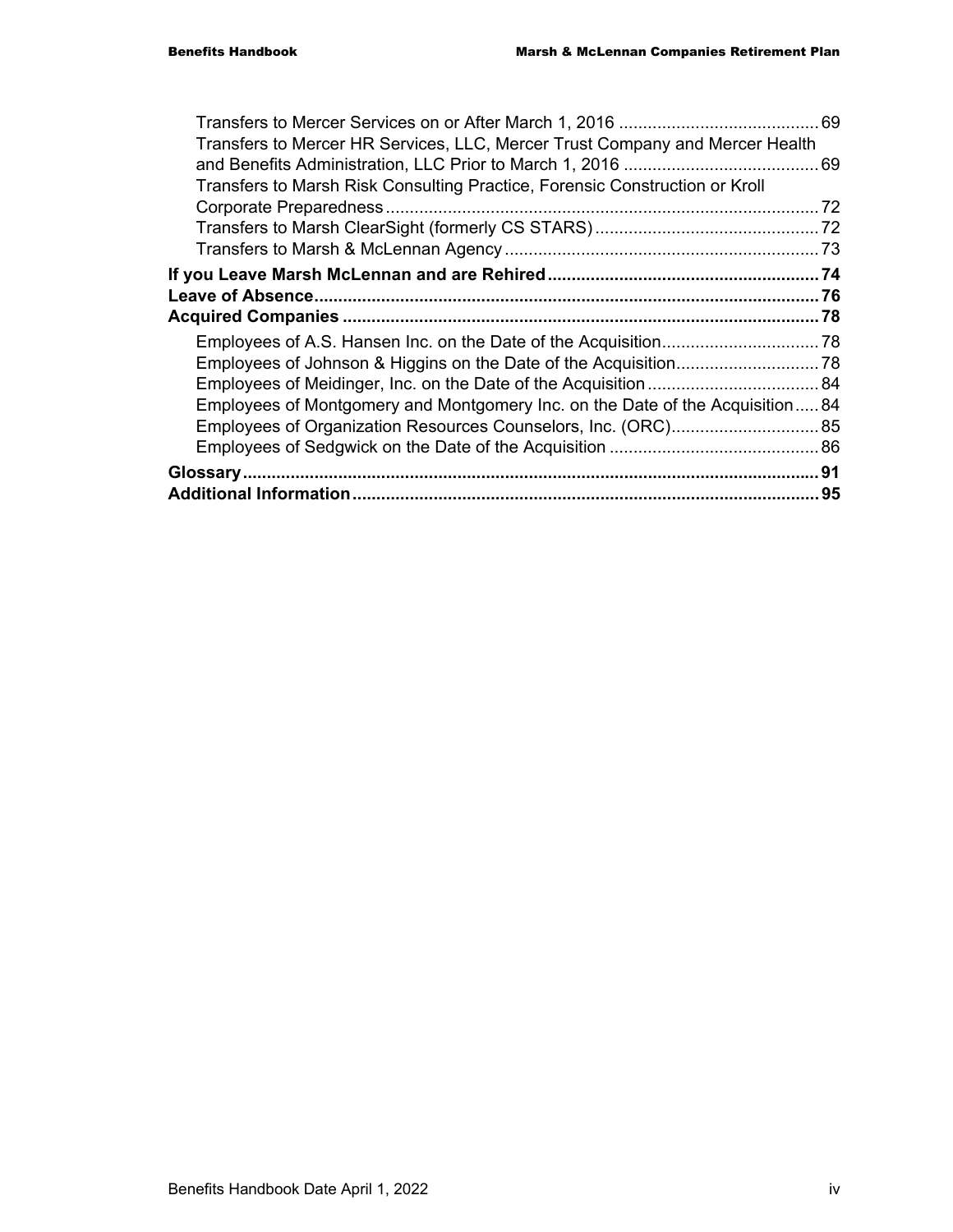# Important Defined Benefit Plan Concepts

A basic and general description of defined benefit plans may help you better understand the specific details about how the Plan works. Effective December 31, 2016 the Company discontinued benefit accruals under the Plan. The charts below describe some general concepts applicable to defined benefit plans. The charts highlight the differences between defined benefit and defined contribution plans and introduce key concepts such as time and form of payment and actuarial equivalence.

*A Note About Actuarial Equivalence:* In this summary, you will see the term ACTUARIALLY EQUIVALENT used when describing forms of benefit payment. A form of benefit payment is Actuarially Equivalent to the normal form of benefit payment (typically a single life annuity) if the same amount of money is needed today to pay all future payments regardless of what form you elect. Usually, the monthly amount payable under the optional form will be less than the normal form to make up for a payment feature that the optional form provides (such as a 50% survivor annuity or a 5-year payment guarantee). Whether one payment form is the actuarial equivalent of another is monitored by the Plan's actuaries using certain assumptions about interest rates and mortality that are specified in the Plan document.

# *Differences between Defined Benefit and Defined Contribution Plans*

Retirement plans can be placed into two general categories: *defined benefit and defined contribution* plans. The Marsh & McLennan Companies Retirement Plan is a defined benefit plan. The chart compares some of the key characteristics of defined benefit and defined contribution plans.

| <b>Defined Benefit</b>                                                                                                                                                                                                                                                                                                                                                                                                                                                                                                                                                                                                             | <b>Defined Contribution</b>                                                                                                                                                                                                                                                                                                                |
|------------------------------------------------------------------------------------------------------------------------------------------------------------------------------------------------------------------------------------------------------------------------------------------------------------------------------------------------------------------------------------------------------------------------------------------------------------------------------------------------------------------------------------------------------------------------------------------------------------------------------------|--------------------------------------------------------------------------------------------------------------------------------------------------------------------------------------------------------------------------------------------------------------------------------------------------------------------------------------------|
| <b>Benefit Formula</b>                                                                                                                                                                                                                                                                                                                                                                                                                                                                                                                                                                                                             |                                                                                                                                                                                                                                                                                                                                            |
| The monthly retirement benefit payable to the<br>employee is defined by a plan using a formula<br>written in the plan document. Benefits in a<br>defined benefit plan are usually accrued (and<br>received) as monthly benefits, commencing at<br>normal retirement age for a participant's<br>lifetime. A participant is periodically credited<br>with an accrual related to monthly or annual<br>pay.<br>The Plan's benefit formula through<br>December 31, 2016, the date benefit accruals<br>were discontinued under the Plan, is<br>described in "How the Marsh & McLennan<br>Companies Retirement Plan Works" on<br>page 12. | The level of contribution is defined by a plan<br>using a formula written in the plan document.<br>The participant's benefit at any time is the value<br>of his/her separate account. The value of the<br>account may increase or decrease with<br>investment performance. A common type of<br>defined contribution plan is a 401(k) plan. |
| <b>Benefit Payment</b>                                                                                                                                                                                                                                                                                                                                                                                                                                                                                                                                                                                                             |                                                                                                                                                                                                                                                                                                                                            |
| Generally, a plan pays a monthly benefit to<br>the participant for his or her lifetime. (This<br>type of payment is also called an annuity.)                                                                                                                                                                                                                                                                                                                                                                                                                                                                                       | Generally, the participant receives the<br>accumulated value in the account as a lump sum<br>payment.                                                                                                                                                                                                                                      |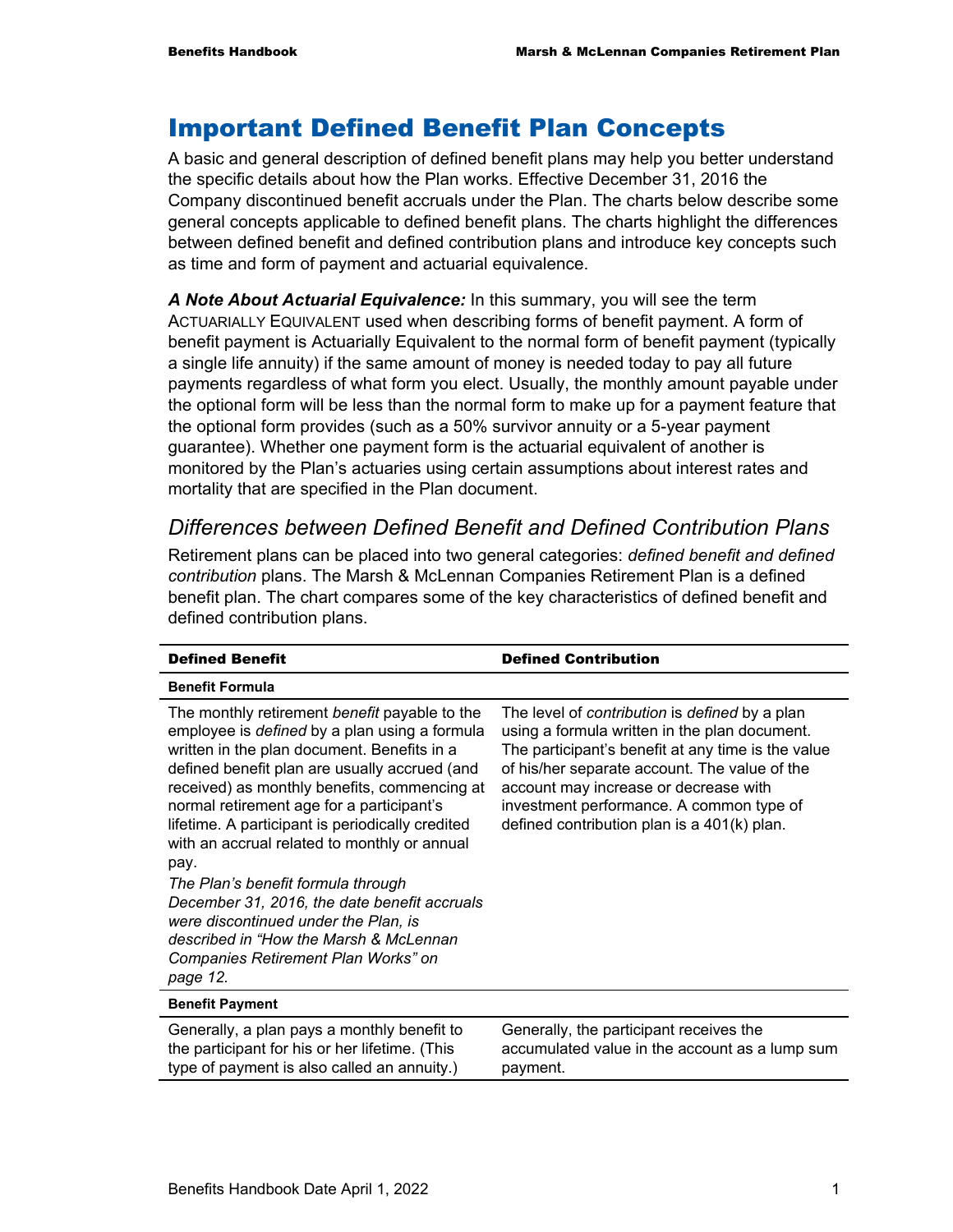| <b>Defined Benefit</b>                                                                                                                                                 | <b>Defined Contribution</b> |
|------------------------------------------------------------------------------------------------------------------------------------------------------------------------|-----------------------------|
| Most plans offer a variety of payment options,<br>such as a contingent annuity that provides<br>lifetime income for both the participant and a<br>designated survivor. |                             |
| The payment options available under the Plan<br>are described in "How Benefits are Paid" on<br>page 36.                                                                |                             |

### *When (Timing of Payment) and How (Form of Payment) Benefits in a Defined Benefit Plan are Paid*

| <b>Payment Event</b>                                                                      | <b>Timing of Payment</b>                                                                                                                                                                                                                                                                                                                                                                                                                                                                                                                                                                                                                                                                                                                                                                                                                                                                                                                                                                                                                                                           |
|-------------------------------------------------------------------------------------------|------------------------------------------------------------------------------------------------------------------------------------------------------------------------------------------------------------------------------------------------------------------------------------------------------------------------------------------------------------------------------------------------------------------------------------------------------------------------------------------------------------------------------------------------------------------------------------------------------------------------------------------------------------------------------------------------------------------------------------------------------------------------------------------------------------------------------------------------------------------------------------------------------------------------------------------------------------------------------------------------------------------------------------------------------------------------------------|
| <b>Termination of Employment Before Reaching</b><br><b>Early or Normal Retirement Age</b> | Defined benefit plans provide that no benefits are<br>payable to terminated participants until a time<br>allowed by the plan. The latest that this date can<br>be under the law is age 65, generally referred to<br>as the Normal Retirement Age or Normal<br>Commencement Age. However, a plan can<br>specify an earlier date on which participants can<br>elect to commence their benefit payments, for<br>example age 55. This is generally referred to as<br>the Early Retirement Age or Early<br>Commencement Age.<br>If a participant with an ACCRUED BENEFIT in excess<br>of \$1,000 terminates employment before the<br>earliest date specified in the plan that benefits are<br>payable, the participant must wait until he or she<br>has reached that date, (i.e., either the plan's Early<br>Retirement Age, if any, or its Normal Retirement<br>Age).<br>The Plan's rules concerning the timing of benefit<br>payments when a participant terminates before<br>being eligible to commence benefit payments are<br>described in "When Benefits Commence" on<br>page 31. |
| <b>Termination of Employment at an Early</b><br><b>Retirement Age</b>                     | Defined benefit plans provide that benefits are<br>immediately payable to participants if they<br>terminate employment after attaining the plan's<br>Normal Retirement Age or Normal<br>Commencement Age (usually age 65). However,<br>plans may also provide that benefits are<br>immediately payable to participants upon<br>termination of employment at an earlier age, for<br>example age 55. This is generally referred to as<br>the Early Retirement Age or Early<br>Commencement Age. When a participant<br>terminates on or after attaining the plan's Early<br>Retirement Age and elects to commence benefit                                                                                                                                                                                                                                                                                                                                                                                                                                                             |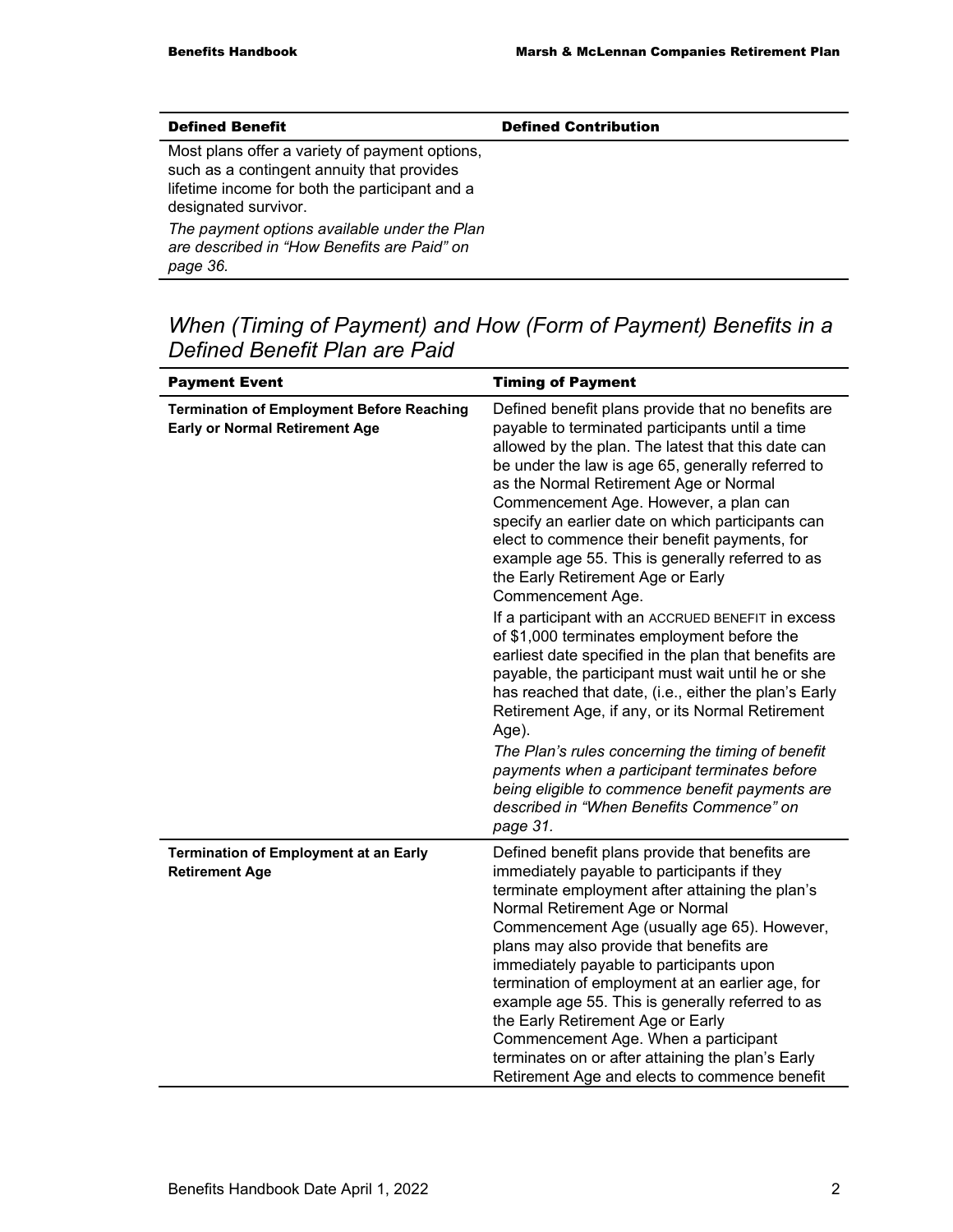| <b>Payment Event</b>                                                         | <b>Timing of Payment</b>                                                                                                                                                                                                                                                                                                                                                                                                          |
|------------------------------------------------------------------------------|-----------------------------------------------------------------------------------------------------------------------------------------------------------------------------------------------------------------------------------------------------------------------------------------------------------------------------------------------------------------------------------------------------------------------------------|
|                                                                              | payments at any time prior to the plan's Normal<br>Retirement Age, the amount of the monthly<br>benefit is usually reduced to reflect the longer<br>period over which benefits are expected to be<br>paid.<br>The Plan's rules for a participant who terminates<br>employment at Early Commencement Age are<br>described in "Early Commencement: If You<br>Commence Before Age 65" on page 32.                                    |
| <b>Termination of Employment at or After Normal</b><br><b>Retirement Age</b> | Most defined benefit plans establish Normal<br>Retirement Age or Normal Commencement Age<br>as age 65. Benefits are payable immediately once<br>Normal Retirement Age is reached and the<br>participant has terminated employment.<br>The Plan's rules for a participant who terminates<br>employment at Normal Commencement Age are<br>described in "Normal Commencement: If You<br>Commence Once You Attain Age 65" on page 32. |
| Attainment of Age 701/2                                                      | Plans may require retirement benefits to begin by<br>April 1 following the calendar year in which the<br>employee reaches age $70\frac{1}{2}$ , even if the<br>participant has not yet terminated employment.<br>The Plan's rules regarding commencement of<br>benefits once you attain age $70\frac{1}{2}$ are described in<br>"Deferred Commencement: If You Commence<br>After Age 65" on page 35.                              |

| <b>Form of Payment</b>     | <b>Explanation</b>                                                                                                                                                                                                                                                                                                                                                                                                                                                                                                                                                                                                                                                                                                                                                                                                                                                                                            |
|----------------------------|---------------------------------------------------------------------------------------------------------------------------------------------------------------------------------------------------------------------------------------------------------------------------------------------------------------------------------------------------------------------------------------------------------------------------------------------------------------------------------------------------------------------------------------------------------------------------------------------------------------------------------------------------------------------------------------------------------------------------------------------------------------------------------------------------------------------------------------------------------------------------------------------------------------|
| <b>Normal Form</b>         | The normal form of payment is the form of<br>payment, i.e., single life annuity, joint & survivor<br>annuity, etc., that a plan will pay to the participant<br>absent an election by the participant to receive an<br>optional form of payment available under the plan.<br>The normal form is generally dependent upon<br>whether the participant has a federally recognized<br>SPOUSE when benefits commence. Typically, if a<br>participant does not have a federally recognized<br>spouse when benefits commence, the normal<br>form of payment is a single life annuity. However,<br>if the participant does have a federally recognized<br>spouse, the normal form is a joint & survivor<br>annuity with an annuity continuation of not less<br>than 50% to the participant's surviving spouse.<br>The normal form of payment under the Plan is<br>described in "Normal Form of Payment" on<br>page 37. |
| <b>Single Life Annuity</b> | This form of payment provides monthly income                                                                                                                                                                                                                                                                                                                                                                                                                                                                                                                                                                                                                                                                                                                                                                                                                                                                  |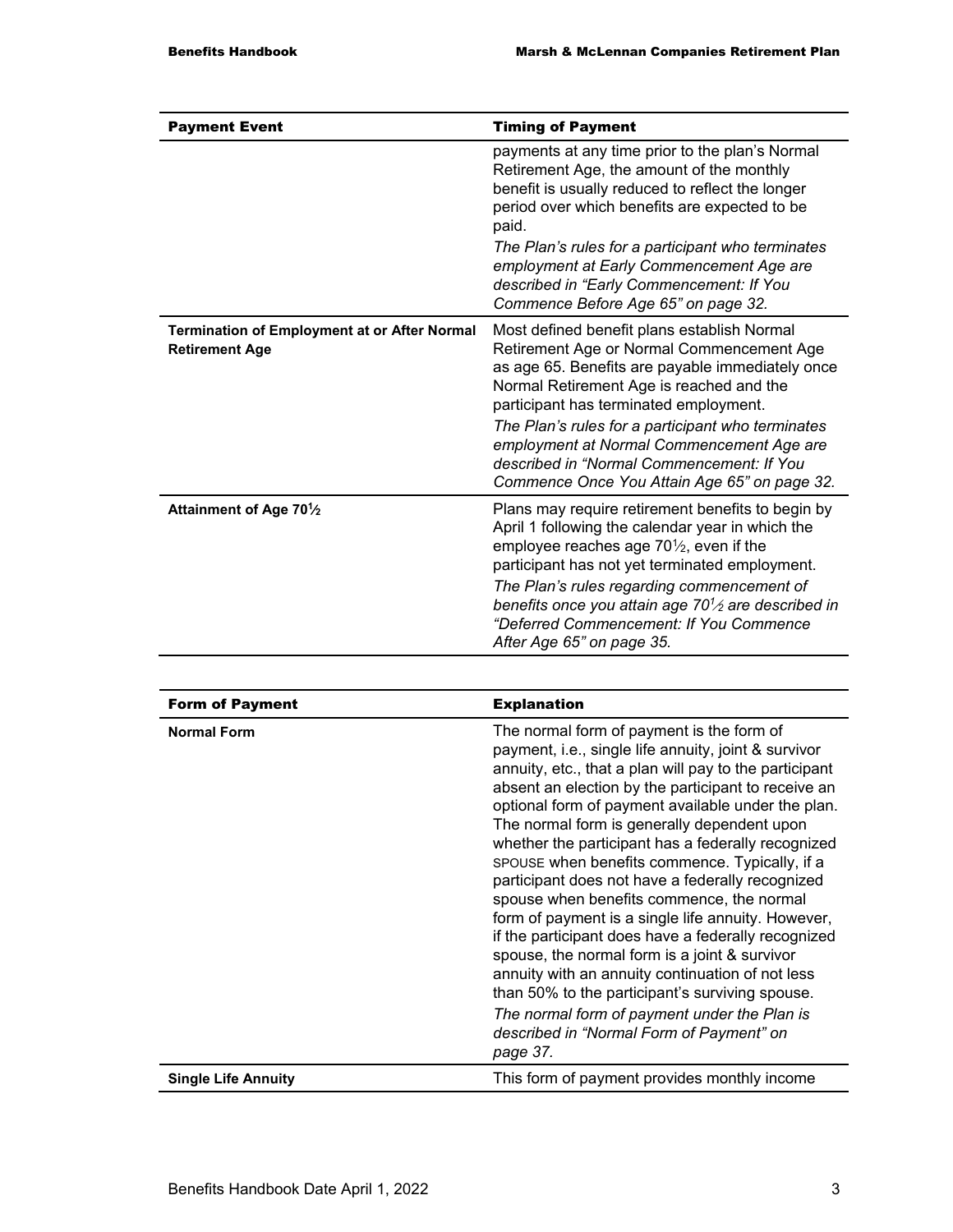| <b>Form of Payment</b>                                                                               | <b>Explanation</b>                                                                                                                                                                                                                                                                                                                                                                                                                                                                                                                                                                                                                                                                                                                                                                                                                                                                                                                                                                                                                                                                                                                                                  |
|------------------------------------------------------------------------------------------------------|---------------------------------------------------------------------------------------------------------------------------------------------------------------------------------------------------------------------------------------------------------------------------------------------------------------------------------------------------------------------------------------------------------------------------------------------------------------------------------------------------------------------------------------------------------------------------------------------------------------------------------------------------------------------------------------------------------------------------------------------------------------------------------------------------------------------------------------------------------------------------------------------------------------------------------------------------------------------------------------------------------------------------------------------------------------------------------------------------------------------------------------------------------------------|
|                                                                                                      | payments until the retiree (the person receiving<br>the benefit) dies. The name comes from the fact<br>that payments are based on the life of a single<br>person, the retiree only.                                                                                                                                                                                                                                                                                                                                                                                                                                                                                                                                                                                                                                                                                                                                                                                                                                                                                                                                                                                 |
|                                                                                                      | The single life annuity available under the Plan is<br>described in "Single Life Annuity" on page 38.                                                                                                                                                                                                                                                                                                                                                                                                                                                                                                                                                                                                                                                                                                                                                                                                                                                                                                                                                                                                                                                               |
| Joint and Survivor Annuity (J&S) -<br>Also referred to as a Contingent Annuity                       | This form of payment covers two people (two joint<br>annuitants) and pays monthly benefits until the<br>last of the two dies. Because payments are made<br>over the course of two lives, the amount of the<br>payment is generally less than what one annuitant<br>(i.e., the retiree alone) would receive under a<br>single life annuity. In a defined benefit plan, a J&S<br>annuity typically provides full income payments as<br>long as the retiree lives. But if the retiree dies and<br>the joint annuitant (usually the retiree's spouse) is<br>still living, a percentage of the full amount will be<br>paid to the joint annuitant for the rest of his or her<br>life. Plans usually provide for an annuity<br>continuation of 50%, 75%, or 100% of the amount<br>originally payable to the retiree. Sometimes other<br>percentages, such as 66%% are provided. The<br>50% J&S annuity is the default form of payment<br>for a participant with a federally recognized<br>spouse. A J&S annuity is also referred to as a<br>contingent annuity.<br>The contingent annuities available under the Plan<br>are described in "Contingent Annuity" on page 38. |
| <b>Qualified Joint and Survivor Annuity (QJSA) -</b><br>Also referred to as a 50% contingent Annuity | Internal Revenue Service (IRS) regulations<br>require that married participants receive their<br>benefit in the form of a qualified joint and survivor<br>annuity (QJSA) unless the participant and spouse<br>consent to an optional form of payment. A QJSA<br>is a payment form that pays a benefit for the life of<br>the retiree, and in the event of the retiree's death,<br>continues payments to the surviving spouse for<br>his or her life in a reduced amount. The amount<br>payable to the surviving spouse cannot be less<br>than 50% of the amount that was payable to the<br>retiree. Plans must offer a 75% joint and survivor<br>annuity as an alternative to the 50% QJSA. This<br>form of payment is also referred to as a 50%<br>contingent annuity.<br>The contingent annuities available under the Plan<br>are described in "Contingent Annuity" on page 38.                                                                                                                                                                                                                                                                                   |
| <b>Period Certain Annuities</b>                                                                      | A period certain annuity is a single life annuity that<br>also provides a certain minimum number of<br>monthly payments, whether or not the retiree is<br>still living. For example, a five-year period certain                                                                                                                                                                                                                                                                                                                                                                                                                                                                                                                                                                                                                                                                                                                                                                                                                                                                                                                                                     |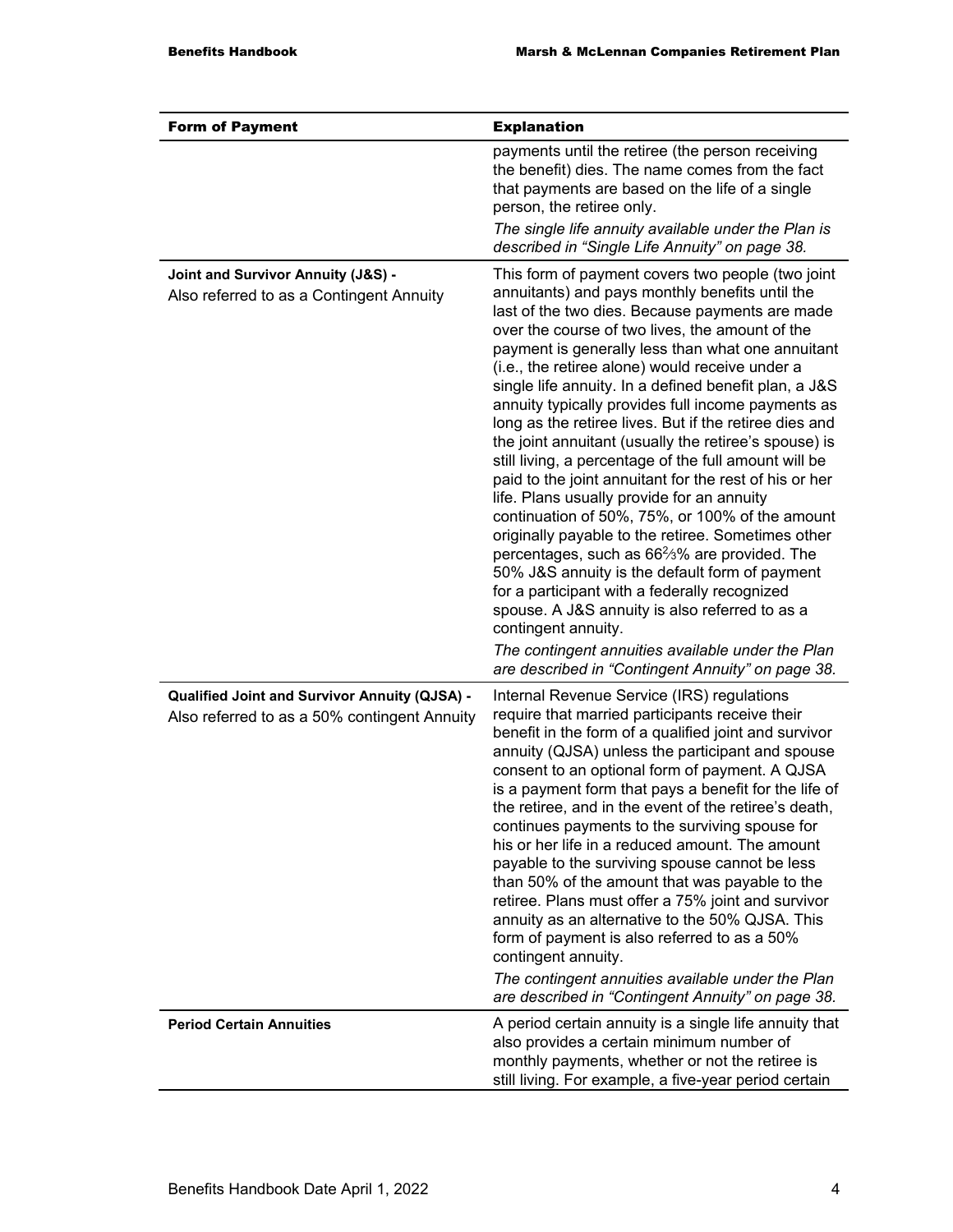| <b>Form of Payment</b>                     | <b>Explanation</b>                                                                                                                                                                                                                                                                                                                                                                                                                                                                                                                                                                                                                                                                                                                                                                                                                                                                                                                                                                |
|--------------------------------------------|-----------------------------------------------------------------------------------------------------------------------------------------------------------------------------------------------------------------------------------------------------------------------------------------------------------------------------------------------------------------------------------------------------------------------------------------------------------------------------------------------------------------------------------------------------------------------------------------------------------------------------------------------------------------------------------------------------------------------------------------------------------------------------------------------------------------------------------------------------------------------------------------------------------------------------------------------------------------------------------|
|                                            | annuity would pay benefits for a minimum of five<br>years. If the retiree dies within five years of<br>commencing payment, payments would continue<br>to be paid to the retiree's beneficiary for the<br>remainder of the five-year period. If the retiree<br>lives longer than five years after commencing<br>payment, payments continue for the retiree's life<br>but they stop when he/she dies.                                                                                                                                                                                                                                                                                                                                                                                                                                                                                                                                                                               |
|                                            | The period certain annuities available under the<br>Plan are described in "Period Certain" on page 40.                                                                                                                                                                                                                                                                                                                                                                                                                                                                                                                                                                                                                                                                                                                                                                                                                                                                            |
| <b>Social Security Level Income Option</b> | This form of payment is available at early<br>commencement, before attaining age 62. It is<br>intended to provide an early retiree with a level<br>amount of monthly income for his/her lifetime by<br>taking into consideration the retiree's anticipated<br>Social Security benefit when it is first available<br>upon attaining age 62. A larger amount is paid<br>from the retiree's Early Commencement Date<br>(e.g., age 55) until the retiree reaches the age<br>when Social Security benefits are first available<br>(age 62). At that point, a smaller amount of<br>monthly benefit is paid. Under this form of<br>payment (depending on the value of the plan<br>benefit as compared to Social Security), it is<br>mathematically possible that the amount payable<br>from the plan upon attaining age 62 will decline to<br>zero.<br>The Social Security level income option available<br>under the Plan is described in "Social Security<br>Level Income" on page 41. |
| <b>Lump Sum</b>                            | A lump sum benefit is a payment form that is paid<br>all at once to the participant. Defined benefit plans<br>typically cash out benefits valued at \$1,000 or less<br>in a lump sum, without either the participant's or<br>the participant's spouse's consent. Plans may<br>offer lump sum payments as an optional form of<br>payment.<br>The Plan's rules regarding lump sum payments<br>are described in "Lump Sum" on page 36.                                                                                                                                                                                                                                                                                                                                                                                                                                                                                                                                               |

# US Retirement Program

Provided you meet the Program's requirements, the US Retirement Program will provide income for your retirement based on a formula that considers your eligible pay and BENEFIT SERVICE with the Company up to and including December 31, 2016, the date benefit accruals were discontinued under the Program.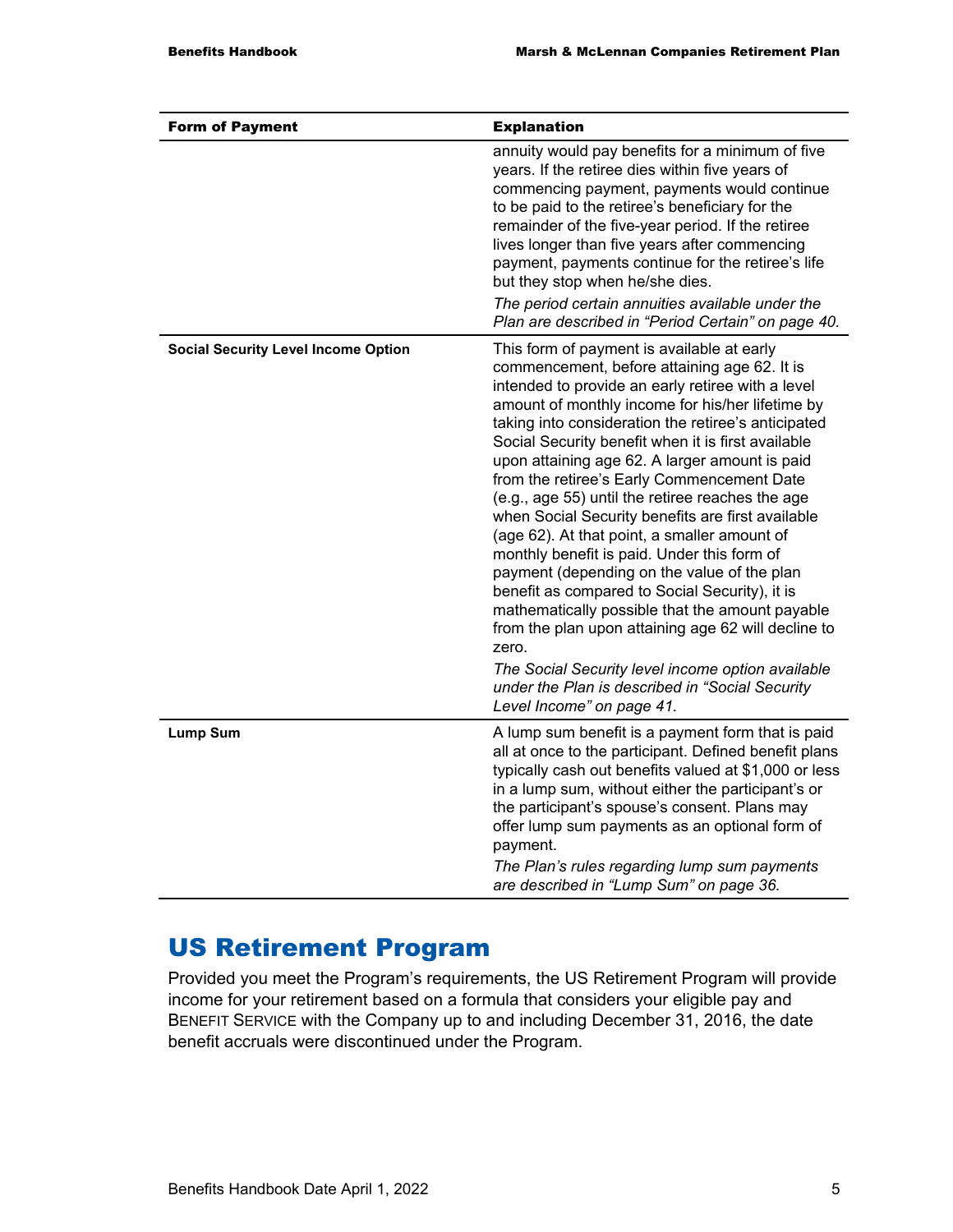### *How the US Retirement Program Works*

The US Retirement Program includes benefits from three sources: the tax-qualified retirement plan and for certain highly compensated employees, from two non-qualified plans.

The US Retirement Program includes the:

- Marsh & McLennan Companies Retirement Plan for eligible participants (taxqualified),
- **Benefit Equalization Plan (non-qualified),**
- **Supplemental Retirement Plan (non-qualified).**

| <b>Marsh &amp; McLennan</b><br><b>Companies Retirement</b><br><b>Plan</b>                                                                                                                                                                                                                                                                                                                                                                                                                                          | <b>Benefit Equalization Plan</b>                                                                                                                                                                                                                                                                                                       | <b>Supplemental Retirement</b><br>Plan                                                                                                                                                                                                                                                                                                                                                                 |
|--------------------------------------------------------------------------------------------------------------------------------------------------------------------------------------------------------------------------------------------------------------------------------------------------------------------------------------------------------------------------------------------------------------------------------------------------------------------------------------------------------------------|----------------------------------------------------------------------------------------------------------------------------------------------------------------------------------------------------------------------------------------------------------------------------------------------------------------------------------------|--------------------------------------------------------------------------------------------------------------------------------------------------------------------------------------------------------------------------------------------------------------------------------------------------------------------------------------------------------------------------------------------------------|
| <b>Purpose</b>                                                                                                                                                                                                                                                                                                                                                                                                                                                                                                     |                                                                                                                                                                                                                                                                                                                                        |                                                                                                                                                                                                                                                                                                                                                                                                        |
| To provide a retirement benefit<br>for all eligible employees<br>pursuant to the Plan's benefit<br>formula up to and including<br>December 31, 2016, the date<br>benefit accruals were<br>discontinued under the Plan.<br>The amount of benefits under<br>this Plan are subject to limits<br>imposed by the Internal<br>Revenue Code's limit on the<br>maximum amount of employee<br>compensation that may be<br>considered under the Plan's<br>benefit formula. See "IRS Limit<br>on Pay" on page 25 for details. | To provide a retirement benefit<br>that would have otherwise<br>been paid pursuant to the<br>terms of the Marsh &<br><b>McLennan Companies</b><br><b>Retirement Plan benefit</b><br>formula up to and including<br>December 31, 2016 had the<br>benefits provided under such<br>plan not been limited by the<br>Internal Revenue Code. | To provide a retirement benefit<br>in excess of benefits provided<br>by the Marsh & McLennan<br><b>Companies Retirement Plan</b><br>up to and including<br>December 31, 2016, the<br>Benefit Equalization Plan up to<br>and including December 31,<br>2016 and Social Security to a<br>select group of highly-<br>compensated employees<br>attributable to their first 25<br>years of benefit service. |
| <b>Eligibility</b>                                                                                                                                                                                                                                                                                                                                                                                                                                                                                                 |                                                                                                                                                                                                                                                                                                                                        |                                                                                                                                                                                                                                                                                                                                                                                                        |
| Regular or temporary<br>employees who were<br>employed by a participating<br>company, attained age 21 and<br>had at least one year (12<br>months) of VESTING SERVICE<br>prior to January 1, 2017.                                                                                                                                                                                                                                                                                                                  | Marsh & McLennan<br><b>Companies Retirement Plan</b><br>participants with salaries or<br>benefits above the annual IRS<br>limits prior to January 1, 2017.                                                                                                                                                                             | Generally, a participant in the<br>Marsh & McLennan<br><b>Companies Retirement Plan</b><br>Who had ELIGIBLE MONTHLY<br>PAY in excess of \$12,500<br>(\$150,000 annually) prior to<br>January 1, 2017.                                                                                                                                                                                                  |
| <b>Plan Design and Benefits</b>                                                                                                                                                                                                                                                                                                                                                                                                                                                                                    |                                                                                                                                                                                                                                                                                                                                        |                                                                                                                                                                                                                                                                                                                                                                                                        |
| Defined benefit plan, using a<br>formula that considers your<br>Eligible Monthly Pay and<br>service with the Company up<br>to and including December 31,<br>2016, the date benefit accruals                                                                                                                                                                                                                                                                                                                        | Defined benefit plan, using the<br>same formula as the Marsh &<br><b>McLennan Companies</b><br>Retirement Plan up to and<br>including December 31, 2016,<br>the date benefit accruals were                                                                                                                                             | Defined benefit plan, using a<br>formula that considers eligible<br>annual pay and service up to<br>and including December 31,<br>2016, the date benefit accruals<br>were discontinued under the                                                                                                                                                                                                       |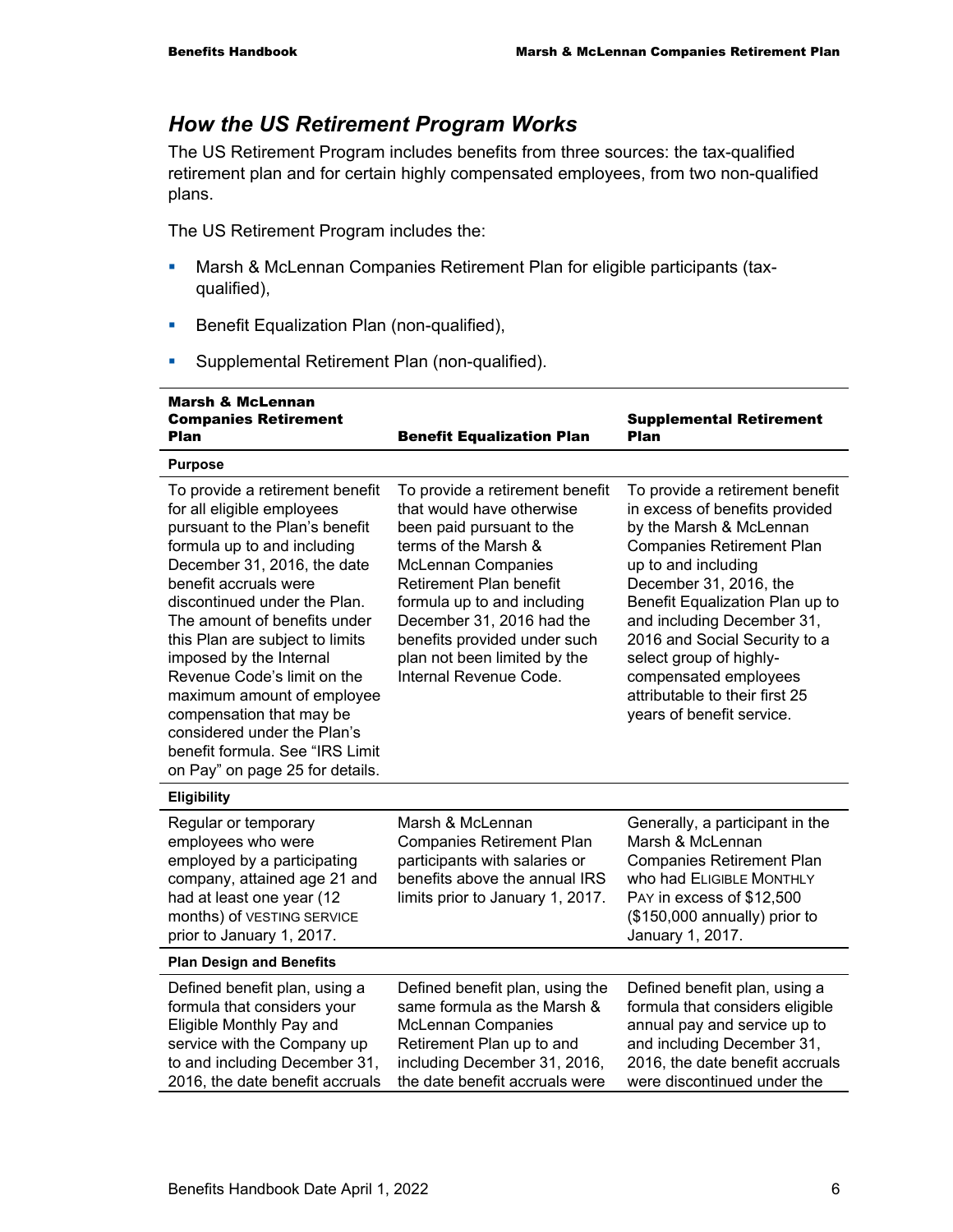| <b>Marsh &amp; McLennan</b><br><b>Companies Retirement</b><br><b>Plan</b>                                                                                                                                                           | <b>Benefit Equalization Plan</b>                                                                                                                                                                                                                                                                                                                                                                                                      | <b>Supplemental Retirement</b><br>Plan                                                                                                                                                                                                                                                                                                                                                                                                                                                          |  |  |
|-------------------------------------------------------------------------------------------------------------------------------------------------------------------------------------------------------------------------------------|---------------------------------------------------------------------------------------------------------------------------------------------------------------------------------------------------------------------------------------------------------------------------------------------------------------------------------------------------------------------------------------------------------------------------------------|-------------------------------------------------------------------------------------------------------------------------------------------------------------------------------------------------------------------------------------------------------------------------------------------------------------------------------------------------------------------------------------------------------------------------------------------------------------------------------------------------|--|--|
| were discontinued under the<br>Plan. The amount of benefits<br>under this Plan is subject to<br>limits imposed by the Internal<br>Revenue Code on<br>compensation and benefits<br>See "IRS Limit on Pay" on<br>page 25 for details. | discontinued under the<br>Benefits Equalization Plan, but<br>without considering IRS limits<br>on compensation and benefits.<br>This benefit is equal to the<br>difference between what the<br>Marsh & McLennan<br><b>Companies Retirement Plan</b><br>would pay without IRS limits<br>and what that plan actually<br>can pay. No IRS limits on<br>benefits apply to the Benefit<br>Equalization Plan because it is<br>non-qualified. | <b>Supplemental Retirement</b><br>Plan. This benefit is equal to<br>the difference, if any, between<br>the amount determined by the<br>Supplemental Retirement Plan<br>(SRP) formula and the total of<br>your Marsh & McLennan<br><b>Companies Retirement Plan</b><br>benefit, Benefit Equalization<br>Plan benefit (if any) and the<br>estimated maximum Social<br>Security benefit. No IRS limits<br>on benefits apply to the<br>Supplemental Retirement Plan<br>because it is non-qualified. |  |  |
|                                                                                                                                                                                                                                     | <b>Vesting (Non-forfeiture of Benefit)</b>                                                                                                                                                                                                                                                                                                                                                                                            |                                                                                                                                                                                                                                                                                                                                                                                                                                                                                                 |  |  |
| After 60 months (5 years) of<br>vesting service, upon attaining<br>age 65, upon a change in<br>control of the Company, or if<br>the plan has a full or partial<br>termination.                                                      | Same as the Marsh &<br><b>McLennan Companies</b><br>Retirement Plan.                                                                                                                                                                                                                                                                                                                                                                  | Same as the Marsh &<br><b>McLennan Companies</b><br>Retirement Plan.                                                                                                                                                                                                                                                                                                                                                                                                                            |  |  |
| <b>Funding</b>                                                                                                                                                                                                                      |                                                                                                                                                                                                                                                                                                                                                                                                                                       |                                                                                                                                                                                                                                                                                                                                                                                                                                                                                                 |  |  |
| Plan liabilities are funded by<br>Company contributions and<br>investment gains. Assets are<br>held in a tax-exempt trust.<br>Benefits are insured (within<br>limits) by the Pension Benefit<br>Guaranty Corporation (PBGC).        | Plan liabilities are unfunded.<br>Note, benefits earned for<br>service prior to 2003 may have<br>been funded with annuity<br>contracts. Benefits are not<br>insured by the PBGC.                                                                                                                                                                                                                                                      | Plan liabilities are unfunded.<br>Note, benefits earned for<br>service prior to 2003 may have<br>been funded with annuity<br>contracts or a rabbi trust.<br>Benefits are not insured by the<br>PBGC.                                                                                                                                                                                                                                                                                            |  |  |

# The Marsh & McLennan Companies Retirement Plan at-a-Glance

| <b>Plan Type</b>                           | The Plan is a tax-qualified defined benefit retirement plan designed to<br>provide monthly benefit payments to you beginning at the date benefits<br>commence.<br>See "How the Marsh & McLennan Companies Retirement Plan Works"<br>and the<br>on page 12 for a general description of the Plan's benefit formula. |  |
|--------------------------------------------|--------------------------------------------------------------------------------------------------------------------------------------------------------------------------------------------------------------------------------------------------------------------------------------------------------------------|--|
| <b>Eligibility and</b><br><b>Enrolling</b> | You were eligible for the Plan if you:<br>a.<br>were a US regular or temporary employee of a participating<br>company,<br>were at least age 21,<br>have at least one year of VESTING SERVICE prior to January 1, 2017,                                                                                             |  |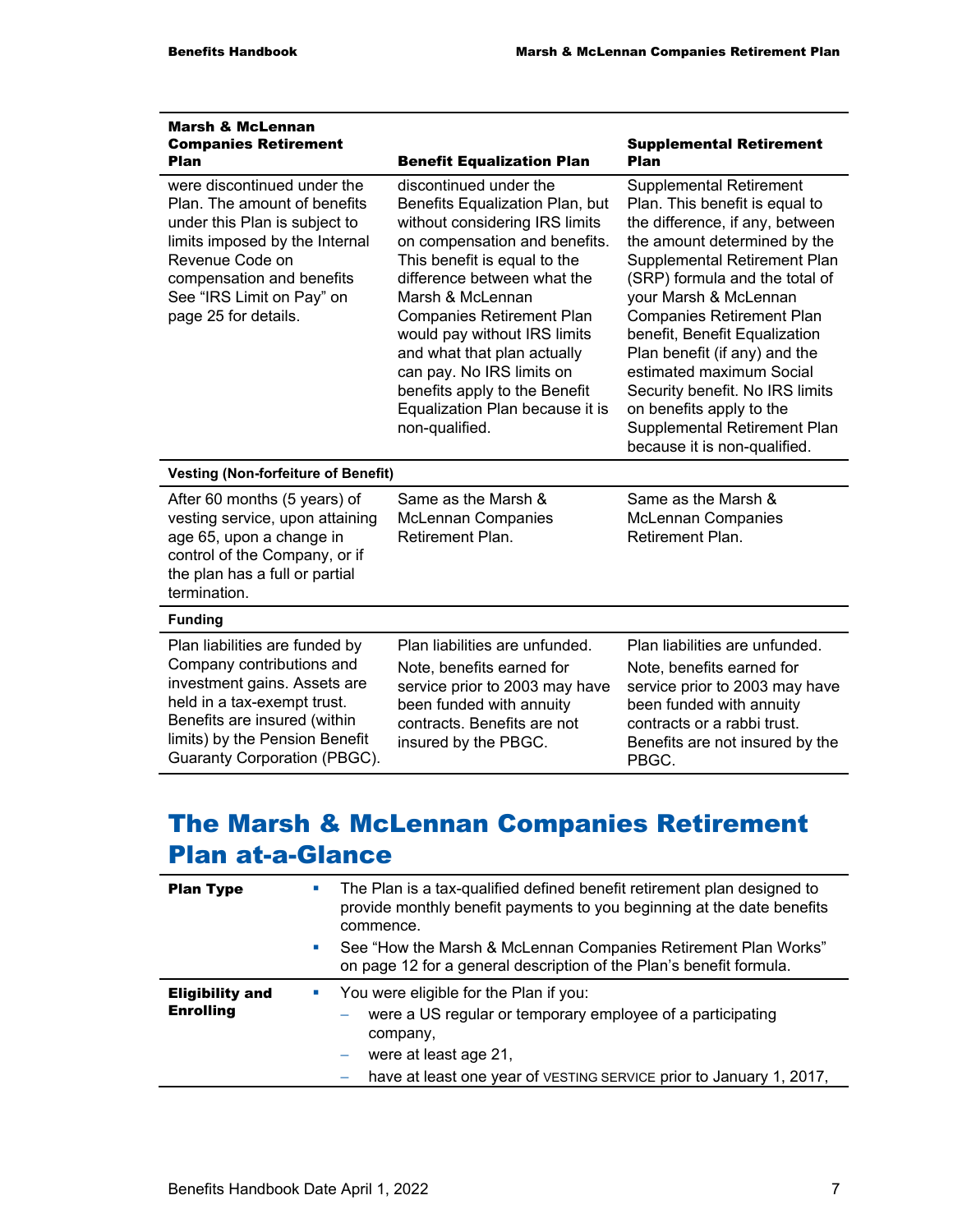|                                                               | and<br>did not participate in a retirement plan sponsored by another<br>employer in the Marsh & McLennan Companies WORLD-WIDE<br><b>CONTROLLED GROUP.</b><br>Participation generally begins on the first of the month in which you<br>satisfy the eligibility requirements. Enrollment is automatic; no action is                                                                                                                                                                                                                                                                            |  |
|---------------------------------------------------------------|----------------------------------------------------------------------------------------------------------------------------------------------------------------------------------------------------------------------------------------------------------------------------------------------------------------------------------------------------------------------------------------------------------------------------------------------------------------------------------------------------------------------------------------------------------------------------------------------|--|
|                                                               | required by you.<br>See "Participating in the Plan" on page 10 for details.                                                                                                                                                                                                                                                                                                                                                                                                                                                                                                                  |  |
| <b>Funding</b>                                                | Plan benefits are funded by Company contributions and investment<br>gains. The Plan's assets are held in a tax-exempt trust.                                                                                                                                                                                                                                                                                                                                                                                                                                                                 |  |
|                                                               | The Company pays the full cost of the Plan. Participant contributions are<br>not required or permitted.                                                                                                                                                                                                                                                                                                                                                                                                                                                                                      |  |
| <b>When You</b><br><b>Become Vested</b>                       | You are vested upon accruing 60 months (5 years) of Vesting Service,<br>or upon attaining age 65 while employed by a company in the Marsh<br>McLennan World-wide Controlled Group.<br>See "Vesting Service" on page 27 for more details.                                                                                                                                                                                                                                                                                                                                                     |  |
| <b>How Your</b><br><b>Benefit is</b><br>Calculated            | The formula used to calculate your ACCRUED BENEFIT on or after<br>January 1, 2006 and before January 1, 2017 takes into account your<br>COVERED COMPENSATION, ELIGIBLE MONTHLY PAY, length of BENEFIT<br>SERVICE and the Plan's benefit accrual percentage. The Plan's benefit<br>accrual percentage varies depending on your length of Benefit Service.<br>See "How the Marsh & McLennan Companies Retirement Plan Works"<br>on page 12 for details.                                                                                                                                        |  |
|                                                               | The formula used to calculate your annual benefits is different for any<br>benefits that may have been credited as of December 31, 2005. See<br>"Plan Benefit Formula for Benefit Accrued prior to January 1, 2006" on<br>page 16 for details.                                                                                                                                                                                                                                                                                                                                               |  |
| <b>When You Can</b><br><b>Commence Your</b><br><b>Benefit</b> | You are eligible to commence monthly benefit payments if you terminate<br>employment with the Company (including any member of its World-wide<br>Controlled Group) and are age 65 or older, or are at least age 55 and<br>have accrued at least 60 months (5 years) of Vesting Service.                                                                                                                                                                                                                                                                                                      |  |
|                                                               | If you terminate employment and commence your vested accrued<br>benefit upon attaining age 65 (Normal Commencement Age), you may<br>commence unreduced monthly benefit payments.                                                                                                                                                                                                                                                                                                                                                                                                             |  |
|                                                               | If you terminate employment after accruing at least 60 months (5 years)<br>of Vesting Service, you may commence reduced monthly benefit<br>payments on or after attaining age 55 (Early Commencement). If you<br>were at least age 55 when you terminated (RETIRED PARTICIPANT) and<br>you choose to commence monthly benefit payments before age 65, your<br>monthly benefit payment will be reduced to reflect a longer expected<br>payment period. However, it will be reduced by a lesser amount than<br>would apply if you terminated before age 55 (TERMINATED VESTED<br>PARTICIPANT). |  |
|                                                               | If you remain employed with the Company beyond age 65, your monthly<br>benefit payment will not be adjusted to reflect the shorter expected<br>payment period when you do elect to commence your benefit (Deferred<br>Commencement).                                                                                                                                                                                                                                                                                                                                                         |  |
|                                                               | If you terminate employment and defer commencement of your benefit                                                                                                                                                                                                                                                                                                                                                                                                                                                                                                                           |  |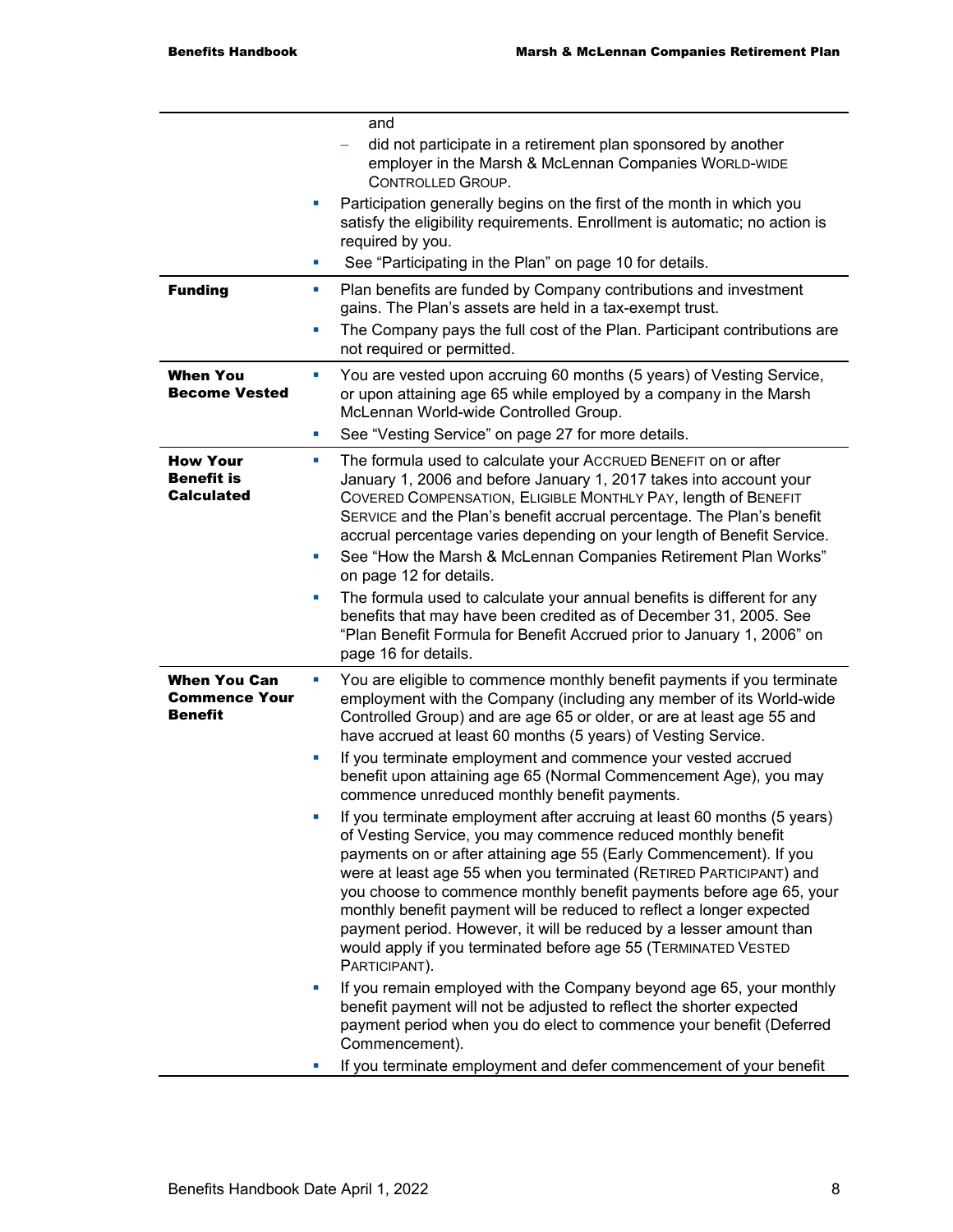|                                                | beyond age 65 (Deferred Commencement) your monthly benefit<br>payment will be increased to reflect the shorter expected payment<br>period from the later of your Normal Commencement Age or your<br>termination date.<br>You must commence your benefit by no later than the April 1 <sup>st</sup> following<br>×<br>the calendar year in which you attain age $70\frac{1}{2}$ , even if you remain<br>employed by the Company.<br>See "When Benefits Commence" on page 31 for details.<br>ш                                                                                                                                                                                                                                                                                                                                                                                                                                                                                                                                                                                                                                                                                                                                                                                                                         |
|------------------------------------------------|----------------------------------------------------------------------------------------------------------------------------------------------------------------------------------------------------------------------------------------------------------------------------------------------------------------------------------------------------------------------------------------------------------------------------------------------------------------------------------------------------------------------------------------------------------------------------------------------------------------------------------------------------------------------------------------------------------------------------------------------------------------------------------------------------------------------------------------------------------------------------------------------------------------------------------------------------------------------------------------------------------------------------------------------------------------------------------------------------------------------------------------------------------------------------------------------------------------------------------------------------------------------------------------------------------------------|
| <b>How Your</b><br><b>Benefit is Paid</b>      | The Plan offers a number of forms of payment for your vested Accrued<br>a.<br>Benefit.                                                                                                                                                                                                                                                                                                                                                                                                                                                                                                                                                                                                                                                                                                                                                                                                                                                                                                                                                                                                                                                                                                                                                                                                                               |
|                                                | Each payment form is ACTUARIALLY EQUIVALENT, which means that they<br>ш<br>are all of equal value determined using the actuarial assumptions in the<br>Plan. The differences in the amounts payable under each form reflect<br>the nature of the various payment forms (e.g., guaranteed number of<br>payments or payments over the course of two lives).<br>See "How Benefits are Paid" on page 36 for details.<br>ш                                                                                                                                                                                                                                                                                                                                                                                                                                                                                                                                                                                                                                                                                                                                                                                                                                                                                                |
| <b>Tax Treatment</b>                           | Benefits are taxable to participants.<br>ш                                                                                                                                                                                                                                                                                                                                                                                                                                                                                                                                                                                                                                                                                                                                                                                                                                                                                                                                                                                                                                                                                                                                                                                                                                                                           |
|                                                | See "How Benefits are Taxed" on page 56 for details.<br>×                                                                                                                                                                                                                                                                                                                                                                                                                                                                                                                                                                                                                                                                                                                                                                                                                                                                                                                                                                                                                                                                                                                                                                                                                                                            |
| <b>How to Apply for</b><br><b>Your Benefit</b> | If you are actively employed with a company in the Marsh McLennan World-<br>wide Controlled Group and wish to terminate employment and commence<br>monthly payments, you can apply for benefits, taking note of the following:<br>You must contact HR SERVICES to request a commencement package.<br>×<br>You must request a commencement package at least 30 but not more<br>than 90 days before the date you would like to commence benefits.<br>Certain information and documentation are required before benefits can<br>ш<br>commence.<br>See "Commencing a Benefit" on page 53 for details.<br>ш<br>If you leave Marsh McLennan with a vested Accrued Benefit (but you do not<br>or cannot commence payments when you terminate employment) and want<br>to commence your vested Accrued Benefit at a later date, you must:<br>Contact HR Services to request a commencement package at least 30<br>days but not more than 90 days before your elected BENEFIT<br><b>COMMENCEMENT DATE.</b><br>Send all required information, completed forms and related documents<br>ш<br>to HR Services within 90 days of the date on the commencement<br>package.<br>See "If you are Currently a Terminated Vested or Retired Participant<br>Who has not yet Commenced Monthly Benefit Payments" on page 55<br>for details. |
| <b>If You Leave</b><br><b>Marsh</b>            | If you are rehired, your Vesting Service and Benefit Service credited<br>ш<br>since December 31, 1984 is restored.                                                                                                                                                                                                                                                                                                                                                                                                                                                                                                                                                                                                                                                                                                                                                                                                                                                                                                                                                                                                                                                                                                                                                                                                   |
| <b>McLennan and</b><br>Return                  | Your Vesting Service and Benefit Service credited prior to January 1,<br>u,<br>1985, if any, may be restored, depending on your vesting status when<br>you left and the length of time before you are rehired.                                                                                                                                                                                                                                                                                                                                                                                                                                                                                                                                                                                                                                                                                                                                                                                                                                                                                                                                                                                                                                                                                                       |
|                                                | Generally, if you are rehired after you have commenced monthly benefit<br>u.<br>payments by any member company of the Marsh McLennan World-wide<br>Controlled Group that is a participating company in the Plan, monthly<br>benefit payments will cease and remain suspended while you are                                                                                                                                                                                                                                                                                                                                                                                                                                                                                                                                                                                                                                                                                                                                                                                                                                                                                                                                                                                                                           |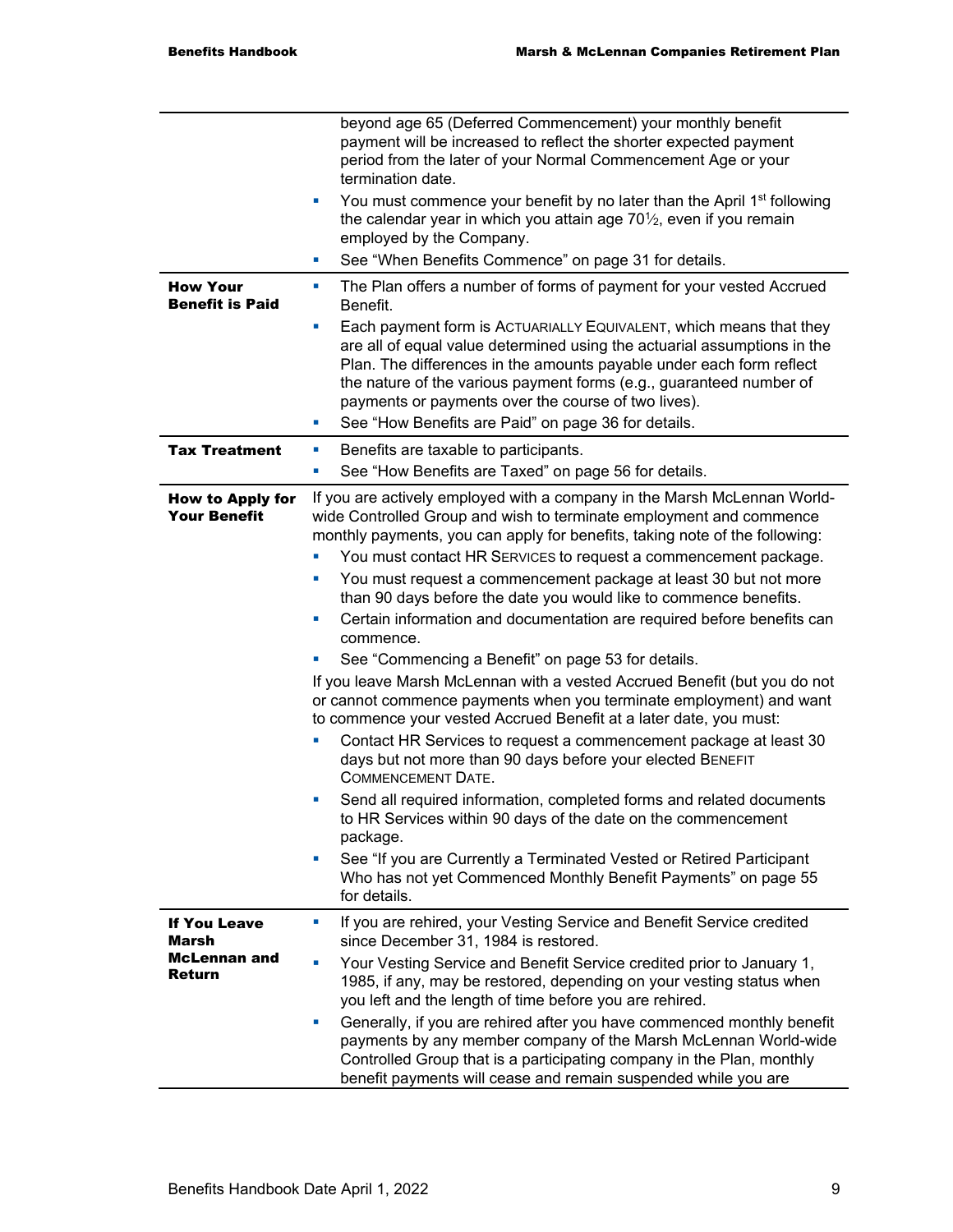|                                      | actively employed as a regular or temporary employee. (If you are<br>rehired within 90 days of your termination and you commenced monthly<br>benefit payments, you must repay any monthly benefit payments<br>received since your termination date.)            |
|--------------------------------------|-----------------------------------------------------------------------------------------------------------------------------------------------------------------------------------------------------------------------------------------------------------------|
|                                      | When you again terminate employment, your Accrued Benefit will be<br>recalculated and offset by the value of any monthly benefit payments<br>you previously received. Your benefit must recommence within three<br>months of the date you terminate employment. |
| <b>Contact</b><br><b>Information</b> | For more information, contact HR Services at +1 866 374 2662, any<br>business day, from 8:00 a.m. to 8:00 p.m. Eastern time.                                                                                                                                    |

# How to Use this Section of the Benefits Handbook

This section of the Benefits Handbook summarizes the Marsh & McLennan Companies Retirement Plan. Benefit accruals were discontinued under the Plan effective December 31, 2016 and only employees who met the Plan's eligibility requirements before January 1, 2017 may be eligible for a retirement benefit provided they meet other Plan rules. See "Participating in the Plan."

It is organized to present you first with the Plan's general and most commonly applicable rules, such as eligibility, vesting and the Plan's benefit formula. Later subsections provide information about special rules that may apply to you, such as transition rules, transfer rules and preserved rights and features under plans of acquired employers.

**As you read any subsection describing a general rule, please look for indications that special rule(s) may apply to your individual situation. If so, be sure to also read subsections that discuss those special rules.** 

# Participating in the Plan

### *Eligibility – General Rules*

You are eligible if you were classified by the Company as a US regular or temporary employee (including employees who are classified by the Company as US expatriates) of Marsh & McLennan Companies or any participating company in the Plan, you were age 21 and you had one year of VESTING SERVICE prior to January 1, 2017. Please note that although you may have met the eligibility requirements to participate in the Plan, there are no benefit accruals after December 31, 2016, the date benefit accruals were discontinued under the Plan.

Participating companies include Marsh & McLennan Companies and all its subsidiaries and affiliates **other than** (i) Mercer Services (including: Mercer HR SERVICES, LLC., Mercer Trust Company, and

#### "You," "Your," and "Employee"

As used throughout this document, "employee," "you" and "your" always mean a US regular or temporary employee of Marsh & McLennan Companies or any other participating company.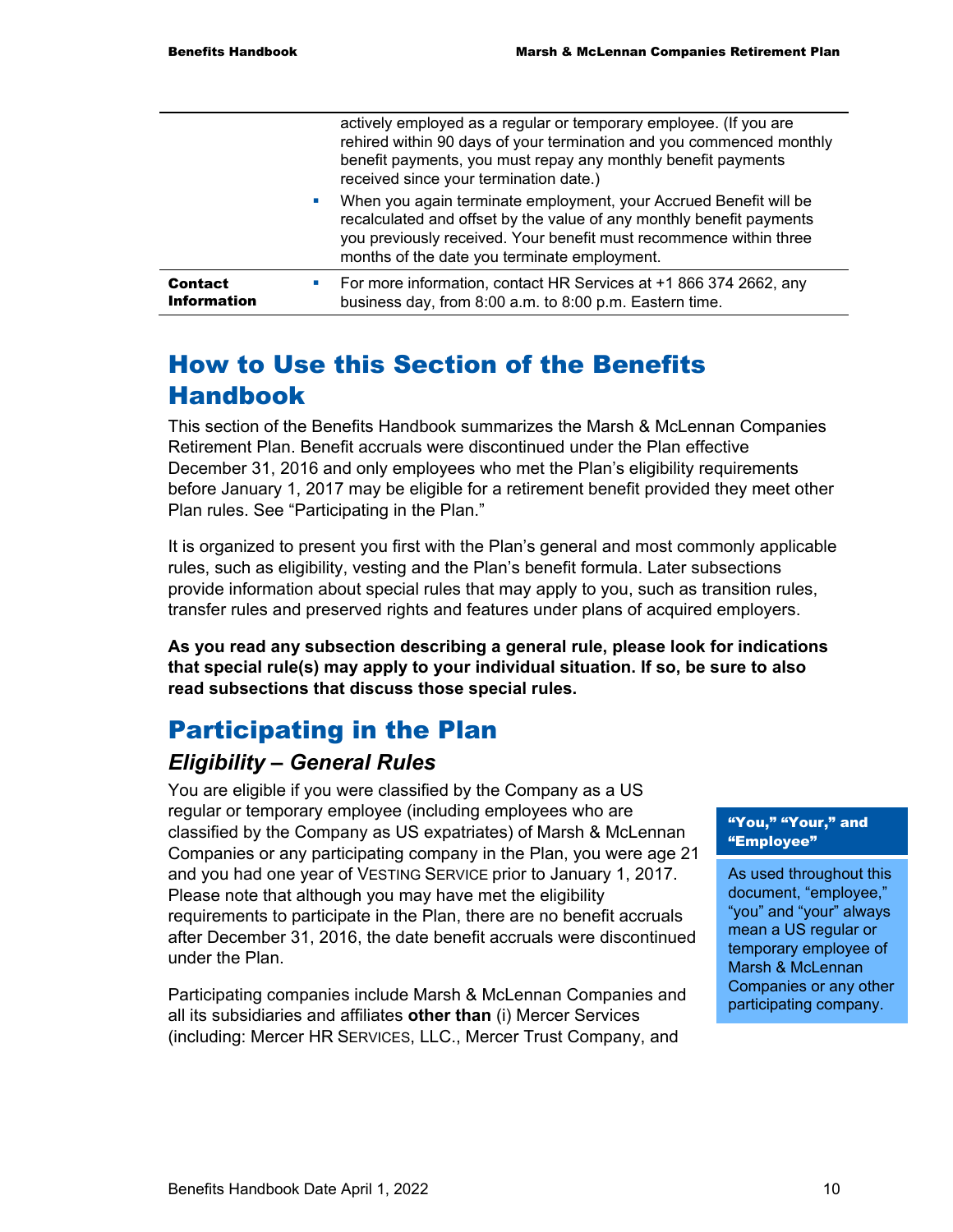(except during the period from July 1, 2013 through February 29, 2016) Mercer Health and Benefits Administration, LLC), (ii) Mercer Systems Services, (iii) Marsh & McLennan Agency LLC (MMA), and (iv) Dovetail Insurance Corporation.

### *Ineligible Employees*

The following employees were *not eligible* to participate in the Plan:

- **EXECUTE:** employees in Puerto Rico.
- **Leased employees.**
- **EXECT** employees covered by a retirement plan sponsored by another employer in the Marsh & McLennan Companies WORLD-WIDE CONTROLLED GROUP.
- employees of a non-participating company who were seconded to a US participating company, whose legal employer remained a non-participating company.
- **EXECT** individuals who were compensated as independent contractors.
- employees of a non-participating company unless eligible to continue participation pursuant to certain transfer rules. See "Transfers From a Non-participating Company" on page 67 for details. Ineligible employees include:
	- − Employees hired or rehired by Marsh ClearSight LLC, on or after January 1, 2005, or employees of its predecessor, Corporate Systems Inc., hired prior to January 1, 2005 unless eligible to continue eligibility or participation pursuant to certain transfer rules.
	- − Employees hired or rehired by MMA on or after January 1, 2009 unless eligible to continue all or limited participation pursuant to certain transfer rules.
	- − Employees hired or rehired by (Marsh Risk Consulting) MRC during the period from July 12, 2004 through December 31, 2005 were ineligible employees during that period unless eligible to continue eligibility pursuant to certain transfer rules.
	- − Employees hired or rehired by (Forensic Constructions) FFC during the period from July 12, 2004 through December 31, 2006 were ineligible employees during that period unless eligible to continue eligibility pursuant to certain transfer rules.
	- Employees hired or rehired by Kroll Corporate Preparedness during the period from July 12, 2004 through March 31, 2007 were ineligible employees during that period unless eligible to continue eligibility pursuant to certain transfer rules.
	- − Employees hired or rehired by Mercer HR Services, LLC or Mercer Trust Company on or after January 1, 2005 unless eligible to continue eligibility pursuant to certain transfer rules.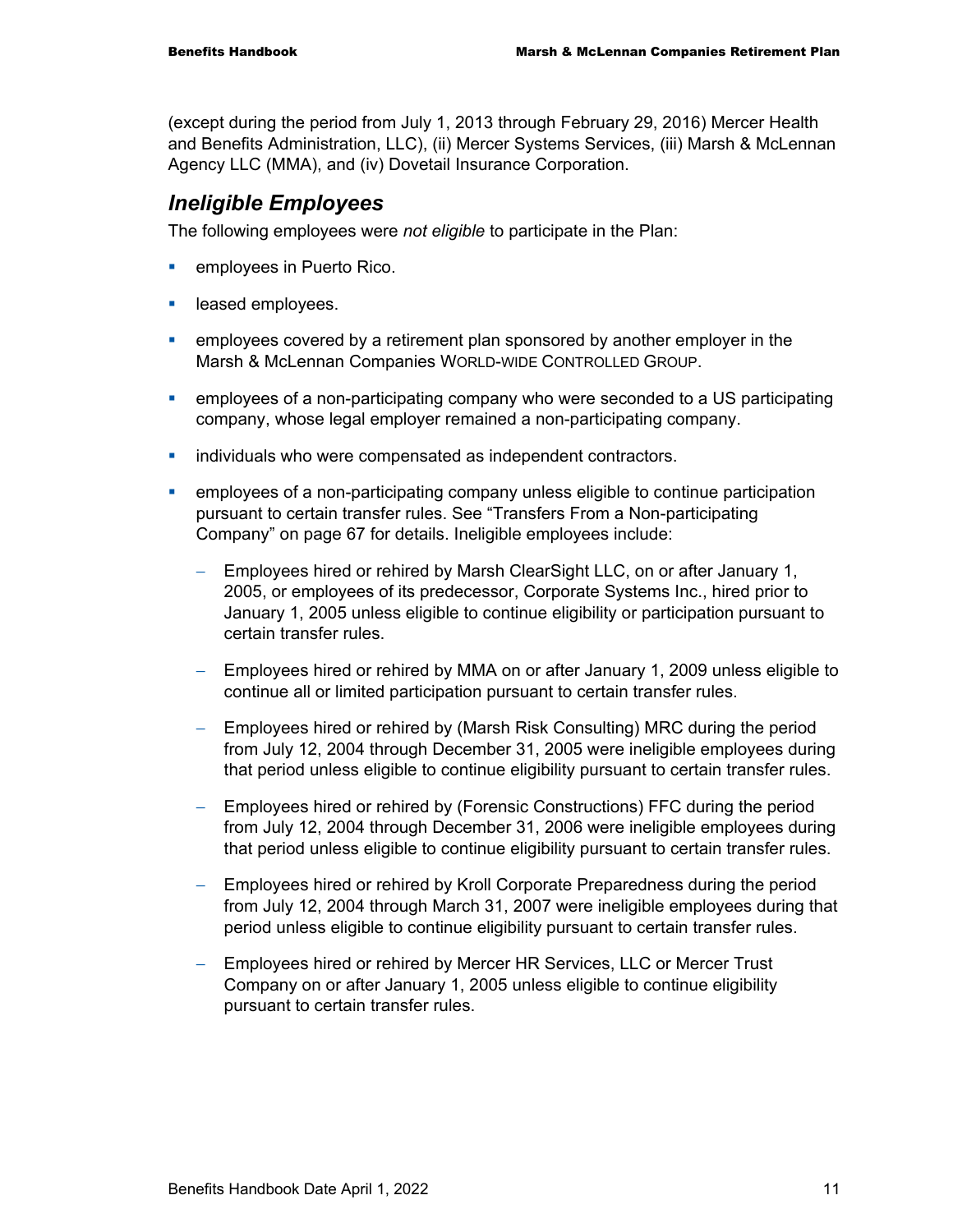- − Employees hired or rehired by Mercer Health and Benefits Administration LLC on or after April 1, 2011, except for any periods of employment from July 1, 2013 through February 29, 2016 or unless eligible to continue eligibility pursuant to certain transfer rules.
- − Employees hired or rehired by Mercer System Services LLC. on or after January 1, 2015.
- − Employees hired or rehired by Dovetail Insurance on or after August 17, 2015.

### *When Participation Begins*

Your participation began generally as of the first day of the month in which you satisfied all eligibility requirements provided all of these requirements were met by December 31, 2016:

- you were an eligible employee as described in this section,
- vou were at least age 21, and
- you had accrued at least 12 months of Vesting Service.

Participation was automatic. No action was required by you. Participant contributions to the Plan are not required or permitted.

Special provisions may also apply if you were employed by an acquired business. See "Acquired Companies" on page 78 for special rules that may apply.

# How the Marsh & McLennan Companies Retirement Plan Works

The Marsh & McLennan Companies Retirement Plan formula in effect up to and including December 31, 2016, the date benefit accruals were discontinued under the Plan uses your ELIGIBLE MONTHLY PAY and the Plan's benefit accrual percentage for each month you work on or after January 1, 2006 an before January 1, 2017.

Under Federal tax law, the benefit under the Plan is limited to a maximum amount. In general, the benefit is limited to no more than the lesser of 100% of your average earnings during the consecutive three years when your pay was highest or a specific dollar amount (\$210,000 in 2016). The dollar limitation may be adjusted upward to reflect future cost of living increases. If your benefit under the Plan begins before you reach age 62, the dollar limitation will be reduced on an actuarial basis to reflect the early commencement of the benefit.

### Plan Benefit Formula for Benefit Accrued on or after January 1, 2006

Your Marsh & McLennan Companies Retirement Plan benefit accrued on or after January 1, 2006 and before January 1, 2017 is determined using a formula based on your ELIGIBLE MONTHLY PAY and the Plan's benefit accrual percentage, which varies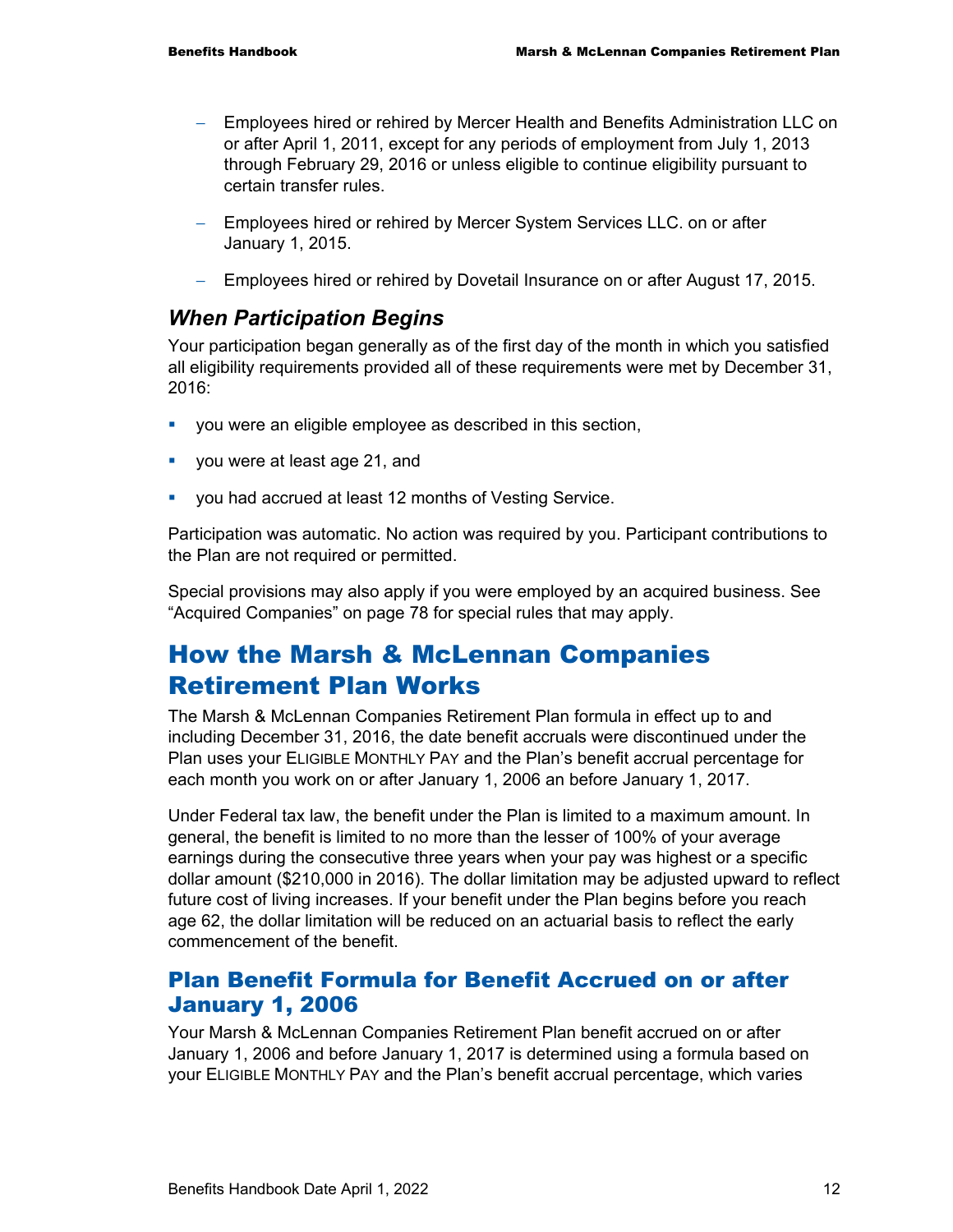depending on your length of BENEFIT SERVICE. The formula to determine your annual benefit is as follows:

 For each month of the first 360 months (30 years) of Benefit Service: 1.6% multiplied by your Eligible Monthly Pay;

**+PLUS** (if applicable)

• For each month of Benefit Service beyond 360 months (30 years): 1.0% multiplied by your Eligible Monthly Pay;

### -**MINUS**

 For the first 420 months (35 years) of Benefit Service: 0.4% multiplied by your monthly COVERED COMPENSATION (or your Eligible Monthly Pay, if less).

All your months of Benefit Service, including your Benefit Service accrued prior to January 1, 2006 (if any) is included to determine whether your benefit accrual percentage is at the 1.6% level or the 1.0% level.

The monthly benefit payable in the form of a single life annuity for your lifetime will be one-twelfth of the annual amount determined by aggregating the monthly accruals attributable to all of your months of Benefit Service on and after January 1, 2006 but before January 1, 2017.

See "What Pay Counts" on page 24 for more information about Eligible Monthly Pay.

### *Example –* **Alberto, a participant whose benefit has been entirely accrued on or after January 1, 2006**

Alberto was born on January 1, 1982, was hired by the Company on February 1, 2013, and terminates employment with the Company on April 30, 2018.

- Alberto has 63 months (5 years and 3 months) of VESTING SERVICE as of April 30, 2018. Therefore, he is vested in his accrued retirement benefit.
- Alberto has 47 months (3 years and 11 months) of Benefit Service as of April 30, 2018 due to the discontinuation of benefit accruals starting January 1, 2017. For this reason his Eligible Monthly Pay, Months of Benefit Service and Covered Compensation (Monthly) are deemed to be "N'/A" beginning January 1, 2017.
- Alberto's Eligible Monthly Pay (below) from February 2013 through December 31, 2016 and months of Vesting Service from February 2013 through April 2018 are as follows:

| <b>Eligible</b>    | <b>Months</b> of | Months of      | <b>Covered</b>      |
|--------------------|------------------|----------------|---------------------|
| <b>Time Period</b> | Vesting          | <b>Benefit</b> | <b>Compensation</b> |
| <b>Monthly Pay</b> | <b>Service</b>   | <b>Service</b> | (Monthly)           |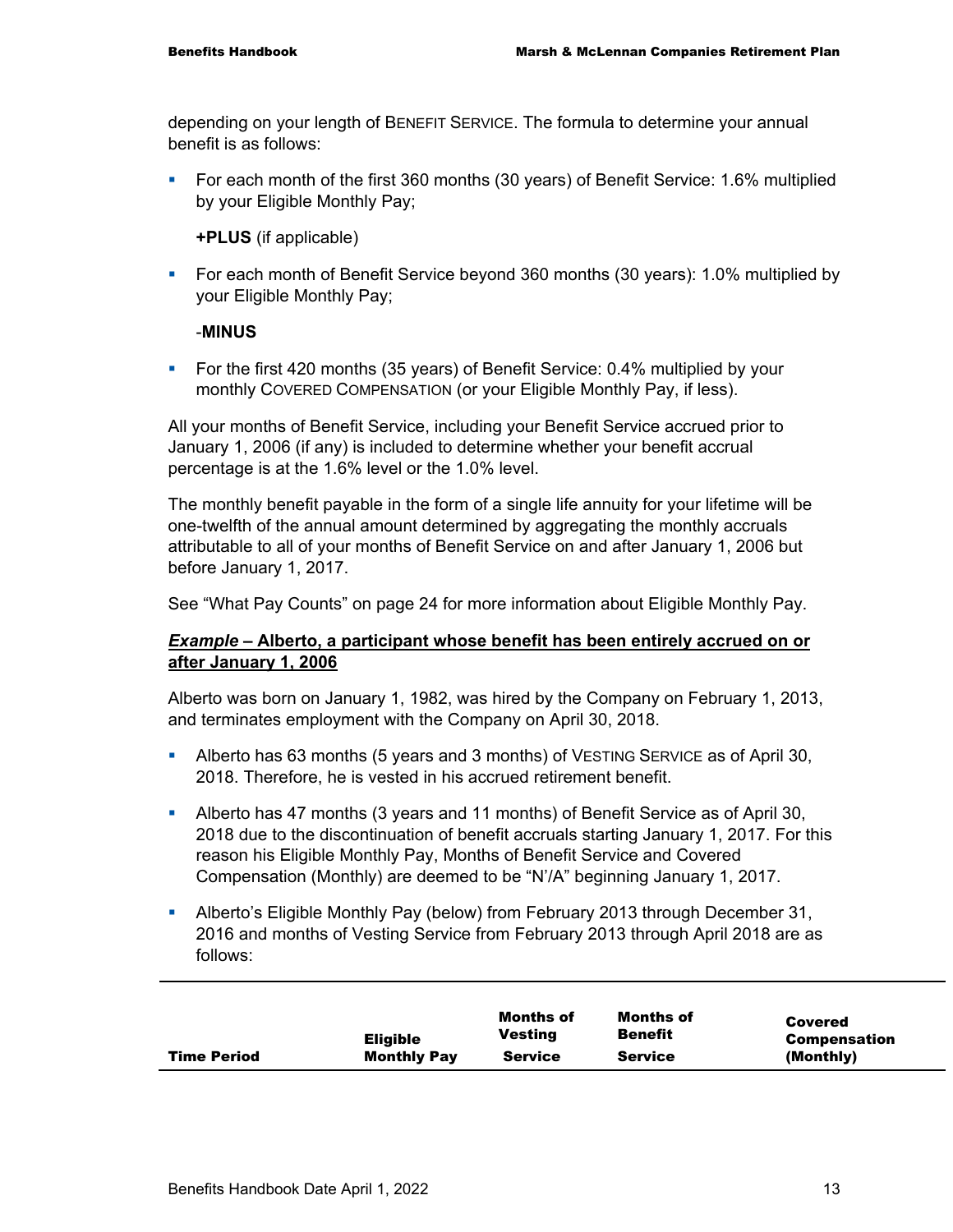| <b>Time Period</b>      | <b>Eligible</b><br><b>Monthly Pay</b> | <b>Months of</b><br>Vesting<br><b>Service</b> | Months of<br><b>Benefit</b><br><b>Service</b> | Covered<br><b>Compensation</b><br>(Monthly) |
|-------------------------|---------------------------------------|-----------------------------------------------|-----------------------------------------------|---------------------------------------------|
| $2/1/2013 - 12/31/2013$ | \$9,500,00                            | 11                                            | 11                                            | \$9,475                                     |
| $1/1/2014 - 3/31/2014$  | \$9,500.00                            | 3                                             | 3                                             | \$9,750                                     |
| 4/1/2014 - 12/31/2014   | \$9,700.00                            | 9                                             | 9                                             | \$9,750                                     |
| 1/1/2015-3/31/2015      | \$9,700.00                            | 3                                             | 3                                             | \$9,875                                     |
| 4/1/2015-12/31/2015     | \$9,900.00                            | 9                                             | 9                                             | \$9,875                                     |
| 1/1/2016-3/31/2016      | \$10,200.00                           | 3                                             | 3                                             | \$9,875                                     |
| 4/1/2016-12/31/2016     | N/A                                   | 9                                             | 9                                             | \$9,875                                     |
| 1/1/2017-3/31/2017      | N/A                                   | 3                                             | 0                                             | N/A                                         |
| 4/1/2017-12/31/2017     | N/A                                   | 9                                             | 0                                             | N/A                                         |
| 1/1/2018-3/31/2018      | N/A                                   | 3                                             | 0                                             | N/A                                         |
| 4/1/2018-4/30/2018      | N/A                                   |                                               | $\mathbf 0$                                   | N/A                                         |

| <b>Benefit Earned on or after</b><br><b>January 1, 2006:</b> | For the 2/1/2013 to 12/31/2013 time period:<br>Monthly Covered Compensation is less than Eligible Monthly Pay,<br>resulting in Covered Compensation being used in the offset<br>portion of the formula. |  |  |  |
|--------------------------------------------------------------|---------------------------------------------------------------------------------------------------------------------------------------------------------------------------------------------------------|--|--|--|
|                                                              | The benefit earned for the period is:                                                                                                                                                                   |  |  |  |
|                                                              | 1.6% times \$9,500/month times 11 months = $$1,672.00$                                                                                                                                                  |  |  |  |
|                                                              | <b>Minus</b>                                                                                                                                                                                            |  |  |  |
|                                                              | 0.4% times $$9,475.00/m$ onth times 11 months = $$416.90$                                                                                                                                               |  |  |  |
|                                                              | Equals \$1,255.10 accrual for the period                                                                                                                                                                |  |  |  |
|                                                              | For the 1/1/2014 to 3/31/2014 time period:                                                                                                                                                              |  |  |  |
|                                                              | Eligible Monthly Pay is less than monthly Covered Compensation,<br>resulting in Eligible Monthly Pay being used in the offset portion<br>of the formula.                                                |  |  |  |
|                                                              | The benefit earned for the period is:                                                                                                                                                                   |  |  |  |
|                                                              | 1.6% times $$9,500/m$ onth times 3 months = $$456.00$                                                                                                                                                   |  |  |  |
|                                                              | <b>Minus</b>                                                                                                                                                                                            |  |  |  |
|                                                              | 0.4% times $$9,500/m$ onth times 3 months = $$114.00$                                                                                                                                                   |  |  |  |
|                                                              | Equals \$342.00 accrual for the period                                                                                                                                                                  |  |  |  |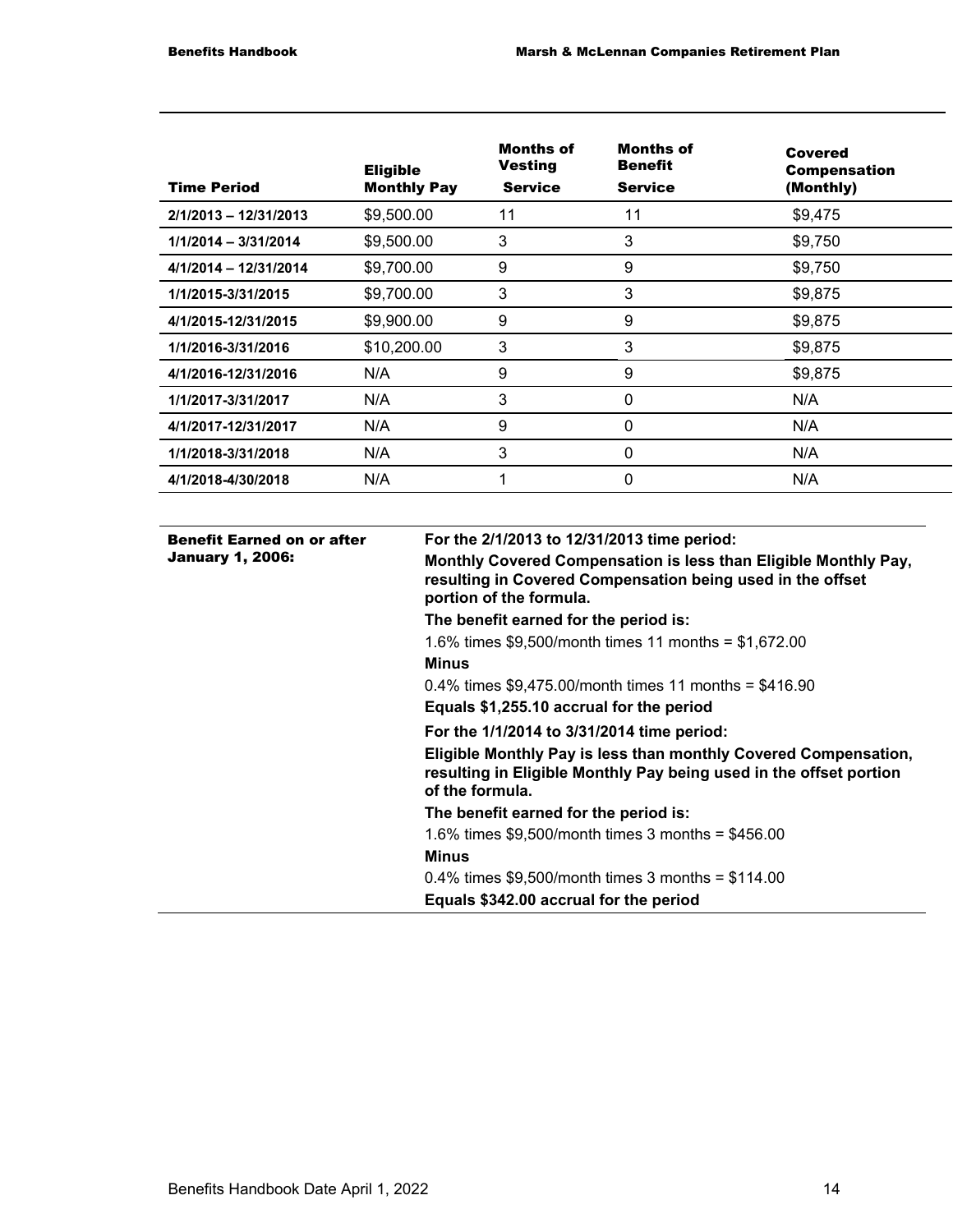**For the 4/1/2014 to 12/31/2014 time period:** 

**Eligible Monthly Pay is less than monthly Covered Compensation, resulting in Eligible Monthly Pay being used in the offset portion of the formula.** 

**The benefit earned for the period is:** 

1.6% times \$9,700/month times 3 months = \$465.60

#### **Minus**

0.4% times \$9,700/month times 3 months = \$116.40

**Equals \$349.20 accrual for the period** 

**For the 4/1/2015 to 12/31/2015 time period:** 

**Monthly Covered Compensation is less than Eligible Monthly Pay, resulting in Covered Compensation being used in the offset portion of the formula.** 

**The benefit earned for the period is:** 

1.6% times \$9,900/month times 9 months = \$1,425.60

#### **Minus**

0.4% times \$9,875/month times 9 months = \$355.50

**Equals \$1,070.10 accrual for the period** 

**For the 1/1/2016 to 3/31/2016 time period:** 

**Monthly Covered Compensation is less than Eligible Monthly Pay, resulting in Covered Compensation being used in the offset portion of the formula.** 

**The benefit earned for the period is:** 

1.6% times \$9,900/month times 3 months = \$475.20

#### **Minus**

0.4% times \$9,875/month times 3 months = \$118.50

**Equals \$356.70 accrual for the period** 

**For the 1/1/2016 to 3/31/2016 time period:** 

**Monthly Covered Compensation is less than Eligible Monthly Pay, resulting in Covered Compensation being used in the offset portion of the formula.** 

**The benefit earned for the period is:** 

1.6% times \$9,900/month times 3 months = \$475.20

#### **Minus**

0.4% times \$9,875/month times 3 months = \$118.50

**Equals \$356.70 accrual for the period**

**For the 1/1/2017 to 4/30/2018 time period:** 

**The plan is frozen and no more accruals take place.** 

**Total accrual for the entire period is \$5,534.00 (\$1,255.10 + \$342.00 + \$1,047.60 + \$349.20 + \$1,070.10 + \$356.70 + \$1,113.30 = \$5,534.00**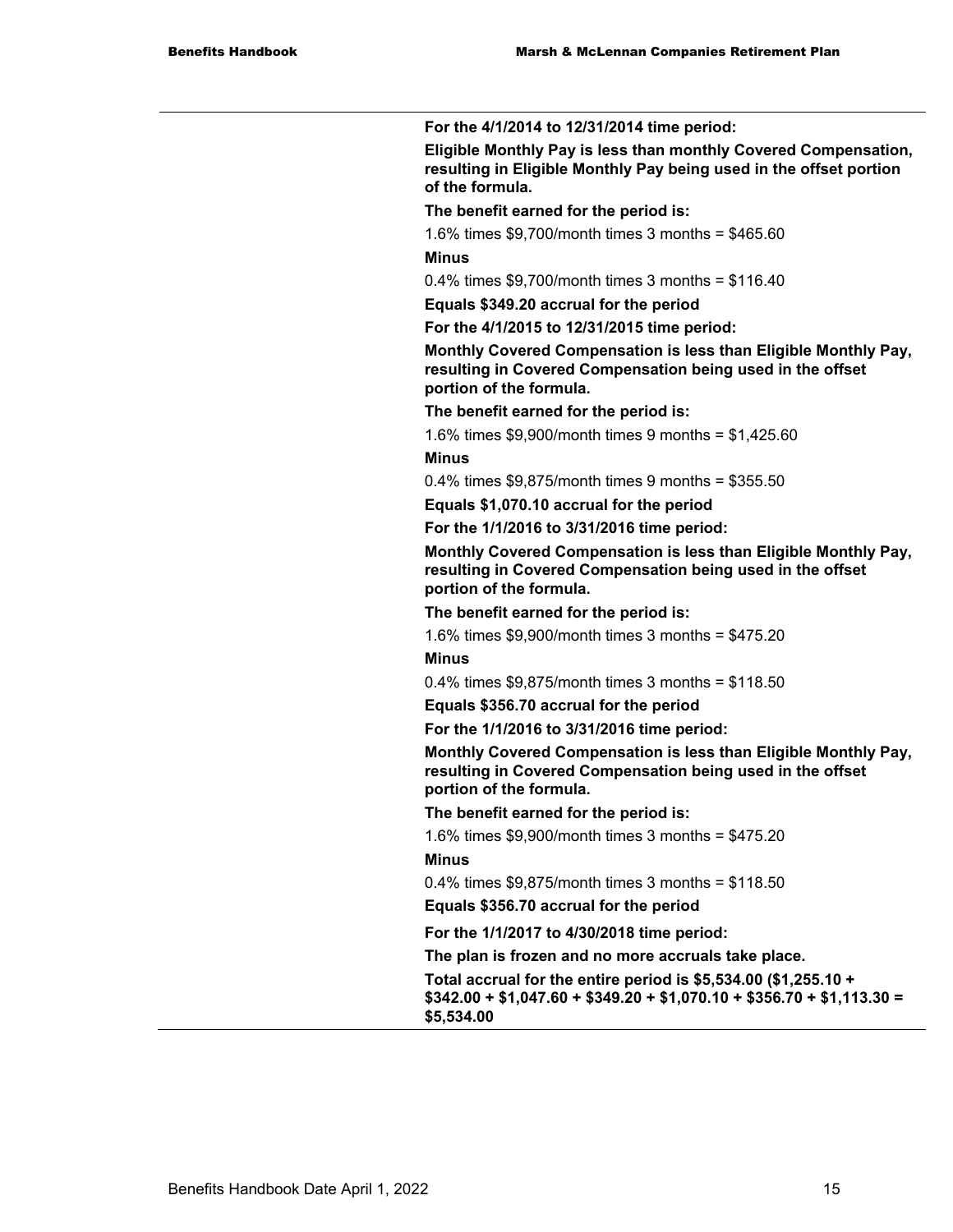| <b>Accrued Retirement benefit</b> | \$5,534.00 per year (\$461.17 per month), assuming for this example |
|-----------------------------------|---------------------------------------------------------------------|
| from Marsh & McLennan             | that payment begins upon attainment of age 65 in the form of a      |
| <b>Companies Retirement Plan:</b> | single life annuity                                                 |

# Plan Benefit Formula for Benefit Accrued prior to January 1, 2006

Your Marsh & McLennan Companies Retirement Plan includes a benefit, if any, that you accrued prior to January 1, 2006, if any, is determined using a formula based on your FINAL AVERAGE SALARY, length of BENEFIT SERVICE and the Plan's benefit accrual percentage. The Final Average Salary is your *highest* consecutive 60-month average of ELIGIBLE MONTHLY PAY earned while you are a participant. It is not necessarily your consecutive 60 month average just prior to the end of your employment. The formula to determine your annual benefit is as follows:

 For each month of the first 360 months (30 years) of Benefit Service: 1.6% of your Final Average Salary prior to January 1, 2006 multiplied by your years and months of Benefit Service before 2006 up to a maximum of 360 months (30 years);

**+PLUS** (if applicable)

 For each month of Benefit Service beyond 360 months (30 years): 1.0% of your Final Average Salary prior to January 1, 2006 multiplied by your years and months of Benefit Service before 2006 in excess of 360 months (30 years);

#### -**MINUS**

• For the first 420 months (35 years) of Benefit Service: 0.4% multiplied by your COVERED COMPENSATION (or Final Average Salary, if less) prior to January 1, 2006 multiplied by your years and months of Benefit Service before 2006 up to 420 months (35 years).

See "What Pay Counts" on page 24 for more information about Eligible Monthly Pay.

### *Example –* **Teresa, a participant whose benefit was entirely accrued prior to January 1, 2006**

Teresa was born on January 1, 1955, was hired by the Company on July 1, 1999, and terminated employment with the Company on December 31, 2005.

- Teresa had 78 months (6 years and 6 months) of both Benefit Service and VESTING SERVICE as of December 31, 2005. Therefore, she is vested in her accrued retirement benefit.
- **Teresa's ELIGIBLE MONTHLY SALARY during the period from 7/1/1999 through** 12/31/2005 was as follows:

|                    | <b>Number</b> | <b>Eligible</b>       | <b>Total Pay</b> |
|--------------------|---------------|-----------------------|------------------|
| <b>Time Period</b> | of Months     | <b>Monthly Salary</b> | in Period        |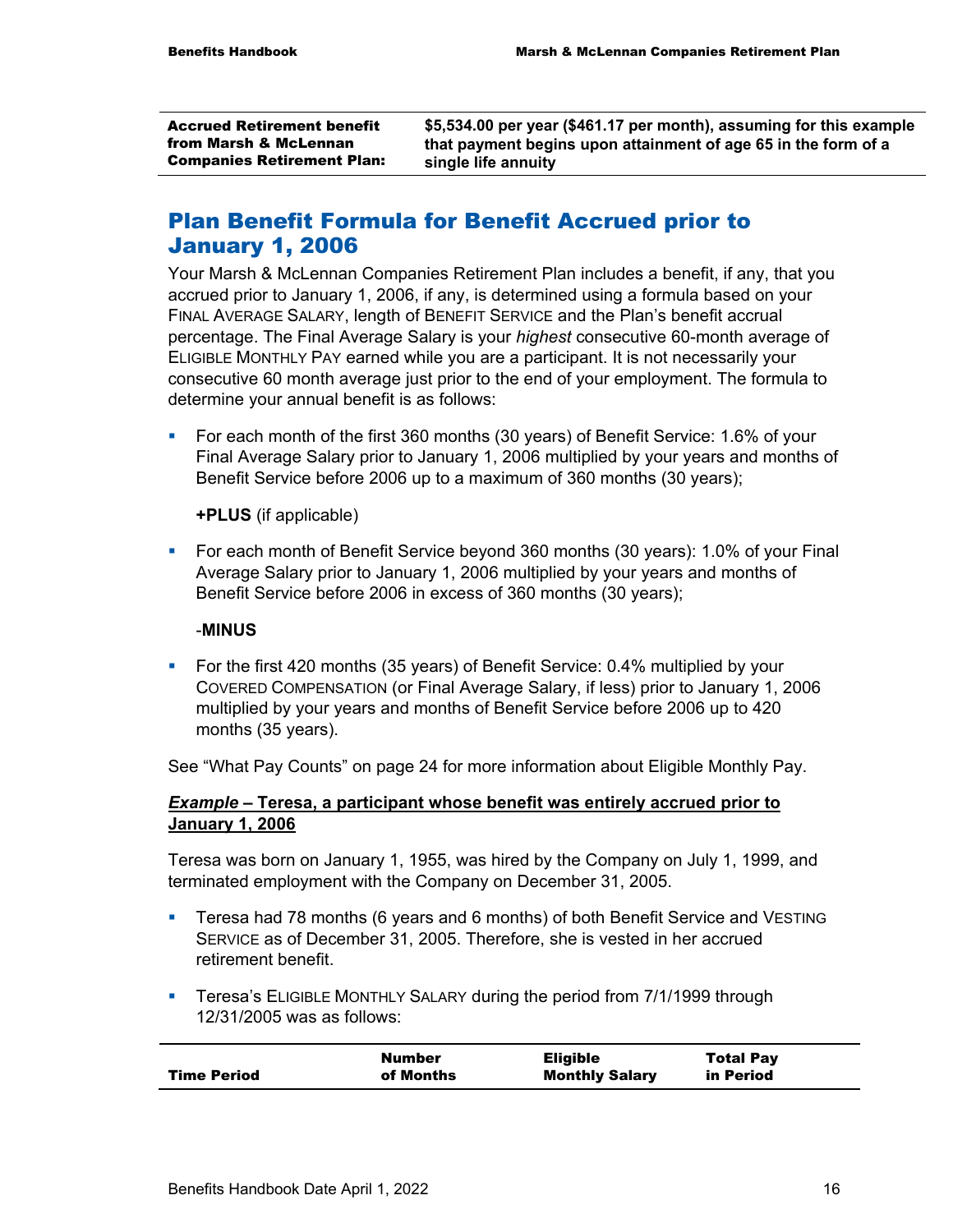| <b>Time Period</b>                                      | <b>Number</b><br>of Months | <b>Eligible</b><br><b>Monthly Salary</b> | <b>Total Pay</b><br>in Period |
|---------------------------------------------------------|----------------------------|------------------------------------------|-------------------------------|
| 7/1/1999 - 2/28/2001                                    | 20                         | \$5,000.00                               | \$100,000                     |
| $3/1/2001 - 2/28/2003$                                  | 24                         | \$5,416.67                               | \$130,000                     |
| $3/1/2003 - 2/28/2005$                                  | 24                         | \$5,833.33                               | \$140,000                     |
| $3/1/2005 - 12/31/2005$                                 | 10                         | \$6,250.00                               | \$62,500                      |
| Total for 60-month period<br>from 1/1/2001 - 12/31/2005 |                            |                                          | \$342,500                     |

Teresa's annual Covered Compensation for 2005 was \$78,228. Her Final Average Salary is the average over the highest consecutive 60 months (5 years):  $$342,500/5=$ \$68,500.

| <b>Benefit earned:</b>                                                                                              | 1.6% times Final Average Salary (\$68,500) times 6.5 years = \$7,124.00<br><b>Minus</b>                                                                                                      |
|---------------------------------------------------------------------------------------------------------------------|----------------------------------------------------------------------------------------------------------------------------------------------------------------------------------------------|
|                                                                                                                     | 0.4% of the lesser of Final Average Salary (\$68,500) or Covered Compensation<br>as of $12/31/2005$ (\$78,228) times 6.5 years = \$1,781.00<br>\$7,124.00 minus \$1,781.00 equals \$5,343.00 |
| <b>Accrued Retirement</b><br>benefit from Marsh &<br><b>McLennan</b><br><b>Companies</b><br><b>Retirement Plan:</b> | \$5,343.00 per year (\$445.25 per month), assuming for this example that<br>payment begins once Teresa attains age 65 in the form of a single life<br>annuity                                |

# Accrued Benefit Credited Both Before and After January 1, 2006

If you had periods of eligible service both before and after January 1, 2006, your Marsh & McLennan Companies Retirement Plan benefit will consist of two parts: a benefit accrued as of December 31, 2005 and a benefit accrued on or after January 1, 2006 and before January 1, 2017. The benefit accrued as of December 31, 2005 will be calculated under the prior Marsh & McLennan Companies Retirement Plan formula and will be based solely on your BENEFIT SERVICE and your FINAL AVERAGE SALARY as of that date. The benefit accrued on or after January 1, 2006 and before January 1, 2017 will be calculated under the Marsh & McLennan Companies Retirement Plan formula as of December 31, 2016 and will be based on your ELIGIBLE MONTHLY PAY and the Plan's benefit accrual percentage for each month that you work. Please note that participants who met certain age and service criteria on December 31, 2005 may be eligible for a transition benefit, which may increase your benefit accrued as of December 31, 2005. See "Transition Benefit" on page 21 for details.

### *Example*

### **Geraldine, a participant whose benefit was accrued both before and after January 1, 2006**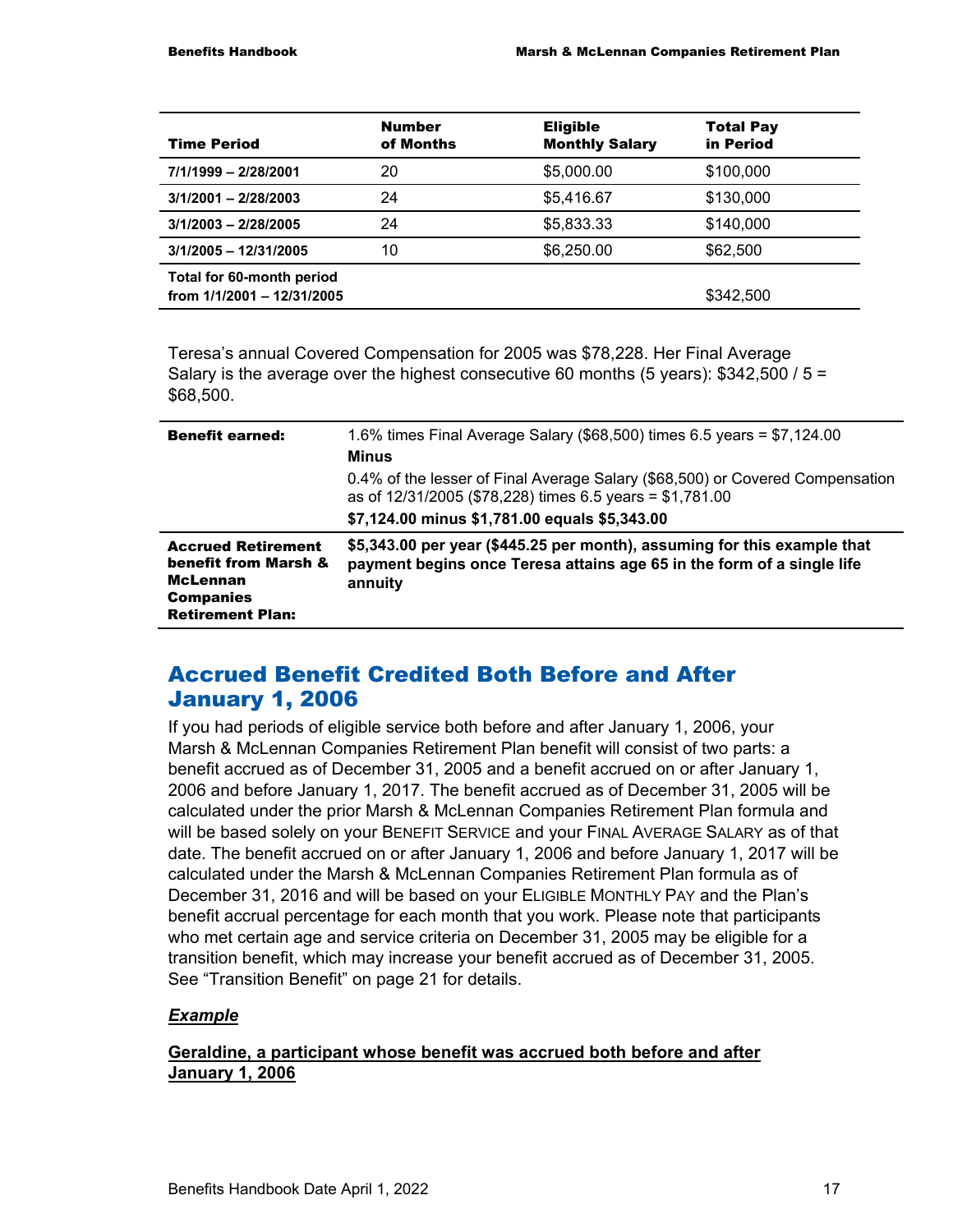Geraldine was born on January 1, 1955, was hired by the Company on July 1, 1999, and she terminates employment with the Company on November 30, 2017.

- Geraldine has 221 months (18 years and 5 months) of VESTING SERVICE as of November 30, 2017. Therefore, she is vested in her accrued retirement benefit.
- Geraldine has only 210 months (17 years and 6 months) of Benefit Service as of November 30, 2017 due to the discontinuation of benefit accruals beginning January 1, 2017. For this reason her Eligible Monthly Pay, Months of Benefit Service and COVERED COMPENSATION (Monthly) are deemed to be "N/A" beginning January 1, 2017. Geraldine's ELIGIBLE MONTHLY SALARY during the period from 7/1/1999 through 12/31/2005 was as follows:

| <b>Time Period</b>                                      | <b>Number</b><br>of Months | <b>Eligible</b><br><b>Monthly Salary</b> | <b>Total Pay</b><br>in Period |
|---------------------------------------------------------|----------------------------|------------------------------------------|-------------------------------|
| 7/1/1999 - 3/31/2001                                    | 21                         | \$5,000.00                               | \$105,000                     |
| $4/1/2001 - 3/31/2003$                                  | 24                         | \$5,416.67                               | \$130,000                     |
| $4/1/2003 - 3/31/2005$                                  | 24                         | \$5,833.33                               | \$140,000                     |
| 4/1/2005 - 12/31/2005                                   | 9                          | \$6,250.00                               | \$56,250                      |
| Total for 60-month period<br>from 1/1/2001 - 12/31/2005 |                            |                                          | \$341.250                     |

Geraldine's annual Covered Compensation for 2005 was \$78,228. Her Final Average Salary prior to January 1, 2006 is the average over the previous consecutive 60 months (5 years): \$341,250 / 5 = \$68,250. Geraldine has 78 months (6.5 years) of Benefit Service prior to January 1, 2006.

 Geraldine's Eligible Monthly Pay (below) from January 2006 through December 31, 2016 and months of Vesting Service from January 2006 through November 2017 are as follows:

| <b>Time Period</b>      | <b>Eligible</b><br><b>Monthly Pay</b> | Months of<br><b>Vesting</b><br><b>Service</b> | Months of<br><b>Benefit</b><br><b>Service</b> | Covered<br><b>Compensation</b><br>(Monthly) |
|-------------------------|---------------------------------------|-----------------------------------------------|-----------------------------------------------|---------------------------------------------|
| 1/1/2006 - 12/31/2006   | \$6,250,00                            | 12                                            | 12                                            | \$6.689                                     |
| 1/1/2007 - 12/31/2007   | \$6,250.00                            | 12                                            | 12                                            | \$6,815                                     |
| 1/1/2008 - 3/31/2008    | \$6,250.00                            | 3                                             | 3                                             | \$6,975                                     |
| $4/1/2008 - 12/31/2008$ | \$6,666.67                            | 9                                             | 9                                             | \$6,975                                     |
| 1/1/2009 - 12/31/2009   | \$6,666.67                            | 12                                            | 12                                            | \$7,135                                     |
| $1/1/2010 - 3/31/2010$  | \$6,666.67                            | 3                                             | 3                                             | \$7,135                                     |
| $4/1/2010 - 12/31/2010$ | \$7,083.33                            | 9                                             | 9                                             | \$7,135                                     |
| $1/1/2011 - 3/31/2011$  | \$7,083.33                            | 3                                             | 3                                             | \$7,135                                     |
| 4/1/2011 - 12/31/2011   | \$7,295.83                            | 9                                             | 9                                             | \$7.135                                     |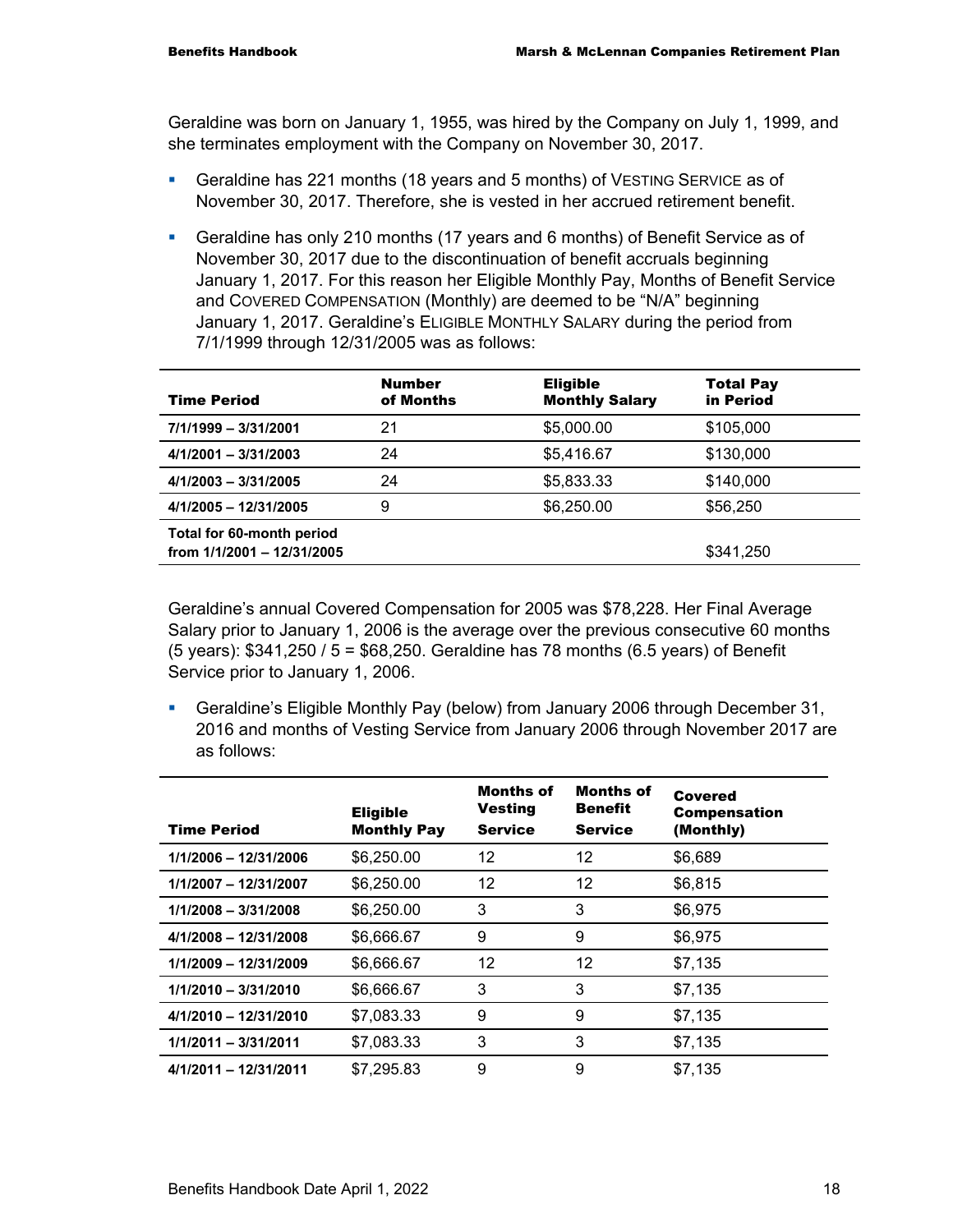| <b>Time Period</b>      | <b>Eligible</b><br><b>Monthly Pay</b> | <b>Months of</b><br>Vesting<br><b>Service</b> | <b>Months of</b><br><b>Benefit</b><br><b>Service</b> | Covered<br><b>Compensation</b><br>(Monthly) |
|-------------------------|---------------------------------------|-----------------------------------------------|------------------------------------------------------|---------------------------------------------|
| $1/1/2012 - 3/31/2012$  | \$7,295.83                            | 3                                             | 3                                                    | \$7,222                                     |
| 4/1/2012 - 12/31/2012   | \$7,514.70                            | 9                                             | 9                                                    | \$7,222                                     |
| $1/1/2013 - 3/31/2013$  | \$7,514.70                            | 3                                             | 3                                                    | \$7,307                                     |
| 4/1/2013 - 12/31/2013   | \$7,740.15                            | 9                                             | 9                                                    | \$7,307                                     |
| $1/1/2014 - 3/31/2014$  | \$7,740.15                            | 3                                             | 3                                                    | \$7,378                                     |
| 4/1/2014 - 12/31/2014   | \$7,972.35                            | 9                                             | 9                                                    | \$7,378                                     |
| $1/1/2015 - 3/31/2015$  | \$7,972.35                            | 3                                             | 3                                                    | \$7,407                                     |
| $4/1/2015 - 12/31/2015$ | \$8,211.52                            | 9                                             | 9                                                    | \$7,407                                     |
| $1/1/2016 - 3/31/2016$  | \$8,211.52                            | 3                                             | 3                                                    | \$7,407                                     |
| 4/1/2016 - 11/30/2016   | \$8,457.87                            | 9                                             | 9                                                    | \$7,407                                     |
| 1/1/2017 - 3/31/2017    | NA.                                   | 3                                             | 0                                                    | NA.                                         |
| 4/1/2017 - 11/30/2017   | NA.                                   | 8                                             | $\Omega$                                             | NA.                                         |

| <b>Benefit earned before</b><br><b>January 1, 2006:</b> | 1.6% times Final Average Salary (\$68,250) times 6.5 years = \$7,098.00<br><b>Minus</b>                                                   |
|---------------------------------------------------------|-------------------------------------------------------------------------------------------------------------------------------------------|
|                                                         | 0.4% of the lesser of Final Average Salary (\$68,250) or Covered<br>Compensation as of 12/31/2005 (\$78,228) times 6.5 years = \$1,774.50 |
|                                                         | \$7,098.00 minus \$1,774.50 equals \$5,323.50 - Geraldine's benefit<br>accrual for the time period 7/1/1999 to 12/31/2005                 |
| <b>Benefit earned on or</b><br>after January 1, 2006:   | For the 1/1/2006 to 3/31/2008 time period:                                                                                                |
|                                                         | <b>Minus</b>                                                                                                                              |
|                                                         | 0.4% times $$6,250.00/m$ onth times 27 months (2 years and 3 months) =<br>\$675                                                           |
|                                                         |                                                                                                                                           |
|                                                         | Equals \$2,025.00 accrual for the period Minus                                                                                            |
|                                                         | 0.4% times $$6,250.00/m$ onth times 27 months (2 years and 3 months) =<br>\$675                                                           |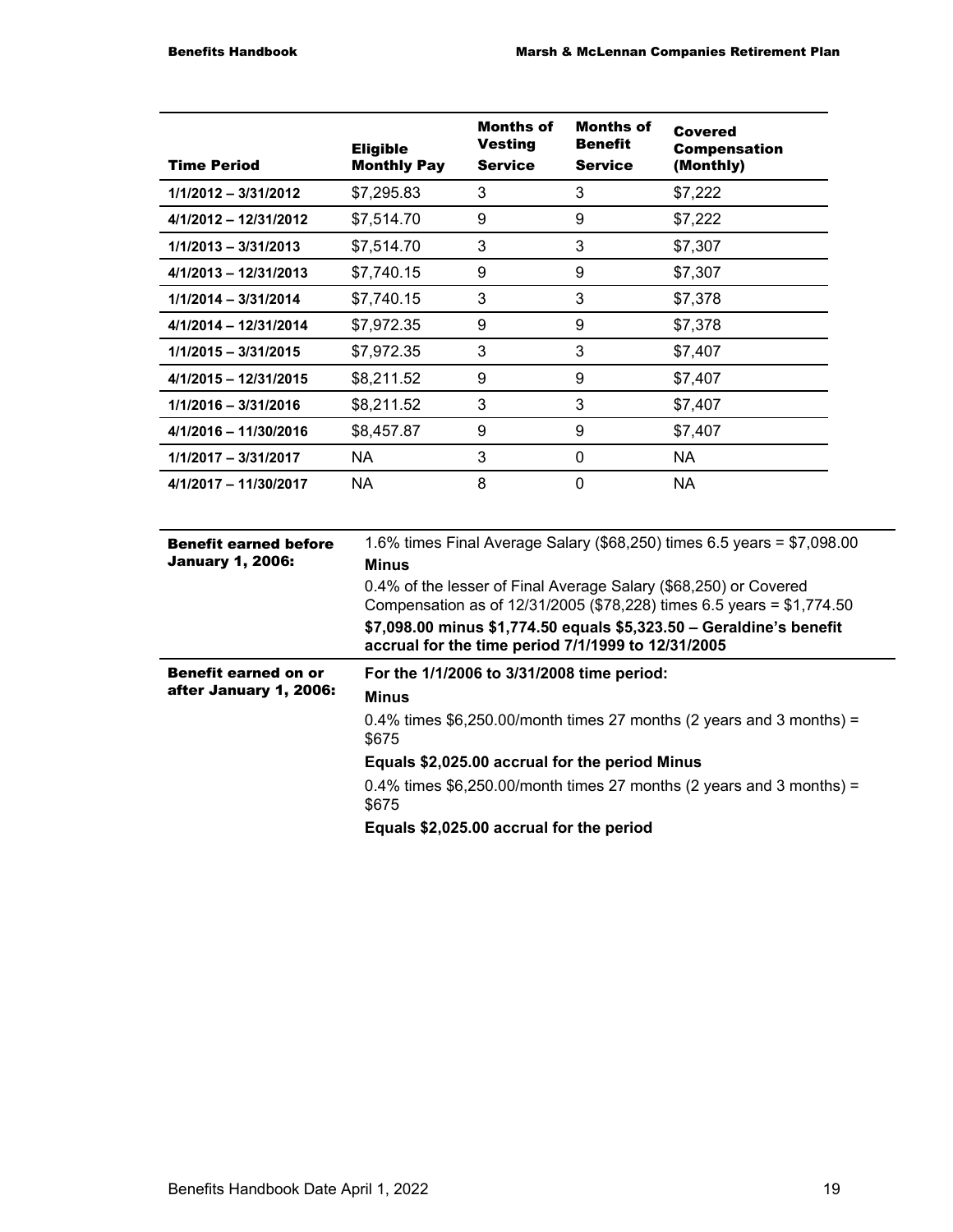**For the 4/1/2008 to 3/31/2010 time period:** 

**Eligible Monthly Pay is less than monthly Covered Compensation, resulting in Eligible Monthly Pay being used in the offset portion of the formula.** 

**The benefit earned for the period is:** 

1.6% times \$6,666.67/month times 24 months (2 years) = \$2,560.00 **Minus**

0.4% times \$6,666.67/month times 24 months (2 years) = \$640.00

**Equals \$1,920.00 accrual for the period** 

**For the 4/1/2010 to 3/31/2011 time period:** 

**Eligible Monthly Pay is less than monthly Covered Compensation, resulting in Eligible Monthly Pay being used in the offset portion of the formula.** 

**The benefit earned for the period is:** 

1.6% times \$7,083.33/month times 12 months (1 year) = \$1,360.00 **Minus**

0.4% times \$7,083.33/month times 12 months (1 year) = \$340.00

**Equals \$1,020.00 accrual for the period** 

**For the 4/1/2011 to 12/31/2011 time period:** 

**Monthly Covered Compensation is less than Eligible Monthly Pay, resulting in Covered Compensation being used in the offset portion of the formula.** 

**The benefit earned for the period is:** 

1.6% times \$7,295.83/month times 9 months = \$1,050.60

#### **Minus**

0.4% times \$7,135.00 /month times 9 months = \$256.86

**Equals \$793.74 accrual for the period** 

**For the 1/1/2012 to 3/31/2012 time period:** 

**Monthly Covered Compensation is less than Eligible Monthly Pay, resulting in Covered Compensation being used in the offset portion of the formula.** 

**The benefit earned for the period is:** 

1.6% times \$7,295.83/month times 3 months = \$350.20

#### **Minus**

0.4% times \$7,222.00 /month times 3 months = \$86.66

**Equals \$263.54 accrual for the period** 

**For the 4/1/2012 to 12/31/2012 time period:** 

**Monthly Covered Compensation is less than Eligible Monthly Pay, resulting in Covered Compensation being used in the offset portion of the formula.** 

**The benefit earned for the period is:** 

1.6% times \$7,514.70/month times 9 months = \$1,082.12

#### **Minus**

0.4% times \$7,222.00 /month times 9 months = \$259.99

**Equals \$822.13 accrual for the period** 

**For the 1/1/2013 to 3/31/2013 time period:** 

Benefits Handbook Date April 1, 2022 20 **the formula. Monthly Covered Compensation is less than Eligible Monthly Pay, resulting in Covered Compensation being used in the offset portion of** 

**The benefit earned for the period is:** 

1 6 ف 1 614 714 724 734 734 734 735 7360 737 738 739 731 732 734 735 7360 737 738 738 738 738 738 738 738 738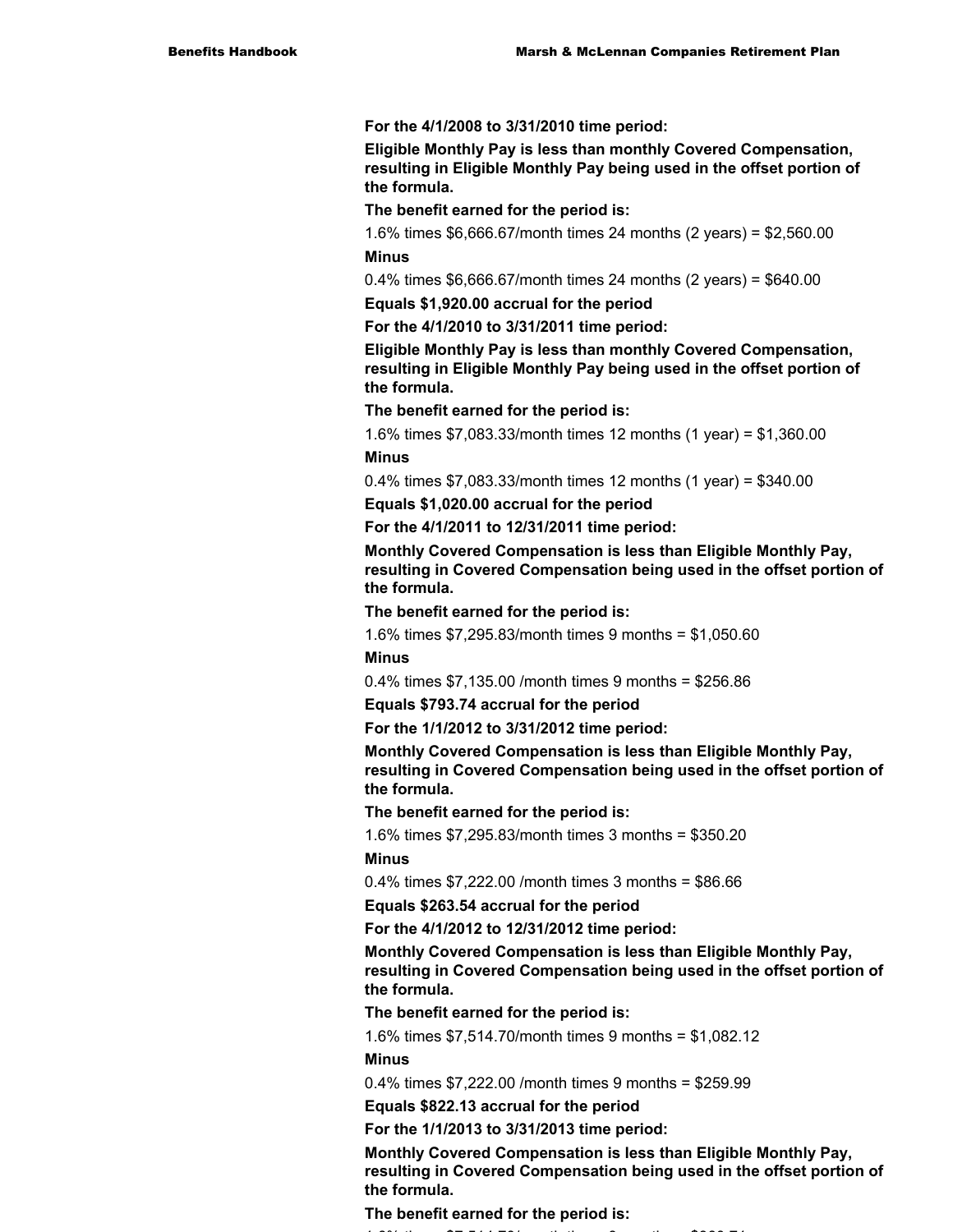|                                                                                                           | For the 4/1/2016 to 12/31/2016 time period:                                                                                                                                                                               |
|-----------------------------------------------------------------------------------------------------------|---------------------------------------------------------------------------------------------------------------------------------------------------------------------------------------------------------------------------|
|                                                                                                           | Monthly Covered Compensation is less than Eligible Monthly Pay,<br>resulting in Covered Compensation being used in the offset portion of<br>the formula.                                                                  |
|                                                                                                           | The benefit earned for the period is:                                                                                                                                                                                     |
|                                                                                                           | 1.6% times $$8,457.87/m$ onth times 9 months = $$1,217.93$                                                                                                                                                                |
|                                                                                                           | <b>Minus</b>                                                                                                                                                                                                              |
|                                                                                                           | 0.4% times $$7,407.00$ /month times 9 months = $$266.65$                                                                                                                                                                  |
|                                                                                                           | Equals \$951.28 accrual for the period                                                                                                                                                                                    |
|                                                                                                           | For the 1/1/2017 to 11/30/2017 time period:                                                                                                                                                                               |
|                                                                                                           | The plan is frozen and no more accruals take place.                                                                                                                                                                       |
|                                                                                                           | Total accrual for the entire period is $$11,600.52$ (\$2,025.00 +<br>$$1,920.00 + $1,020.00 + $793.74 + $263.54 + $822.13 + $273.03 +$<br>$$851.53 + $282.99 + $882.41 + $293.79 + $1,221.08 + $951.28 =$<br>\$11,600.52) |
| <b>Accrued Retirement</b><br>benefit from Marsh &<br><b>McLennan Companies</b><br><b>Retirement Plan:</b> | \$16,924.02 (\$5,323.50 plus \$11,600.52) per year, or \$1,410.33 per<br>month, assuming for this example that payment begins once<br>Geraldine attains age 65 in the form of a single life annuity                       |

# Transition Benefit

You are eligible for the transition benefit, if according to Marsh McLennan's records, you satisfied all of the following criteria on December 31, 2005 had at least 10 years of VESTING SERVICE, and you were:

- **an Active Employee with an ACCRUED BENEFIT**
- **•** credited with at least 120 months (10 years) of vesting service, and
- **at least age 50.**

If you are eligible for the transition benefit, you will receive a benefit in addition to the benefits you have accrued both before and after January 1, 2006. The additional benefit credited is in direct proportion to any increase in your FINAL AVERAGE SALARY from December 31, 2005 to the earlier of your first date of termination or December 31, 2016. The additional benefit will be equal to the difference between your Accrued Benefit as of December 31, 2005 and the amount calculated by multiplying your Accrued Benefit as of December 31, 2005 by a factor that is equal to your Final Average Salary as of the earlier of your first termination date or December 31, 2016, divided by your Final Average Salary determined as of December 31, 2005 (the factor will never be less than 1.0).

For example, if your Final Average Salary has increased by 6% on or after January 1, 2006 until the earlier of the first date you terminate employment with any Marsh McLennan company or December 31, 2016, your additional benefit is equal to 6% of your Accrued Benefit prior to January 1, 2006.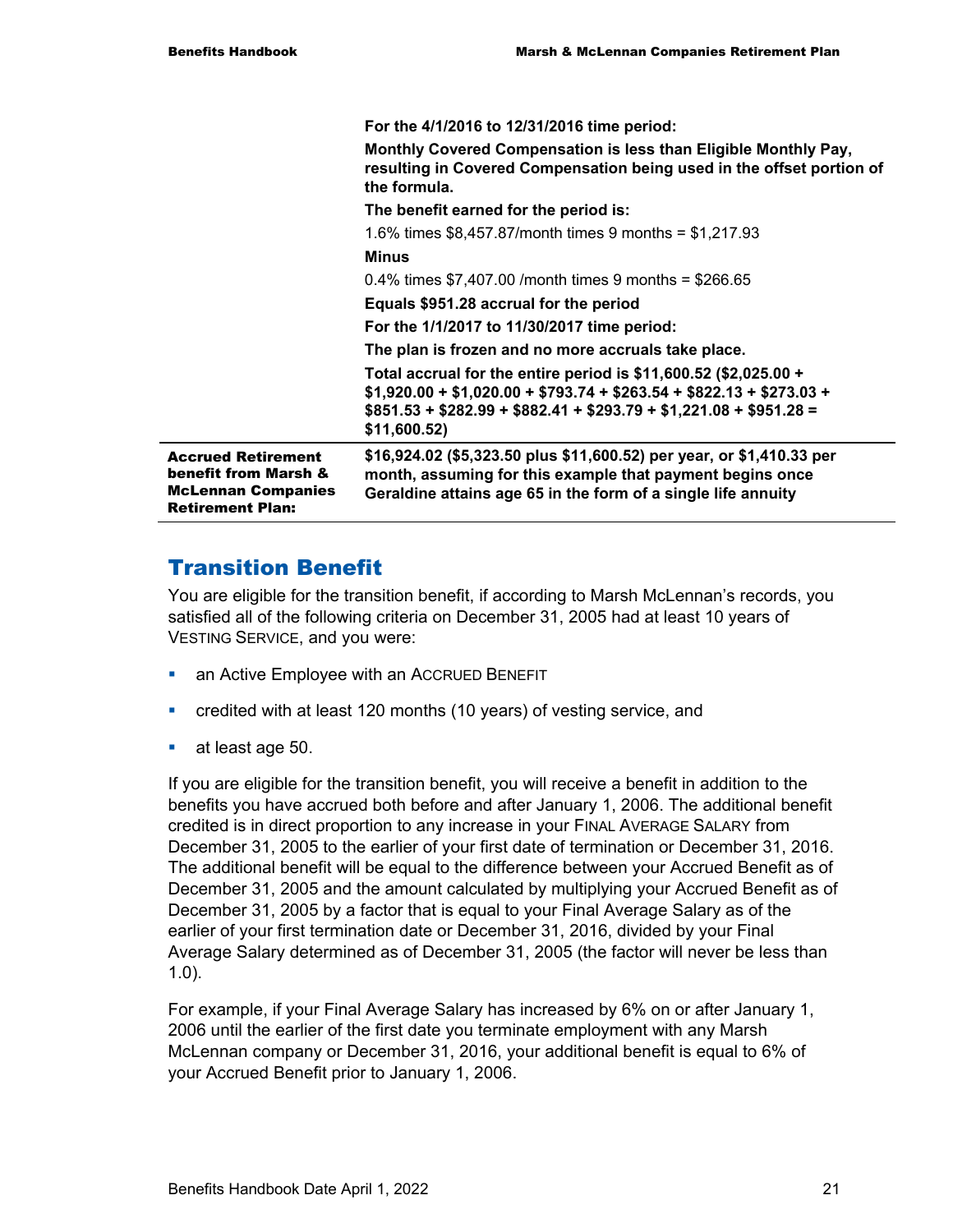If you qualified for the transition benefit and then transfer from one participating company to another, your ELIGIBLE MONTHLY PAY while employed by all participating companies up to and including December 31, 2016 will be considered under the transition benefit provided you were continuously employed by a company in the Marsh McLennan WORLD-WIDE CONTROLLED GROUP and you continued to satisfy the transition benefit requirements.

### *Example* **– Han, a participant eligible for the transition benefit**

Han was born on March 15, 1944, was hired by the Company on January 1, 1969 and terminated employment with the Company on March 31, 2009.

**Han has 483 months (40 years and 3 months) of both BENEFIT SERVICE and Vesting** Service as of March 31, 2009. Therefore, he is vested in his accrued retirement benefit.

| <b>Time Period</b>                                      | <b>Number</b><br>of Months | <b>Eligible</b><br><b>Monthly Salary</b> | <b>Total Pay</b><br>in Period |
|---------------------------------------------------------|----------------------------|------------------------------------------|-------------------------------|
| $1/1/2001 - 3/31/2001$                                  | 3                          | \$4,000.00                               | \$12,000                      |
| $4/1/2001 - 3/31/2002$                                  | 12                         | \$4,216.67                               | \$50,600                      |
| 4/1/2002 - 3/31/2003                                    | 12                         | \$4,450.00                               | \$53,400                      |
| $4/1/2003 - 3/31/2004$                                  | 12                         | \$4,583.33                               | \$55,000                      |
| 4/1/2004 - 3/31/2005                                    | 12                         | \$4,750.00                               | \$57,000                      |
| $4/1/2005 - 12/31/2005$                                 | 9                          | \$4,916.67                               | \$44,250                      |
| Total for 60-month period<br>from 1/1/2001 - 12/31/2005 |                            |                                          | \$272,250                     |

**Han's ELIGIBLE MONTHLY SALARY during the period from 1/1/2001 through** 12/31/2005 is as follows:

Han's annual COVERED COMPENSATION for 2005 is \$57,636. Han's Final Average Salary prior to January 1, 2006 is the average over the previous consecutive 60 months (5 years): \$272,250 / 5 = \$54,450. Han has 444 months (37 years) of Benefit Service prior to January 1, 2006.

 Han's Eligible Monthly Pay for the period from January 2006 through March 2009 is as follows:

| <b>Time Period</b>    | <b>Eligible</b><br><b>Monthly Pay</b> | Months of<br><b>Benefits Service</b> | <b>Covered</b><br><b>Compensation</b><br>(Monthly) |
|-----------------------|---------------------------------------|--------------------------------------|----------------------------------------------------|
| 1/1/2006 - 12/31/2006 | \$4,916.67                            | 12                                   | \$4,853                                            |
| 1/1/2007 - 3/31/2007  | \$4,916.67                            | 3                                    | \$4,884                                            |
| 4/1/2007 - 12/31/2007 | \$5,500.00                            | 9                                    | \$4,884                                            |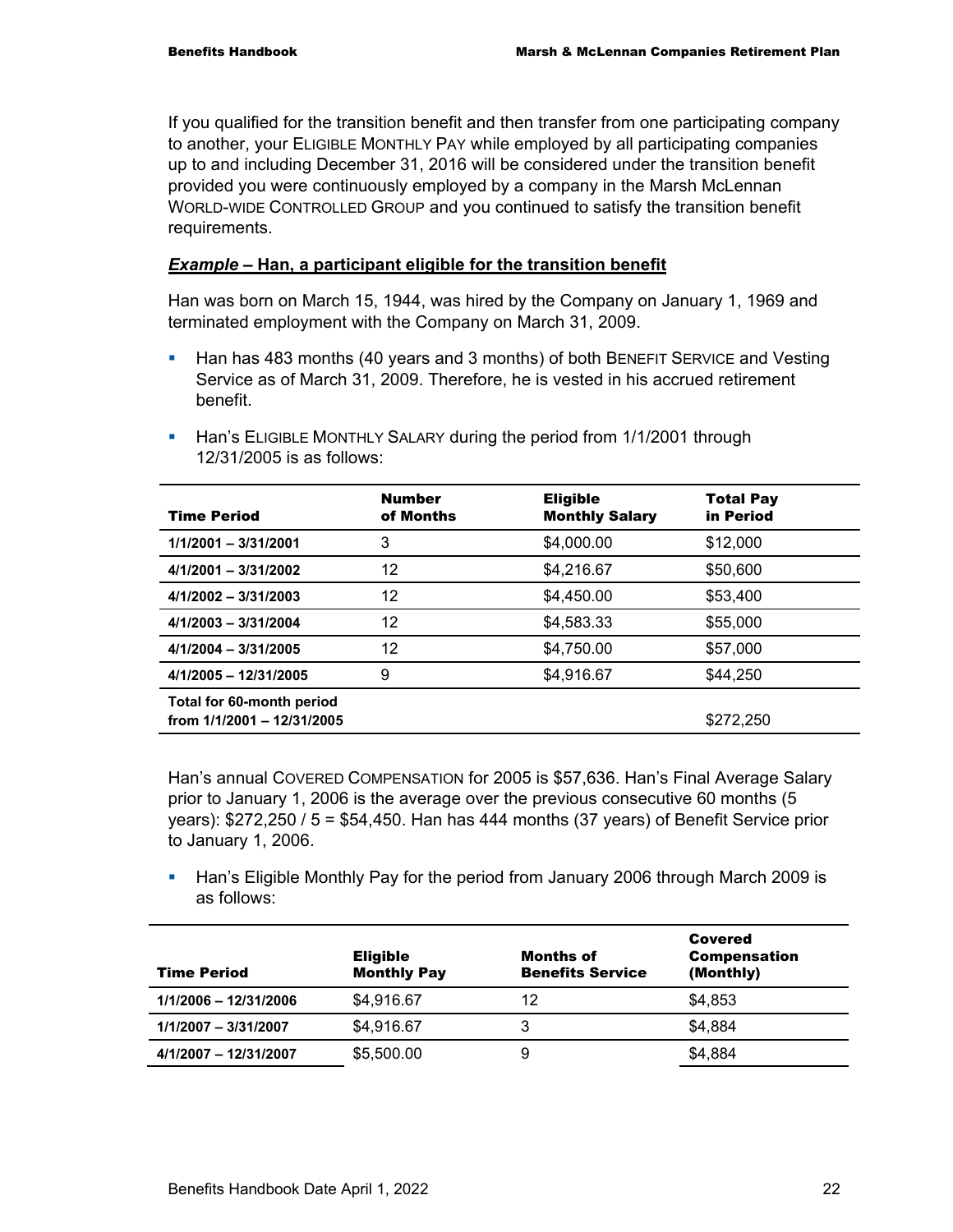| <b>Time Period</b>     | <b>Eligible</b><br><b>Monthly Pay</b> | Months of<br><b>Benefits Service</b> | <b>Covered</b><br><b>Compensation</b><br>(Monthly) |
|------------------------|---------------------------------------|--------------------------------------|----------------------------------------------------|
| 1/1/2008 - 12/31/2008  | \$5,500.00                            | 12                                   | \$4.916                                            |
| $1/1/2009 - 3/31/2009$ | \$5,500.00                            |                                      | \$4,939                                            |

- **Han was employed, had an Accrued Benefit in the Plan, was age 61 and 9 months** and had 444 months (37 years) of Vesting Service on December 31, 2005, making him eligible for the transition benefit. This means that in addition to Han's Accrued Benefit credited as of December 31, 2005, Han will receive a transition benefit based on increases in his Eligible Monthly Pay after December 31, 2005. For purposes of the transition benefit, Han's Final Average Salary increased from \$54,450 to \$61,400 (or by 12.764%) from January 1, 2006 to March 15, 2009.
- Note: Han's Final Average Salary of \$61,400 as of March 15, 2009 is calculated as follows:

| <b>Time Period</b>                                     | <b>Number</b><br>of Months | <b>Eligible</b><br><b>Monthly Salary</b> | <b>Total Pay</b><br>in Period      |
|--------------------------------------------------------|----------------------------|------------------------------------------|------------------------------------|
| $4/1/2004 - 3/31/2005$                                 | 12                         | \$4,750.00                               | \$57,000                           |
| $4/1/2005 - 3/31/2007$                                 | 24                         | \$4,916.67                               | \$118,000                          |
| $4/1/2007 - 3/31/2009$                                 | 24                         | \$5,500.00                               | \$132,000                          |
| Total for 60-month period<br>from 4/1/2004 - 3/31/2009 |                            |                                          | \$307,000, or<br>\$61,400 per year |

| <b>Benefit earned before</b><br><b>January 1, 2006:</b>      | 1.6% times Final Average Salary (\$54,450) times 30.0<br>$years = $26,136.00$                                                                                                                                   |
|--------------------------------------------------------------|-----------------------------------------------------------------------------------------------------------------------------------------------------------------------------------------------------------------|
|                                                              | <b>Plus</b>                                                                                                                                                                                                     |
|                                                              | 1.0% times Final Average Salary (\$54,450) times 7.0 years =<br>\$3,811.50                                                                                                                                      |
|                                                              | <b>Minus</b>                                                                                                                                                                                                    |
|                                                              | 0.4% of the lesser of Final Average Salary (\$54,450) or<br>Covered Compensation as of 12/31/2005 (\$57,636) times 35<br>$years = $7,623.00$                                                                    |
|                                                              | Equals \$22,324.50 accrual for the period from 1/1/1969 to<br>12/31/2005                                                                                                                                        |
| <b>Accrued Transition Benefit as</b><br>of March 15, 2009    | Han's transition benefit is the percentage increase in his<br>Final Average Salary at termination, relative to his Final<br>Average Salary at January 1, 2006, times his accrued<br>benefit at January 1, 2006: |
|                                                              | 12.764% times $$22,324.50 = $2,849.50$                                                                                                                                                                          |
| <b>Benefit earned on or after</b><br><b>January 1, 2006:</b> | Han's Benefits Service exceeds 35 years, so the Covered<br>Compensation offset portion of the formula no longer applies.                                                                                        |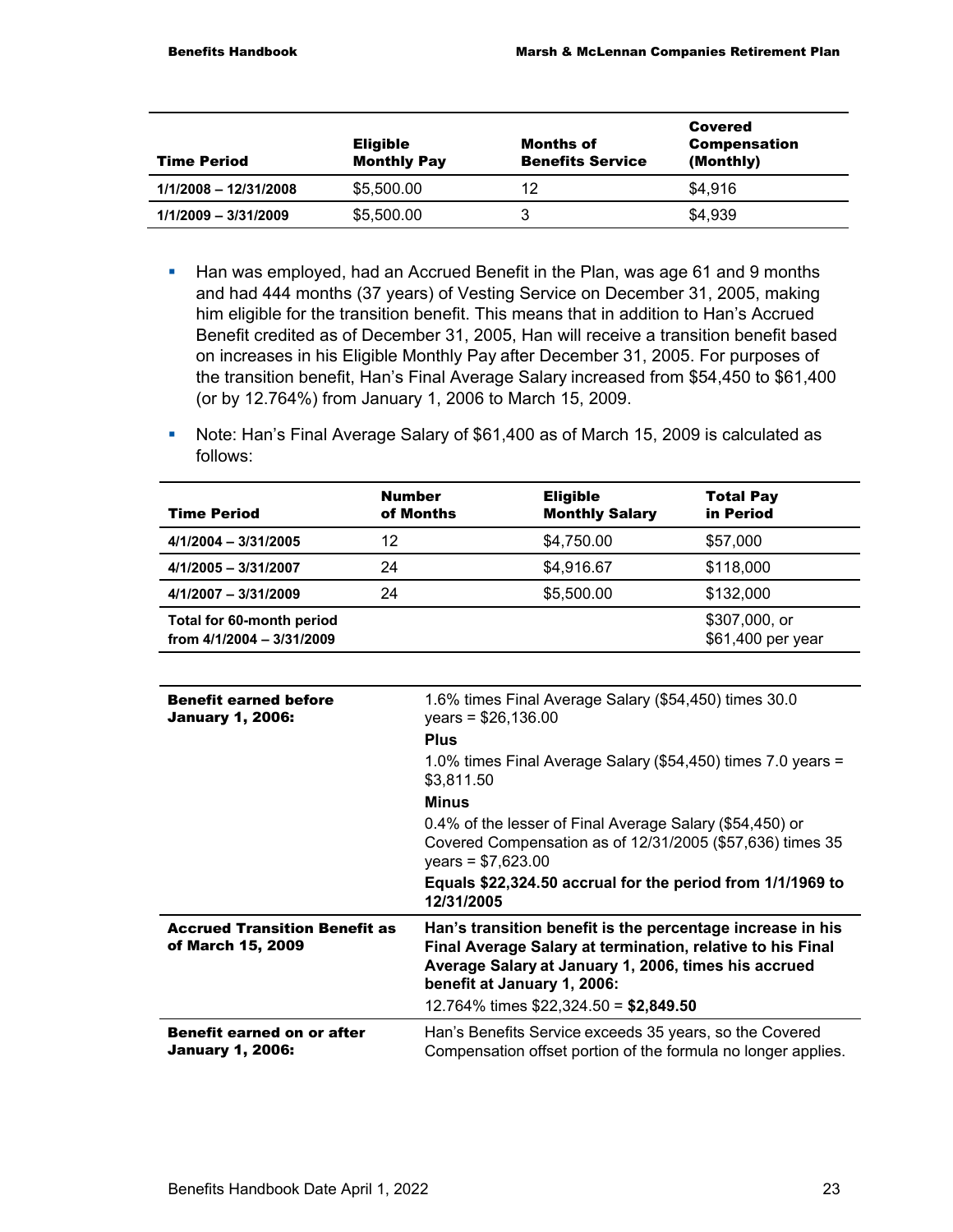|                                                                                                 | For the 1/1/2006 to 3/31/2007 time period:<br>The benefit earned for the period is:<br>1.0% times \$4,916.67/month times 15 months (1 year, 3<br>months) = $$737.55$                                          |
|-------------------------------------------------------------------------------------------------|---------------------------------------------------------------------------------------------------------------------------------------------------------------------------------------------------------------|
|                                                                                                 | For the 4/1/2007 to 3/31/2009 time period:                                                                                                                                                                    |
|                                                                                                 | The benefit earned for the period is:                                                                                                                                                                         |
|                                                                                                 | 1.0% times $$5,500.00/m$ onth times 24 months (2 years) =<br>\$1,320,00                                                                                                                                       |
|                                                                                                 | Total accrual for the period = $$2,057.55$                                                                                                                                                                    |
| <b>Accrued Retirement benefit</b><br>from Marsh & McLennan<br><b>Companies Retirement Plan:</b> | $$27,231.55$ (\$22,324.50 + \$2,849.50 + \$2,057.55) per year,<br>or \$2,269.29 per month, assuming for this example that<br>payment begins once Han attains age 65, in the form of a<br>single life annuity. |

### *Transition Benefit and Termination of Employment Followed by Rehire*

If you are eligible for the transition benefit, terminate employment and are later rehired, you will not be eligible for the transition benefit based on any change to your Eligible Monthly Pay that may occur on or after your rehire date.

# *Transition Benefit and Transfer to a Non-participating Employer in the Company's World-wide Controlled Group Followed by Transfer to Participating Employer*

If you are eligible for the transition benefit, transfer to a non-participating employer in the Company's World-wide Controlled Group, and are later transferred to a participating company, you will not be eligible for the transition benefit with respect to earnings with the non-participating employer. Only your Eligible Monthly Pay while employed by participating companies prior to January 1, 2017 will be considered under the transition benefit, provided you remained continuously employed.

# What Pay Counts

The Marsh & McLennan Companies Retirement Plan takes into account your ELIGIBLE MONTHLY PAY in determining your ACCRUED BENEFIT amount. Eligible Monthly Pay is your monthly pay while employed by a participating company before any reductions for elective contributions. Eligible Monthly Pay does not include regular draw, overtime, bonus, commission, any other extra compensation, or any compensation you defer under the Supplemental Savings & Investment Plan.

However, Eligible Monthly Pay does include before-tax salary reduction amounts that you may contribute to other programs sponsored by Marsh McLennan, such as the Marsh & McLennan Companies 401(k) Savings & Investment Plan or a Flexible Spending Account. If you are eligible to participate in the Supplemental Savings & Investment Plan, see "IRS Limit on Pay" on page 25 for a discussion of the effect that participation in that plan may have on your US Retirement Program benefits.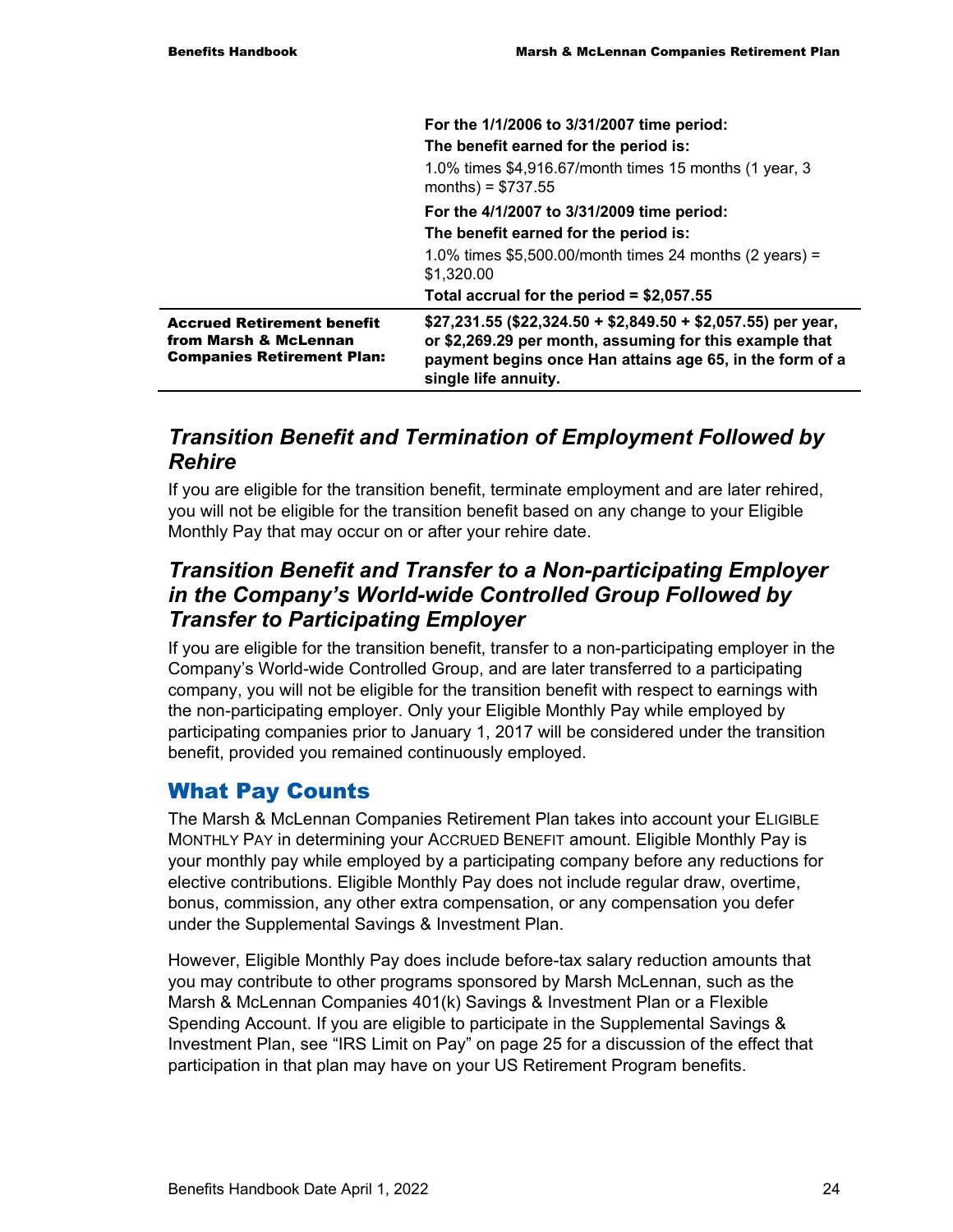If you are paid on a salaried basis, your Eligible Monthly Pay is based upon your annual base salary rate in effect during the month (one-twelfth of your annual base salary rate). If you are paid on an hourly basis, your Eligible Monthly Pay is the base pay you receive from a Marsh McLennan payroll during the month. If you are on an approved disability or military leave, see "Leave of Absence" on page 76 for information about how your pay is calculated during your leave.

Eligible Monthly Pay may not exceed one-twelfth of the IRS limit on annual compensation in effect at the time your Eligible Monthly Pay, including pay from a participating company, is credited.

Eligible Monthly pay excludes any monthly pay attributable to your employment with the Company after December 31, 2016.

# *IRS Limit on Pay*

The IRS limits the amount of pay that can be used to determine a benefit under the Plan to \$265,000 for 2016. For periods of accrual on or after January 1, 2006, the Plan limits your Eligible Monthly Pay to an amount that is one twelfth of the annual limit. For example, in 2016, the \$265,000 annual limit is pro-rated over twelve months, so your maximum monthly earnings that can be taken into account to determine your monthly benefit accrual in 2016 is \$22,083.33 (\$265,000/12 = \$22,083.33). This amount may increase in the future if the IRS announces cost of living adjustments.

See "Additional Information" on page 95 for the IRS limits on pay in effect for the current and prior years.

# *Pay Used to Calculate Benefit Accrued on or after January 1, 2006*

The pay that is used in your retirement benefit calculation for service performed on or after January 1, 2006 is based on your Eligible Monthly Pay. You accrue a benefit each month based on your eligible pay in that month.

The amount of your pay that can be used in determining your Eligible Monthly Pay under the Plan is subject to the IRS limit on annual compensation. The annual limit is pro-rated so that your Eligible Monthly Pay cannot exceed one-twelfth of the IRS limit on annual compensation in effect for the applicable calendar year. See "IRS Limit on Pay" on page 25 for details.

# *Pay Used to Calculate Benefit Accrued prior to January 1, 2006*

The pay that is used in your retirement benefit calculation for service performed prior to January 1, 2006 is your FINAL AVERAGE SALARY. Your Final Average Salary is the highest consecutive-60-month-average of your Eligible Monthly Pay while you were an eligible employee, excluding Eligible Monthly Pay after December 31, 2005. If you had less than 60 months (5 years) of BENEFIT SERVICE prior to January 1, 2006, your Final Average Salary will be the average of your highest consecutive months of eligible salary during your actual years and months of service prior to January 1, 2006. Please note that participants who met certain age and service criteria might be entitled to a transition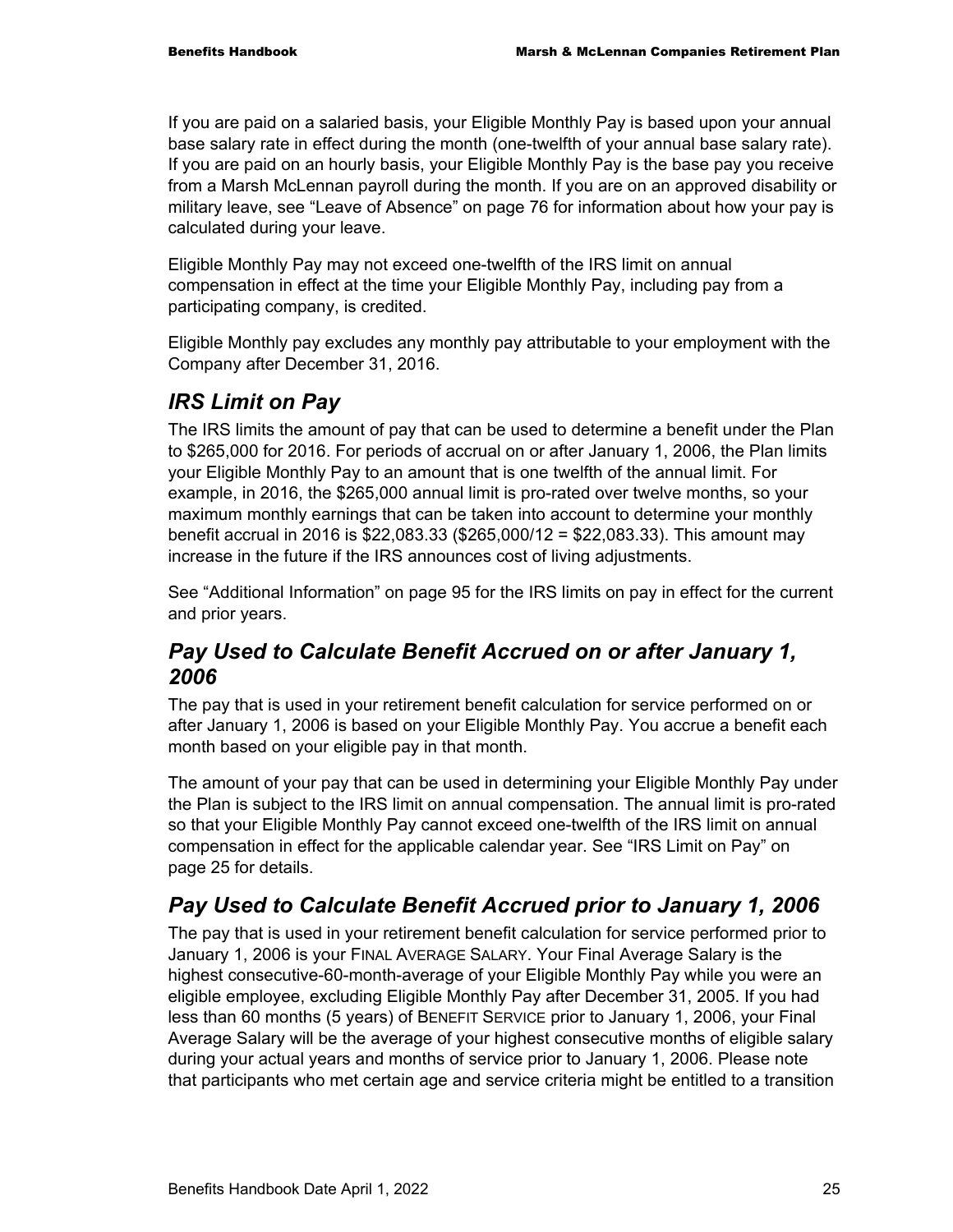benefit, which considers eligible salary received after January 1, 2006. See "Transition Benefit" on page 21 for details.

The amount of your Eligible Monthly Pay that can be used in determining your Final Average Salary under the Plan is subject to the IRS limit on annual compensation. See "IRS Limit on Pay" on page 25 for details.

# *Annual Base Salary Change in the Middle of a Month*

If your annual base salary changes within a single month, the higher rate will be used to determine your Eligible Monthly Pay for that month.

### *Employee Classified as Both Regular and Temporary in One Month*

If you are classified as both a regular and temporary employee within a single month, your annual base salary rate in effect for that month as a regular employee will be used to determine your Eligible Monthly Pay.

# Benefit Service

BENEFIT SERVICE is used to determine your Plan benefit accrual percentage.

### **Service On or After January 1, 2010 but Prior to January 1, 2017**

Generally, you are credited with Benefit Service under the Plan for each month that you are an eligible employee (See "Eligibility – General Rules" on page 10 for details) and have ELIGIBLE MONTHLY PAY. Benefit Service is used to determine your Plan benefit accrual percentage. See "Plan Benefit Formula for Benefit Accrued on or after January 1, 2006" on page 12 for details.

No Benefit Service will be credited after December 31, 2016, the date benefit accruals were discontinued under the Plan.

### **Benefit Service Prior to January 1, 2010 but on or after January 1, 2006**

Generally, you were credited with Benefit Service under the Plan for each month that you were an eligible SALARIED EMPLOYEE (See "Eligibility – General Rules" on page 10 for details) and had Eligible Monthly Pay.

If you were classified as an HOURLY EMPLOYEE, you were not an eligible employee and were not credited with Benefit Service before January 1, 2010.

### **Benefit Service Prior to January 1, 2006**

Generally, you were credited with Benefit Service under the Plan for each month that you were an eligible Salaried Employee. Your total Benefit Service was multiplied by your FINAL AVERAGE SALARY and the Plan's benefit accrual percentage to determine your benefit accrual amount. See "Plan Benefit Formula for Benefit Accrued prior to January 1, 2006" on page 16 for details.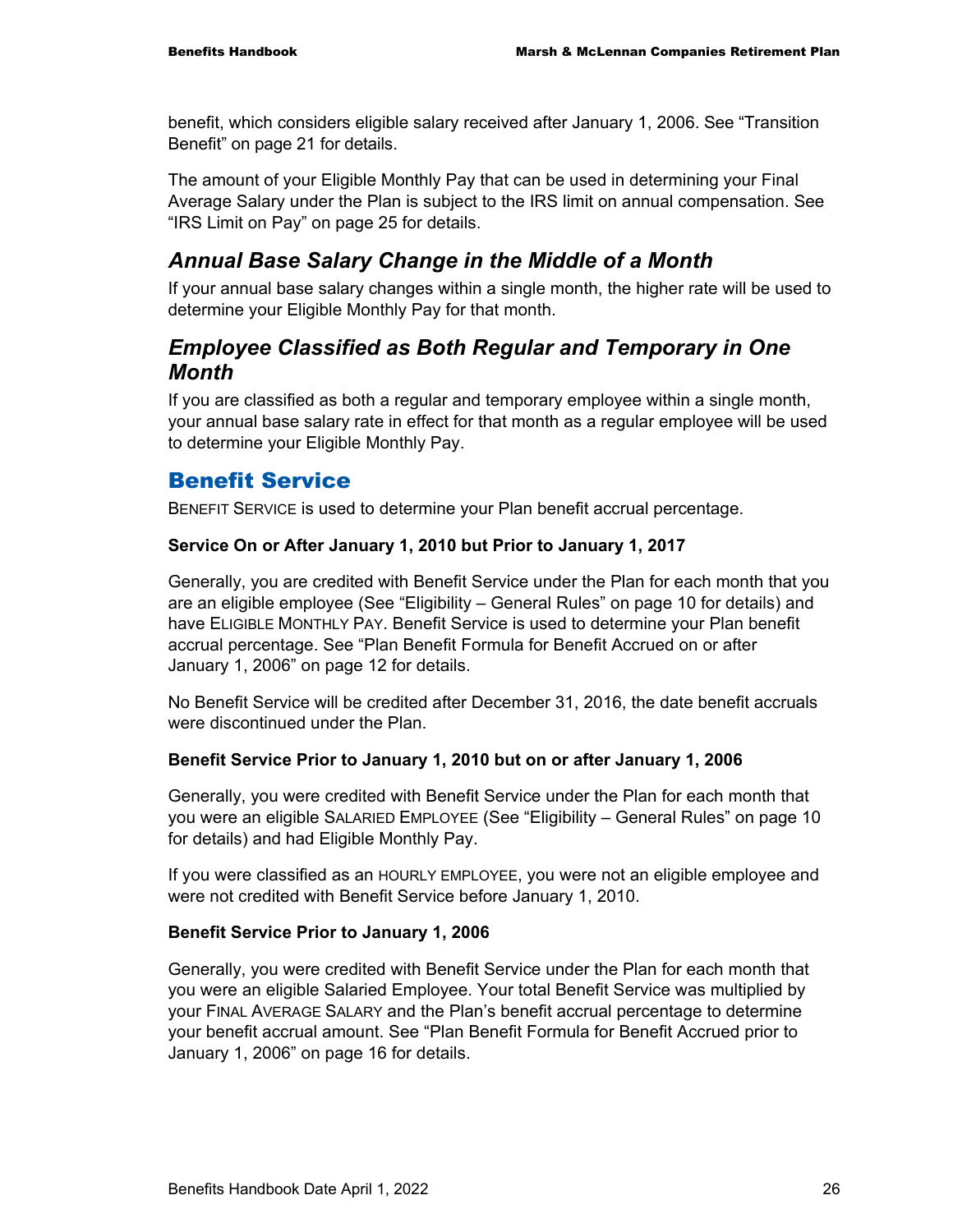If you were classified as an hourly employee, you were not an eligible employee and were not credited with Benefit Service before January 1, 2010.

If you transferred between participating and non-participating companies, see "Transfers From a Non-participating Company" on page 67, "If you Transferred Between a Participating and Non-participating Company Prior to August 1, 2006" on page 67 and "Transfers to a Non-participating Company" on page 69 for details. If you were a participant in an acquired employer plan that may have been merged into the Plan, see "Acquired Companies" on page 78 for details.

# Vesting Service

Being vested means you have earned a non-forfeitable right to your ACCRUED BENEFIT. VESTING SERVICE is generally based on your employment with the Company and its WORLD-WIDE CONTROLLED GROUP.

Vesting Service includes all periods of employment with the Company and its World-Wide Controlled Group including employment after December 31, 2016, the date benefit accruals were discontinued under the Plan.

Consider the example of Alberto, on page 13. Alberto was hired on February 1, 2013. He is not vested yet when the plan is frozen on December 30, 2016 because he only has 47 months of vesting service at that time. However, when he terminates employment on April 30, 2018, he will have more than 60 months of vesting service and will therefore be vested in his accrued benefit.

### *When You are Vested*

You are vested in your Accrued Benefit in the Plan when you earn 60 months (5 years) of Vesting Service. If you terminate employment voluntarily or involuntarily with less than 60 months (5 years) of service, you are not vested in your retirement benefit and no benefit is payable from the Plan.

If you are a participant in the Plan and not already vested, you are automatically vested if you are actively employed at your NORMAL RETIREMENT DATE with a company in the Marsh McLennan World-wide Controlled Group. Your Normal Commencement Date is the first of the month coincident with or next following your 65<sup>th</sup> birthday.

You will be fully vested in your Accrued Benefit (to the extent funded) if the Plan has a full or partial termination.

You will be fully vested in your Accrued Benefit in the event that there is a change in control of the Company (e.g., corporate acquisition or liquidation, or certain other changes in controlling interests, as specified in the Plan document).

You are also fully vested in the portion of your Accrued Benefit attributable to any employee contributions you made to a prior plan that was merged with the Plan.

### *How Does the Plan Measure Vesting Service?*

**Current Rules: Vesting Service Rules in Effect on and after January 1, 2010**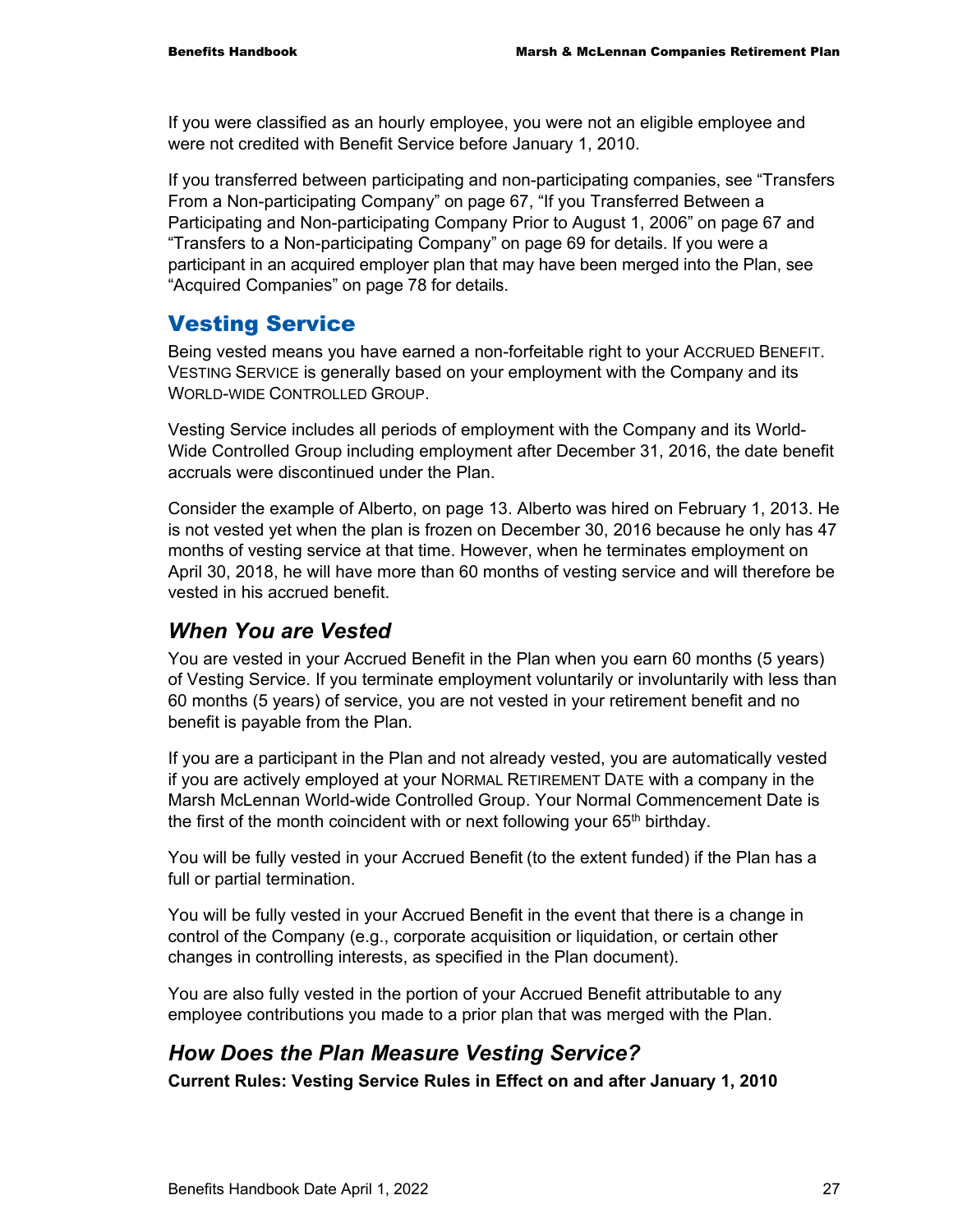On and after January 1, 2010, Vesting Service is calculated using the elapsed-time method of service credit determination. More details on the elapsed-time method are below, but under this method, generally, your Vesting Service includes the number of months of your employment as a regular or temporary employee of a company that is a member of the Marsh McLennan World-wide Controlled Group. This means that for each month in which you have at least one hour of paid employment (or deemed paid employment) with Marsh McLennan or one of its affiliates, you earn one month of Vesting Service. Before January 1, 2010, different rules applied (described below) depending on whether you were classified as an hourly or a SALARIED EMPLOYEE.

### **Prior Rules: Vesting Service Rules in Effect between January 1, 1985 and December 31, 2009**

During the period from January 1, 1985 through December 31, 2009, the Plan used either of two methods for measuring Vesting Service, depending on whether you were classified as a salaried or HOURLY EMPLOYEE. These methods were the elapsed-time method and the hours-counting method. Vesting Service for periods of paid employment (or deemed paid employment) during which an employee was classified as a Salaried Employee was measured using the elapsed-time method. Vesting Service for periods of paid employment (or deemed paid employment) during which an employee was classified as an hourly employee (including internships) was measured using the hourscounting method.

### **Vesting Service Under the Elapsed-Time Method**

As noted, the elapsed-time method of determining Vesting Service applied:

- For periods of employment from January 1985 through December 2009, if you were a salaried employee, and
- For all periods of employment beginning on and after January 1, 2010, whether or not you were a salaried employee.

Under the elapsed-time method, you earn one month of Vesting Service for each month during which you had an active employee status and had at least one hour of paid service (or deemed paid service). This means that even if your first day of employment is the last day of a calendar month, or your last day of employment is the first day of a calendar month, you will earn one month of Vesting Service for that calendar month.

Under the elapsed-time method, Vesting Service is also generally earned during the first twelve months of any approved leave of absence. In the case of an approved disability leave or a military leave that qualifies under federal laws protecting veterans' reemployment rights, Vesting Service may be credited for a longer period.

Under the elapsed-time method, if you terminate employment but are subsequently rehired by the Company within twelve months of your termination date, your service will be deemed to be continuous during the period that elapsed between your termination and rehire and you will be deemed to have earned a month of Vesting Service for each month of your break. If your break in employment lasts longer than twelve months, then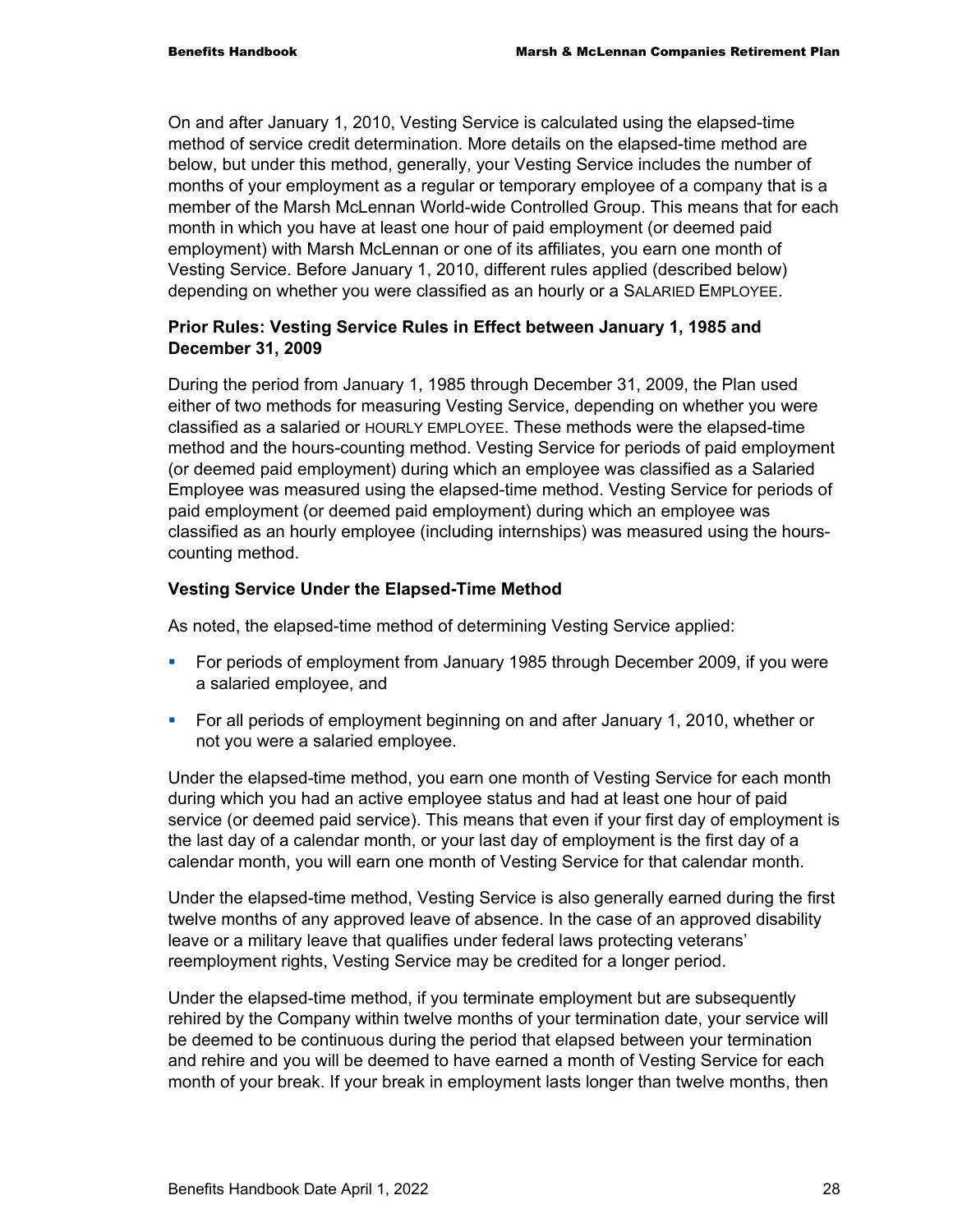your service will not be deemed continuous and you will not be deemed to have earned Vesting Service for any month in which you did not perform at least one hour of paid employment.

For periods of hourly-paid service on or after January 1, 2010, Vesting Service is earned for each month that you have an active employment status and perform paid services. If you do not have any paid hours in a month, you will still earn Vesting Service provided the unpaid period is not longer than twelve consecutive months.

For example, let's say Harry was hired for a specific project that began in March and he was paid for services performed in March and April. Harry completed the project and his employment was terminated on April 30. Harry was employed again on August 1<sup>st</sup> for another project, and was paid for services performed in August. In this example, Harry would accrue Vesting Service for March, April and August because he had an active employment status in those months. In addition, Harry would be credited with Vesting Service for May, June and July even though he did not perform any paid services in those months, because the period of unpaid services was not greater than twelve months.

### **Vesting Service Under the Hours-Counting Method**

As noted, the hours-counting method of determining Vesting Service applied:

 For periods of employment from January 1985 through December 2009, if you were an hourly employee.

Under the hours-counting method, Vesting Service was earned depending on the number of paid hours of employment that you completed within a twelve-month measurement period, referred to as an EMPLOYMENT YEAR. If you performed at least 1,000 hours of paid employment during an Employment Year, you earned twelve months of Vesting Service for that Employment Year. If you did not complete at least 1,000 hours in an Employment Year, you did not earn any months of Vesting Service for that Employment Year.

Your Employment Year is the twelve month period starting with the month in which you were first employed by the Company and ending with the month prior to your anniversary date. For example, if you first performed an hour of paid service for the Company on June 7, then your Employment Year will start with the month of June and end with the month of May, even if you terminate employment and are subsequently rehired in a different month of the following calendar year. Your hours of paid service are generally applied to a month based on the effective date of the payroll. If you were first employed by the Company as an hourly employee before January 1, 2010, then you were automatically credited with at least 190 hours for your first month of employment.

A special transition rule was applied for hourly-paid employees whose Employment Year began in 2009 but ended after January 1, 2010, provided that they had at least one hour of paid service during the portion of that Employment Year that occurred before January 1, 2010 and the portion that occurred on or after January 1, 2010. In those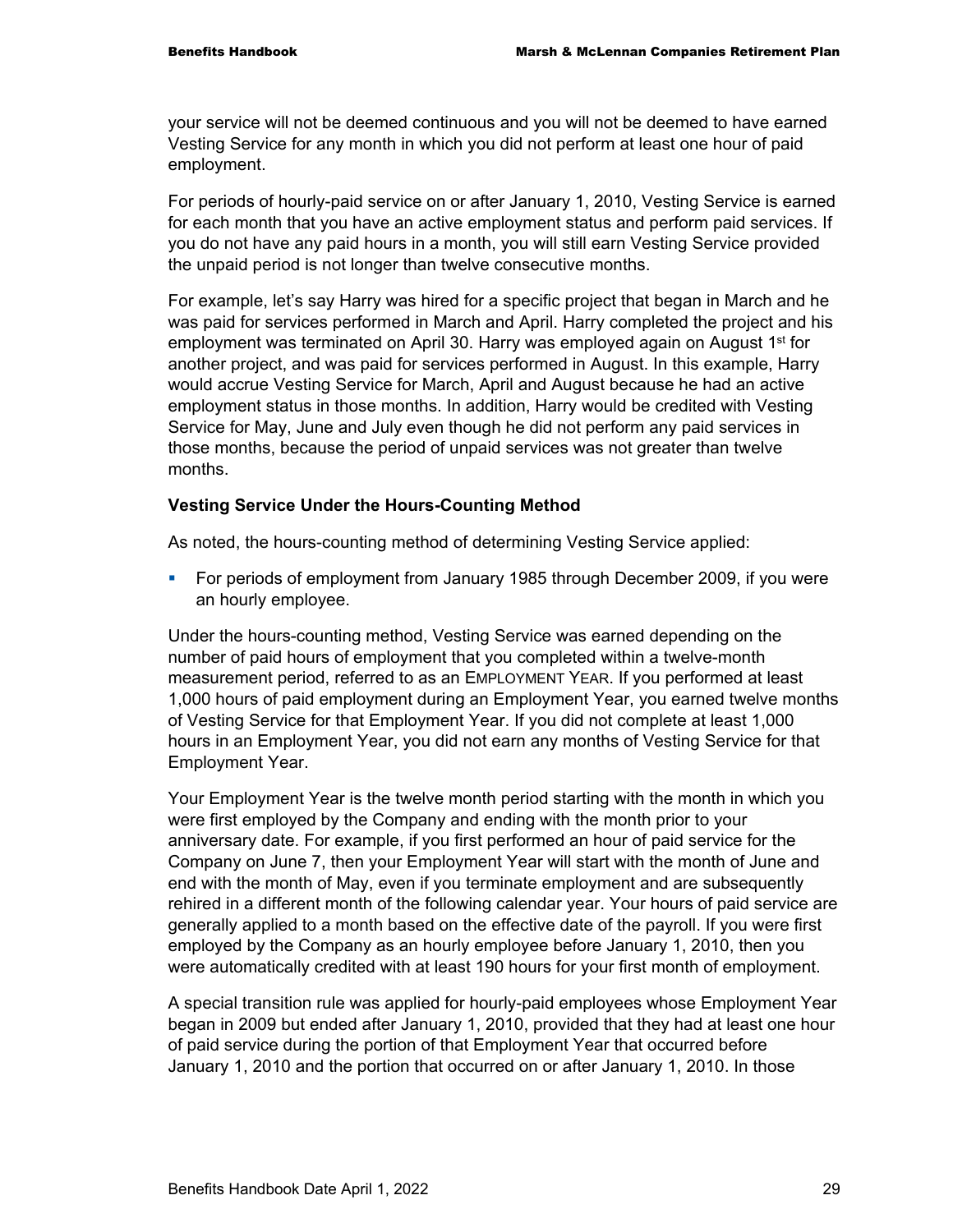cases, employees were deemed to have 12 months of service for that Employment Year regardless of the number of hours worked in that Employment Year.

### **Determining Vesting Service (before January 1, 2010) if Employee Had Periods of Employment as both a Salaried Employee and an Hourly Employee**

The method for measuring service that applied to an Employment Year depends on your status during that Employment Year.

- The elapsed-time method applies to any Employment Year during which you were employed as a salaried employee throughout that Employment Year.
- **The hours-counting method applies to any Employment Year during which you were** employed as an hourly employee throughout that Employment Year.

If you had an Employment Year in which you were classified on payroll as both a salaried and an hourly employee, then special rules apply. These rules consider your service under both methods to ensure that your Vesting Service is not less than what you would have earned had you remained employed in the same status for the entire Employment Year. For example, if you were classified as an Hourly Employee at the beginning of the Employment Year and transferred to a salaried status and continued your employment through the end of the Employment Year as a Salaried Employee, then your service during the full twelve month Employment Year will be considered under the hours-counting method and compared with the Vesting Service you earned under the elapsed-time method for each month you were employed as a Salaried Employee.

### *Service with Acquired Companies*

If you had service with an acquired company, you might be deemed to have earned Vesting Service for periods of employment with the acquired company prior to its acquisition, based on Vesting Service recognized under a merged plan, or even for periods of service before you became an employee (i.e., a non-employee performing service as a contingent worker) if you were employed by the Company directly following your contingent service.

If you were employed by Sedgwick prior to the date Sedgwick became an affiliate of Marsh McLennan (November 3, 1998) and you had not elected to enroll in the Sedgwick Retirement Plan following your one year eligibility period, you will not be credited with Vesting Service for any month of employment with Sedgwick after you completed the one-year eligibility period and prior to the month in which Sedgwick became an affiliate of Marsh McLennan. See "Acquired Companies" on page 78 for details about how service with an acquired company is considered.

### *Transfers to Transamerica Retirement Solutions, LLC*

If you were an employee of Mercer HR SERVICES, LLC and employed in its defined contribution record keeping and benefits administration business through the end of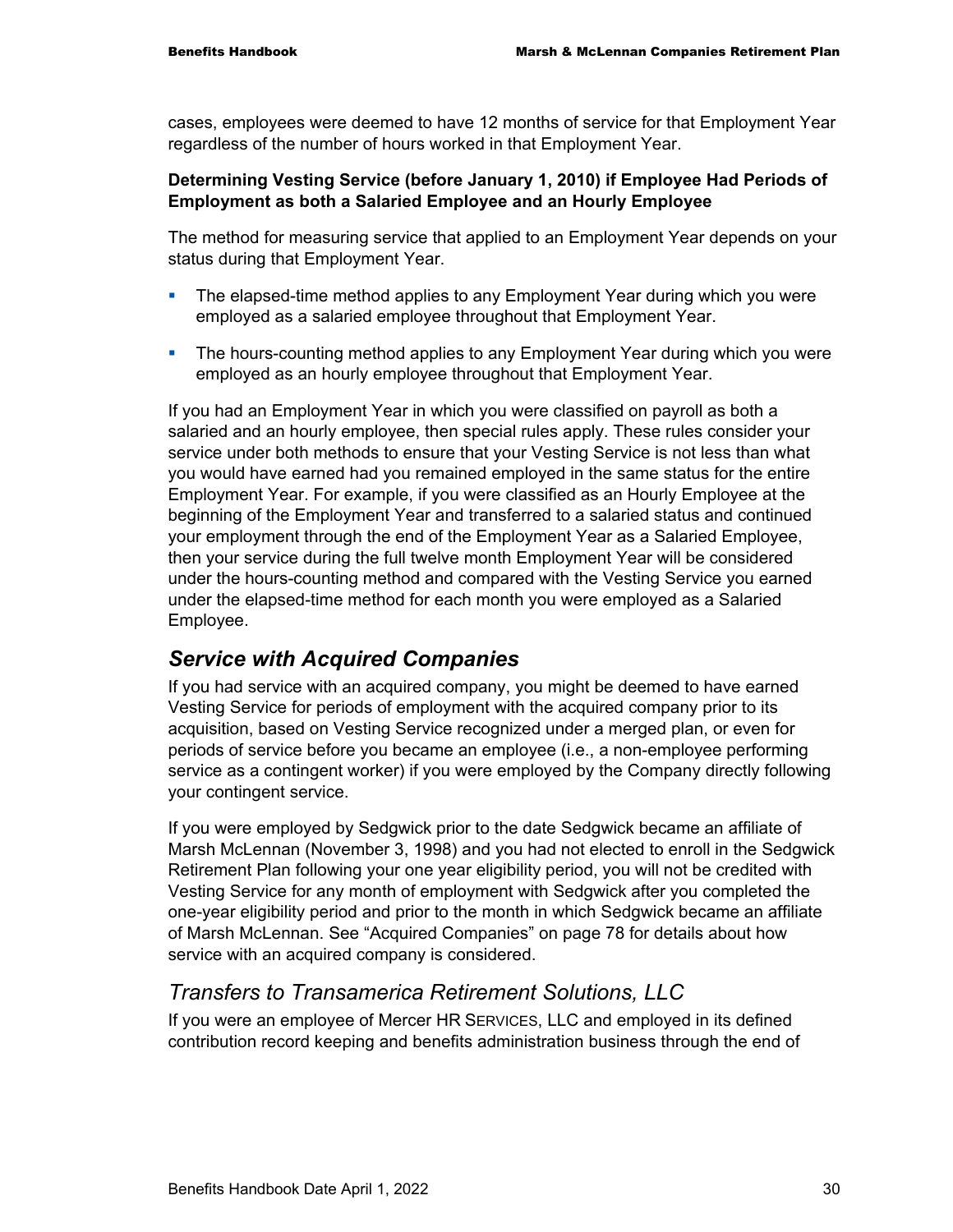December 31, 2015 and were transferred to Transamerica Retirement Solutions, LLC on or about January 1, 2016, you will be 100% vested in your Accrued Benefit.

### *Use of Vesting Service*

Vesting Service is used to determine:

- **•** when you are eligible for the Plan.
- when you are entitled to a non-forfeitable right to a benefit under the Plan.

# When Benefits Commence

If you have a vested ACCRUED BENEFIT and you terminate employment with the Company and all members of its WORLD-WIDE CONTROLLED GROUP, you are eligible to commence your benefit from the Plan. If you are at least age 55 and have accrued at least five years of VESTING SERVICE when you terminate employment you are considered a RETIRED PARTICIPANT. If you have completed five years of vesting service, but you have not yet reached your 55<sup>th</sup> birthday when you terminate employment you are considered a TERMINATED VESTED PARTICIPANT. If you have not completed five years of service and you have not yet reached your 65<sup>th</sup> birthday when you terminate employment, your participation ends and you do not have a right to a benefit payment.

If you are a Retired Participant or a Terminated Vested Participant, the time and form of payment of your vested Accrued Benefit depends on the PRESENT VALUE of your vested Accrued Benefit, your age at termination of employment and your age when monthly payments commence.

- **If your vested Accrued Benefit is a small benefit amount (that is, a benefit with a** Present Value of \$1,000 or less), you will receive a lump sum payment following your termination of employment.
- If the Present Value of your vested Accrued Benefit is greater than \$1,000, you will receive monthly payments commencing in the month that you elect. You may elect to commence your benefit as early as age 55 but no later than the April 1<sup>st</sup> following the calendar year in which you attain age  $70\frac{1}{2}$ .
- **If you commence on or after attaining age 55 but before you attain age 65, you are** commencing on an Early Commencement Date.
- If you commence once you attain age 65, you are commencing on a Normal Commencement Date.
- If you delay the commencement of your benefit past age 65, you are commencing on a Deferred Commencement Date.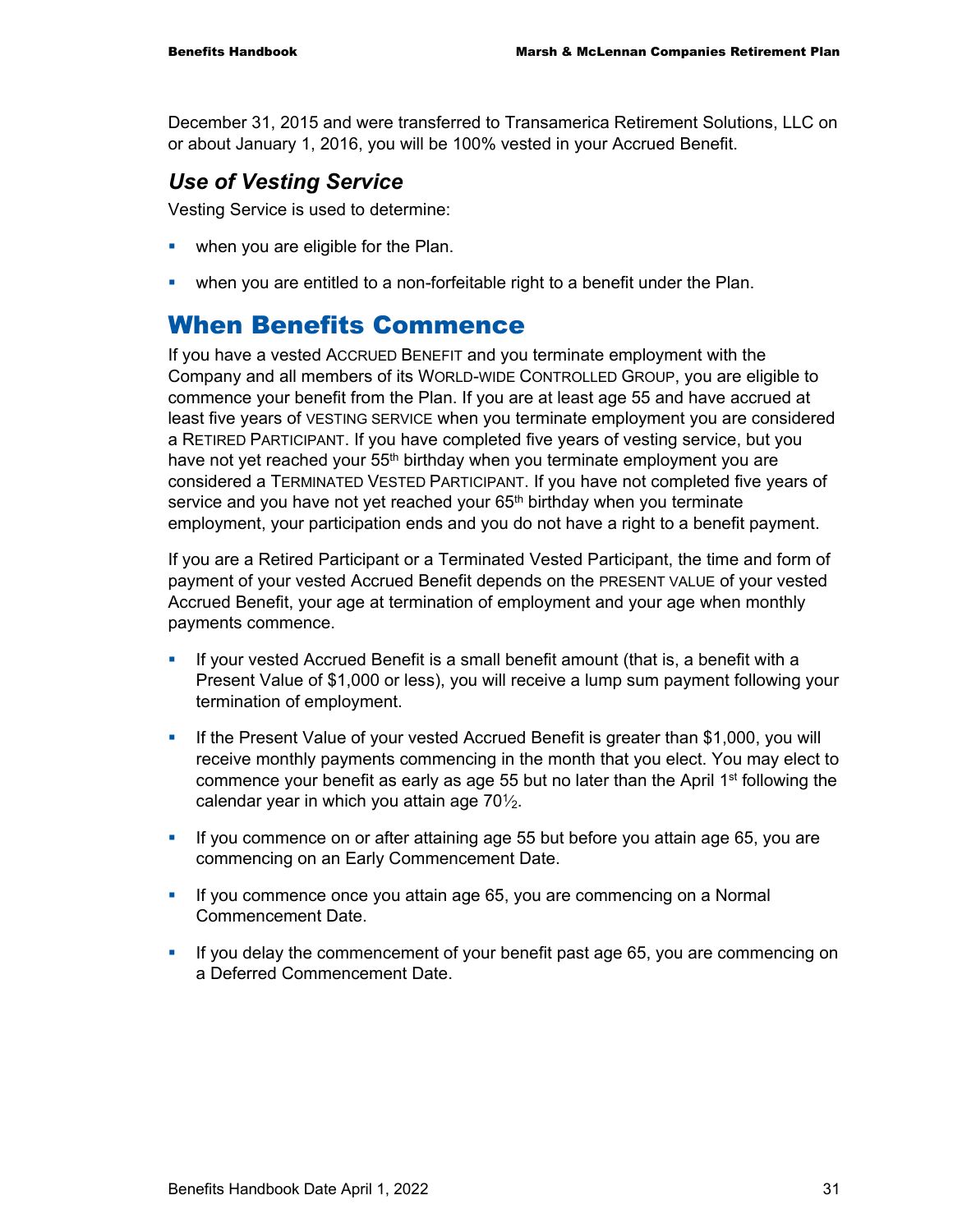Generally, if you do not elect to commence your benefit by the April 1<sup>st</sup> following the calendar year in which you attain age  $70\frac{1}{2}$ , your vested Accrued Benefit will automatically commence as of that date, even if you are still working. However, if you have an ORC Benefit and continue to work beyond the calendar year in which you attain age 701/<sub>2</sub>, your ORC Benefit will not commence until you terminate employment. See "Acquired Companies" on page 78.

### Timing of Small Benefit Payments

If your vested ACCRUED BENEFIT under the Marsh & McLennan Companies Retirement Plan is a small benefit amount (that is, the PRESENT VALUE is \$1,000 or less), a lump sum payment will be made to you following your termination of employment.

## Normal Commencement: If You Commence Once You Attain Age 65

If you commence on the first of the month coincident with or next following your  $65<sup>th</sup>$ birthday, you are commencing on your NORMAL RETIREMENT DATE. You will receive monthly payments without an adjustment for early or deferred commencement as discussed in this subsection.

# Early Commencement: If You Commence Before Age 65

The Marsh & McLennan Companies Retirement Plan allows Retired and TERMINATED VESTED PARTICIPANTs to commence monthly payments early, before age 65. When you elect early commencement, your ACCRUED BENEFIT is adjusted to reflect the longer period over which you will receive monthly payments. The amount of the adjustment depends on whether you are a RETIRED PARTICIPANT or a Terminated Vested Participant and your age when you commence monthly payments.

# *Early Commencement for a Retired Participant*

If you are a Retired Participant, you may elect to commence monthly payments as of the first day of any month after you terminate employment.

When determining the amount of your monthly payments, your vested accrued benefit will be adjusted to reflect a longer expected payout period. Note that the portion of your Accrued Benefit that was credited as of December 31, 2005 is not reduced unless you commence payment before age 62. This is shown in the table below. If you have a vested accrued benefit that was earned under a plan that was later merged into the Marsh & McLennan Companies Retirement Plan (or a predecessor plan), the portion of your accrued benefit that you earned under the merged plan, if you commence your benefit before age 65 might vary from the percentage illustrated below. See "Acquired Companies" on page 78.

The chart below illustrates the percentage of your vested Accrued Benefit that you will receive if you commence your benefit before age 65.

Benefit Commencement Age Percentage of Vested Accrued Benefit Received by a Retired Participant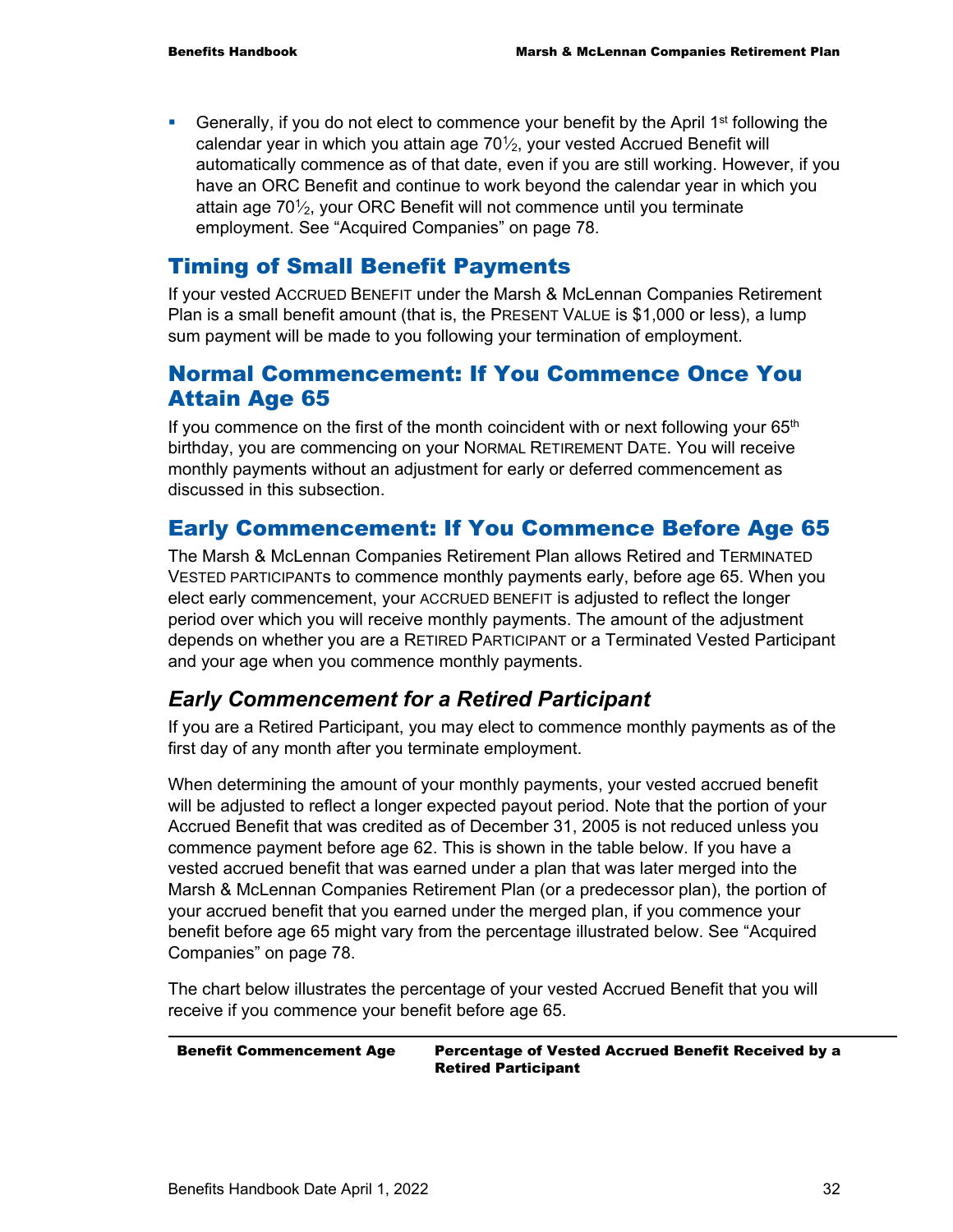|              | <b>Benefit Accrued as of</b><br>December 31, 2005* | <b>Benefit Accrued on or after</b><br><b>January 1, 2006</b> |
|--------------|----------------------------------------------------|--------------------------------------------------------------|
| 55           | 72%                                                | 50%                                                          |
| 56           | 76%                                                | 55%                                                          |
| 57           | 80%                                                | 60%                                                          |
| 58           | 84%                                                | 65%                                                          |
| 59           | 88%                                                | 70%                                                          |
| 60           | 92%                                                | 75%                                                          |
| 61           | 96%                                                | 80%                                                          |
| 62           | 100%                                               | 85%                                                          |
| 63           | 100%                                               | 90%                                                          |
| 64           | 100%                                               | 95%                                                          |
| 65 and older | 100%                                               | 100%                                                         |

The benefit accrued as of December 31, 2005 includes the transition benefit, if any. See "Transition Benefit" on page 21 for details.

# *Early Commencement for a Retired Participant Example*

Sienna has over 60 months (5 years) of VESTING SERVICE. Let's assume she terminates employment once she attains age 62 and 3 months. Sienna is a Retired Participant. Sienna's vested Accrued Benefit prior to January 1, 2006, payable once she attains age 65 is \$500 per month and her Accrued Benefit on or after January 1, 2006, payable once she attains age 65 is \$500 per month. Sienna elects to commence monthly payments on the first of the month following her termination of employment. This means Sienna will commence monthly payments 33 months (or 2 years and 9 months) before age 65. Sienna's monthly payment would be adjusted to reflect the longer payment period using the adjustment for a Retired Participant as follows:

### **Accrued Benefit prior to January 1, 2006:**

\$500 times 100% (no reduction once Sienna attains age 62 or older under the early retirement adjustment methodology applicable to Accrued Benefit credited before 2006)

= **\$500** per month payable once Sienna attains age 62 and 3 months

### **Accrued Benefit on or after January 1, 2006:**

\$500 times 86.25% (0.41667% times 33 months equals a 13.75% reduction)

= **\$431.25** per month payable once Sienna attains age 62 and 3 months

### **Total Early Retirement Benefit = \$931.25 per month expressed in the form of a single life annuity when Sienna commences payment at age 62 and 3 months**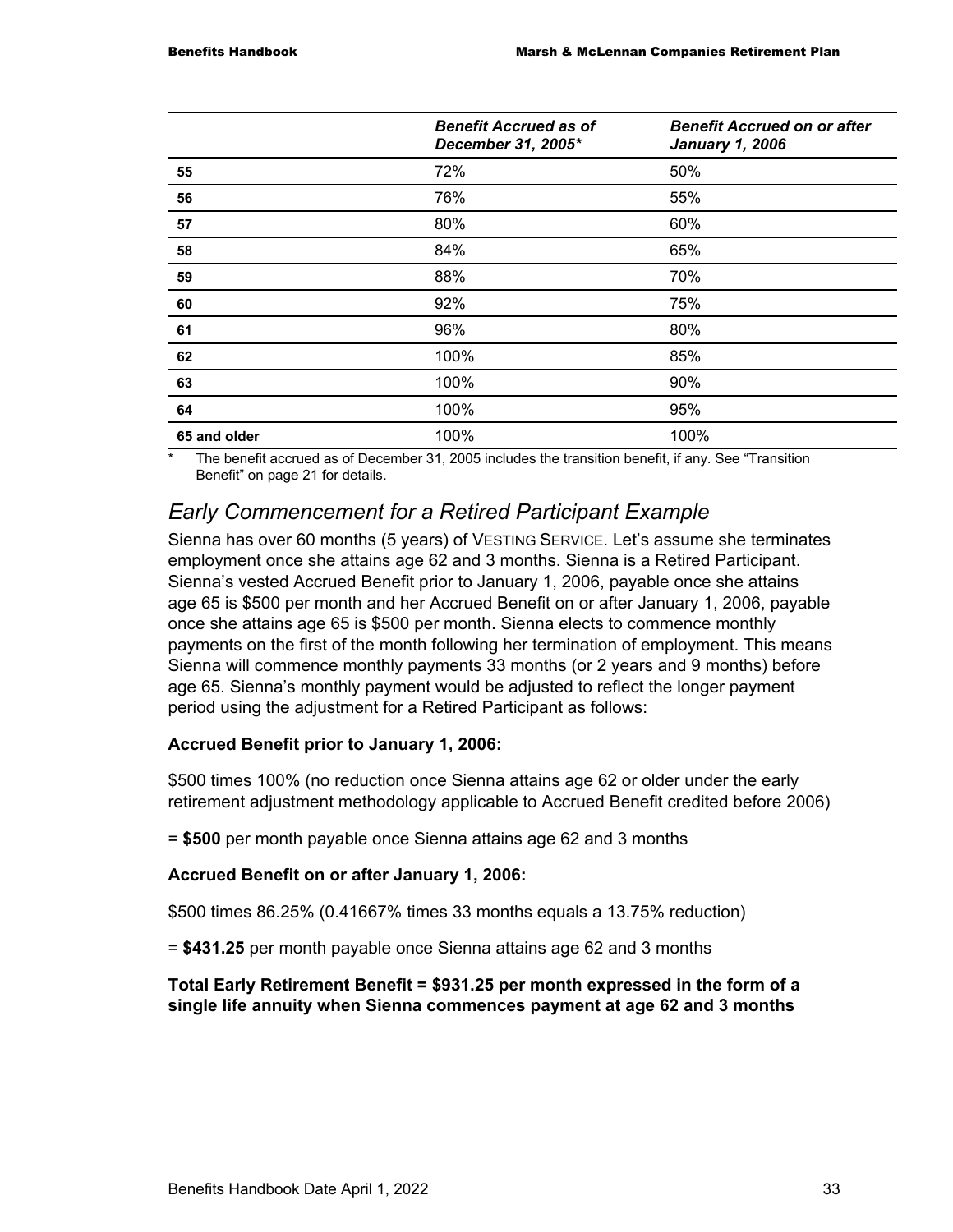If you accrued benefits under the Johnson & Higgins or Sedgwick Retirement Plans, those benefits have different rules regarding the early retirement factors. If you have service with an acquired company, see "Acquired Companies" on page 78 for details.

# *Early Commencement for a Terminated Vested Participant*

If you are a Terminated Vested Participant, you may elect to commence monthly payments on the first of any month on or after your 55<sup>th</sup> birthday, provided the PRESENT VALUE of your vested Accrued Benefit is more than \$1,000. If you elect to commence monthly benefit payments before you reach age 65 you have an Early Commencement and your monthly benefit payment will be reduced to take into account your longer expected payout period. The reduction that is applied to any benefit you accrued prior to January 1, 2003 is 0.33% per month (4% per year) for each month that your BENEFIT COMMENCEMENT DATE precedes your 62<sup>nd</sup> birthday. The reduction that is applied to any benefit you accrued after December 31, 2002 is 0.50% per month (6% per year) for each month your Benefit Commencement Date precedes your 65<sup>th</sup> birthday.

If you have a vested accrued benefit that was earned under a plan that was later merged into the Marsh & McLennan Companies Retirement Plan (or a predecessor plan), the portion of your accrued benefit that you earned under the merged plan, if you commence your benefit before age 65 might vary from the percentage illustrated below. See "Acquired Companies" on page 78.

| If you elect to begin your<br>benefit at this age: | <b>Percentage of Vested Accrued Benefit Received by a</b><br><b>Terminated Vested Participant</b> |                                                      |  |
|----------------------------------------------------|---------------------------------------------------------------------------------------------------|------------------------------------------------------|--|
|                                                    | through December 31, 2002                                                                         | from January 1, 2003 to<br>termination of employment |  |
| 55                                                 | 72%                                                                                               | 40%                                                  |  |
| 56                                                 | 76%                                                                                               | 46%                                                  |  |
| 57                                                 | 80%                                                                                               | 52%                                                  |  |
| 58                                                 | 84%                                                                                               | 58%                                                  |  |
| 59                                                 | 88%                                                                                               | 64%                                                  |  |
| 60                                                 | 92%                                                                                               | 70%                                                  |  |
| 61                                                 | 96%                                                                                               | 76%                                                  |  |
| 62                                                 | 100%                                                                                              | 82%                                                  |  |
| 63                                                 | 100%                                                                                              | 88%                                                  |  |
| 64                                                 | 100%                                                                                              | 94%                                                  |  |
| 65                                                 | 100%                                                                                              | 100%                                                 |  |

The chart below illustrates the reduction factors applicable to benefit commencements before NORMAL RETIREMENT DATE for those who terminated prior to age 55: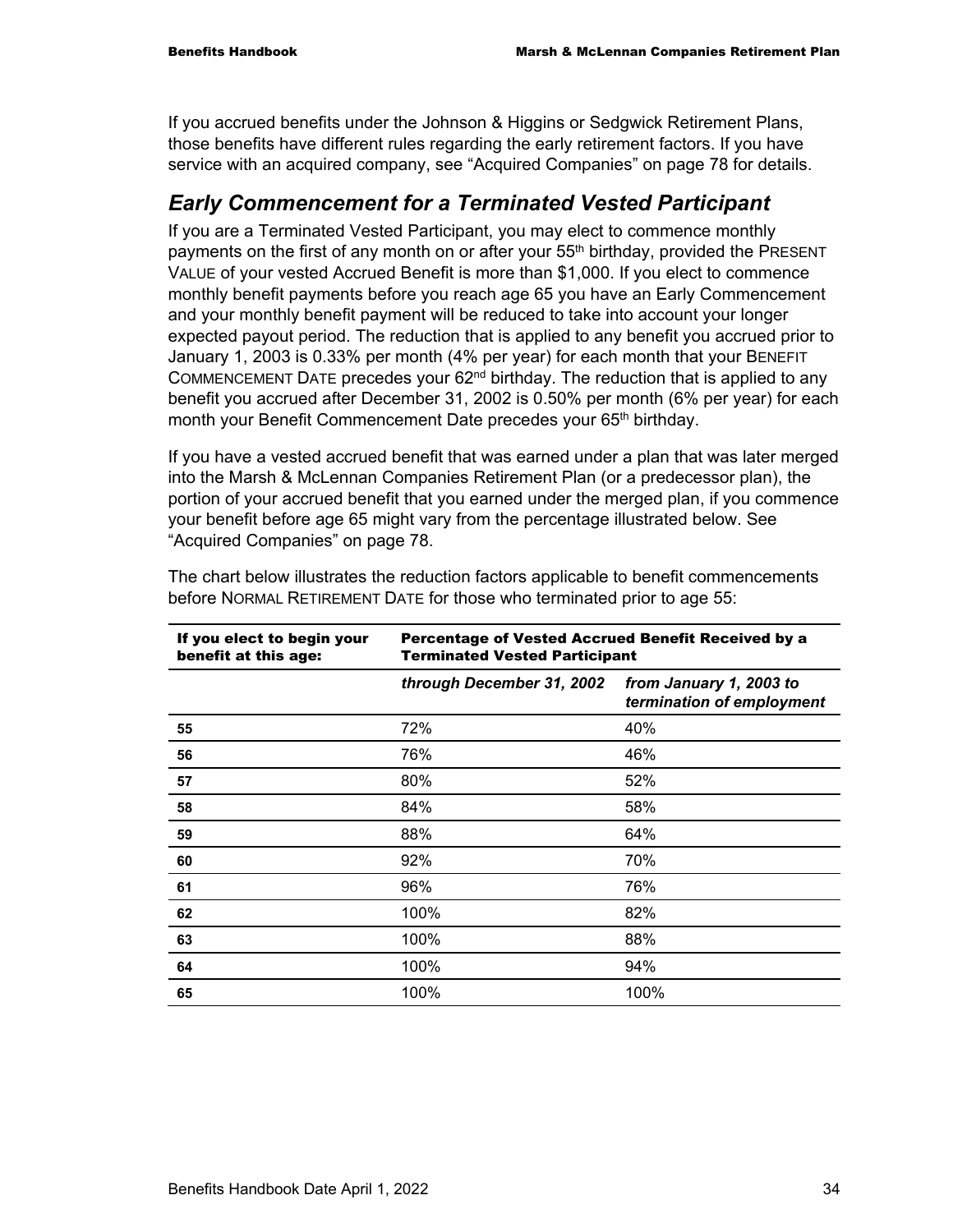# *Early Commencement for a Terminated Vested Participant Example*

Let's assume Sienna has at least 60 months (5 years) of Vesting Service and terminates employment once she attains age 50 and 3 months. Sienna is a Terminated Vested Participant. Sienna's vested Accrued Benefit as of December 31, 2002, payable once she attains age 65 is \$200 per month and her vested Accrued Benefit earned on or after January 1, 2003, payable once she attains age 65, is \$400 per month (total Accrued Benefit of \$600 per month). Sienna elects to commence payment on the first of the month following her  $60<sup>th</sup>$  birthday. This means she will commence monthly payments 60 months (5 years) before age 65. Sienna's monthly benefit payment would be reduced for early commencement using the adjustment for a Terminated Vested Participant as follows:

### **Accrued Benefit as of December 31, 2002:**

Sienna's monthly benefit commencing once she attains age 60 attributable to the benefit she accrued before 2003 would be \$184 per month (\$200 times 92% equals \$184 per month). This represents a reduction of .33% for each month that her Benefit Commencement Date precedes her 62nd birthday (.33 times 24 months equals 8%).

### **Accrued Benefit earned on or after January 1, 2003:**

Sienna's monthly benefit commencing once she attains age 60 attributable to the benefit she accrued after 2002 is \$280 (\$400 times 70% equals \$280 per month). This represents a reduction of .50% for each month that her Benefit Commencement Date precedes her 65<sup>th</sup> birthday (.50% times 60 months equals 30%).

Total Retirement Benefit = \$464 per month payable in the form of a single life annuity commencing on the first of the month following Sienna's  $60<sup>th</sup>$  birthday (\$184 per month plus \$280 per month equals \$464 per month).

## Deferred Commencement: If You Commence After Age 65

An ACCRUED BENEFIT under the Plan is expected to commence on the first of the month coincident with or next following a participant's  $65<sup>th</sup>$  birthday. If you delay the commencement of the monthly payments to a later date, it can affect the PRESENT VALUE of the Accrued Benefit depending on whether or not you are employed.

# *Continuing to Work Past Age 65*

Once you terminate employment, you can elect to commence your benefit on any first of the month following your termination of employment. However, during the period of employment between your Normal Commencement date and the earlier of your employment termination date or the April 1<sup>st</sup> following the calendar year in which you attain age 701/<sub>2</sub>, your monthly benefit payments are suspended and when you do eventually commence monthly payments there is no actuarial adjustment to your monthly payment amount to reflect the shorter period over which you are expected to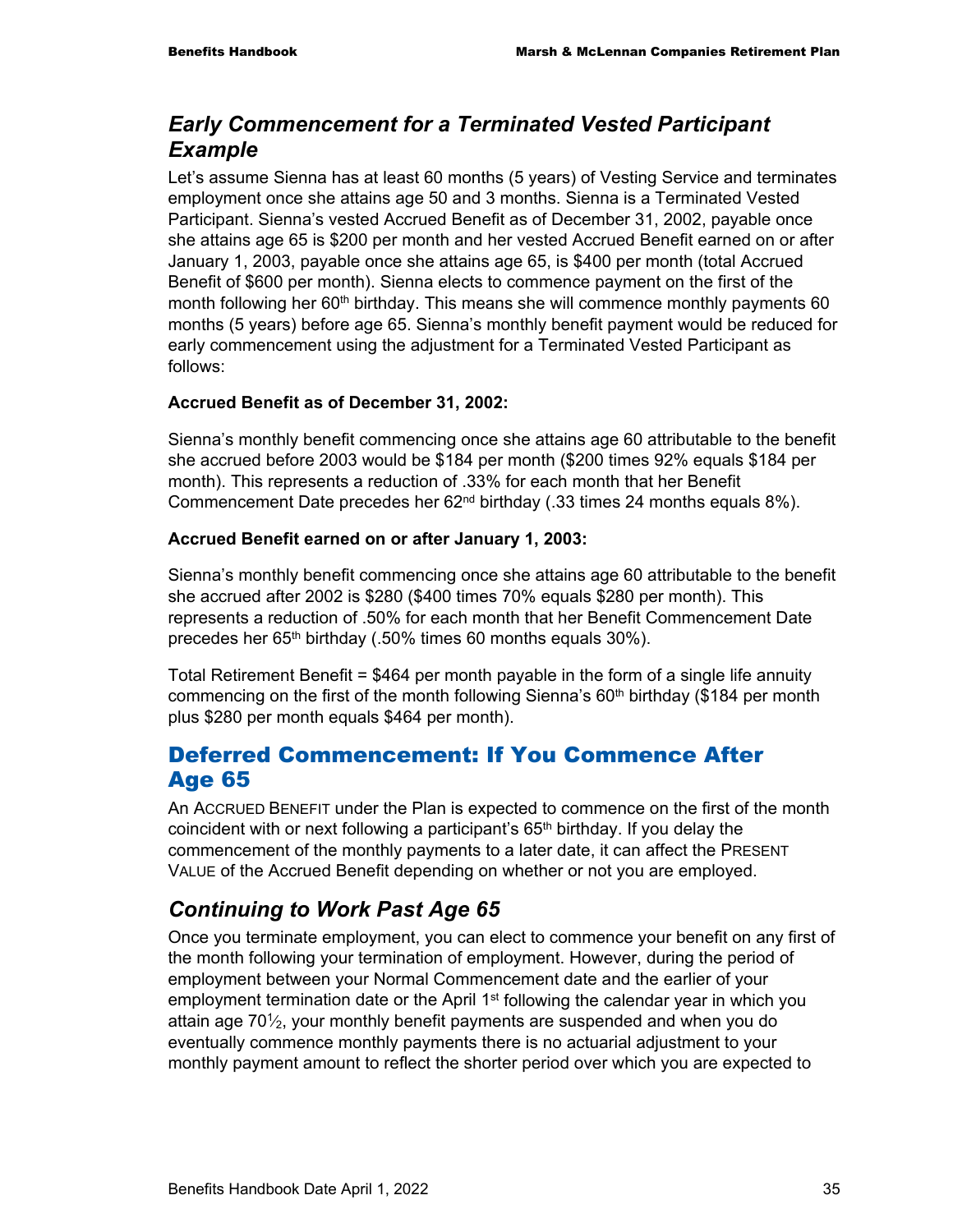receive payments. If you continue working beyond age  $70\frac{1}{2}$ , your benefit payments will commence on the April 1<sup>st</sup> following the calendar year in which you attain age  $70\frac{1}{2}$ , whether or not you are employed. However, if you have an ORC Benefit and continue to work beyond the calendar year in which you attain age  $70\frac{1}{2}$ , your ORC Benefit will not commence until you terminate employment. See "Acquired Companies" on page 78.

# *Deferring Commencement of Your Benefit Past Age 65*

If you are a RETIRED PARTICIPANT or a TERMINATED VESTED PARTICIPANT, you may choose to delay the commencement of your benefit until the April  $1<sup>st</sup>$  following the calendar year in which you attain age  $70\frac{1}{2}$ . If you delay the commencement of your benefit past your Normal Commencement date, your monthly benefit payment will be actuarially increased to take into account the shorter payment period over which you are expected to receive payments. You can delay commencement of your vested Accrued Benefit by making no election to commence your benefit following your termination of employment.

See "Leave of Absence" on page 76 for special rules regarding commencing if you become disabled.

# How Benefits are Paid

The Marsh & McLennan Companies Retirement Plan offers a number of forms of payment that you can elect when you commence payment of your vested ACCRUED BENEFIT. Each form of payment is ACTUARIALLY EQUIVALENT. This means that each form of payment is of equal value determined by the actuarial assumptions in the Plan. See the definition of Actuarial Equivalent in the "Glossary" on page 91 for more information. The differences in the monthly amount payable under each form of payment reflects your age when you commence monthly benefit payments, any difference between your age and the age of the person you designate to receive your benefit in the event of your death, if any, and the projected payout period.

Because many factors should be considered when electing a form of payment, you may want to seek the advice of a tax professional to determine the best form of payment for your situation.

### Lump Sum

### *Who is eligible for a lump-sum distribution?*

If the PRESENT VALUE of your vested ACCRUED BENEFIT under the Marsh & McLennan Companies Retirement Plan does not exceed \$1,000, your vested Accrued Benefit will be paid in a single lump sum. You will not receive monthly benefit payments.

If you are a former Sedgwick employee and the total present value of your accrued benefit under the former Sedgwick Retirement Plan is more than \$1,000 and not more than \$20,000, you have the option to elect payment of this benefit in the form of an immediate lump sum or an annuity, regardless of your age at termination of employment.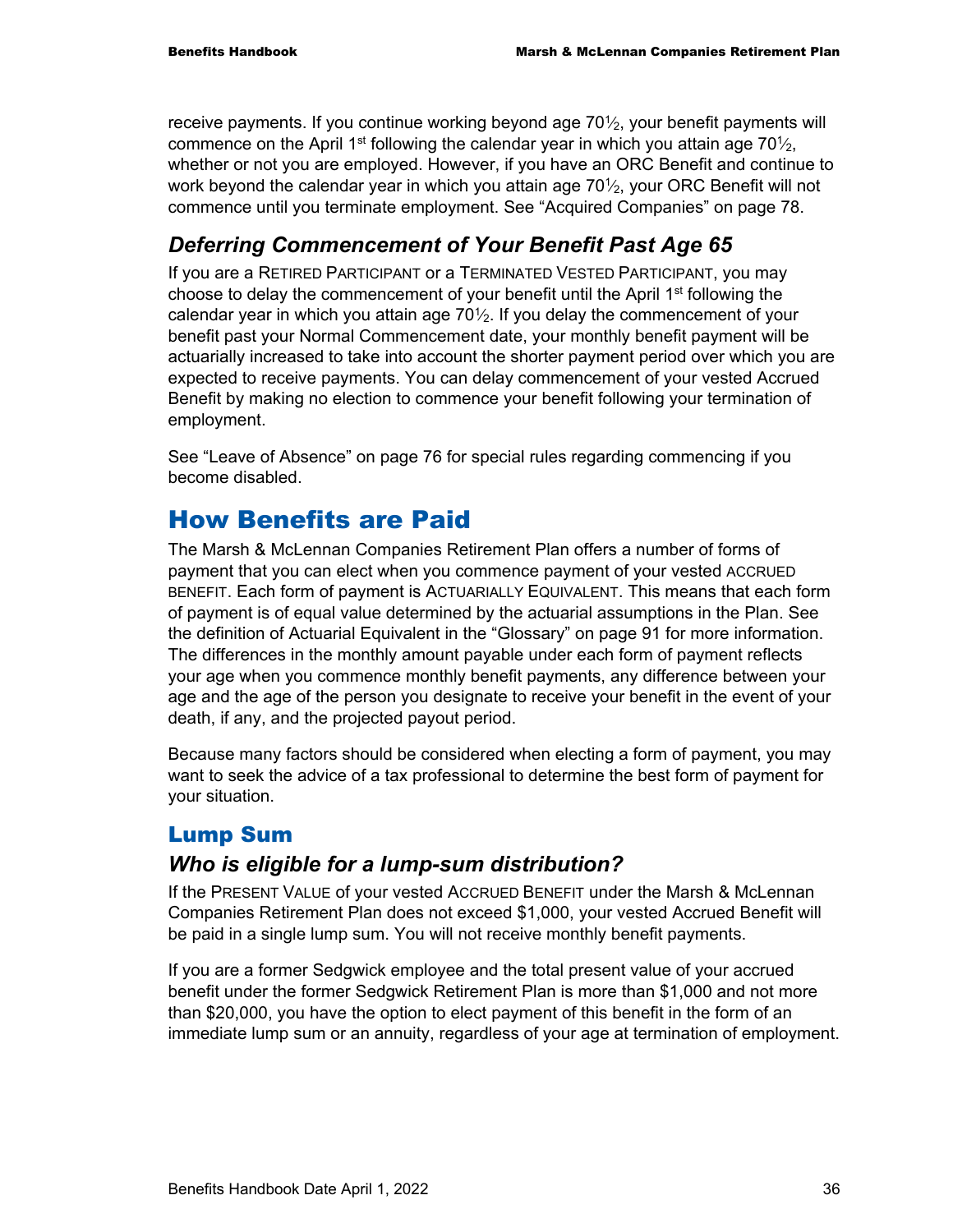If you are not at least age 55 when you commence your benefit and you wish to elect an annuity, you may elect either a straight life annuity if you are single, or a 50% or 75% contingent annuity naming your SPOUSE as your beneficiary if you are married. Your monthly benefit will be based on your benefit payable at age 65, actuarially reduced to reflect your age at commencement. The reduction will be as follows:

- 0.50% per month for each month between ages 65 and 55 (a 60% reduction) plus,
- An additional reduction based on Internal Revenue Service (IRS) specified actuarial factors under Code section 417(e) for each month that your BENEFIT COMMENCEMENT DATE precedes age 55.

If you are at least age 55 when you commence your benefit and you wish to elect an annuity, you may elect from the range of optional forms of payment that are described elsewhere in the Benefits Handbook. The reduction factors that apply if you commence payment before age 65 will be those that applied under the Sedgwick Retirement Plan.

### Normal Form of Payment

If the PRESENT VALUE of your vested ACCRUED BENEFIT exceeds \$1,000, you will receive monthly benefit payments in your normal form unless you elect an optional form of payment. Your normal form of payment depends on your marital status on your BENEFIT COMMENCEMENT DATE.

If you have a SPOUSE on your Benefit Commencement Date, your normal form of payment will be a 50% contingent annuity with your Spouse named as the designated survivor. If you have a Spouse and you wish to elect a different form or name another designated survivor, you must obtain your Spouse's written, notarized consent to your new election. However, if your Spouse is your designated survivor under the contingent annuity form of payment, you can elect either a  $66\frac{2}{3}\%$ , 75%, or 100% contingent annuity without your Spouse's consent.

If you do not have a Spouse (i.e., if you are single, or have a DOMESTIC PARTNER) on your Benefit Commencement Date, your normal form of payment will be a single life annuity. If you have a Domestic Partner and you wish to elect a different optional form of payment or designate someone other than your Domestic Partner as your designated survivor, you are not required to obtain your Domestic Partner's consent.

If you fail to elect a form of payment when you commence your benefit and there is no Plan record of a Spouse, or Domestic Partner for you, your benefit will be paid in the form of a single life annuity. In the event that the Plan later determines that you had a Spouse on your Benefit Commencement Date or if you or a Domestic Partner provide evidence that that you had a Domestic Partner on your Benefit Commencement Date, the Plan will retroactively change your form of payment to a 50% Contingent Annuity and the monthly benefit amount will be adjusted by the Plan's actuary.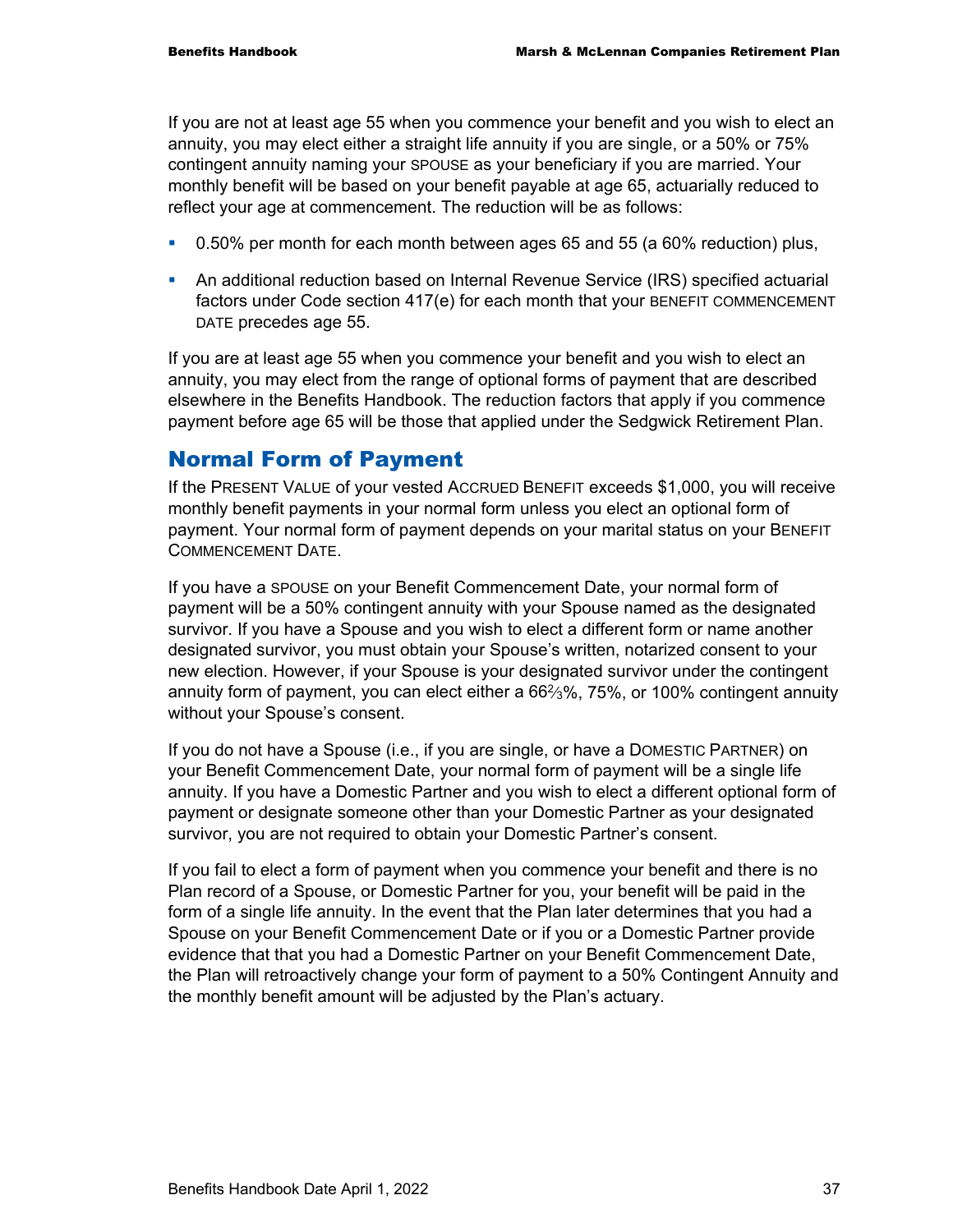## Single Life Annuity

The single life annuity form of payment (also referred to as a straight life annuity) provides you with equal monthly payments for as long as you live. No payments are made after your death.

If you have a SPOUSE, you must obtain your Spouse's written, notarized consent before you can elect the single life annuity form of payment.

# *Single Life Annuity Example*

Sally retires with a vested ACCRUED BENEFIT of \$1,000 per month and elects to commence her monthly benefit payments at age 65. If Sally chose a Single Life Annuity form of payment her monthly benefit payment would be \$1,000. These payments would continue for Sally's life, and after her death, no further monthly benefit payments would be made.

### Contingent Annuity

The contingent annuity form of payment provides you with a monthly benefit payment for your life and when you die, it will provide a monthly benefit payment for the life of a designated survivor, if that person is still living at your death.

When you elect to commence your monthly benefit payment, you select both the designated survivor and the specific percentage of your monthly benefit amount (50%, 662⁄3%, 75% or 100%) to be paid to your designated survivor. When you die, your designated survivor, if then living, will receive the percentage of your monthly benefit you selected for the remainder of his or her life.

If you elect this payment form, a reduction factor will be applied to your monthly benefit to take into account the payments will be made over the course of two lives—yours and in the event of your death, your designated survivor's if he or she is still living at your death. Once your monthly payments begin, you cannot change the percentage you elected for your designated survivor, nor can you change your designated survivor even if he or she dies before you. If your designated survivor is not living at the time of your death, monthly benefit payments will stop.

However, if your designated survivor dies after your completed election is accepted by the Plan but before your elected BENEFIT COMMENCEMENT DATE, your election is cancelled and you may make a new payment election. If you do not make a new payment election, you will receive the normal form of payment based on your marital status on your Benefit Commencement Date.

If you have a SPOUSE, your Spouse is automatically your designated survivor. If you wish to elect a Contingent Annuity with a designated survivor other than your Spouse, you must obtain your Spouse's notarized consent to waive his or her rights to the 50% contingent annuity benefit.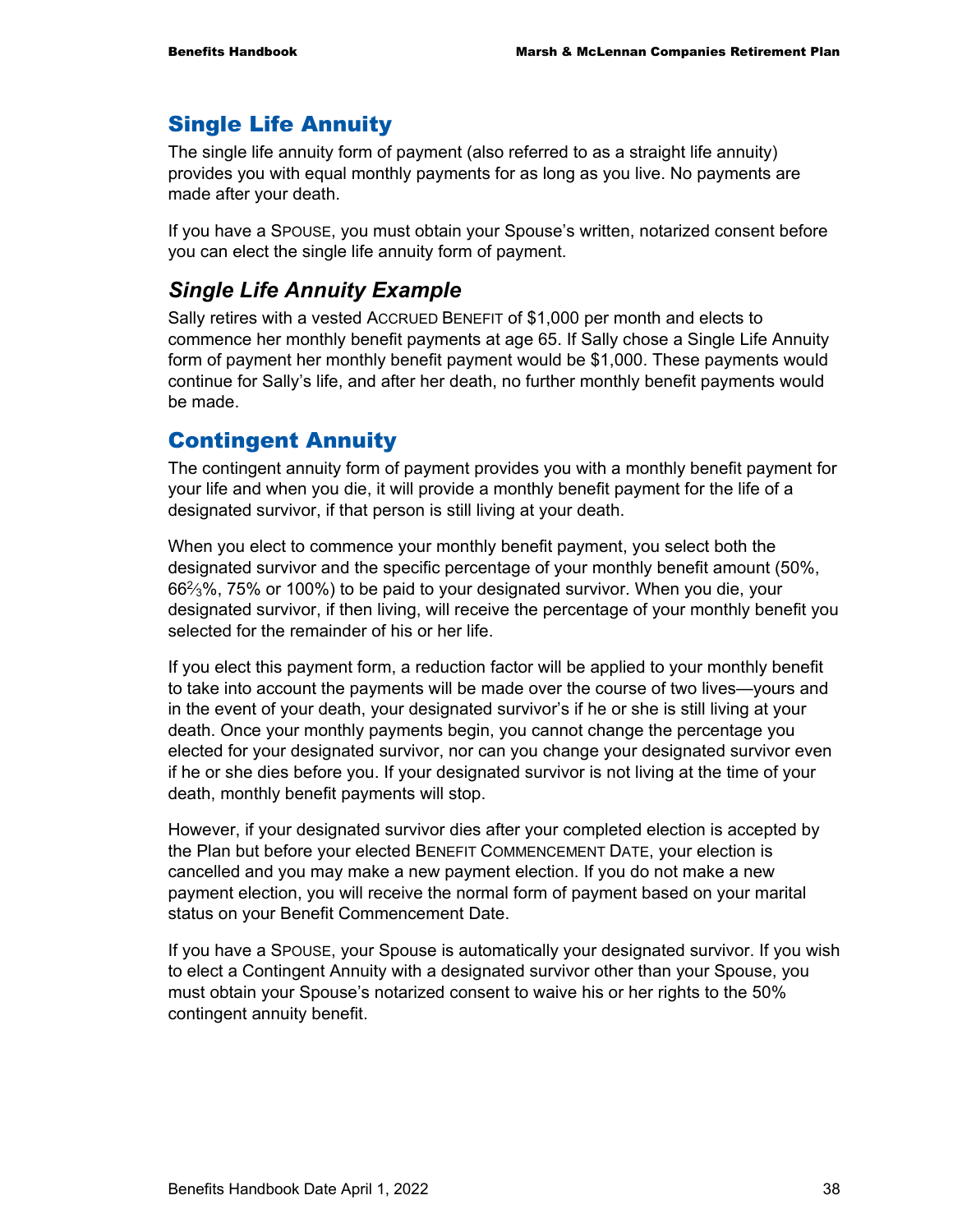If you have a DOMESTIC PARTNER and you wish to elect a Contingent Annuity with a designated survivor other than your Domestic Partner, you are not required to obtain your Domestic Partner's consent.

The following table approximates some common contingent annuity reduction factors (i.e., the reduction factor applied to the single life annuity payment form to account for the longer period over which your benefit may be paid if you select a contingent annuity form of payment). The exact reduction factor applied to your benefit depends on:

- the benefit percentage you elect for your designated survivor,
- your age on your Benefit Commencement Date, and

| Your age<br>at your<br><b>Benefit</b><br><b>Commence</b><br>ment Date | <b>Designated</b><br>survivor's<br>age at your<br><b>Benefit</b><br>Commence<br>ment Date | 50%<br>benefit | 66-2/3%<br>benefit | 75%<br>benefit | 100%<br>benefit |
|-----------------------------------------------------------------------|-------------------------------------------------------------------------------------------|----------------|--------------------|----------------|-----------------|
| 55                                                                    | 50                                                                                        | 94.1%          | 92.2%              | 91.4%          | 88.8%           |
|                                                                       | 55                                                                                        | 94.8%          | 93.3%              | 92.5%          | 90.2%           |
|                                                                       | 58                                                                                        | 95.6%          | 94.2%              | 93.5%          | 91.5%           |
| 62                                                                    | 57                                                                                        | 91.1%          | 88.6%              | 87.3%          | 83.8%           |
|                                                                       | 62                                                                                        | 92.5%          | 90.3%              | 89.2%          | 86.1%           |
|                                                                       | 65                                                                                        | 93.4%          | 91.4%              | 90.4%          | 87.7%           |
| 65                                                                    | 60                                                                                        | 89.5%          | 86.5%              | 85.1%          | 81.2%           |
|                                                                       | 65                                                                                        | 91.3%          | 88.7%              | 87.5%          | 84.0%           |
|                                                                       | 68                                                                                        | 92.4%          | 90.1%              | 89.1%          | 86.0%           |

your designated survivor's age on your Benefit Commencement Date.

The amount of your reduced monthly payments depends on the benefit percentage you choose for your designated survivor, the age difference between you and your designated survivor, and your age at your Benefit Commencement Date.

# *Contingent Annuity Example*

Sally retires with a vested ACCRUED BENEFIT of \$1,000 per month and elects to commence her monthly benefit payments at age 65. Sally has a Spouse, or Domestic Partner, Jordan who is also age 65 when Sally elects to commence her monthly benefit payments. Sally selects a 50% Contingent Annuity form of payment and names Jordan as her designated survivor. In this case, Sally's monthly benefit payment will be reduced to \$913 (\$1,000 × 91.3%) and paid for the rest of her life. If Sally dies before Jordan, a monthly benefit payment of  $$456.50$  ( $$913 \times 50\%$ ) will be made to Jordan for the remainder of Jordan's life.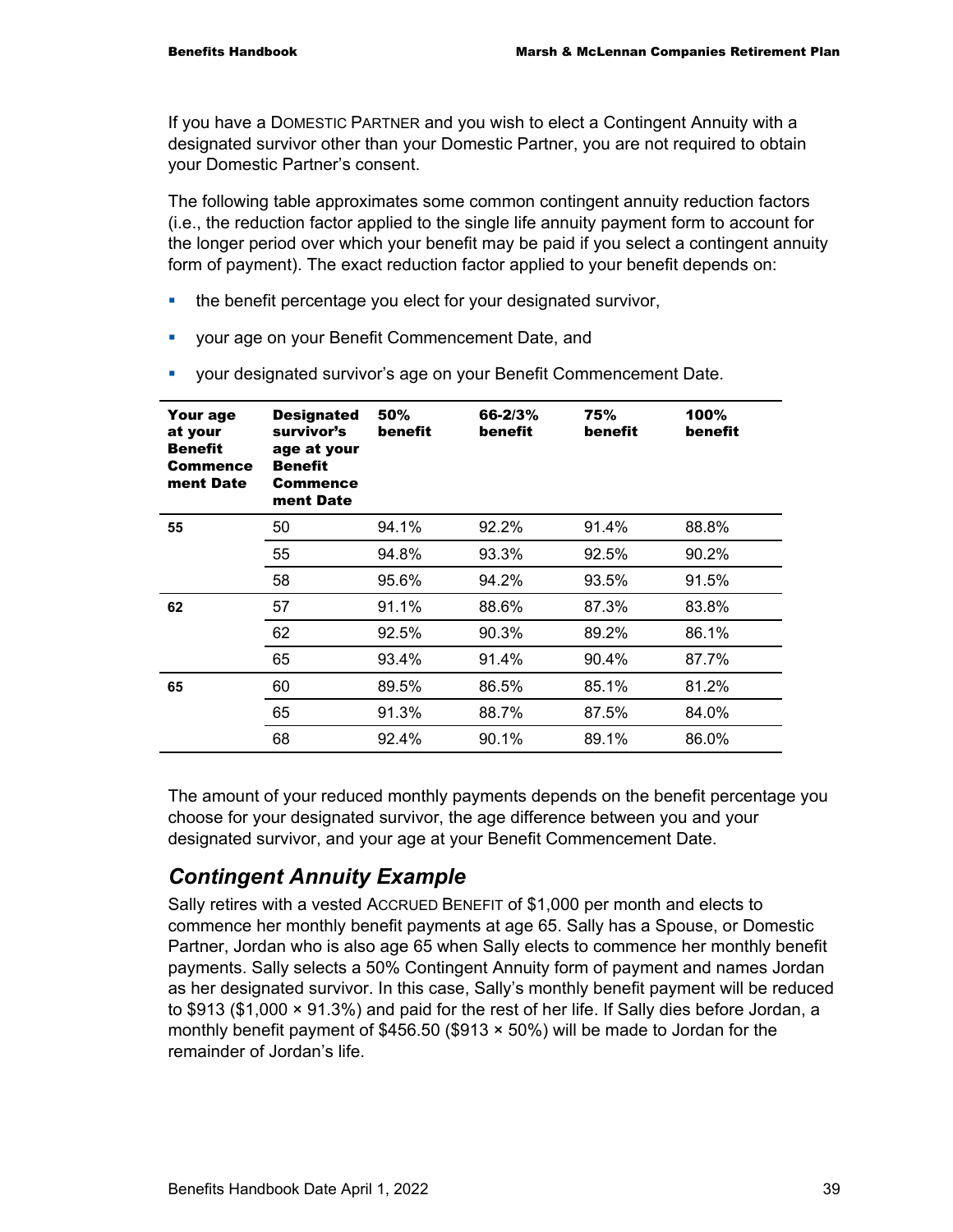# *Naming or Changing Your Designated Survivor*

Your selection of a designated survivor is subject to the following restrictions:

- If you have a Spouse and wish to name someone other than your Spouse as your designated survivor, your Spouse must consent. Your Spouse's consent must be in writing, witnessed by a notary public and be made within 90 days prior to your Benefit Commencement Date.
- If you name a designated survivor who is not your Spouse, the percentage of your benefit that is paid to your designated survivor may be limited by law based on your age and the age of your designated survivor on your Benefit Commencement Date. You will be notified if these limits affect your choice of a survivor percentage and beneficiary.

# Period Certain

The period certain form of payment is a single life annuity combined with a guaranteed payment period. This form of payment provides you with equal monthly payments for your life and guarantees that benefits will be paid for a minimum of 5, 10, 15 or 20 years as you elect (but no longer than your life expectancy), in the event that you die before all guaranteed payments are made.

If you die before all guaranteed payments are made, your period certain designated survivor will receive the remaining payments. If you survive the period of guaranteed payments, your monthly benefit will be continued for as long as you live, but no payments will be made to your period certain designated survivor after you die.

If both you and your designated survivor die before all guaranteed payments are made, the commuted value of the balance of the guaranteed payments will be made in one lump sum to the executor or administrator as the case may be, of the last to die.

You can elect to change your designated survivor at any time prior to your death. However, if you elect to change your designated survivor after your BENEFIT COMMENCEMENT DATE and you had a SPOUSE on your Benefit Commencement Date, you must obtain his/her written, notarized consent to your election.

If you elect this payment form, a reduction factor based on your age will be applied to your monthly benefit to take into account the guaranteed period. The longer the guarantee period you elect, the greater the reduction to your monthly benefit.

If you have a Spouse and wish to elect the period certain form of payment, you must obtain your Spouse's written, notarized consent to your election. If you have a DOMESTIC PARTNER and you wish to elect a Period Certain with a designated survivor other than your Domestic Partner, you are not required to obtain your Domestic Partner's consent.

Legal limits based on your age when payments begin may restrict the length of the guaranteed payment period you elect. You will be notified if these limits will affect your choice of guaranteed payment period.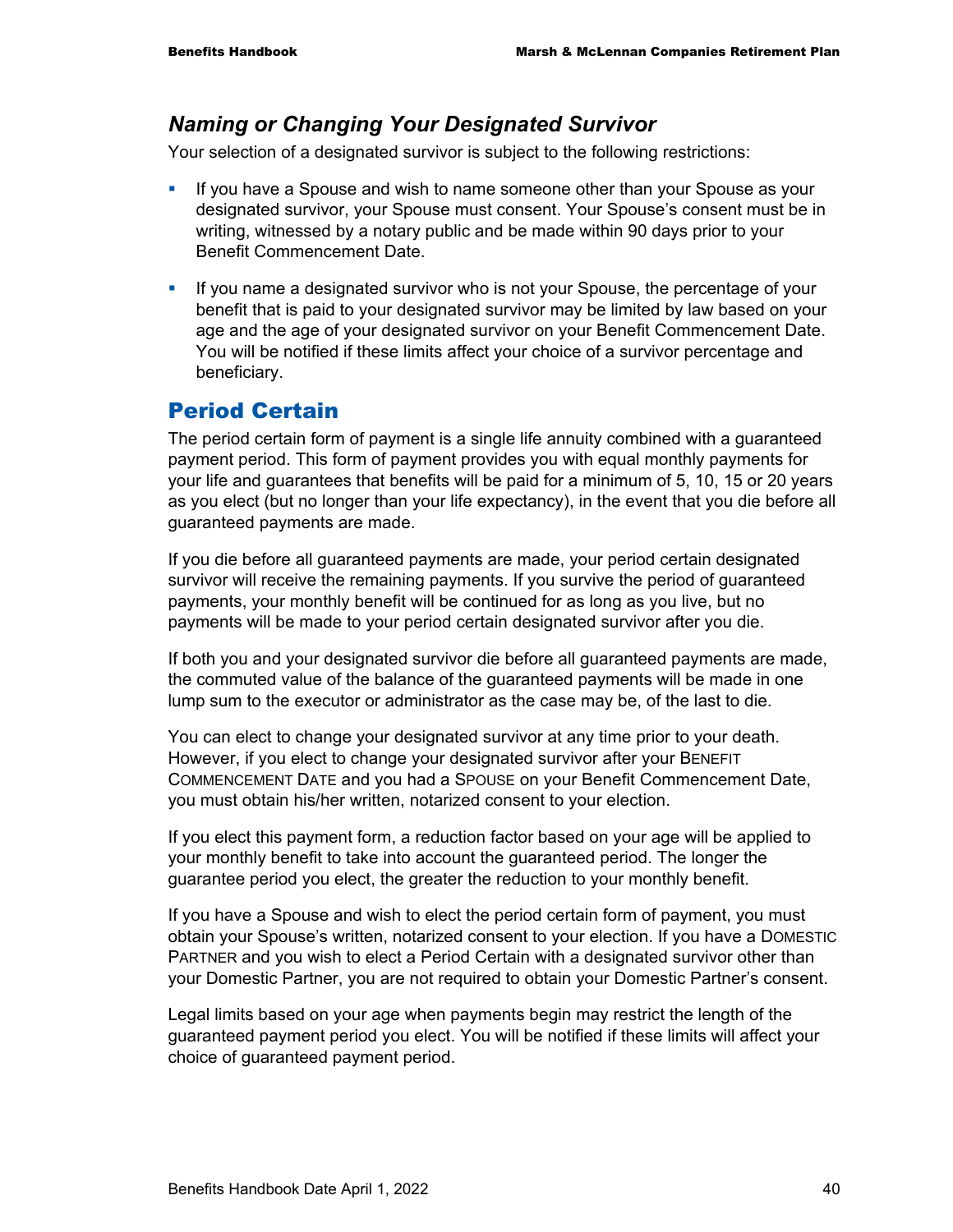| <b>Participant</b><br>Age | 5 Year | 10 Year | 15 Year | 20 Year |
|---------------------------|--------|---------|---------|---------|
| 55                        | 99.5%  | 98.5%   | 96.3%   | 93.5%   |
| 56                        | 99.4%  | 98.0%   | 95.9%   | 92.4%   |
| 57                        | 99.4%  | 97.7%   | 95.4%   | 91.3%   |
| 58                        | 99.3%  | 97.5%   | 94.9%   | 90.2%   |
| 59                        | 99.2%  | 97.2%   | 94.4%   | 89.1%   |
| 60                        | 99.1%  | 96.8%   | 93.7%   | 88.0%   |
| 61                        | 99.0%  | 96.4%   | 93.0%   | 86.9%   |
| 62                        | 98.9%  | 96.0%   | 92.2%   | 85.8%   |
| 63                        | 98.7%  | 95.4%   | 91.3%   | 84.7%   |
| 64                        | 98.6%  | 94.9%   | 90.3%   | 83.6%   |
| 65                        | 98.5%  | 94.2%   | 89.2%   | 82.5%   |
| 66                        | 98.1%  | 93.5%   | 88.0%   | 80.8%   |
| 67                        | 97.8%  | 92.7%   | 86.7%   | 79.1%   |
| 68                        | 97.5%  | 91.8%   | 85.3%   | 77.4%   |
| 69                        | 97.2%  | 90.8%   | 83.8%   | 75.7%   |
| 70                        | 97.0%  | 89.8%   | 82.2%   | 74.0%   |
| 71                        | 96.8%  | 88.6%   | 80.6%   | 72.3%   |
| 72                        | 96.6%  | 87.4%   | 78.8%   | 70.6%   |
| 73                        | 96.4%  | 86.0%   | 76.9%   | 68.9%   |
| 74                        | 96.2%  | 84.5%   | 75.0%   | 67.2%   |
| 75                        | 96.0%  | 83.5%   | 74.0%   | 65.5%   |

The following table shows the period certain annuity factors (i.e., the reduction factor applied to your single life annuity payment to account for the guarantee period that will apply if you select a period certain form of payment):

# *Period Certain Example*

Sally retires with a vested ACCRUED BENEFIT of \$1,000 per month and elects to commence her monthly benefit payments at age 65. Sally has a Spouse, or Domestic Partner, Jordan. Sally selects a 10 year Period Certain form of payment and names Jordan as her designated survivor. In this case, Sally's monthly benefit payment will be reduced to \$942 (\$1,000  $\times$  94.2%) and paid for the rest of her life. If Sally dies before she has received monthly payments for at least 10 years, Jordan, will receive the monthly benefit payment of \$942 until the 10 year period has been met.

# Social Security Level Income

The Social Security level income payment form is intended to provide you with a level amount of monthly income for life by taking into consideration both the monthly income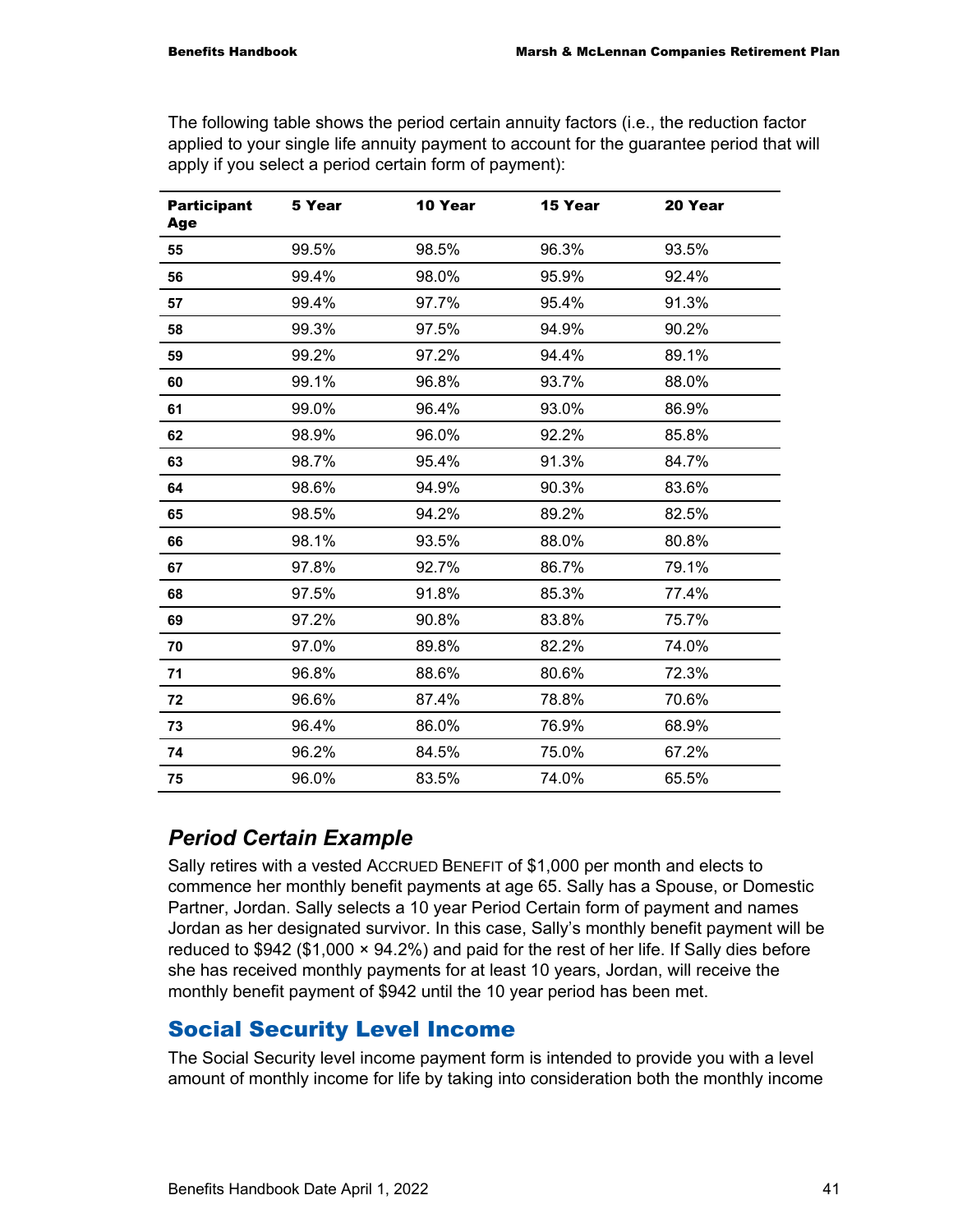stream payable from the Plan and your estimated monthly income stream from Social Security assuming you commence your Social Security benefit at age 62. The Social Security Level Income option is payable for your life only. When you die, all benefit payments stop.

You may elect the Social Security level income form of payment provided you commence your monthly benefit payments prior to age 62, the age you first become eligible for Social Security benefits.

The monthly income stream that is payable from the Plan under the Social Security Level Income Option must be ACTUARIALLY EQUIVALENT to the monthly income stream that would be payable to you if you elected a single life annuity at your BENEFIT COMMENCEMENT DATE. However, unlike a single life annuity, which pays the same monthly benefit amount from your Benefit Commencement Date until your death, the Social Security Level Income Option will pay a higher monthly benefit amount from your Benefit Commencement Date until Age 62, when it is assumed you will commence your Social Security Benefit, and will pay a lower or no monthly benefit amount from age 62 until your death. In this way, it can provide you with approximately level income from your Benefit Commencement Date until death from both sources of income, the Plan and Social Security.

### **Social Security Level Income Example: Sally**

Example 1. Sally is a RETIRED PARTICIPANT with a vested ACCRUED BENEFIT of \$2,000 per month, all of which was accrued on or after January 1, 2006 and before January 1, 2017, and elects to commence her monthly benefit payments at age 55. Sally's monthly benefit after reduction for early commencement is \$1,000 per month (\$2,000  $\times$  50%). See "Early Commencement: If You Commence Before Age 65" on page 32. Sally's estimated social security benefit payable at age 62 is \$1,800 per month. Sally selects the Social Security Level Income form of payment.

The alternate stream of benefit payments that is Actuarially Equivalent to a single life annuity of \$1,000 per month commencing at age 55, provides for a monthly benefit payment of \$2,095 payable from the Plan starting at age 55 until age 62, and a monthly benefit payment of \$295 payable from the Plan starting at age 62 for the remainder of Sally's life. Assuming Sally commences her Social Security Benefit at age 62, She will have monthly income from the Plan of \$2,095 from age 55 until age 62 and monthly income from the Plan and Social Security of \$2,095 ( \$295 from the Plan + \$1,800 from Social Security) payable from age 62 for the remainder of Sally's life.

However, because the income stream payable from the Plan must be Actuarially Equivalent to a Single Life Annuity, it may not always be possible to achieve level income over your life, if the monthly benefit amount after reduction for Early Commencement is substantially less than your estimated Social Security Benefit payable at age 62, the amount payable to you from the Plan once you attain age 62 could be zero.

#### **Social Security Level Income Example: Fred**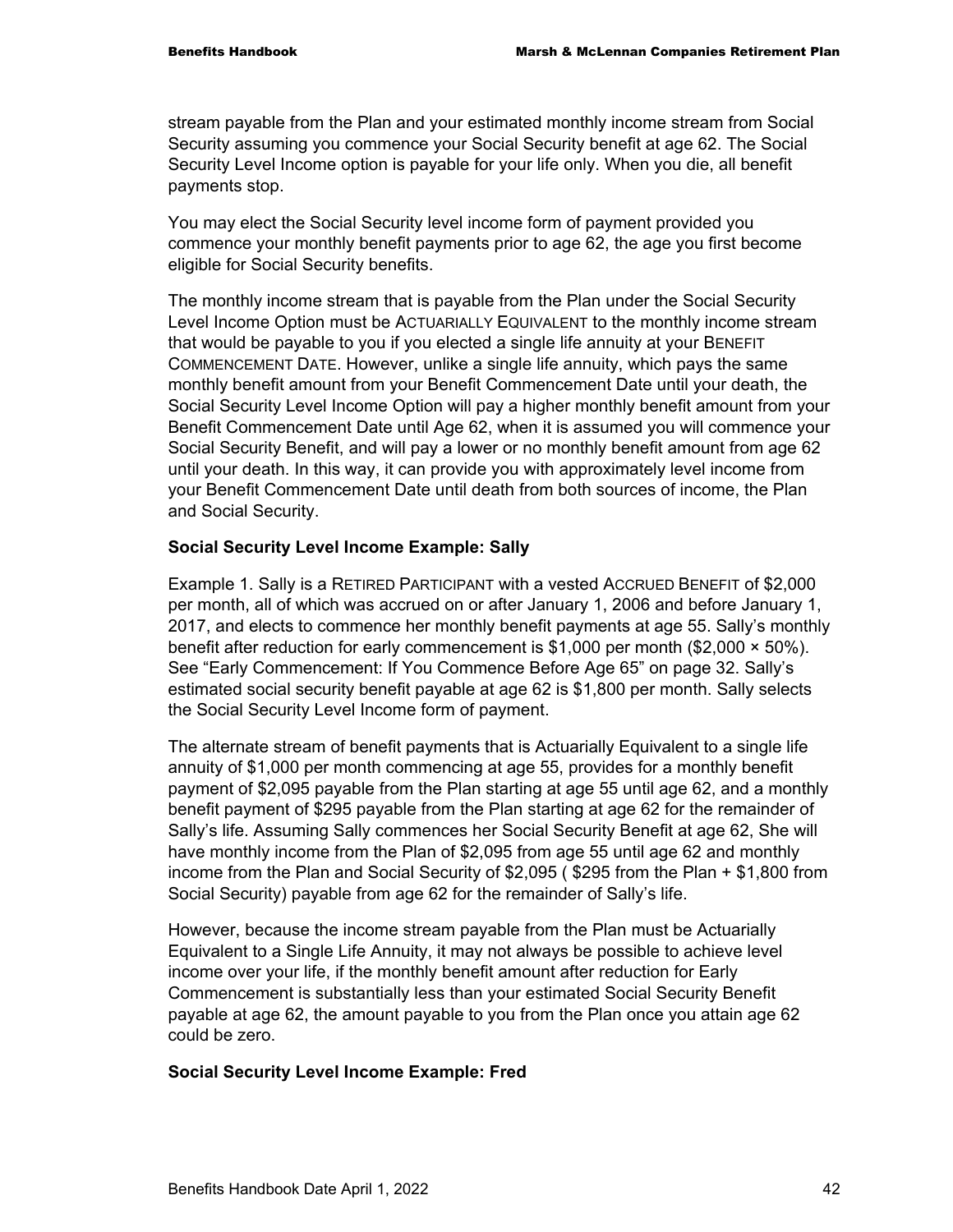Example 2. Fred is a Retired Participant with a vested Accrued Benefit of \$1,000 per month, all of which was accrued on or after January 1, 2006 and before January 1, 2017, and elects to commence his monthly benefit payments at age 55. Fred's monthly benefit after reduction for early commencement is \$500 per month (\$1,000 × 50%). See "Early Commencement: If You Commence Before Age 65" on page 32. Fred's estimated social security benefit payable at age 62 is \$1,500 per month. Fred selects the Social Security Level Income form of payment.

The alternate stream of benefit payments that is Actuarially Equivalent to a life annuity of \$500 per month provides for a monthly benefit payment of \$1,275 payable from the Plan starting at age 55 until age 62, with no monthly benefit payment thereafter. Assuming Fred commences his Social Security Benefit at age 62, He will have monthly income from the Plan of \$1,275 from age 55 until age 62 and monthly income from the Plan and Social Security of \$1,500 (\$0 from the Plan + \$1,500 from Social Security) payable from age 62 for the remainder of Fred's life.

If you have a SPOUSE and wish to elect the Social Security Level Income form of payment, you must obtain your Spouse's written, notarized consent to your election. If you have a DOMESTIC PARTNER and you wish to elect a Social Security level income Option, you are not required to obtain your Domestic Partner's consent.

# Limited Time Benefit Offer

# *Terms of the Limited Time Benefit Offer in 2017*

If you were eligible for the Limited Time Benefit Offer in 2017 (Offer), you had the option to voluntarily elect to receive your ACCRUED BENEFIT as a single sum or an immediate monthly annuity effective October 1, 2017. If you were eligible, you received a communication not more than 90 days prior to October 1, 2017 which described the terms of the Offer and included information with respect to benefit amounts you might have been eligible to receive as well as instructions on how to apply for a benefit under the Offer.

To elect a benefit under the Offer, you needed to submit an election form and all required documentation in good order during the Special Election Period. The Special Election Period began on July 17, 2017 and ended September 15, 2017. If your election was made online, it needed to be submitted by 11:59 pm Eastern Time on September 15, 2017, or if you chose to use a paper form, it needed to be postmarked no later than September 15, 2017. However, if your address of record as of September 12, 2017 was in Alabama, Florida, Georgia, Louisiana, Puerto Rico, South Carolina, Texas, or the United States Virgin Islands, your election needed to be submitted by 11:59 pm Eastern Time on October 4, 2017 if your election was online, or if you chose to use a paper form, it needed to be postmarked no later than October 4, 2017.

If you submitted an election form and all required documentation was in good order by September, 15, 2017, you had until September 30, 2017 to either revoke your election or change the form of payment you elected.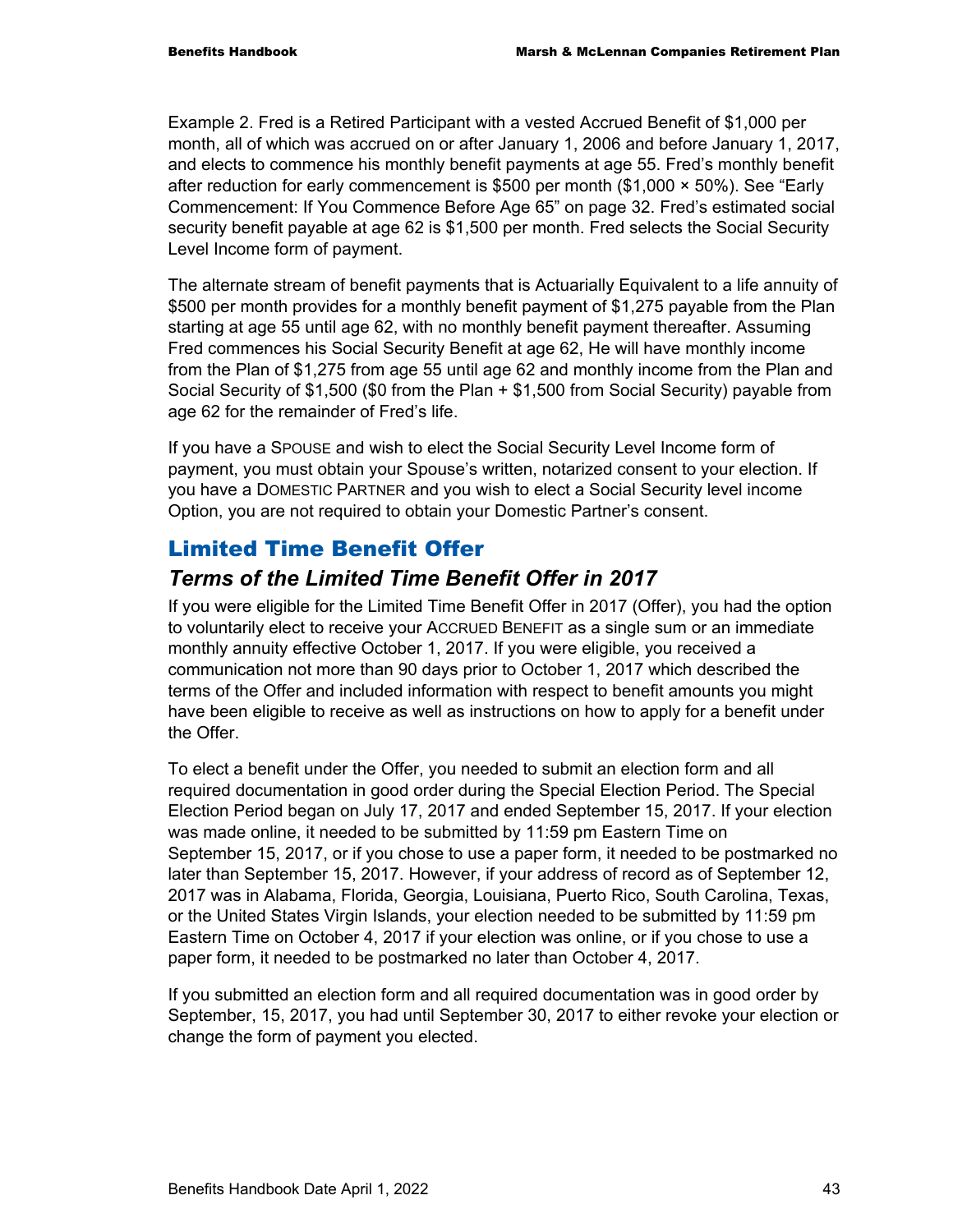If you were eligible for the Offer but did not submit your election form and all required documentation by the end of the applicable Special Election Period, your monthly benefit will commence pursuant to the Marsh & McLennan Companies Retirement Plan's standard provisions. See "When Benefits Commence" on page 31 for details.

### **You were eligible for the Limited Time Benefit Offer if you:**

- were a former Participant who terminated employment before January 1, 2017,
- had a vested benefit in the Plan and were not yet receiving your Plan benefit, and
- **had a benefit with a lump sum PRESENT VALUE as of October 1, 2017 that did not** exceed \$139,021.00.

### **You were not eligible for the Limited Time Benefit Offer if you were a Participant who:**

- was receiving your monthly Plan benefit as of July 1, 2017,
- had terminated on or after January 1, 2017,
- **had been rehired by a participating company or non-participating company and were** an active employee on or after January 1, 2017,
- was on a leave of absence, Long Term Disability or Short Term Disability on or after January 1, 2017,
- had a Plan benefit that was linked to a benefit accrued before January 1, 2005 under a non-qualified plan, such as the Marsh & McLennan Companies Benefit Equalization Plan and Marsh & McLennan Companies Supplemental Retirement Plan or had accrued non-qualified benefits under an acquired company's plans, such as the Johnson & Higgins Pension Excess Benefit Plan or the Sedgwick Excess Retirement Plan,
- had attained age  $70\frac{1}{2}$  in 2016 or earlier,
- had a Plan benefit, either as a participant or as an alternate payee that was subject to a Qualified Domestic Relations Order (QDRO) before the end of the Special Election Period,
- had a Plan benefit as the survivor of a deceased participant on or before July 1, 2017,
- had a valid lien on your Plan benefit as of July 1, 2017,
- had a benefit attributable to the Sedgwick Retirement Plan with a lump sum present value that was \$20,000 or less on July 1, 2017,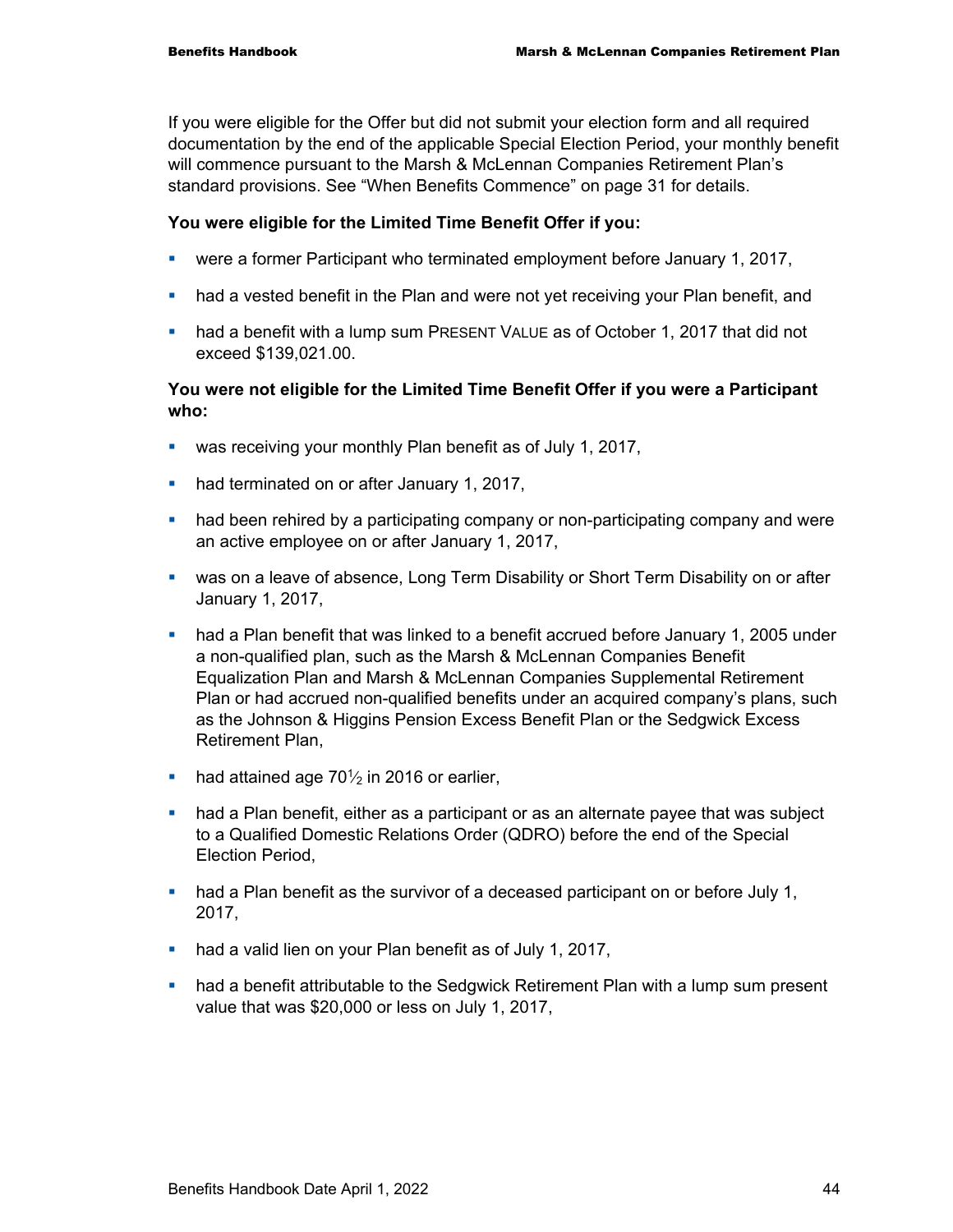- had a vested Accrued Benefit under the Plan whose Present Value as of July 1, 2017 was less than \$1,000, or
- **EXECTED FIRELY** elected to commence your Plan benefit effective August 1, 2017 or September 1, 2017 and did not affirmatively cancel such election prior to the BENEFIT COMMENCEMENT DATE you selected.

### **Benefits Available Under the Offer Commencing October 1, 2017**

The benefit options available to you under the Offer were contingent upon your marital status and your age on October 1, 2017 as follows:

### **If you were not yet age 55 and had a** SPOUSE **on October 1, 2017:**

If you were not yet age 55 on October 1, 2017 and were married, you had the following benefit options under the Offer:

- a lump sum payment of the Present Value of your Accrued Benefit
- a 50% contingent annuity with your Spouse named as the designated survivor
- a 75% contingent annuity with your Spouse named as the designated survivor
- **a** single life annuity

You needed to obtain your Spouse's written, notarized consent before you could elect either a lump sum payment or the single life annuity form of payment.

#### **If you were not yet age 55 and did not have a Spouse on October 1, 2017:**

- a lump sum payment of the Present Value of your Accrued Benefit
- **a** single life annuity

#### **Calculation of pre-age 55 annuity benefit:**

If you were not age 55 on October 1, 2017 and elected an annuity benefit, your monthly benefit amount was your Accrued Benefit at your NORMAL RETIREMENT DATE, actuarially reduced to reflect your actual age at commencement. The reduction that was applied was:

- 0.05% per month for each month between ages 65 and 55 (a 60% reduction), plus
- an additional reduction based on Internal Revenue Service specified actuarial factors under Code section 417(e) for each month that your commencement date precedes your 55th birthday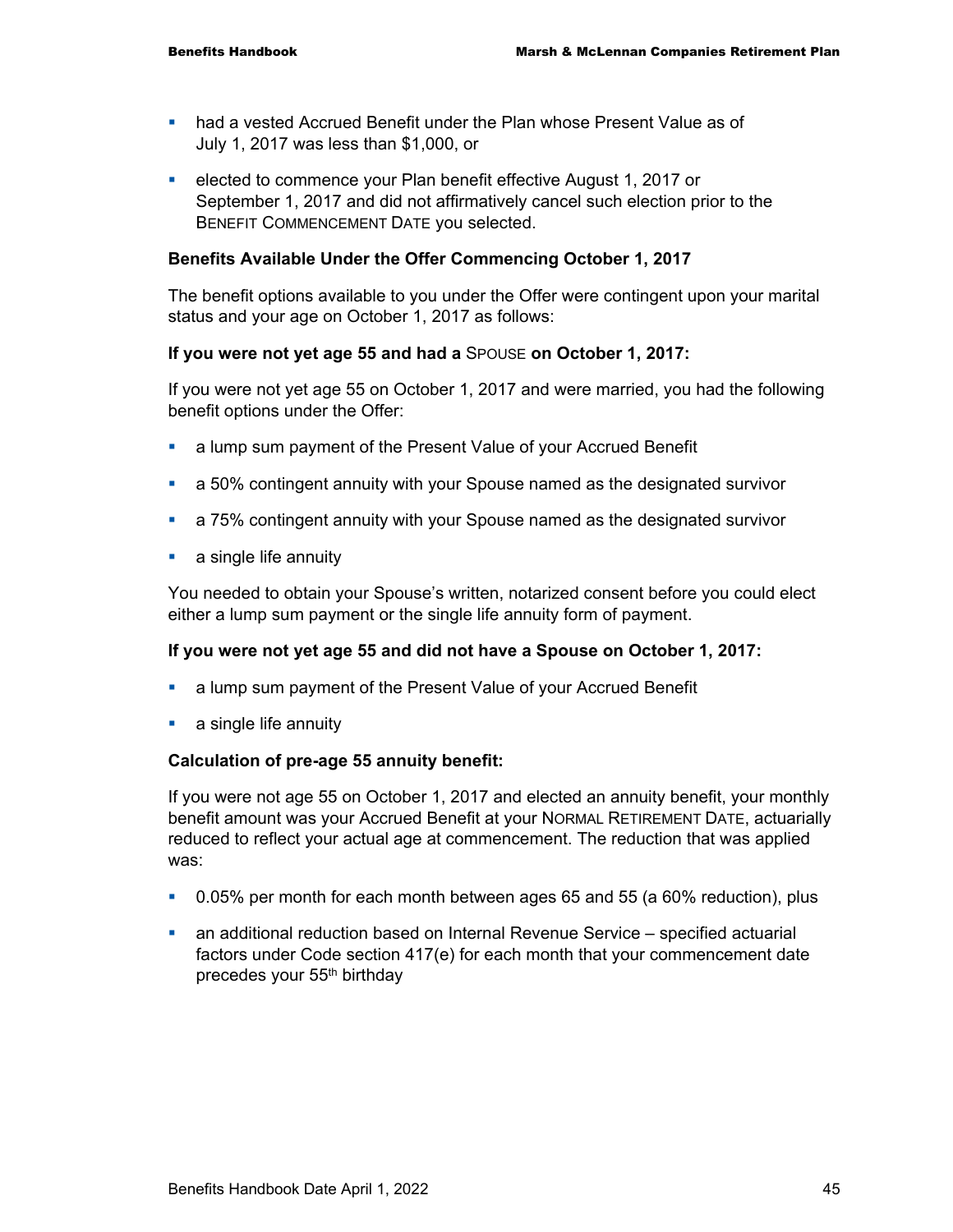### **Calculation of pre-age 55 lump sum benefit payment:**

If you were not age 55 on October 1, 2017 and elected a lump sum payment, your lump sum payment represented the actuarial value of your single life amount commencing at your Normal Retirement Date.

### **If you were age 55 or older and had a Spouse on October 1, 2017:**

- a lump sum payment of the Present Value of your Accrued Benefit
- any form of benefit payable under the Plan (See "How Benefits are Paid" on page 36 for details.)

If you did not elect a contingent annuity naming your Spouse as the designated survivor, you needed to obtain your Spouse's written, notarized consent.

### **If you were age 55 or older and did not have a Spouse on October 1, 2017:**

- a lump sum payment of the Present Value of your Accrued Benefit
- any form of benefit payable under the Plan (See "How Benefits are Paid" on page 36 for details.)

### **Calculation of Annuity at age 55 or older but before your Normal Retirement Date:**

If you were age 55 but had not attained your Normal Retirement Date prior to October 1, 2017 and elected an annuity benefit, your annuity amount was your Accrued Benefit as of your Normal Retirement Date reduced pursuant to the Plan's early reduction factors as applicable to your date of birth, the date you left the Company, and your age when you left the Company.

### **Calculation of Lump Sum Payment at age 55 or older but before Normal Retirement Date:**

If you were age 55 but had not attained your Normal Retirement date before October 1, 2017 and elected a lump sum payment, your lump sum payment was the actuarial present value of your single life annuity commencing at age 65.

#### **Calculation of Lump Sum Payment after Normal Retirement Date:**

If you attained your Normal Retirement Date before October 1, 2017 and elected a lump sum payment, your lump sum benefit amount represented the actuarial present value of a single life annuity commencing on October 1, 2017.

### *Death Benefit Under the Offer*

#### **Death Before the Payment of a Lump Sum Distribution:**

If you were not married and your death occurred prior to the distribution of lump sum payment, the lump sum payment was paid to your estate. If you were married and your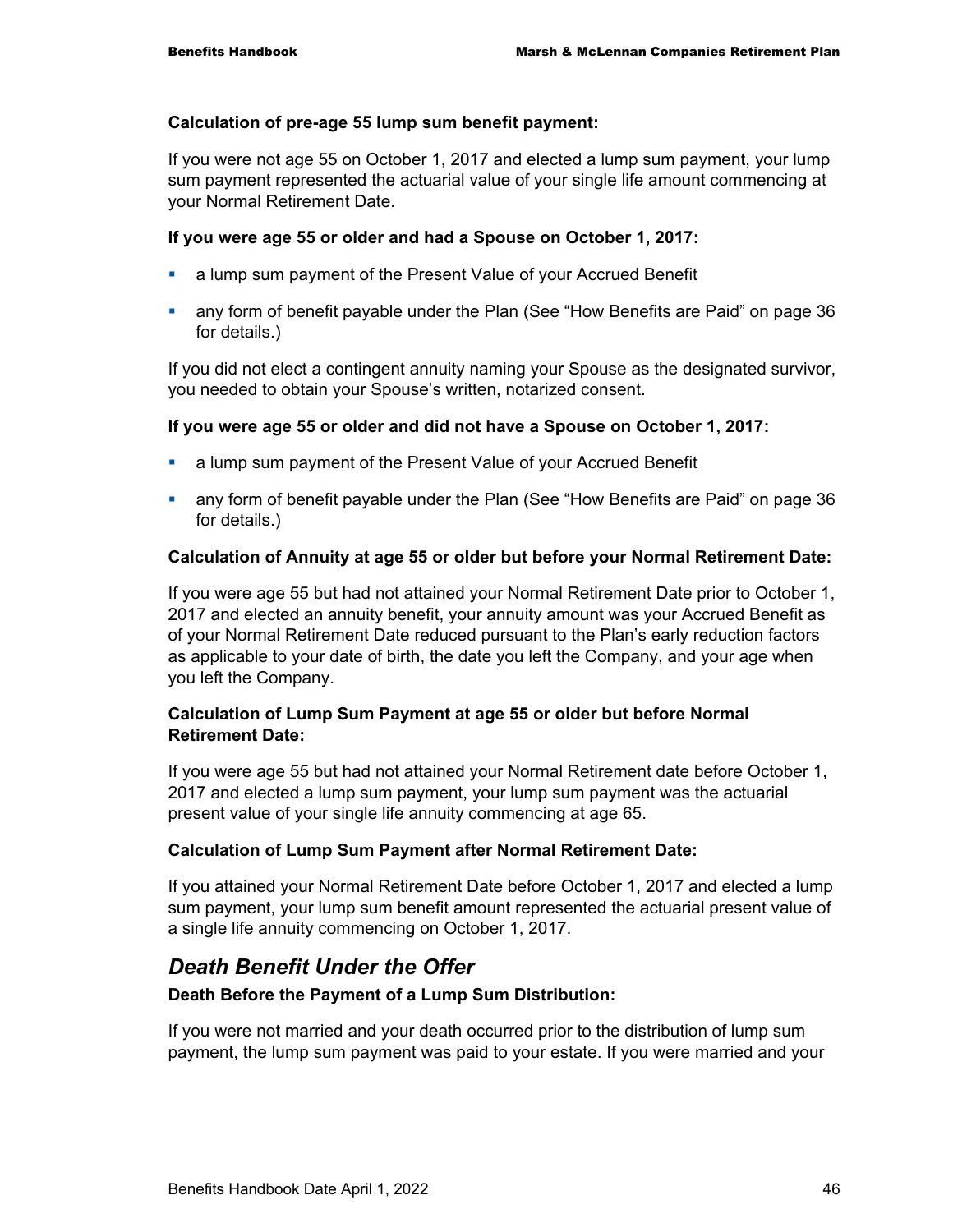death occurred prior to the distribution of your lump sum payment, the lump sum payment was distributed to your Spouse.

#### **Death Prior to October 1, 2017 if You Elected an Annuity:**

If you elected an annuity and your death occurred prior to October 1, 2017, a death benefit will be payable to your Eligible Survivor, if any. See "Death Benefits" on page 59 for details.

### **Timing of Payment:**

- If you elected a lump sum payment under the Limited Time Benefit Offer, your payment was made on or about October 1, 2017 or as soon as was administratively possible after October 4, 2017. If you took your benefit as a lump sum payment, you will have received your entire Accrued Benefit from the Plan and are no longer eligible for any additional benefits under the Plan.
- **If you elected an annuity under the Limited Time Benefit Offer, your monthly benefit** commenced effective October 1, 2017.

### *Terms of the Limited Time Benefit Offer in 2018*

If you were eligible for the Limited Time Benefit Offer in 2018 (Offer), you had the option to voluntarily elect to receive your Accrued Benefit as a single sum or an immediate monthly annuity effective October 1, 2018. If you were eligible, you received a communication not more than 90 days prior to October 1, 2018 which described the terms of the Offer and included information with respect to benefit amounts you might have been eligible to receive as well as instructions on how to apply for a benefit under the Offer.

To elect a benefit under the Offer, you needed to submit an election form and all required documentation in good order during the Special Election Period. The Special Election Period began on August 6, 2018 and ended October 3, 2018. If your election was made online, it needed to be submitted by 11:59 pm Eastern Time on October 3, 2018, or if you chose to use a paper form, it needed to be postmarked no later than October 3, 2018. However, if your address of record as of September 19, 2018 was in North Carolina or South Carolina, your election needed to be submitted by 11:59 pm Eastern Time on October 18, 2018 if your election was online, or if you chose to use a paper form, it needed to be received by no later than October 18, 2018.

Generally, if you submitted an election form and all required documentation was in good order by September, 30, 2018, you had until that date to either revoke your election or change the form of payment you elected. Participants for whom the October 18, 2018 Offer election deadline applied had until that date to revoke or change the form of payment elected.

If you were eligible for the Offer but did not submit your election form and all required documentation by the end of the applicable Special Election Period, your monthly benefit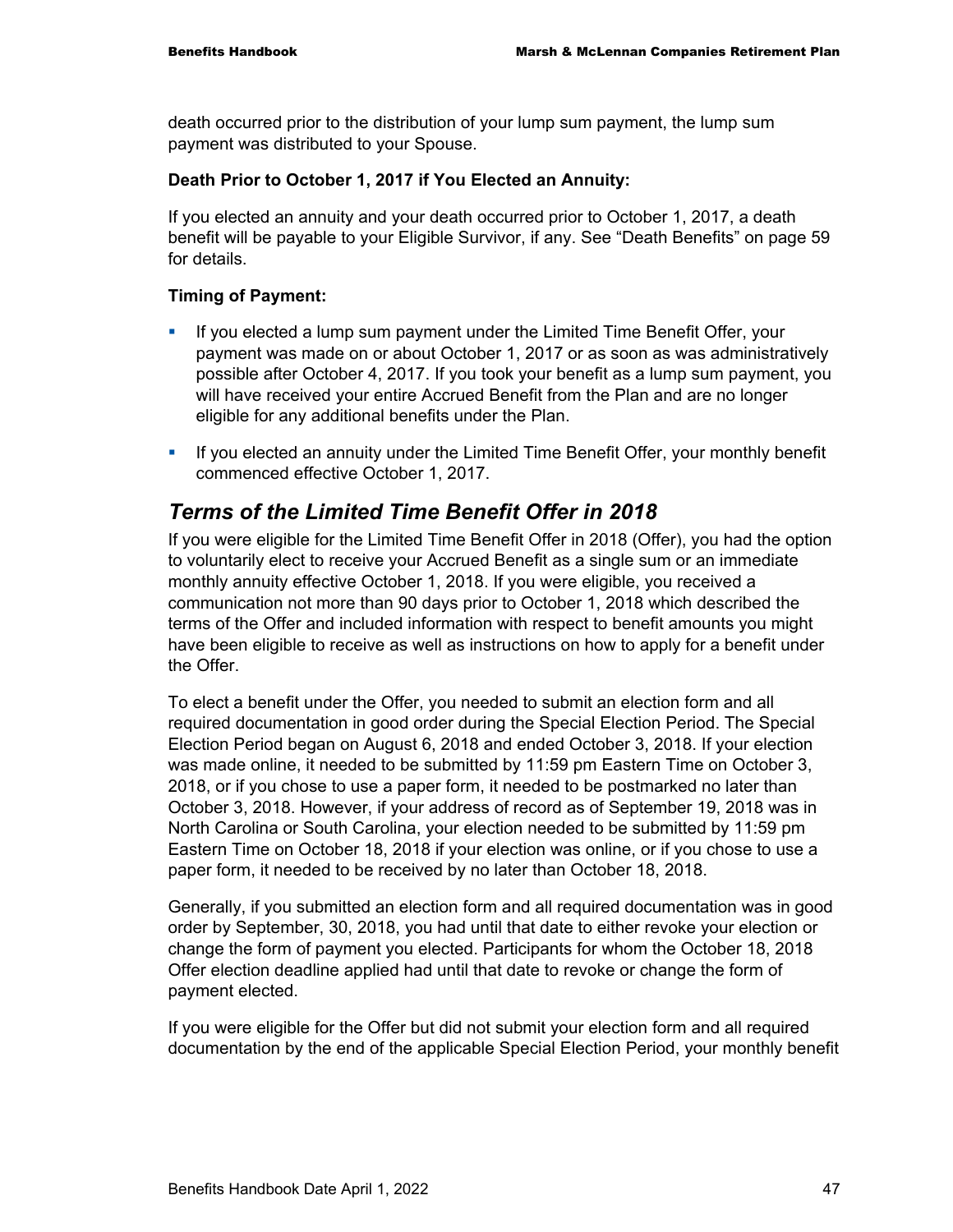will commence pursuant to the Marsh & McLennan Companies Retirement Plan's standard provisions. See "When Benefits Commence" on page 31 for details.

### **You were eligible for the Limited Time Benefit Offer if you:**

- were a former Participant who terminated employment before April 1, 2018, and
- **had a vested benefit in the Plan and were not yet receiving your Plan benefit.**

### **You were not eligible for the Limited Time Benefit Offer if you were a Participant who:**

- **was receiving your monthly Plan benefit as of July 1, 2018,**
- had terminated on or after April 1, 2018,
- **had been rehired by a participating company or non-participating company and were** an active employee on or after April 1, 2018,
- was on a leave of absence, Long Term Disability or Short Term Disability on or after April 1, 2018,
- had a Plan benefit that was linked to a benefit accrued before January 1, 2005 under a non-qualified plan, such as the Marsh & McLennan Companies Benefit Equalization Plan and Marsh & McLennan Companies Supplemental Retirement Plan or had accrued non-qualified benefits under an acquired company's plans, such as the Johnson & Higgins Pension Excess Benefit Plan or the Sedgwick Excess Retirement Plan,
- had attained age  $70\frac{1}{2}$  in 2017 or earlier,
- **had a Plan benefit, either as a participant or as an alternate payee that was subject** to a Qualified Domestic Relations Order (QDRO) before the end of the Special Election Period,
- had a Plan benefit as the survivor of a deceased participant,
- had a valid lien on your Plan benefit,
- had a benefit attributable to the Sedgwick Retirement Plan with a lump sum present value that was \$20,000 or less on July 1, 2018,
- had a vested Accrued Benefit under the Plan whose Present Value as of July 1, 2018 was less than \$1,000, or
- **EXECTED EXECTED EXECTED FIGHT** elected to commence your Plan benefit effective August 1, 2018 or September 1, 2018 and did not affirmatively cancel such election prior to the Benefit Commencement Date you selected.

#### **Benefits Available Under the Offer Commencing October 1, 2018**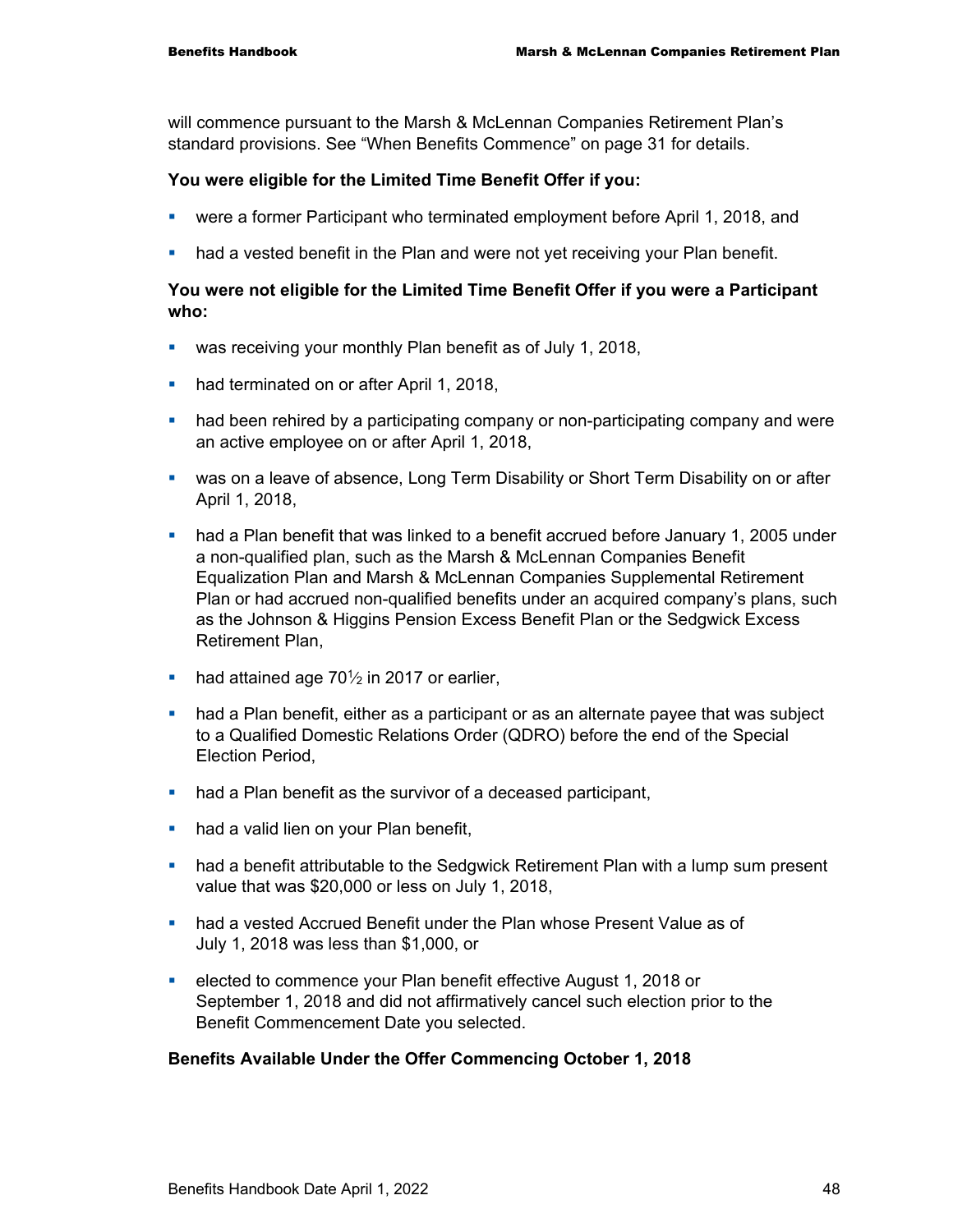The benefit options available to you under the Offer were contingent upon your marital status and your age on October 1, 2018 as follows:

### **If you were not yet age 55 and had a Spouse on October 1, 2018:**

If you were not yet age 55 on October 1, 2018 and were married, you had the following benefit options under the Offer:

- a lump sum payment of the Present Value of your Accrued Benefit
- a 50% contingent annuity with your Spouse named as the designated survivor
- a 75% contingent annuity with your Spouse named as the designated survivor
- **a** single life annuity

You needed to obtain your Spouse's written, notarized consent before you could elect either a lump sum payment or the single life annuity form of payment.

### **If you were not yet age 55 and did not have a Spouse on October 1, 2018:**

- a lump sum payment of the Present Value of your Accrued Benefit
- **a** single life annuity

### **Calculation of pre-age 55 annuity benefit:**

If you were not age 55 on October 1, 2018 and elected an annuity benefit, your monthly benefit amount was your Accrued Benefit at your Normal Retirement Date, actuarially reduced to reflect your actual age at commencement. The reduction that was applied was:

- 0.05% per month for each month between ages 65 and 55 (a 60% reduction), plus
- an additional reduction based on Internal Revenue Service specified actuarial factors under Code section 417(e) for each month that your commencement date precedes your 55<sup>th</sup> birthday

#### **Calculation of pre-age 55 lump sum benefit payment:**

If you were not age 55 on October 1, 2018 and elected a lump sum payment, your lump sum payment represented the actuarial value of your single life amount commencing at your Normal Retirement Date.

### **If you were age 55 or older and had a Spouse on October 1, 2018:**

- a lump sum payment of the Present Value of your Accrued Benefit
- any form of benefit payable under the Plan (See "How Benefits are Paid" on page 36 for details.)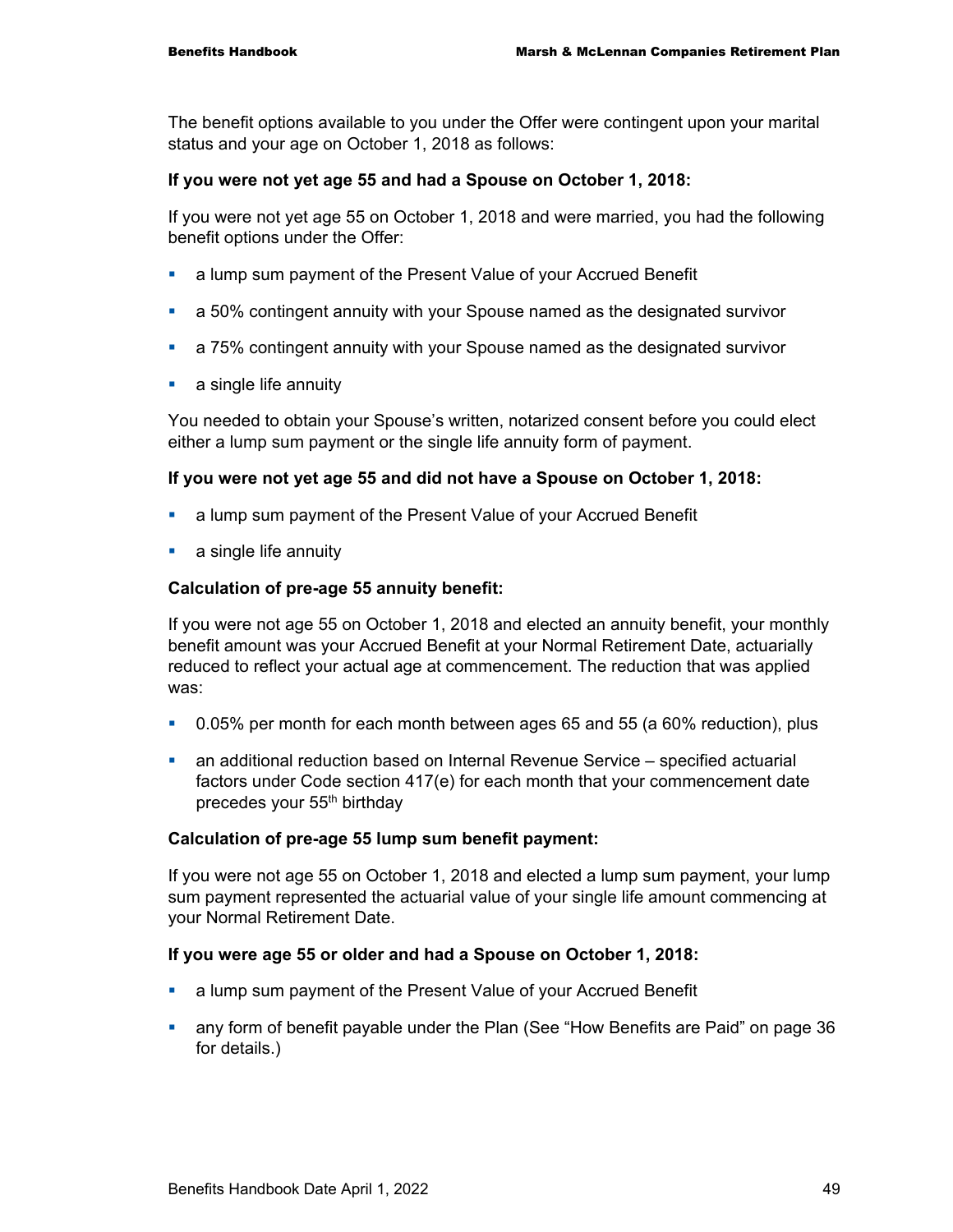If you did not elect a contingent annuity naming your Spouse as the designated survivor, you needed to obtain your Spouse's written, notarized consent.

### **If you were age 55 or older and did not have a Spouse on October 1, 2018:**

- a lump sum payment of the Present Value of your Accrued Benefit
- any form of benefit payable under the Plan (See "How Benefits are Paid" on page 36 for details.)

### **Calculation of Annuity at age 55 or older but before your Normal Retirement Date:**

If you were age 55 but had not attained your Normal Retirement Date prior to October 1, 2018 and elected an annuity benefit, your annuity amount was your Accrued Benefit as of your Normal Retirement Date reduced pursuant to the Plan's early reduction factors as applicable to your date of birth, the date you left the Company, and your age when you left the Company.

### **Calculation of Lump Sum Payment at age 55 or older but before Normal Retirement Date:**

If you were age 55 but had not attained your Normal Retirement date before October 1, 2018 and elected a lump sum payment, your lump sum payment was the actuarial present value of your single life annuity commencing at age 65.

### **Calculation of Lump Sum Payment after Normal Retirement Date:**

If you attained your Normal Retirement Date before October 1, 2018 and elected a lump sum payment, your lump sum benefit amount represented the actuarial present value of a single life annuity commencing on October 1, 2018.

# *Death Benefit Under the Offer*

### **Death Before the Payment of a Lump Sum Distribution:**

If you were not married and your death occurred prior to the distribution of lump sum payment, the lump sum payment was paid to your estate. If you were married and your death occurred prior to the distribution of your lump sum payment, the lump sum payment was distributed to your Spouse.

### **Death Prior to October 1, 2018 if You Elected an Annuity:**

If you elected an annuity and your death occurred prior to October 1, 2018, a death benefit will be payable to your Eligible Survivor, if any. See "Death Benefits" on page 59 for details.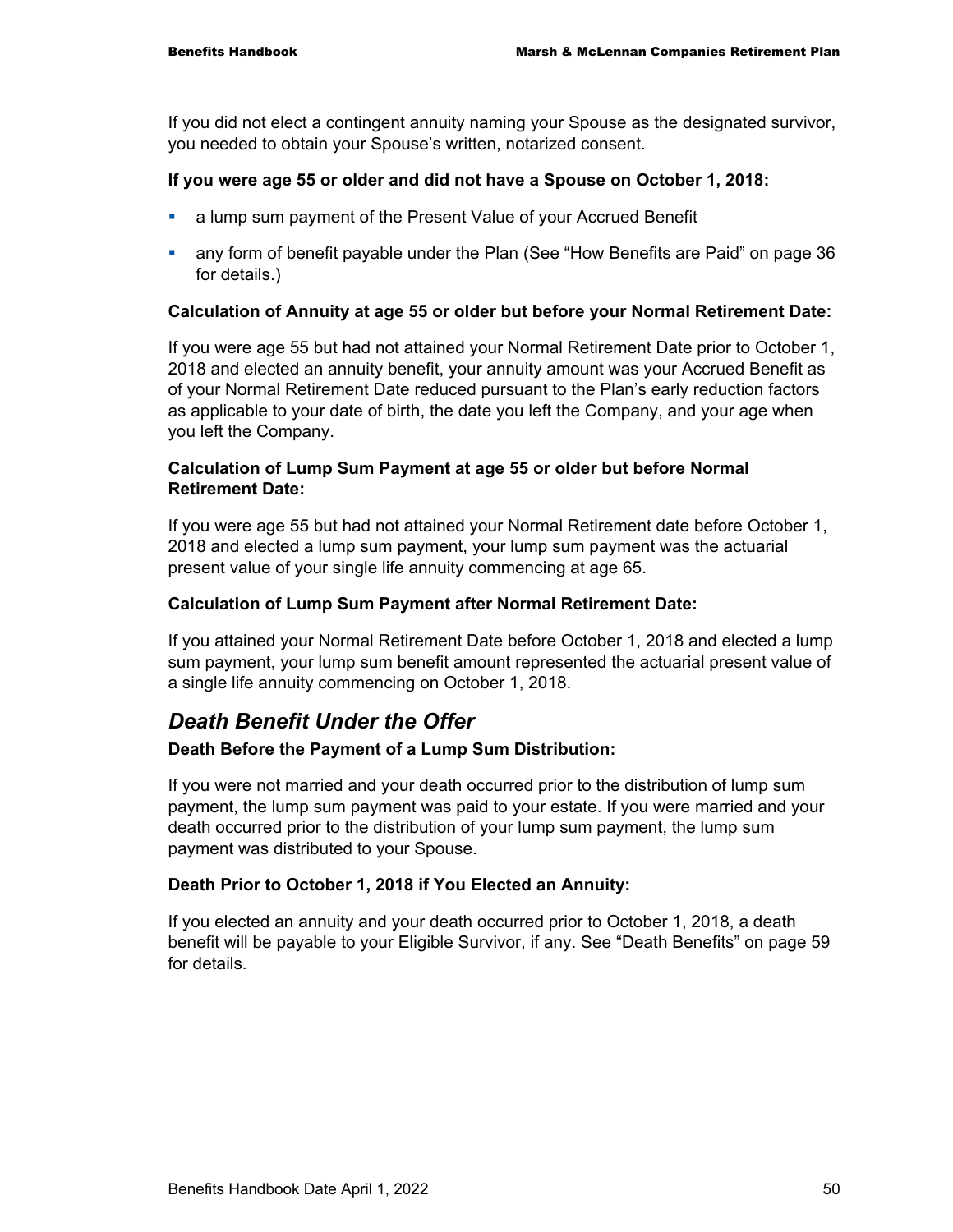### **Timing of Payment:**

- If you elected a lump sum payment under the Limited Time Benefit Offer, your payment was made on or about October 1, 2018 or as soon as was administratively possible after October 1, 2018. If you took your benefit as a lump sum payment, you will have received your entire Accrued Benefit from the Plan and are no longer eligible for any additional benefits under the Plan.
- **If you elected an annuity under the Limited Time Benefit Offer, your monthly benefit** commenced effective October 1, 2018.

# Obtaining an Estimate

You can obtain an estimate of your ACCRUED BENEFIT by accessing My Rewards or the US Retirement Program Calculator.

## *US Retirement Program Calculator*

The US Retirement Program Calculator is an interactive on-line tool that lets you estimate your Accrued Benefit based on variable assumptions that you select. It allows you to input a termination date, your age when you expect to commence your monthly benefit payments, and the age of a designated survivor. The output from the calculation will display the estimated Accrued Benefit as well as the monthly payment amount for the most common forms of payment. The US Retirement Program Calculator is meant for planning purposes and only provides an estimate of the final monthly amount you may receive based on the variables you input. The US Retirement Program Calculator produces estimates which may not reflect the actual benefit you will receive if and when you are eligible to begin receiving benefits under the Marsh & McLennan Companies US Retirement Program. The actual amount of benefit you receive after your employment ends may differ from this estimate.

To access the US Retirement Program Calculator, go to Colleague Connect (**https://mmcglobal.sharepoint.com/sites/Home**) and click **Pay & Benefits**. Select **My Pay & Benefits,** under **Savings & Financial Planning** click **Retirement Calculator**.

# *PPA Benefit Statement*

Each year, the Plan Administrator prepares a benefit statement for ACTIVE PARTICIPANTs that is compliant with the requirements specified by The Pension Protection Act of 2006 (PPA). The PPA Benefit Statement includes a summary of your current Accrued Benefit expressed as a monthly payment under each of the available annuity forms commencing at age 65, as of the close of the prior Calendar year and an indication of your vested status.

You can access your PPA Benefit Statement, which shows your current Accrued Benefit under the Plan, via the US Retirement Program Calculator. To view your PPA Benefit Statement, click PPA Benefit Statement from the left navigation on the US Retirement Program Calculator home page. The PPA Benefit Statement is based on data from the US Retirement Program Calculator. However, the PPA Benefit Statement is based on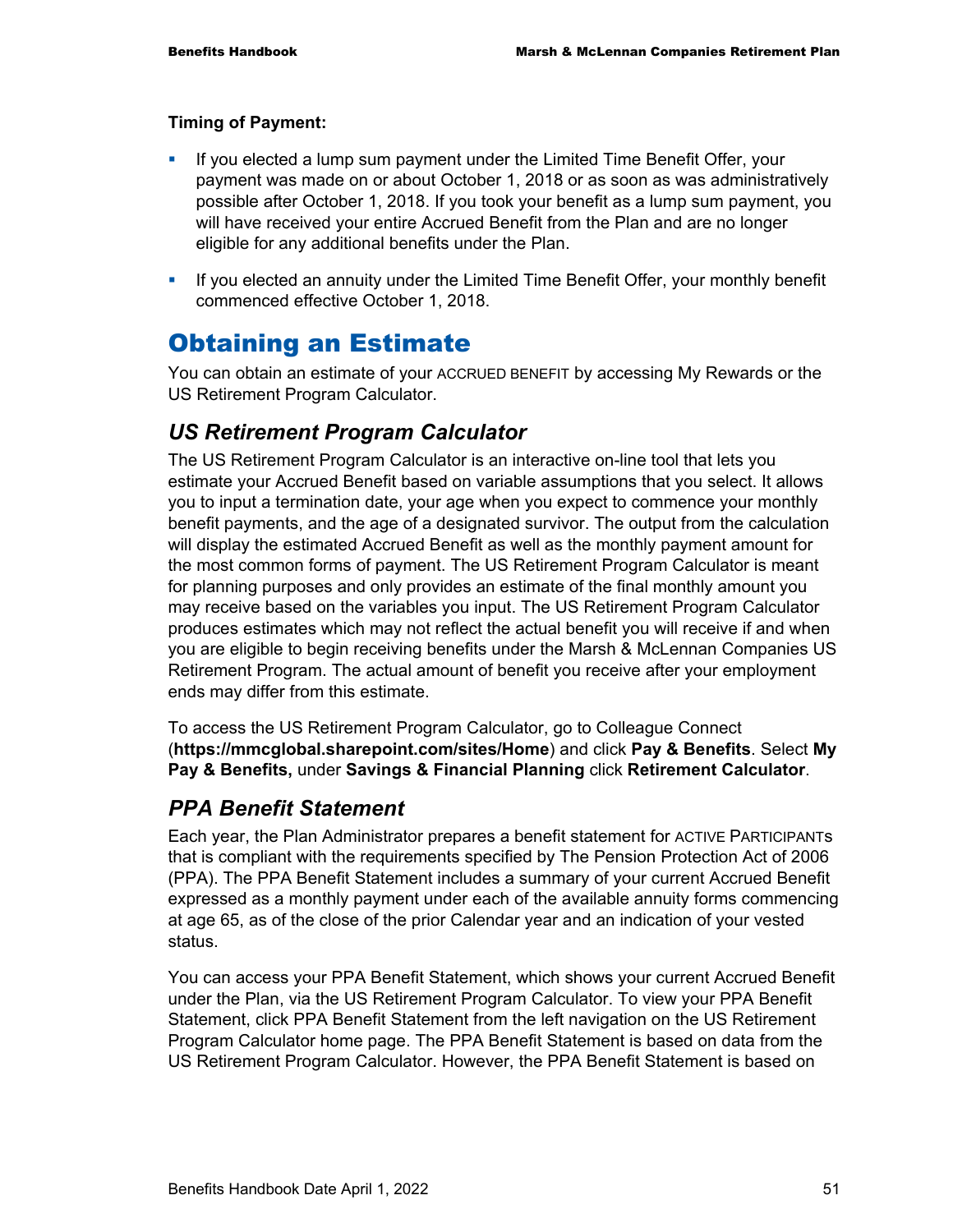your current, rather than projected, BENEFIT SERVICE, as of the date indicated on the PPA Benefit Statement.

# *Special Situations Affecting Benefit Estimates*

- If you have a Qualified Domestic Relations Order (QDRO), My Rewards, the US Retirement Program Calculator and the PPA Benefit Statement will not reflect any offsets to your Accrued Benefit which may apply.
- If you have been employed by a non-participating company, prior to a period of participation in the Plan or if you have a benefit payable from another retirement plan sponsored by an affiliate and received credit under this Plan for the same period of service, My Rewards, the US Retirement Program Calculator and the PPA Benefit Statement will not reflect any offsets to your Accrued Benefit which may apply.
- If you have accrued a benefit under a plan that was subsequently merged with the Marsh & McLennan Companies Retirement Plan (or a predecessor plan), e.g., Johnson & Higgins and Sedgwick, and you are eligible for indexation of your frozen Accrued Benefit from that merged Plan, MyRewards, the US Program Calculator and the PPA Benefit Statement will not reflect the projected value of the indexation benefit.

# *Requesting an Estimate*

In certain situations, you may request that the Plan Administrator provide you with an estimated retirement benefit calculation.

You can request a US Retirement Program estimate only if:

- **you have a Qualified Domestic Relations Order,**
- you are at least age 50 with at least five years of VESTING SERVICE,
- you are retiring within one year from the date of the request,
- you do not have access to the US Retirement Program Calculator,
- you are terminated with five years of Vesting Service,
- you have an Accrued Benefit that is subject to an offset due to your participation in another plan,
- you have an Accrued Benefit that is subject to an offset due to a Qualified Domestic Relations Order.

Only one calculation estimate is permitted per calendar year.

Contact HR SERVICES at +1 866 374 2662, any business day, from 8 a.m. to 8 p.m. Eastern time.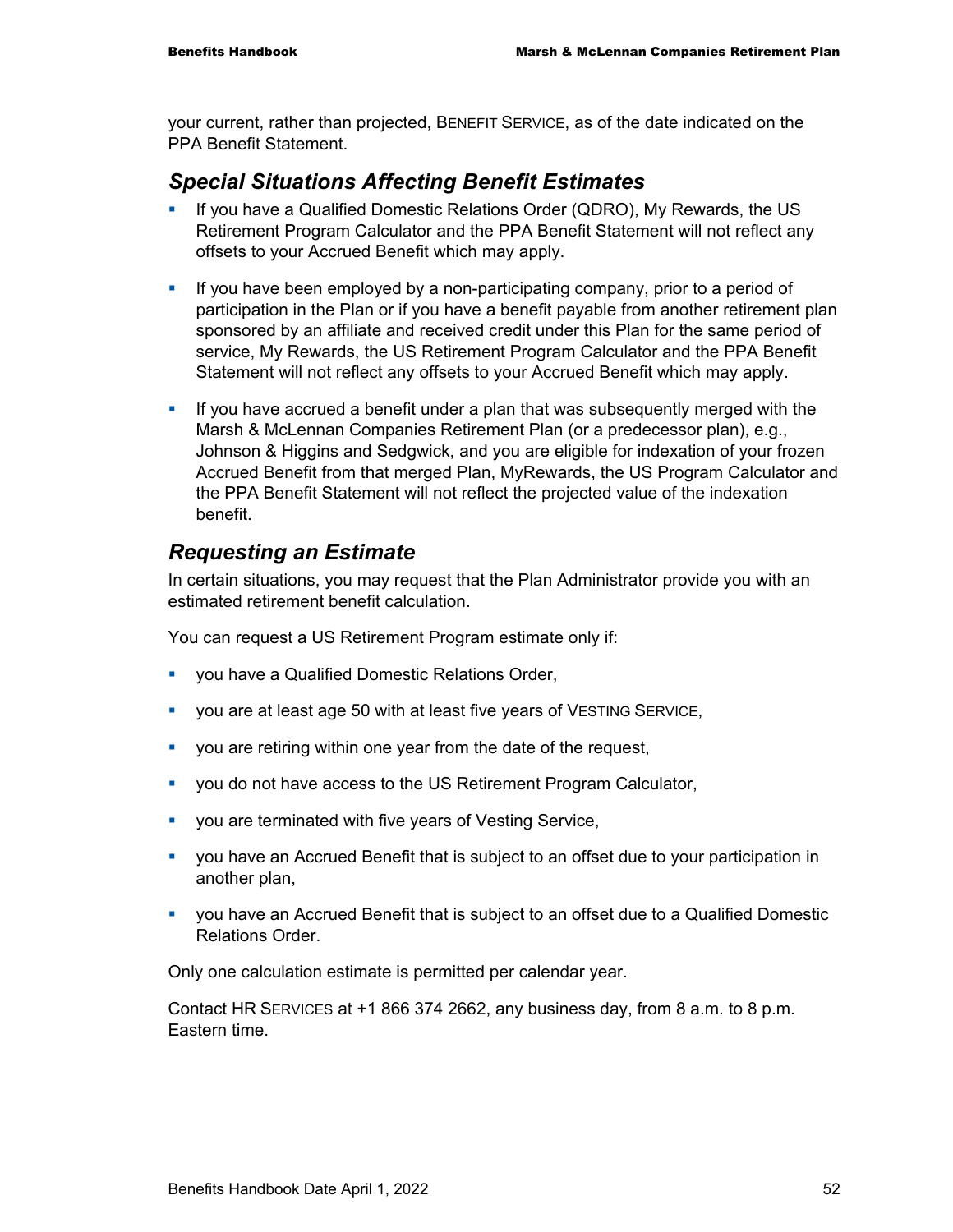### *Statement of a Vested Accrued Benefit*

If you terminate employment with a vested Accrued Benefit and you are not yet age 55, you will receive a statement of your vested Accrued Benefit within 45 days of your termination date.

# Commencing a Benefit

Monthly payments of a vested ACCRUED BENEFIT can commence on the first of any month coincident with or next following your 55<sup>th</sup> birthday, provided you have terminated employment, and completed an application in good order and in a timely manner.

An application to commence benefit payments will be considered timely if it was requested in advance of the elected BENEFIT COMMENCEMENT DATE and completed within the time specified in the commencement package. It is recommended that you request an application to commence a benefit at least 30 days prior to the elected Benefit Commencement Date. However, in no event can you apply more than 90 days in advance of the elected Benefit Commencement Date.

Once you have requested a Benefit Commencement Date, you will receive a commencement package within 15 business days providing you with information about your vested Accrued Benefit and the amount of your monthly payments under the Plan's Optional Forms of Payment as of your elected Benefit Commencement Date. You will be provided with required, notices, forms and instructions regarding documentation that may be required. You will have 90 days from the date the commencement package was mailed to you by which date you must complete and return the required forms and documentation. If you do not return the required forms and documentation in good order within 90 days, your application for a Benefit Commencement Date will be cancelled and you will need to reapply in order to commence your vested Accrued Benefit.

Monthly payments will commence the first of the month following the month in which your completed forms in good order are on file for at least 30 days. Generally, your monthly benefit payments will commence on your Benefit Commencement Date provided HR SERVICES received your completed forms in good order and your forms were received at least 30 days prior to your elected Benefit Commencement Date. Otherwise, your benefits will commence the first of the month following the month in which your completed forms in good order are on file for at least 30 days.

If you made your application and returned all required forms and requested documentation in good order and within the time period specified, and your first monthly payment is made after your elected Benefit Commencement Date, you will receive monthly payments retroactive to your elected Benefit Commencement Date.

If you fail to make your application and return all required forms and requested documentation in good order and within the time period specified, your application for a Benefit Commencement Date will be cancelled and you will need to reapply in order to commence your vested Accrued Benefit.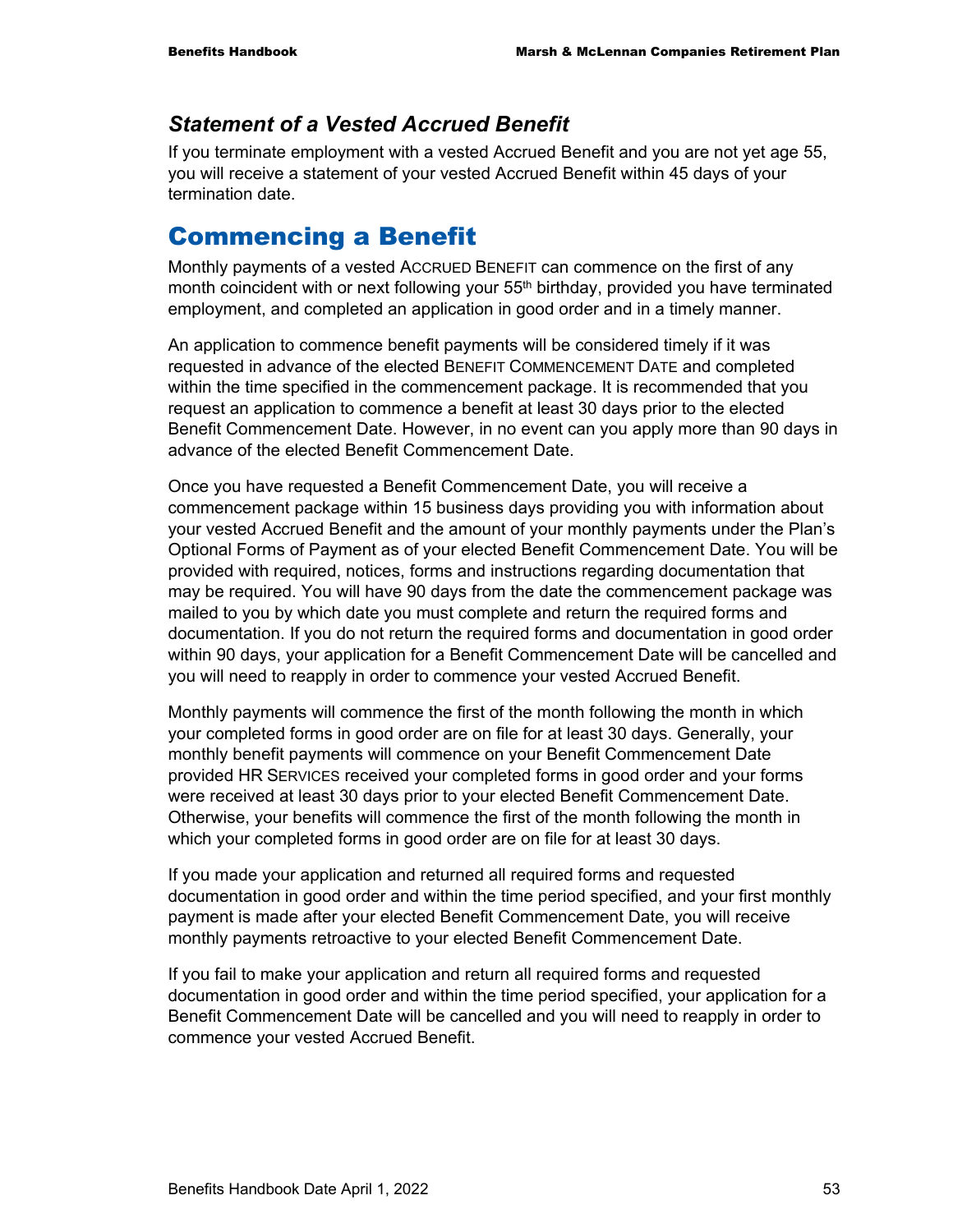## *Changing Your Form of Payment*

You may cancel or change your form of payment (within 90 days prior to your benefit commencing) if you obtain any required waiver and consent from your SPOUSE. Once payments begin, you may not change or revoke your election.

### *Direct Deposit*

Your monthly benefit payments will be mailed to your address of record unless you indicate otherwise. If you opt to have your monthly benefit payments deposited directly to a checking or savings account with a US bank, it will be direct deposited no later than the first business day of the month.

To set up direct deposit instructions, complete the direct deposit form included in your commencement package.

You cannot have a lump sum payment (if eligible) deposited directly into your checking or savings account.

# *Payment by Check*

If you are not able to have your monthly benefit payments deposited directly to a checking or savings account with a US bank, a check will be mailed to you on or about the first business day of the month. If your monthly benefit payment check is lost or stolen, a replacement check can be issued. Report any lost check to HR Services at +1 866 374 2662.

### *Reporting a Change in Address*

You must report any address change immediately to HR Services in order to ensure that you receive your benefits and any notices of benefit changes. The letter must include your name, Social Security number, old address, new address and your signature or your survivor's signature. As an alternative, you can ask HR Services to send you a Change of Address Form for completion.

If you have questions, call HR Services at +1 866 374 2662.

The process that you must follow to make an application to commence your vested Accrued Benefit depends on whether you are currently employed by a company that is a member of the Marsh McLennan worldwide controlled group (ACTIVE PARTICIPANT) or not (TERMINATED VESTED PARTICIPANT or RETIRED PARTICIPANT.)

### If you are Currently an Active Participant Who is Eligible to Retire

To commence a vested ACCRUED BENEFIT contact HR SERVICES with the information listed below at least 30 days but not more than 90 days before your anticipated retirement date:

**v** your termination date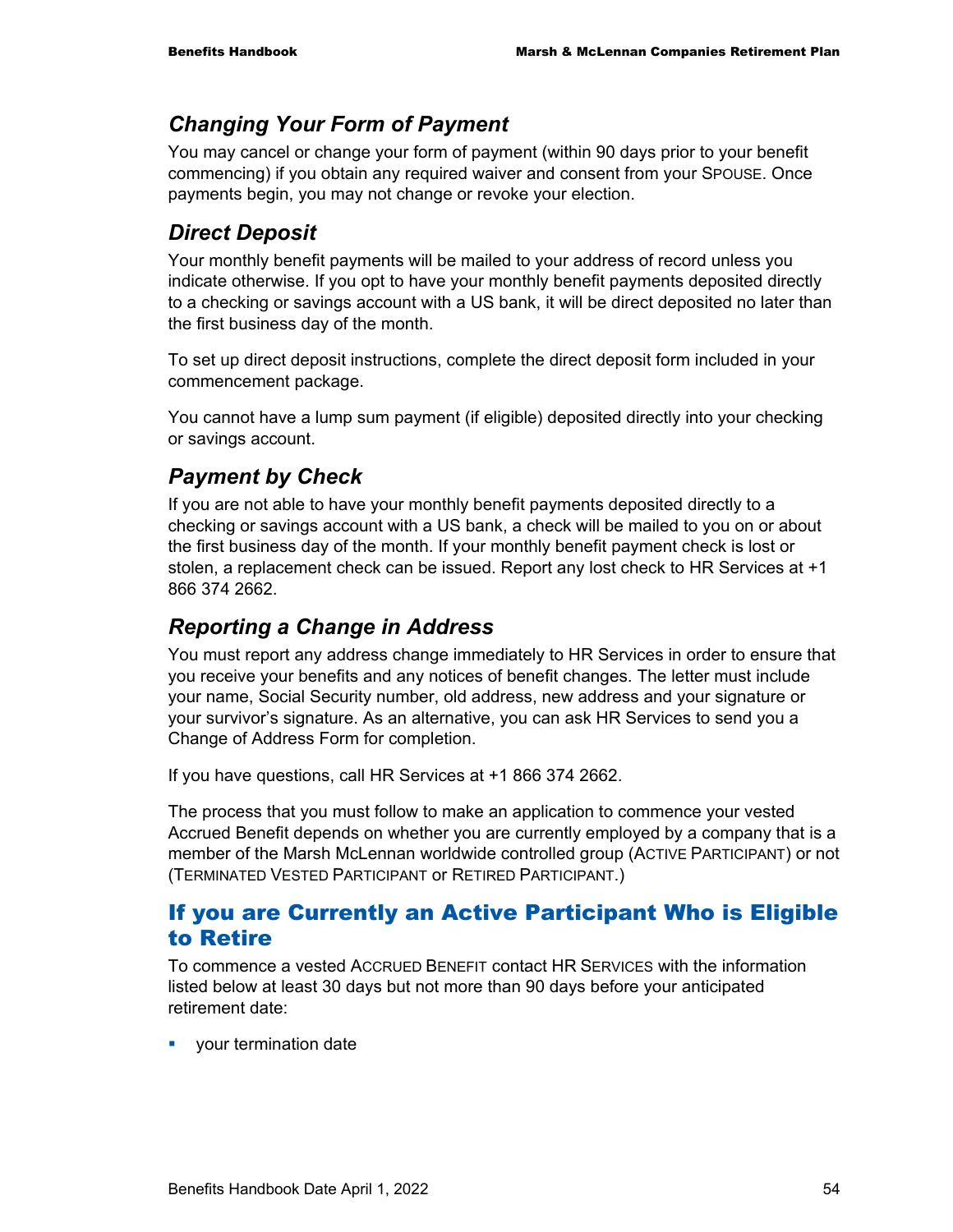- the date of birth and relationship of your intended contingent annuity or period certain designated survivor
- $\blacksquare$  the month and year you want to start your benefit.
- Generally, a commencement package will be sent within 15 business days after the Request for Retirement Plan Calculation Form is received.

If you are eligible to Retire and you do not contact HR Services prior to terminating employment, the Plan Administrator will provide you with a commencement package based on the next available BENEFIT COMMENCEMENT DATE shortly following your termination date.

Should you decide to commence your benefit on the Benefit Commencement Date specified in the commencement package, complete the enclosed forms and provide the requested information as instructed by the date indicated in the commencement package.

If you do not want to commence your monthly benefit payments on the Benefit Commencement Date specified in the commencement package, you do not need to take any action.

# If you are Currently a Terminated Vested or Retired Participant Who has not yet Commenced Monthly Benefit Payments

If you have a vested ACCRUED BENEFIT and you either left the Company prior to attaining age 55 or you decided to defer the commencement of your monthly benefit payments and you now want to commence monthly benefit payments, contact HR SERVICES at +1 866 374 2662, any business day, from 8 a.m. to 8 p.m. Eastern time.

Alternatively, you can send a letter to HR Services at P.O. Box 9740, Providence, RI 02940 or fax a letter to +1 800 250 8414. In your letter be sure to state your:

- **EXECUTE:** last four digits of your Social Security number
- $\blacksquare$  termination date
- **date of birth**
- **nailing address and telephone number**
- **EXECT** intended contingent annuity or period certain designated survivor's date of birth and relationship
- **desired BENEFIT COMMENCEMENT DATE.**

Your Benefit Commencement Date can be the first of any month following your termination date but not earlier than your  $55<sup>th</sup>$  birthday or later than the April 1<sup>st</sup> following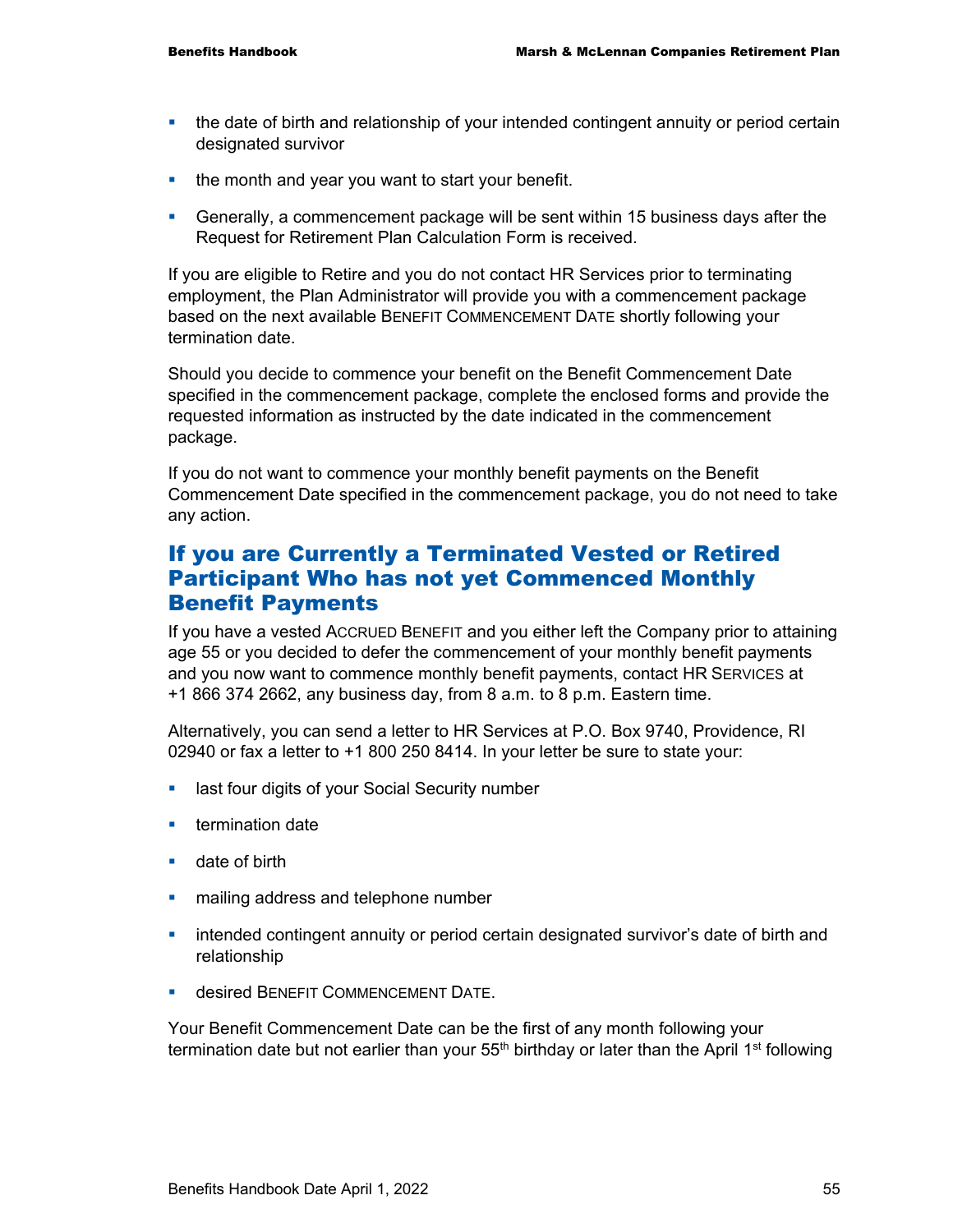the calendar year in which you attain age  $70\frac{1}{2}$ . Benefits may not commence before all completed paperwork in good order is on file for at least 30 days.

# If you do not Commence your Benefit by the April 1<sup>st</sup> Following the Calendar Year in which you Attain Age  $70\frac{1}{2}$

If you are a Terminated Vested or RETIRED PARTICIPANT and do not commence monthly benefit payments by the April  $1<sup>st</sup>$  following the calendar year in which you attain age 70 $\frac{1}{2}$ , your benefit will automatically commence on the April 1<sup>st</sup> of the calendar year in which you attain age  $70\frac{1}{2}$ .

Your benefit will be paid in the Plan's Normal Form (a 50% contingent annuity if you have a SPOUSE, or a single life annuity if you do not), based on your status on file. However, if you have an ORC Benefit and remain employed beyond the calendar year and the Plan does not have a record of your Spouse, your benefit will be paid in the form of a single life annuity. In the event that the Plan later determines that you had a Spouse on your BENEFIT COMMENCEMENT DATE or if you or a surviving DOMESTIC PARTNER provide evidence that that you had a Domestic Partner on your Benefit Commencement Date, the Plan will retroactively change your form of payment to a 50% Contingent Annuity and the monthly benefit amount will be adjusted by the Plan's actuary.

# How Benefits are Taxed

Your monthly benefit payments are taxed as ordinary income. Therefore, you will be sent tax withholding election form *Substitute W-4P for the Qualified Plan* in your commencement package. If you do not return the form, federal taxes will be withheld as if you are married with three withholding allowances. If you do not have sufficient taxes withheld, you may have to pay estimated taxes on a quarterly basis.

If you contributed to the Sedgwick Retirement Plan, the portion of your payment attributable to your employee contributions is not taxable.

Consult with a financial or tax professional for information about your personal tax situation.

# *Changing Withholdings*

You may change your tax withholding election at any time by completing a new IRS form *W-4P*. You may get a copy of the form at the IRS website.

# *Taxes on a Lump Sum*

If you receive a lump sum distribution and don't roll it over, it is taxable as ordinary income.

In addition to any income taxes you may need to pay, your distribution could be subject to a 10% penalty tax unless you:

**•** receive the distribution on or after you reach age  $59\frac{1}{2}$ ,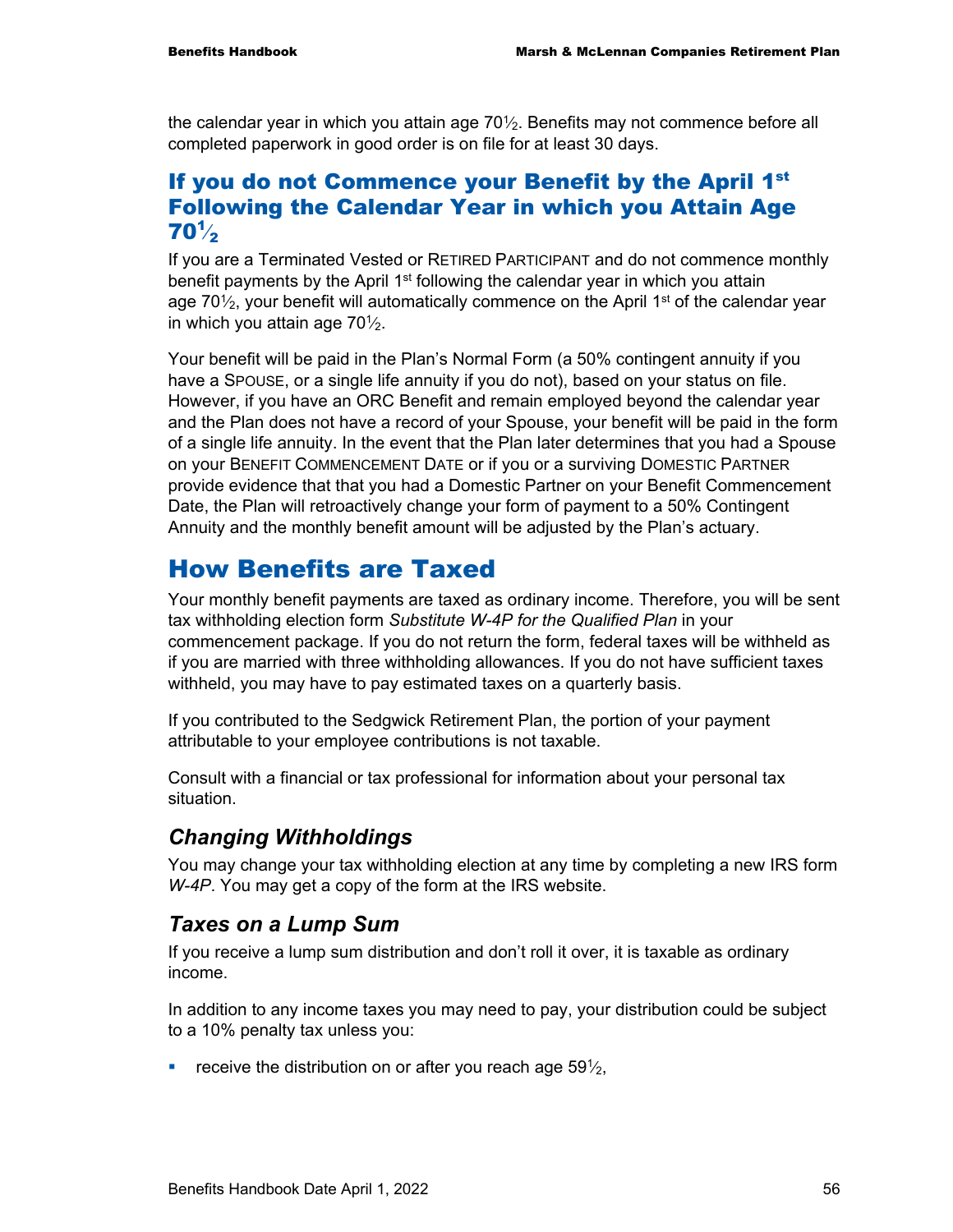- **EXECOM** I leave the Company and receive the distribution on or after age 55,
- use the distribution for an IRS deductible medical expense to the extent you have medical expenses that exceed 7.5% of your adjusted gross income for the year,
- **are disabled (as defined by the Internal Revenue Code), or**
- are an alternate payee and receive a distribution pursuant to a Qualified Domestic Relations Order.

Lump sum payments are subject to a mandatory 20% federal tax withholding if not directly rolled over to the trustee or custodian of another eligible employer plan or IRA. Any taxable amount you roll over into a Roth IRA will be includible in your taxable income at the time it is paid from the Plan; however, mandatory withholding does not apply.

You can avoid a required 20% federal withholding and the 10% penalty if the check is made payable to the trustee or custodian of another eligible employer plan that accepts rollovers or an IRA.

If the distribution is paid directly to you, you can still roll over the distribution if you complete the rollover within 60 days of the date you receive the distribution. If you want to roll over the full amount of your distribution, the amount you received plus the 20% withholding amount, you can make up the 20% that was withheld amount from your own funds.

If your SPOUSE receives a lump sum distribution, he or she can defer taxes by electing a rollover to another eligible employer plan or IRA. Your nonspouse beneficiary (including a surviving DOMESTIC PARTNER) can also defer taxes on any lump sum distribution by electing a rollover. However, your nonspouse beneficiary can only elect a rollover to an IRA.

If a non-spouse beneficiary (including a surviving Domestic Partner) elects a cash distribution rather than a rollover, the distribution is not subject to the 20% federal withholding. However, once the distribution is received, it cannot be subsequently rolled over.

See "Employees of Sedgwick on the Date of the Acquisition" on page 86 for special rules that may apply if your lump sum includes after-tax contributions.

Tax laws are complicated and change often. Should you (or your Surviving Spouse, nonspouse beneficiary, Domestic Partner or alternate payee under a QDRO) become eligible to receive a lump sum distribution from the Plan, more detailed information will be provided at the time.

### *Reported Payments & Withholdings*

Your monthly benefit payments and withholdings are reported on an IRS Form 1099R. The form is mailed to you no later than January 31<sup>st</sup> for the previous year.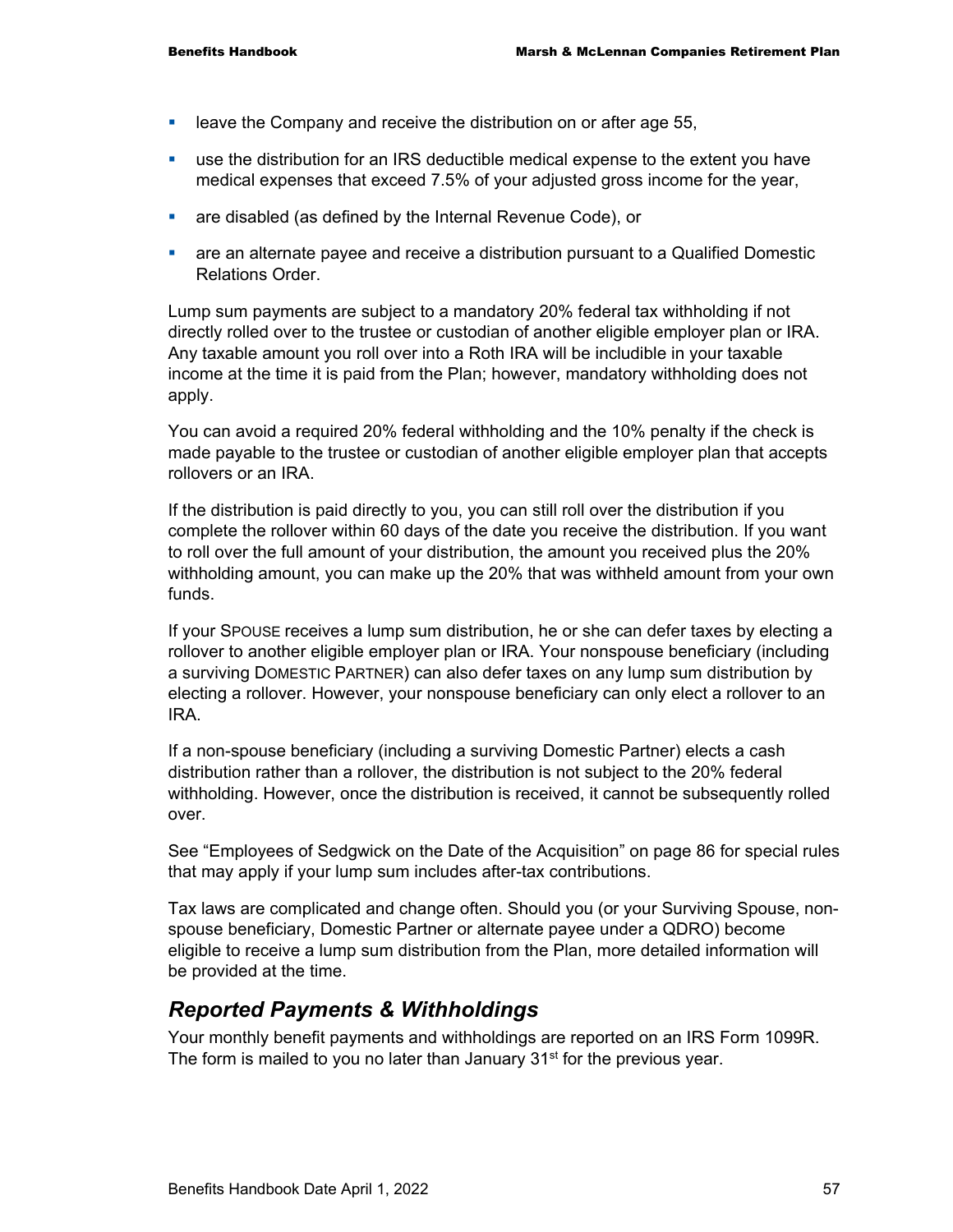# Rollovers

## *Into the Plan*

The Marsh & McLennan Companies Retirement Plan does not accept rollovers of benefits from other plans.

# *Out of the Plan*

You cannot roll over any monthly payment you receive from the Plan.

You can roll over a lump sum payment from the Plan into an Individual Retirement Account (IRA) (including a Roth IRA) or into another eligible employer plan that accepts rollovers. An eligible employer plan could be a TAX-QUALIFIED PLAN (e.g., 401(k) plan), or certain plans of government and tax-exempt organizations established under sections 403(a), 403(b) or section 457 of the Internal Revenue Code).

If you received a lump sum payment with a portion of the benefit attributable to service while in the Sedgwick Retirement Plan, the contributions you made to the Sedgwick Retirement Plan can be rolled over if the IRA or another eligible employer plan accepts after-tax contributions.

With the rollover check, there will be a letter for the receiving trustee stating that the distribution is from a Tax-Qualified Plan.

If the lump sum value of your accrued retirement benefit is \$1,000 or less, you will automatically receive a lump sum payment of small benefits (which is eligible for rollover as described above) in lieu of a monthly benefit.

If you die and the lump sum value of the survivor benefit is \$1,000 or less, your SPOUSE or DOMESTIC PARTNER will automatically receive a lump sum distribution in lieu of a monthly benefit. Your surviving Spouse, or Domestic Partner is also eligible to roll over a lump sum distribution. See "Taxes on a Lump Sum" on page 56 for details.

If the PRESENT VALUE of your benefit is less than \$200, it will automatically be paid to you in a lump sum and you will not be permitted to elect a direct rollover. However, after your receive payment, you can roll it over to another eligible employer plan or IRA that accepts rollovers provided you roll it over within 60 days after you receive the distribution.

# *Rolling Over a Lump Sum*

Participants eligible for a lump sum payment will be sent a form to complete.

# *Where to Find Tax Information on Rollovers*

Refer to the *Special Tax Notice Regarding Plan Payments* for tax information on rollovers out of the Plan. A copy of this notice will be provided to each recipient of a distribution eligible for rollover.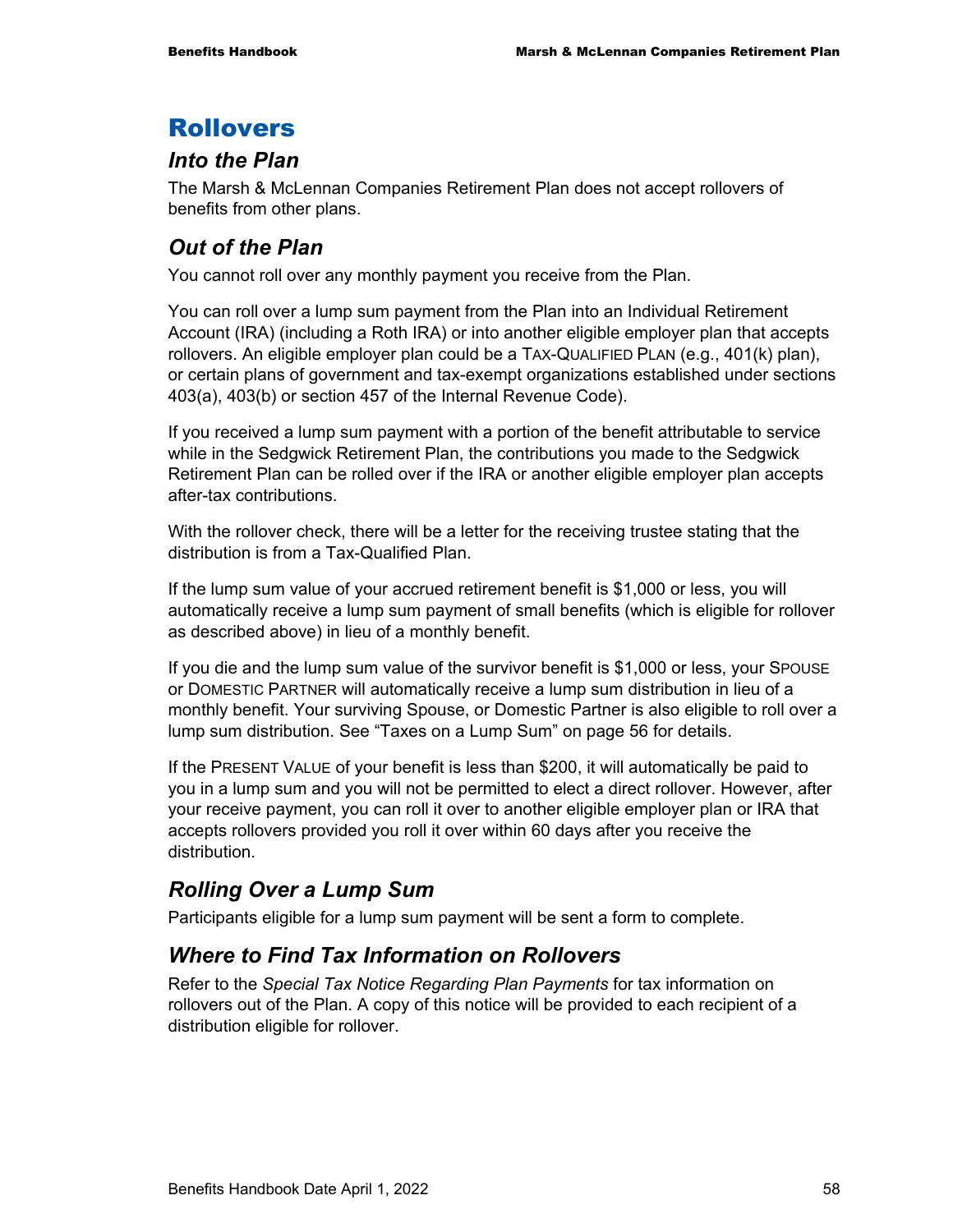You should consult with a tax professional to find out exactly what taxes you will have to pay.

# Death Benefits

In the event of your death before your benefit commences, a death benefit will be payable under the Marsh & McLennan Companies Retirement Plan if you have a vested ACCRUED BENEFIT at the time of your death and there is an eligible survivor. If you do not have a vested Accrued Benefit or there is no eligible survivor, no death benefit is payable. If you die before your BENEFIT COMMENCEMENT DATE and a death benefit is payable, the amount of the death benefit will depend on your Accrued Benefit at the time of your death, your age at death, and whether you were an active or terminated employee at such time. If you die after your Benefit Commencement Date, a death benefit will be paid only if you elected a payment form that provides for a continuing benefit to a designated survivor in the event of your death.

# Eligible Survivor if You Die Before Your Benefit Commencement Date

In the event of your death before your BENEFIT COMMENCEMENT DATE, a survivor benefit will be paid to your eligible survivor if you had a vested ACCRUED BENEFIT

An Eligible Survivor is a:

- SPOUSE to whom you have been married for at least twelve consecutive months at the time of your death, or
- **DOMESTIC PARTNER.**

If you are not married and do not have a Domestic Partner, are married to a Spouse for fewer than twelve consecutive months at the time of your death, have a partner but do not meet the Domestic Partner requirements as defined by the Plan or do not have a vested Accrued Benefit in the Plan, the Plan does not pay a benefit upon your death. However, if you are married to a Spouse for fewer than twelve consecutive months at the time of your death, your Spouse can qualify as your Domestic Partner if he or she can substantiate that a domestic partnership existed at the time of your death. See "Criteria for Establishing a Domestic Partnership" on page 60 for details.

### *Spouse*

A Spouse is a federally recognized spouse. A federally recognized spouse is a person to whom you are married as evidenced by a marriage license from a US state or local authority.

### *Domestic Partner*

For the purpose of qualifying for a survivor benefit under the Plan, a Domestic Partner is a partner of the same or opposite sex with whom you have been registered as Domestic Partners in accordance with the requirements of a city, state, or municipality that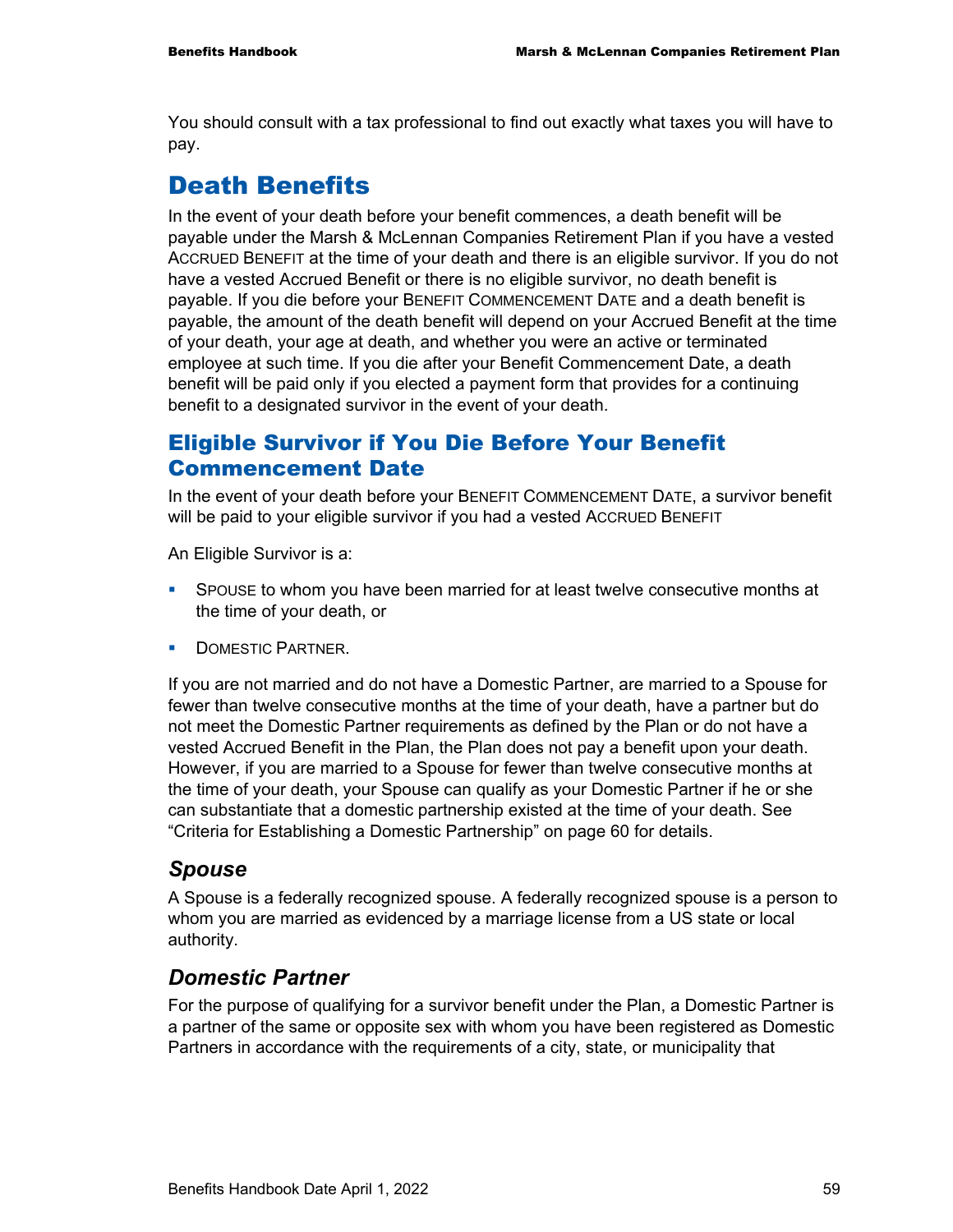recognizes domestic partnerships (or a similar relationship, for example, civil unions), for at least 12 months.

If you are not registered as Domestic Partners or have been registered for fewer than 12 months, your partner can qualify as your Domestic Partner for the purpose of qualifying for a survivor benefit if he or she can substantiate that you both satisfied all of the following criteria:

- You were both at least age 18 when you entered into the relationship.
- Neither of you were married to or were the Domestic Partner of any other person during the previous 12 months.
- You were not related by blood to a degree of closeness that would prohibit marriage under applicable US state law.
- You were in an exclusive, committed relationship that has existed for at least 12 months which was intended to be permanent.
- **You had mutually agreed to be responsible for each other's common welfare.**
- You had resided together for at least the previous 12 months, and had intended to do so permanently.

# *Criteria for Establishing a Domestic Partnership*

To substantiate your domestic partnership, your surviving partner must provide a copy of a government issued document showing that you and your Domestic Partner had been registered with a government body as Domestic Partners for at least 12 months prior to your date of death.

If you were (i) not registered as Domestic Partners at the time of your death, (ii) had been registered for less than 12 months at the time of your death, or (iii) had been married to a Spouse for less than 12 months at the time of your death, your surviving partner, or Spouse must complete the *US Retirement Program Domestic Partner Verification Form* and submit it with the documents listed in the chart to HR SERVICES.

If you currently have a Domestic Partner or enter into a domestic partnership in the future, be sure to inform your Domestic Partner of his or her potential benefits under the Plan and advise him or her to contact the Plan as soon as possible in the event of your death.

| Criteria                                   | <b>Required Documentation</b>                                                                                                             |
|--------------------------------------------|-------------------------------------------------------------------------------------------------------------------------------------------|
| You are both at least age 18               | Participant's birth or death certificate<br>ш<br>and individual's birth certificate; or<br>• Participant and individual's US<br>Passport. |
| Neither of you are currently nor have been | Completed and notarized Affidavit of<br>×                                                                                                 |

*Documentation for Substantiating the Criteria for Establishing a Domestic Partner*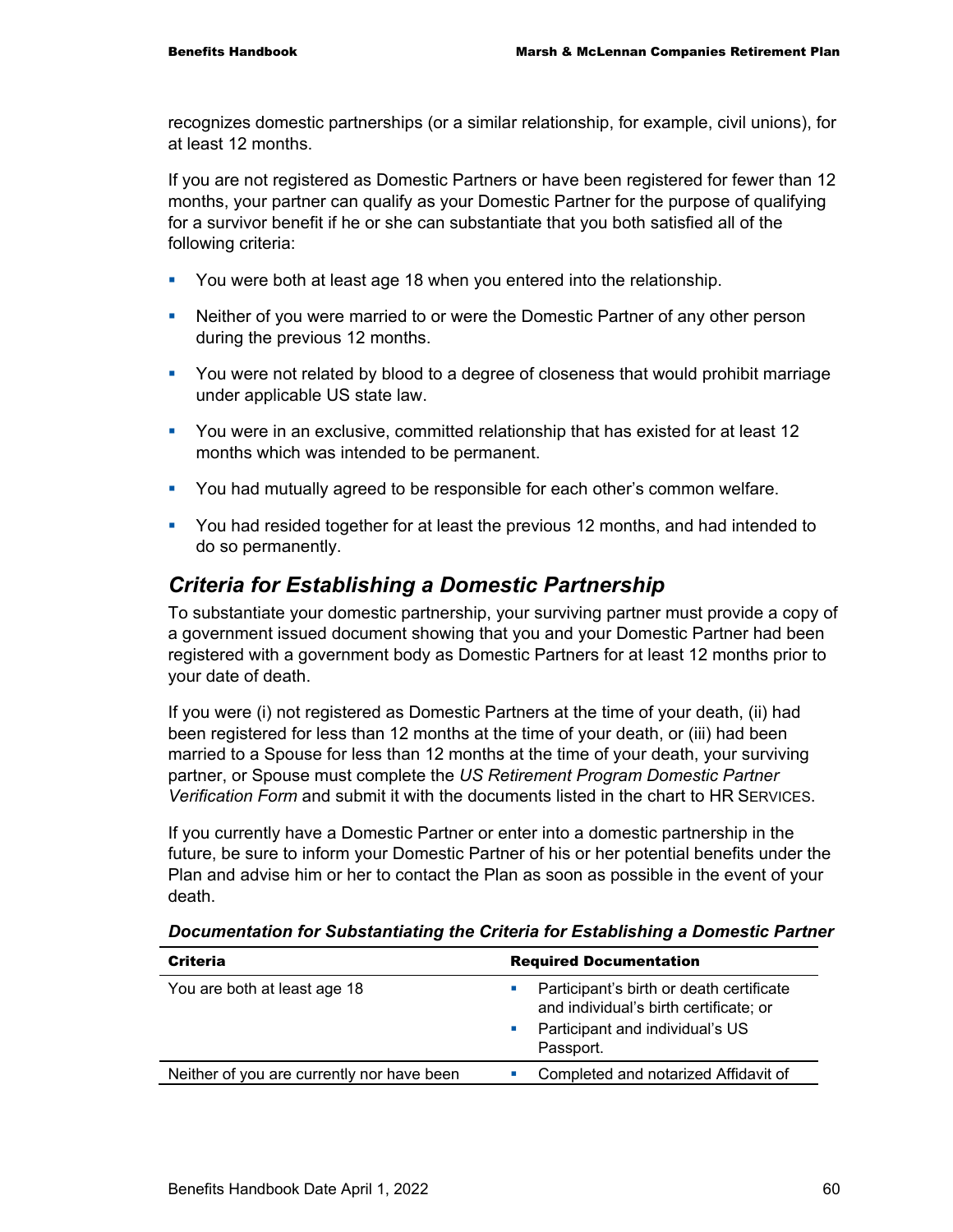| <b>Criteria</b>                                                                                                               | <b>Required Documentation</b>                                                                                                                                                                                                 |
|-------------------------------------------------------------------------------------------------------------------------------|-------------------------------------------------------------------------------------------------------------------------------------------------------------------------------------------------------------------------------|
| married or the Domestic Partner of any other<br>person for at least the previous 12 months                                    | Domestic Partnership*.                                                                                                                                                                                                        |
| You are not related by blood to a degree of<br>closeness that would prohibit marriage under<br>applicable US state law        | Completed and notarized Affidavit of<br>ш<br>Domestic Partnership*.                                                                                                                                                           |
| You are in an exclusive, committed relationship<br>that has existed for at least 12 months and is<br>intended to be permanent | Completed and notarized Affidavit of<br>ш<br>Domestic Partnership*.                                                                                                                                                           |
| You have mutually agreed to be responsible<br>for each other's common welfare                                                 | Evidence of a joint debt (e.g.,<br>a,<br>mortgage/lease/loan entered into by<br>both the participant and individual 12<br>months prior to the date of death, loan<br>invoice for 12 months prior to the date<br>of death); or |
|                                                                                                                               | Evidence of a joint asset (e.g. monthly<br>ш<br>bank/brokerage statements for the 12<br>months prior to the date of death); or                                                                                                |
|                                                                                                                               | Designation of one by the other as<br>×<br>beneficiary for life insurance and/or<br>retirement benefits in effect throughout<br>the 12 months prior to the date of<br>death.                                                  |
| You have resided together for at least the<br>previous 12 months, and you intend to do so<br>permanently                      | Participant and individual's driver's<br>ш<br>licenses or other government<br>identification issued at least 12 months<br>prior to the date of death showing the<br>same address; or                                          |
|                                                                                                                               | Correspondence (e.g., utility bill)<br>×<br>addressed to the participant and<br>individual dated at least 12 months<br>prior to the date of death showing the<br>same address.                                                |

\* The Affidavit of Domestic Partnership can be found within the *US Retirement Program Domestic Partner Verification Form*. To obtain a form, go to Colleague Connect (**https://mmcglobal.sharepoint .com/sites/Home**), click **Pay & Benefits** and under **Find a document**, select **Search all documents.**

# Survivor Benefit if You Die Before Your Benefit Commencement Date

If you have a vested ACCRUED BENEFIT and die before your BENEFIT COMMENCEMENT DATE, a survivor benefit is paid to your eligible SPOUSE or DOMESTIC PARTNER.

If the PRESENT VALUE of the survivor benefit does not exceed \$1,000, a lump sum payment will be paid following your death.

The Plan does not pay a benefit upon your death if you:

**are not married to a Spouse or do not have a Domestic Partner,**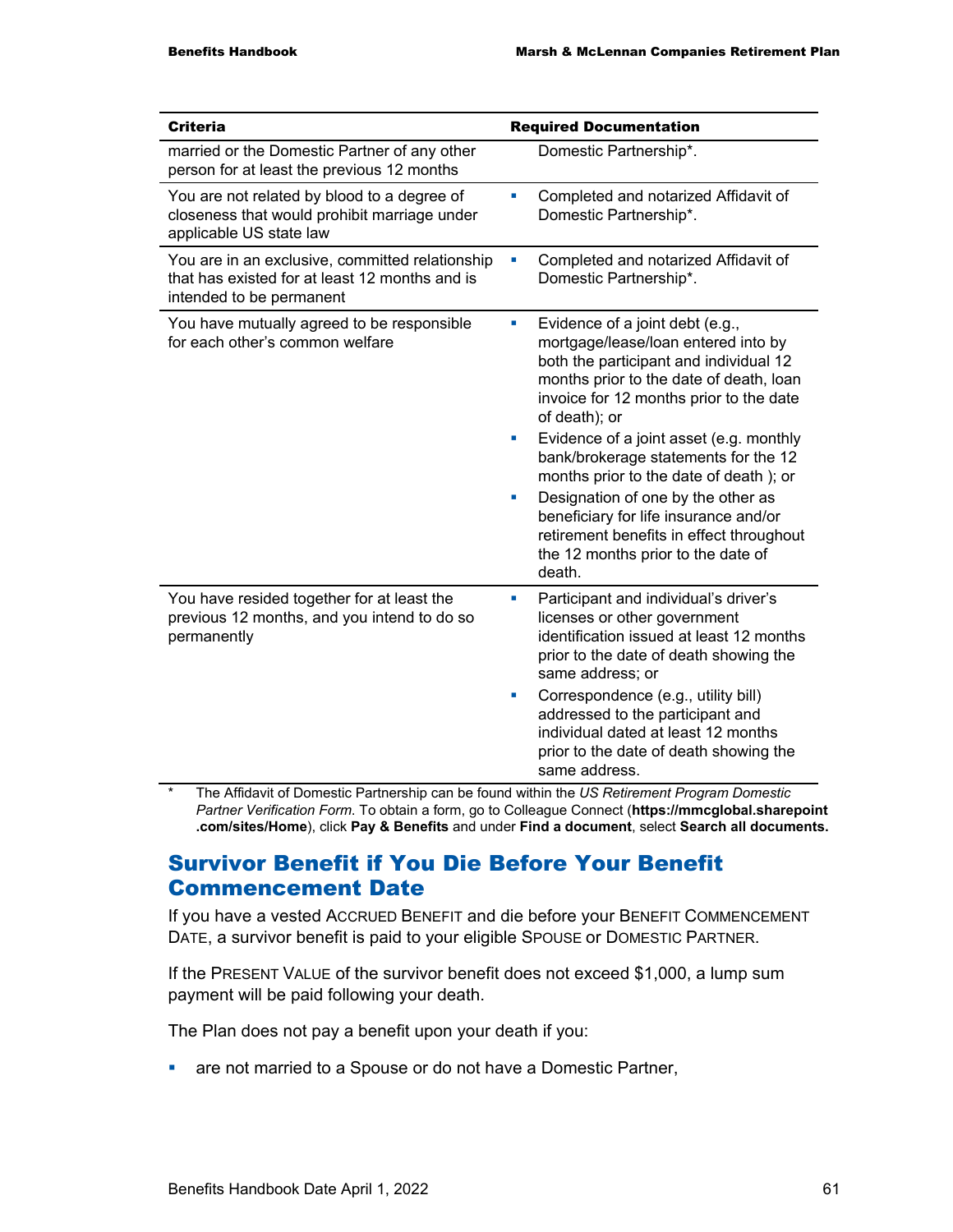- are married to a Spouse for fewer than twelve consecutive months at the time of your death,
- have a partner but do not meet the Domestic Partner requirements as defined by the Plan or
- do not have a vested Accrued Benefit in the Plan.

Employees who contributed to the Sedgwick Retirement Plan (which was merged into the Marsh & McLennan Companies Retirement Plan on January 1, 2000) may have a beneficiary on file to receive a refund of their contributions plus interest in the event they die before benefits commence and have not been married for at least 12 months at the time of death. This beneficiary election may be updated at any time.

Your Eligible Survivor must contact HR SERVICES to apply for the survivor benefit. Monthly benefit payments are made at the beginning of each month. The first payments will be made up to 90 days following receipt of the required documentation in good order.

If you have an Eligible Survivor, be sure to inform your Eligible Survivor of his or her potential survivor benefit under the Plan and urge him or her to contact the Plan as soon as possible in the event of your death.

### *Survivor Benefit if You Die While Actively Employed*

### **If you die before age 50 while married to a Spouse:**

If you are an ACTIVE PARTICIPANT, have a vested Accrued Benefit and die before age 50, your Spouse will be eligible for a survivor benefit. The survivor benefit will be 50% of the monthly benefit payment that you would have received, had you elected a 50% Contingent Annuity Option on the day before your death. Your Spouse's monthly benefit payments will commence on the first of the month following the month in which you would have attained age 65, unless your Spouse elects to commence the benefit earlier. Your Spouse can elect to commence monthly benefit payments as early as the first of the month following the month when you would have attained age 55, however, the monthly benefit payment will be reduced by applying the Plan's early commencement reduction factors.

#### **If you die on or after age 50 while married to a Spouse:**

If you are an Active Participant, have a vested Accrued Benefit and die on or after age 50, your Spouse will be eligible for a survivor benefit equal to 50% of your vested Accrued Benefit calculated as if you had terminated employment on your date of death. Monthly benefit payments will commence as of the first of the month following your death.

#### **If you die before age 50 and have a Domestic Partner:**

If you are an Active Participant, have a vested Accrued Benefit and die before age 50 your Domestic Partner will be eligible for a survivor benefit. The survivor benefit will be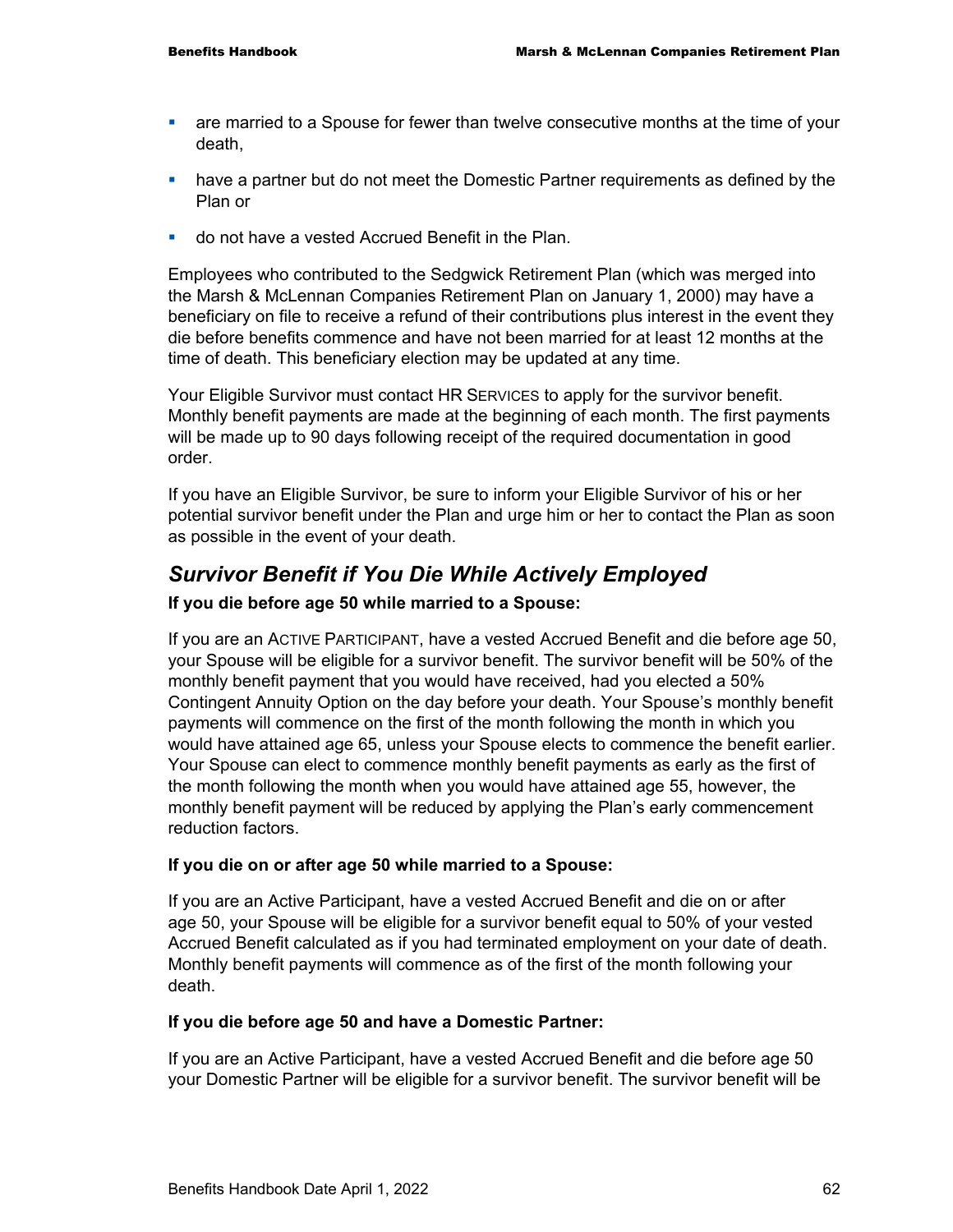50% of the monthly benefit payment that you would have received, had you elected a 50% Contingent Annuity Option on the day before your death. Monthly benefit payments to your Domestic Partner will commence as of the first of the month following your date of death. The monthly benefit payment will be reduced to reflect what your age would have been at the time monthly benefit payments commence.

Payments to your Domestic Partner must begin no later than the last day of the calendar year immediately following the calendar year of your death. If payments are delayed beyond that date, an excise tax of 50% may be applied to the late payment amount pursuant to IRS rules.

### **If you die on or after age 50 and have a Domestic Partner:**

If you are an Active Participant, have a vested Accrued Benefit and die on or after age 50 your Domestic Partner will be eligible for a survivor benefit equal to 50% of your vested Accrued Benefit calculated as if you had terminated employment on your date of death.

Payments to your surviving Domestic Partner must begin no later than the last day of the calendar year immediately following the calendar year of your death. If payments are delayed beyond that date, an excise tax of 50% may be applied to the late payment amount pursuant to IRS rules.

# *Survivor Benefit if You Die after Termination but Before Your Benefit Commencement Date*

### **If you die while married to a Spouse:**

If you are a TERMINATED VESTED PARTICIPANT and die after you terminate employment but before your Benefit Commencement Date, your Spouse will be eligible for a survivor benefit. The survivor benefit will be 50% of the monthly benefit payment that you would have received, had you elected a 50% Contingent Annuity Option on the day before your death. Your Spouse's monthly benefit payments will commence on the first of the month following the month in which you would have attained age 65, unless your Spouse elects to commence the monthly benefit payments earlier. Your Spouse can elect to commence monthly benefit payments as early as the first of the month following the month when you would have attained age 55, however, the monthly benefit payment will be reduced by applying the Plan's early commencement reduction factors.

### **If you have a Spouse, elect a contingent annuity option but die before your Benefit Commencement Date**:

If you completed an election to commence monthly benefit payment in the form of a contingent annuity with your Spouse as the designated beneficiary and your election was received by the Plan Administrator in good order, and you die before your Benefit Commencement Date, your Spouse will receive the contingent annuity percentage (e.g., 50%, 662⁄3%, 75%, or 100%) that you elected in lieu of the Plan's survivor benefit.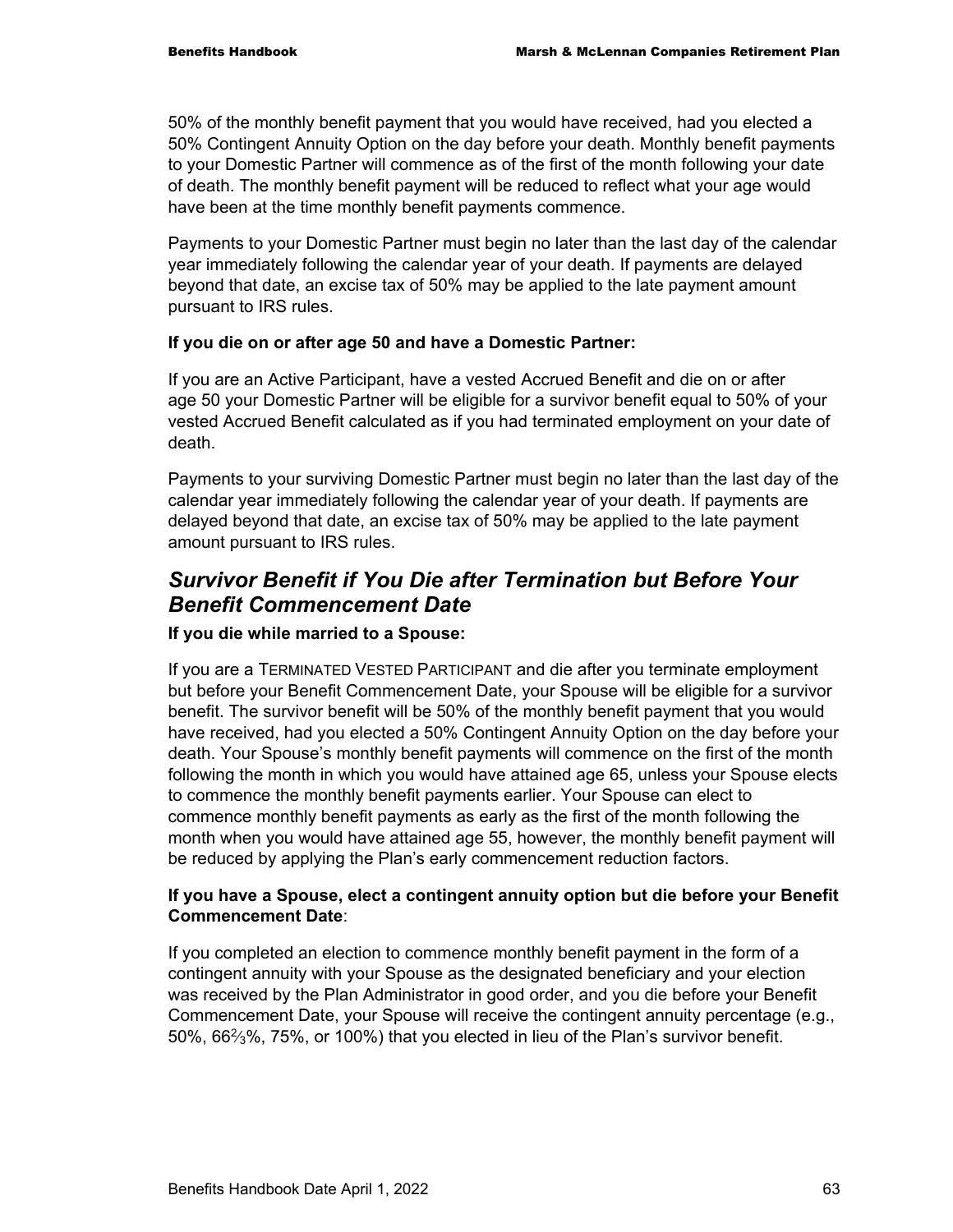If you completed an election to commence monthly benefit payments in the form of a contingent annuity with someone other than your Spouse as the designated beneficiary, or you elect to commence monthly benefit payments in any other form of payment and you die before your Benefit Commencement Date, your form of payment election will be voided and your Spouse will receive the Plan's survivor benefit. The survivor you designated in your voided form of payment election will not receive a benefit from the Plan.

### **If you die and have a Domestic Partner:**

If you are a Terminated Vested Participant and die after you terminate employment but before your Benefit Commencement Date, your Domestic Partner will be eligible for a survivor benefit. The survivor benefit will be 50% of the monthly benefit payment that you would have received, had you elected a 50% Contingent Annuity Option on the day before your death. This benefit will commence as of the first of the month following your date of death. The monthly benefit payment will be reduced to reflect what your age would have been at the time monthly benefit payments commence.

Payments to your surviving Domestic Partner must begin no later than the last day of the calendar year immediately following the calendar year of your death. If payments are delayed beyond that date, an excise tax of 50% may be applied to the late payment amount pursuant to IRS rules.

### **If you have a Domestic Partner, elect a contingent annuity option but die before your Benefit Commencement Date**:

If you completed an election to commence monthly benefit payment in the form of a contingent annuity with your Domestic Partner as the designated beneficiary and your election was received by the Plan Administrator in good order, and you die before your Benefit Commencement Date, your Domestic Partner will receive the contingent annuity percentage (e.g., 50%, 662⁄3%, 75%, or 100%) that you elected in lieu of the Plan's survivor benefit.

If you completed an election to commence monthly benefit payments in the form of a contingent annuity with someone other than your Domestic Partner as the designated beneficiary, or you elect to commence monthly benefit payments in any other form of payment and you die before your Benefit Commencement Date, your form of payment election will be voided and your Domestic Partner will receive the Plan's survivor benefit. The survivor you designated in your voided form of payment election will not receive a benefit from the Plan.

# Death Benefit if You Die After Your Benefit Commencement Date

Monthly benefit payments will be made to the designated survivor if any, that you named when you commenced your benefit. The benefit, if any, payable after your death, will be based on the form of payment you elected when your benefits commenced.

See "How Benefits are Paid" on page 36 for forms of payment details.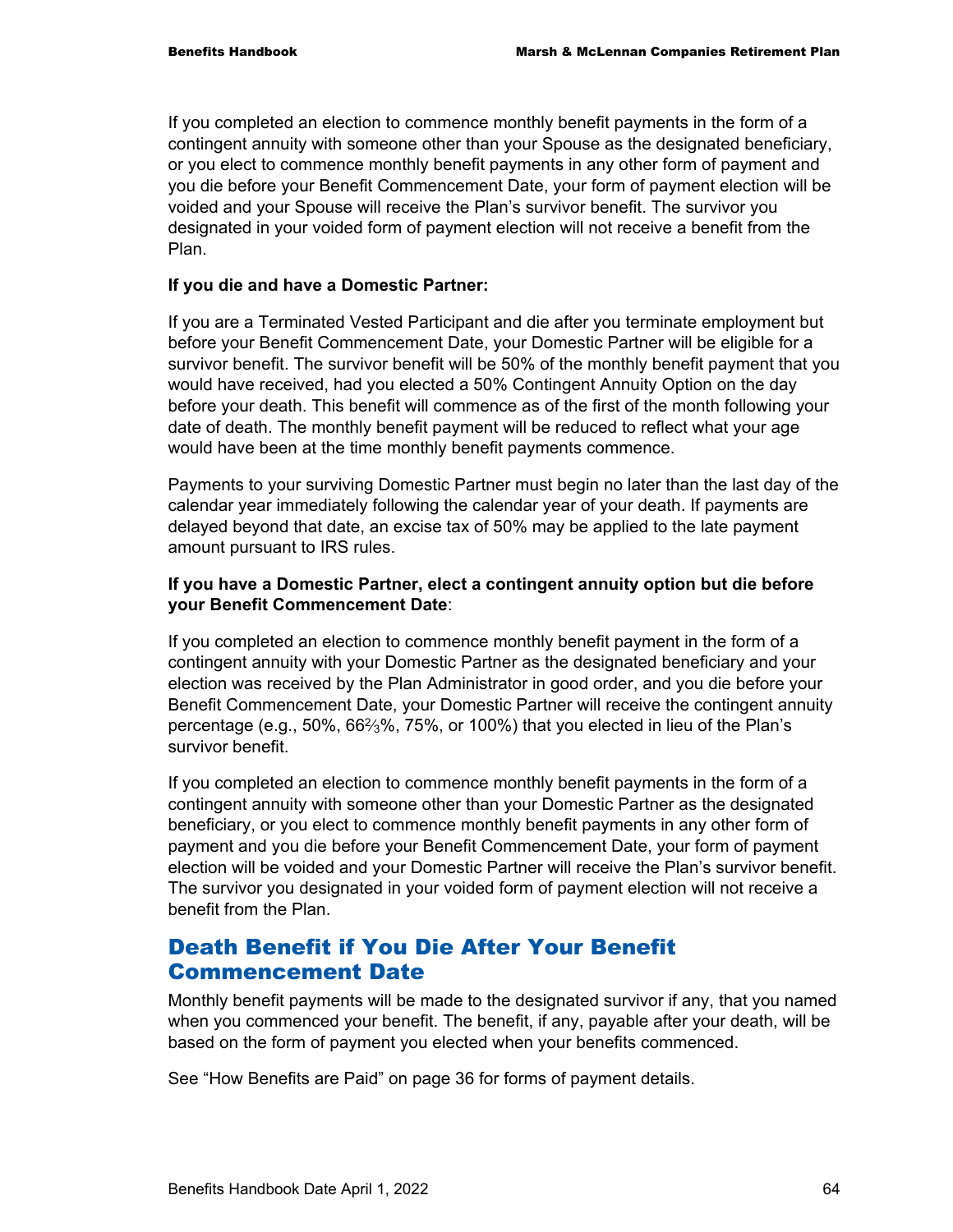# In the Event of Divorce, Legal Separation or Child Support Order

In the case of divorce, legal separation or child support order, the Plan may be required to pay all or a portion of your Marsh & McLennan Companies Retirement Plan benefit to your SPOUSE, former Spouse, child, or other dependent pursuant to a Qualified Domestic Relations Order. Review the information here on Qualified Domestic Relations Order (QDRO) rules for details. You can also find more information on what to do in the case of divorce in the *Life Events* section of the Benefits Handbook.

# *Qualified Domestic Relations Order (QDRO) Rules*

A qualified domestic relation order (QDRO) is a domestic relations order (DRO) that creates, or recognizes the existence of, the right of an alternate payee (Spouse, former Spouse, child(ren) or other dependent(s)) to receive all or a part of your vested ACCRUED BENEFIT under the Plan.

To qualify as a QDRO, a DRO must be a judgment, decree, or order that relates to the provision of child support, alimony payments, or marital property rights for the benefit of a Spouse, former Spouse, child, or other dependent.

The Plan will honor any DRO relating to your Plan benefit as long as it complies with the QDRO guidelines of the Plan and applicable legal requirements. A DRO must contain the following information to qualify as a QDRO acceptable under the Plan and ERISA.

- the name, last known mailing address of the participant and the alternate payee and marriage date (if applicable)
- the full name of the Plan (Marsh & McLennan Companies Retirement Plan)
- the full name and address of the Plan Administrator (Plan Administrator Marsh & McLennan Companies Retirement Plan, c/o Global Benefits Department, Marsh McLennan, Waterfront Corporate Center, 121 River Street, 3rd Floor, Hoboken, NJ 07030)
- the amount or percentage of the participant's benefit to be paid by the Plan to each Alternate Payee, expressed in terms of either:
	- − a specific amount payable monthly, or
	- − a percentage (not greater than 100%) by which the participant's vested Accrued Benefit is to be reduced to provide monthly benefit payments to the Alternate Payee.
	- − Monthly benefit payments to the Alternate Payee can commence no earlier than the earliest date on which the participant could elect to commence monthly benefit payments under the terms of the Plan. Monthly benefit payments to the Alternate Payee can commence no later than the first of the month following the participant's NORMAL RETIREMENT DATE.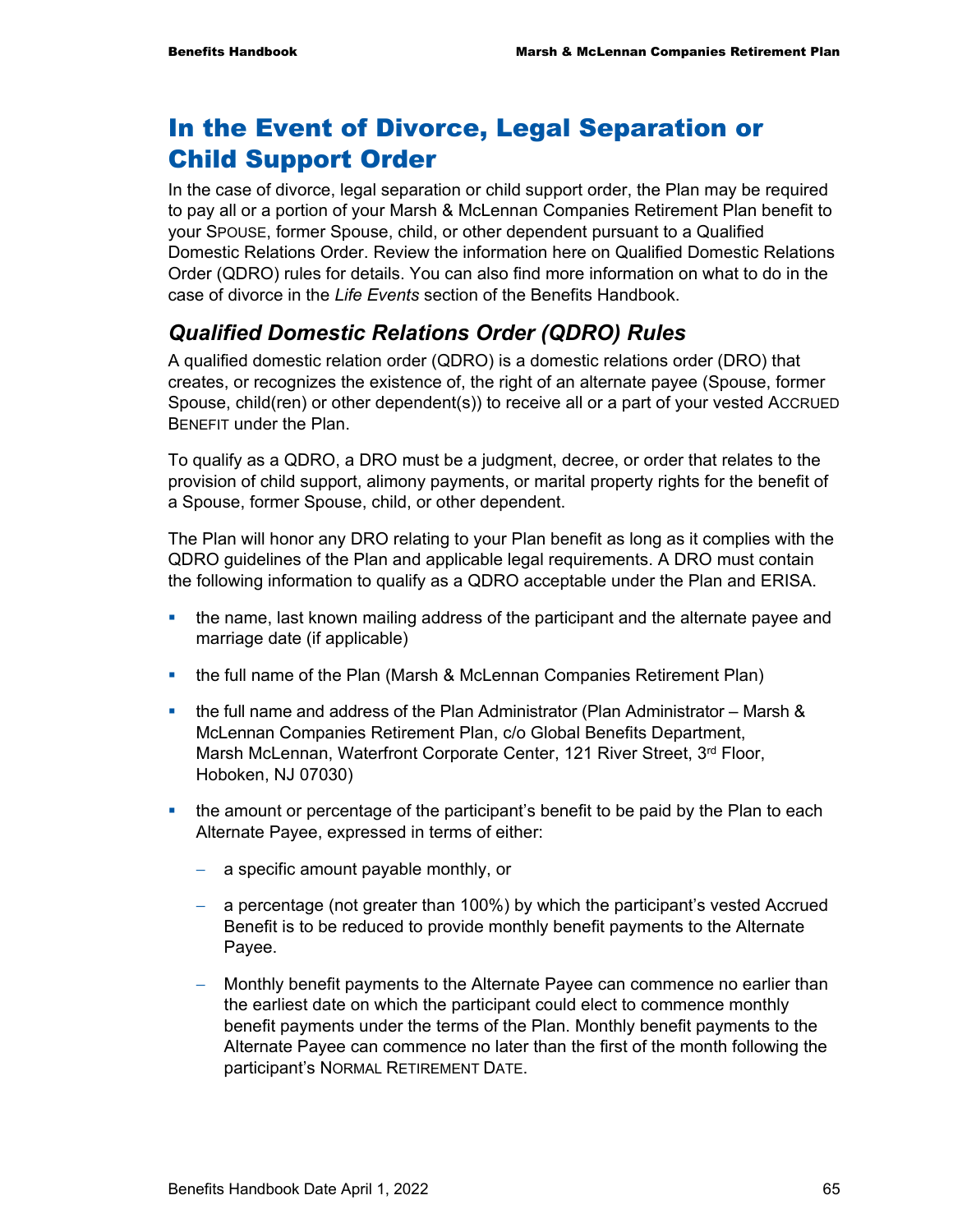The Alternate Payee's vested accrued benefit under a QDRO may be paid in the form of a single life annuity over the life of the Alternate Payee or in any optional form in which such benefits may be paid under the Plan to the participant (other than in the form of a contingent annuity).

If you wish to submit a DRO for review and approval as a QDRO, a draft order should be sent to QDRO Consultants Co. for approval prior to being finalized. If a DRO is finalized without prior approval by QDRO Consultants Co. and the DRO does not comply with the Plan's guidelines, you will be required to have it redrafted. All expenses in connection with obtaining a QDRO are you and your alternate payee's responsibility. However, any costs incurred by the Plan to determine whether a DRO is a QDRO will be the liability of the Plan.

In order to give any proposed Alternate Payee an interest in your retirement benefit, a Domestic Relations Order must be submitted to QDRO Consultants Co. at the following address:

QDRO Consultants Co. Attention: Marsh McLennan QDRO Compliance Team 3071 Pearl Road Medina, Ohio 44256

You can also call QDRO Consultants Co. at +1 800 527 8481 with any questions or fax inquiries to them at +1 330 722 2735.

### *Retirement Benefit for an Alternate Payee*

The terms of the QDRO will determine when an alternate payee may commence monthly benefit payments. The Plan Administrator will follow the terms of the QDRO.

If the QDRO provides for a division of the vested accrued benefit only after the participant's BENEFIT COMMENCEMENT DATE, then the alternate payee's monthly benefit payments will commence at the same time.

If the QDRO provides for a division of the participant's vested accrued benefit prior to the participant's Benefit Commencement Date, an alternate payee can commence monthly benefit payments on the first of the month on or after the participant attains age 55 provided the participant has 60 months (5 years) of VESTING SERVICE at that time.

### *Remarriage to a Spouse After a QDRO*

If you divorce and remarry, your new Spouse may qualify as a Spouse only with respect to a vested accrued benefit that has not previously been awarded to your former Spouse under a QDRO.

# US Expatriates

If you are seconded from a US participating company to a non-participating company outside the United States, but your legal employer remains your US employer, you are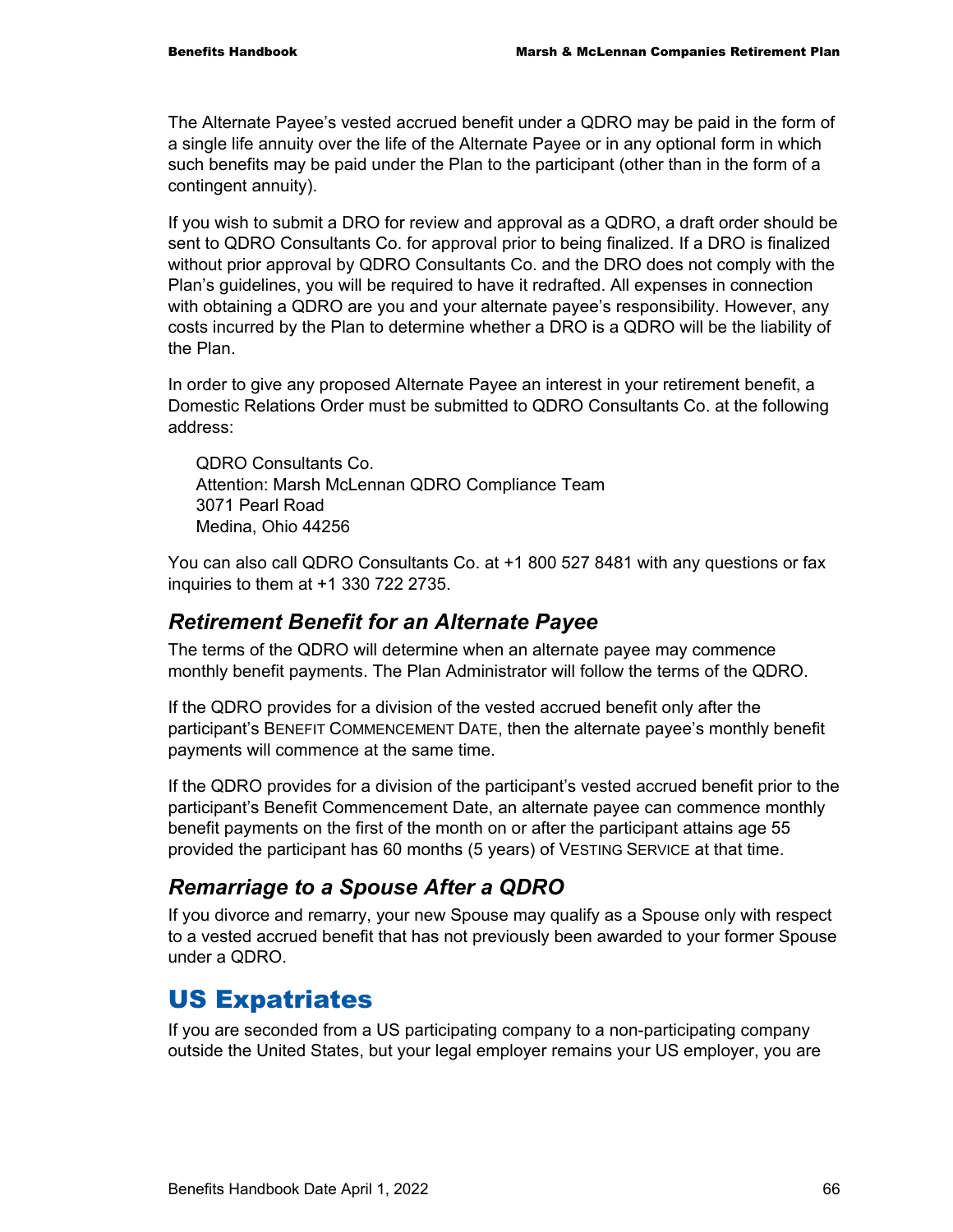considered a US expatriate. As a US expatriate, you are eligible for the Plan, provided you meet all participation requirements of the Plan.

# *Pay Used to Calculate the Retirement Benefit for a US Expatriate*

Generally if you are a US expatriate and your pay is denominated in a currency other than US dollars, your non-US dollar base pay will be converted to US dollars using the current applicable exchange rate for purposes of benefit calculations. Effective for benefits accrued on or after July 1, 2009, your local currency base salary will be converted using the Global Mobility exchange rate policy. According to the Global Mobility exchange rate policy, non-US dollar denominated pay is converted to US dollars on each January 1 and July 1 using an exchange rate determined by the Marsh McLennan Treasury Department.

The applicable exchange rate for the January  $1<sup>st</sup>$  through June  $30<sup>th</sup>$  period is the prior November month-end rate and for the July 1<sup>st</sup> through December  $31<sup>st</sup>$  period is the prior May month-end rate. The rate is based on published exchange rates. The converted base rate will be used to calculate your retirement benefit.

Prior to July 1, 2009, your local currency base pay was converted to US dollars using the OANDA Interbank ask rate on the date of a pay rate change, or on the anniversary of the last pay rate change if there was no pay rate change in the prior 12 months.

# Transfers From a Non-participating Company *General Rules*

Generally, all service with a non-participating company will be considered as VESTING SERVICE. If you transfer from a non-participating company to a participating company, your service with the non-participating company will be considered as Vesting Service subject to the rules for determining Vesting Service. See "Vesting Service" on page 27 for details.

Generally, your service with the non-participating company will not be counted as BENEFIT SERVICE and your service with a participating company after December 31, 2016, the date benefit accruals were discontinued under the Plan, will not be counted as Benefit Service.

# *If you Transferred Between a Participating and Non-participating Company Prior to August 1, 2006*

If you were an ACTIVE PARTICIPANT in the Marsh & McLennan Companies Retirement Plan prior to August 1, 2006 and either (i) transferred from a non-participating company to a participating company before August 1, 2006; or (ii) transferred from a participating company to a non-participating company before August 1, 2006 and subsequently transfer back to a participating company either before, on or after August 1, 2006 and have not incurred a termination of employment since August 1, 2006, the following special rules may apply to you.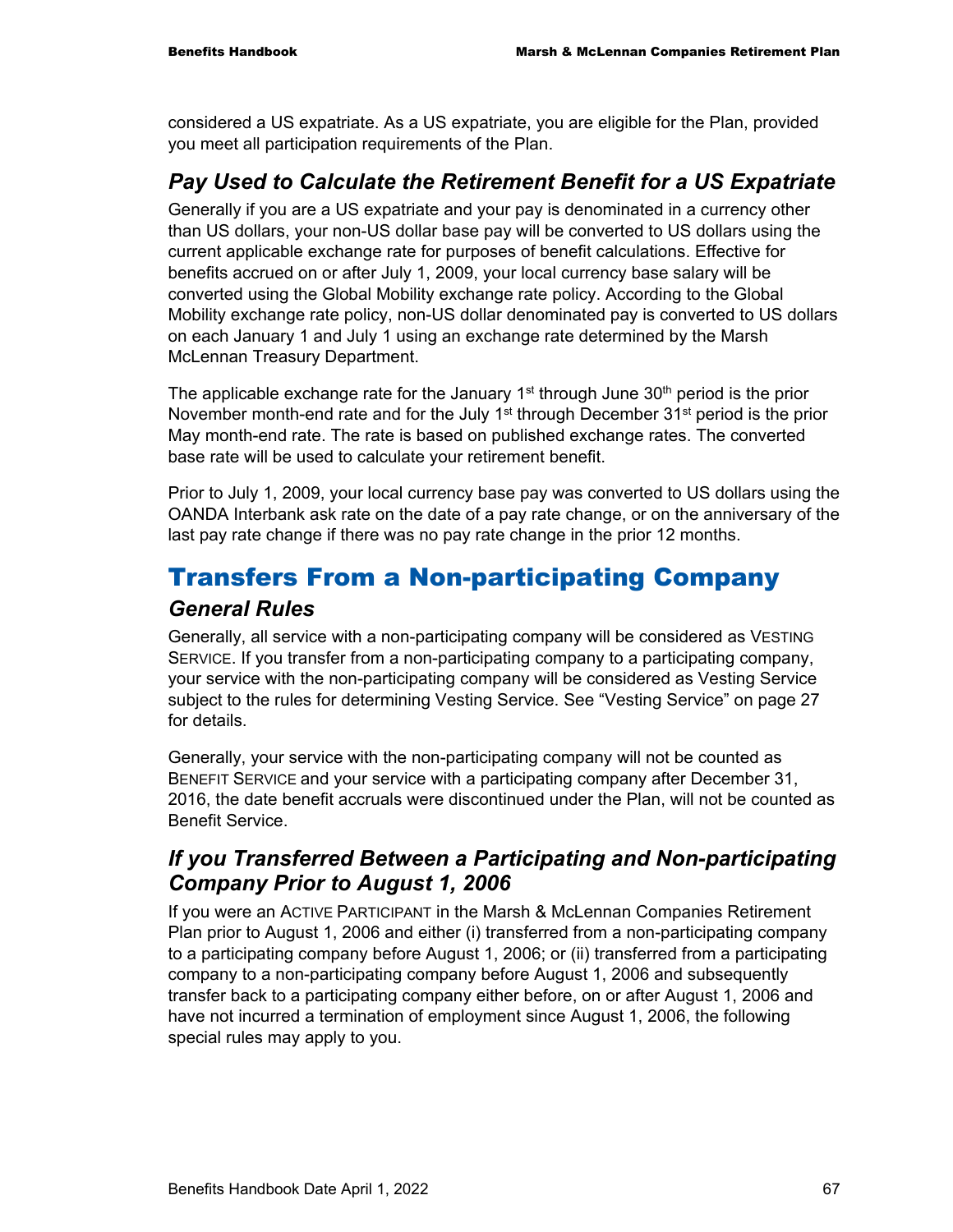- Your service with the non-participating company may be counted as Benefit Service provided the non-participating company sponsored a retirement plan as defined by the Plan Administrator.
	- − If you transferred to a participating company from a US non-participating company, your service with the US non-participating company will be counted as Benefit Service if the US non-participating company sponsored a defined benefit retirement plan, profit sharing plan or similar plan as defined by the Plan Administrator.
	- − If you transferred to a participating company from a non-US affiliate prior to January 1, 2002, your service with the non-US affiliate will be counted as Benefit Service if the non-US affiliate sponsored a defined benefit retirement plan, profit sharing plan or similar plan as defined by the Plan Administrator.
	- − If you transferred to a participating company from a non-US affiliate on or after January 1, 2002, your service with the non-US affiliate will be counted as Benefit Service if: (i) a retirement benefit is payable from the plan sponsored by the non-US affiliate and (ii) the plan sponsored by the non-US affiliate is a defined benefit plan as defined by the Plan Administrator.
- **If the non-participating company did not sponsor a retirement plan, or the retirement** plan sponsored by the non-participating company was a voluntary plan (e.g., it required you to affirmatively elect to make employee contributions) and you did not elect to participate, your service with the non-participating company will not be included as Benefit Service.
- Your ACCRUED BENEFIT will be reduced by the lesser of (i) and (ii) below where:

(i) is the actuarial equivalent of any benefits to which you are entitled under any retirement, profit sharing or similar plan maintained by the non-participating company attributable to contributions by the non-participating company, and

(ii) is the actuarial equivalent of your Accrued Benefit under this Plan attributable to your service with the non-covered company.

- **If you previously received your benefit under the non-participating company's plan,** then the actuarial equivalent of the benefit that was distributed will be used to determine the reduction to your Accrued Benefit under this Plan.
- **If you received pay in a currency other than US Dollars during your period of service** with a non-participating company, your ELIGIBLE MONTHLY SALARY for purposes of your Plan benefit will be determined by converting such non-US currency to US dollars using the OANDA Interbank ask rate on the effective date of each pay rate change for each period of the offset.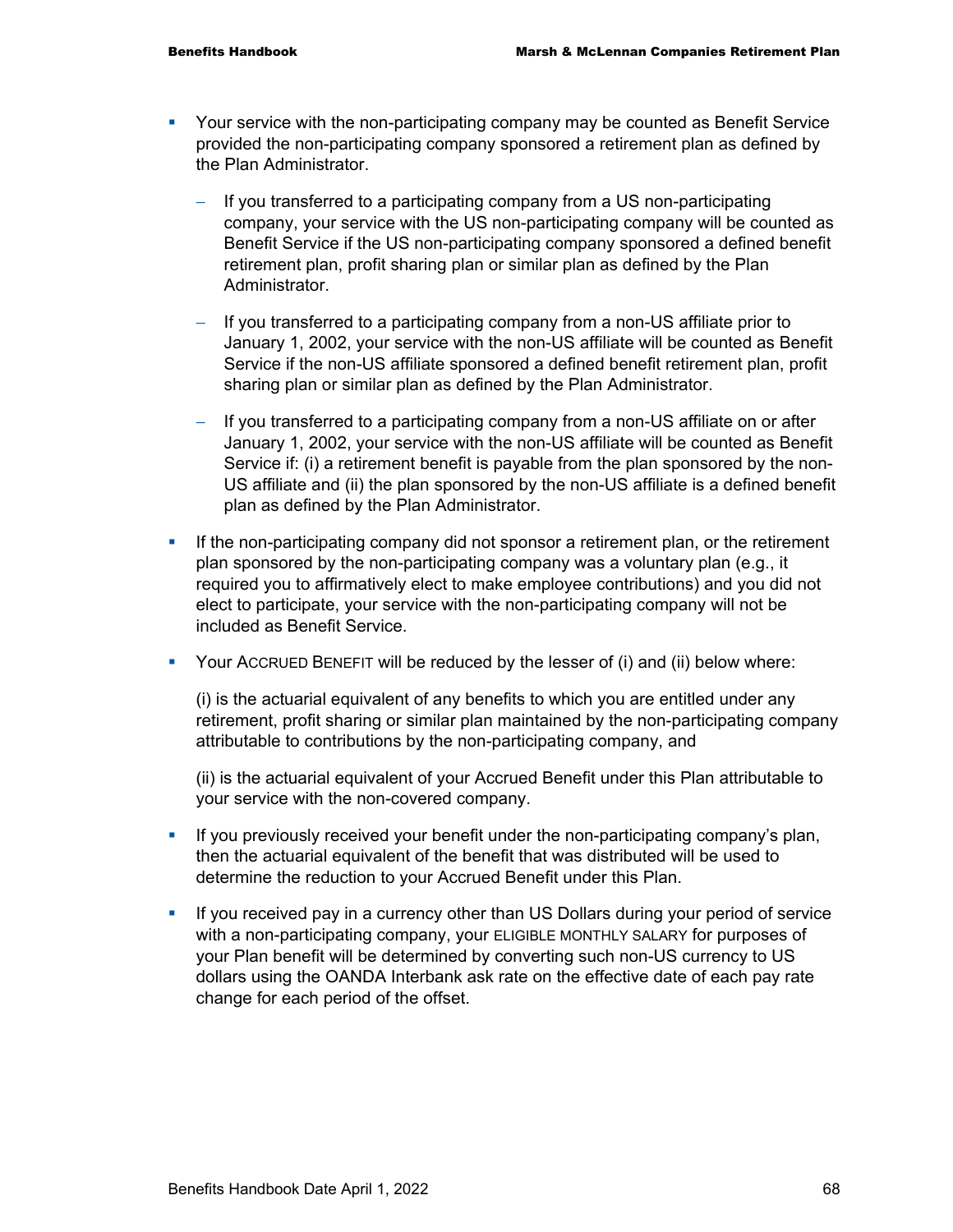# Transfers to a Non-participating Company

## *General Rule*

If you are an employee of a participating company and you transfer to or become an employee of a non-participating company, you are generally not eligible to participate in the Plan.

However, you may be eligible to continue participation in the Plan if you satisfy the conditions for one of the transition rules described below:

# Transfers to Mercer Services on or After March 1, 2016

If you were employed by Mercer HR SERVICES, LLC, Mercer Trust Company or Mercer Health and Benefits Administration LLC (collectively, "Mercer Services") on February 29, 2016; were an eligible employee on February 29, 2016; and were at least age 21 with 12 months of VESTING SERVICE on February 29, 2016, effective March 1, 2016 you will remain eligible to participate in the Marsh & McLennan Companies Retirement Plan throughout your period of continuous employment with Mercer Services.

If on the date immediately prior to your transfer to Mercer Services on or after March 1, 2016, you are an eligible employee and are at least age 21 with 12 months of Vesting Service, you will be eligible to participate in the Marsh & McLennan Companies Retirement Plan throughout your period of continuous employment with Mercer Services.

### Transfers to Mercer HR Services, LLC, Mercer Trust Company and Mercer Health and Benefits Administration, LLC Prior to March 1, 2016

If you transferred your employment from Mercer HR Consulting or any other participating company, directly to (i) Mercer HR SERVICES, LLC, (ii) Mercer Trust Company or (iii) Mercer Health and Benefits Administration, LLC during the period from April 1, 2011 through June 30, 2013, you may have been eligible to continue participation in the Marsh & McLennan Companies Retirement Plan.

### **For employees who transferred on or after October 1, 2013 and before March 1, 2016**

If you were at least age 45 with 5 years of VESTING SERVICE at the time of your transfer (and you were not previously employed by SynHRgy), you continued to participate in the Marsh & McLennan Companies Retirement Plan.

### **For employees who transferred on or after January 1, 2006 and before October 1, 2013:**

If you were at least age 45 with 5 years of Vesting Service at the time of your transfer (and you were not previously employed by SynHRgy), you were offered a one-time irrevocable choice between remaining in the Marsh & McLennan Companies Retirement Plan or joining the Mercer HR Services Retirement Plan.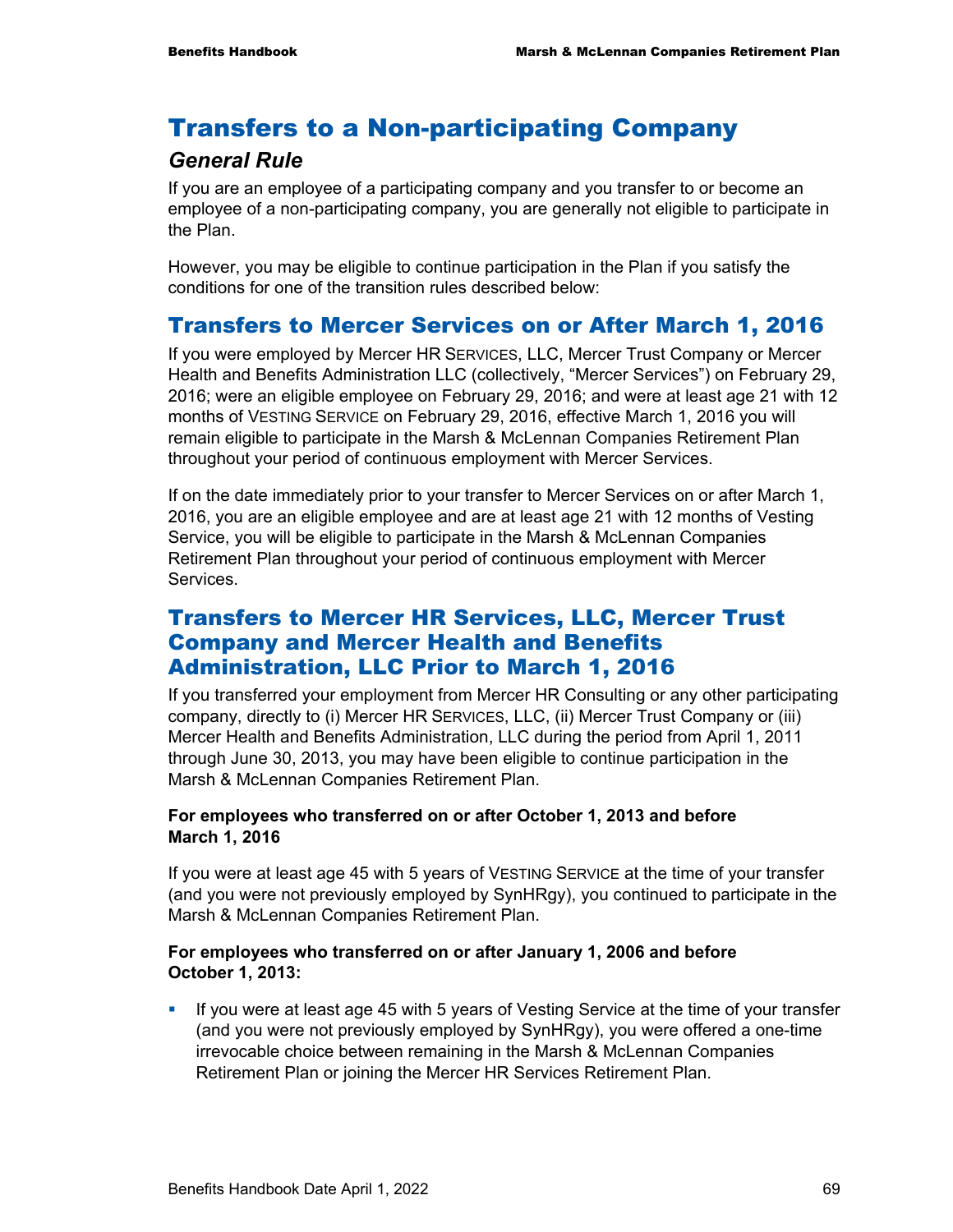- If you opted to remain in the Marsh & McLennan Companies Retirement Plan, your BENEFIT SERVICE and ELIGIBLE MONTHLY PAY for the Plan included your service and pay with Mercer HR Services, LLC, Mercer Trust Company or Mercer Health and Benefits Administration, LLC during the specified period.
- If you opted to join the Mercer HR Services Retirement Plan, your Marsh & McLennan Companies Retirement Plan accrual ceased the first of the month following the date of your transfer to Mercer HR Services, LLC, Mercer Trust Company or Mercer Health and Benefits Administration, LLC during the specified period.

### **For employees who transferred prior to January 1, 2006:**

- If you were at least age 45 with 5 years of Vesting Service at the time of your transfer to either Mercer HR Services, LLC or Mercer Trust Company (and you were not previously employed by SynHRgy), you were offered a one-time irrevocable choice between remaining in the Marsh & McLennan Companies Retirement Plan or joining the Mercer HR Services Retirement Plan.
	- − If you opted to remain in the Marsh & McLennan Companies Retirement Plan, your Benefit Service and ELIGIBLE MONTHLY SALARY for the Plan includes your service and pay with Mercer HR Services, LLC or Mercer Trust Company.
	- − If you opted to join the Mercer HR Services Retirement Plan, your Marsh & McLennan Companies Retirement Plan benefit accrual ceased the first of the month following the date of your transfer to Mercer HR Services, LLC and/or Mercer Trust Company, however, your pay at Mercer HR Services, LLC and/or Mercer Trust Company was counted when determining your FINAL AVERAGE SALARY as of December 31, 2005. See "Plan Benefit Formula for Benefit Accrued prior to January 1, 2006" on page 16 for details.
	- − If you were at least age 50 with 10 years of Vesting Service on December 31, 2005, you were eligible for the transition benefit. See "Transition Benefit" on page 21 for details.
	- − If you were not age 50 with 10 years of Vesting Service on December 31, 2005, you were eligible for the temporary transition benefit. See "Transition Benefit" on page 21 and "Temporary Transition Benefit for Certain Mercer HR Services, LLC and Mercer Trust Company Employees" on page 71 for details.
- If you were at least 40 with 5 years of Vesting Service or had at least 10 years of Vesting Service at the time of your transfer to Mercer HR Services, LLC or Mercer Trust Company (includes former SynHRgy employees) and were not eligible for the choice described above, the further benefit accruals under the Marsh & McLennan Companies Retirement Plan ceased at your date of transfer.
	- However, your pay at Mercer HR Services, LLC and/or Mercer Trust Company was counted when determining your Final Average Salary as of December 31, 2005.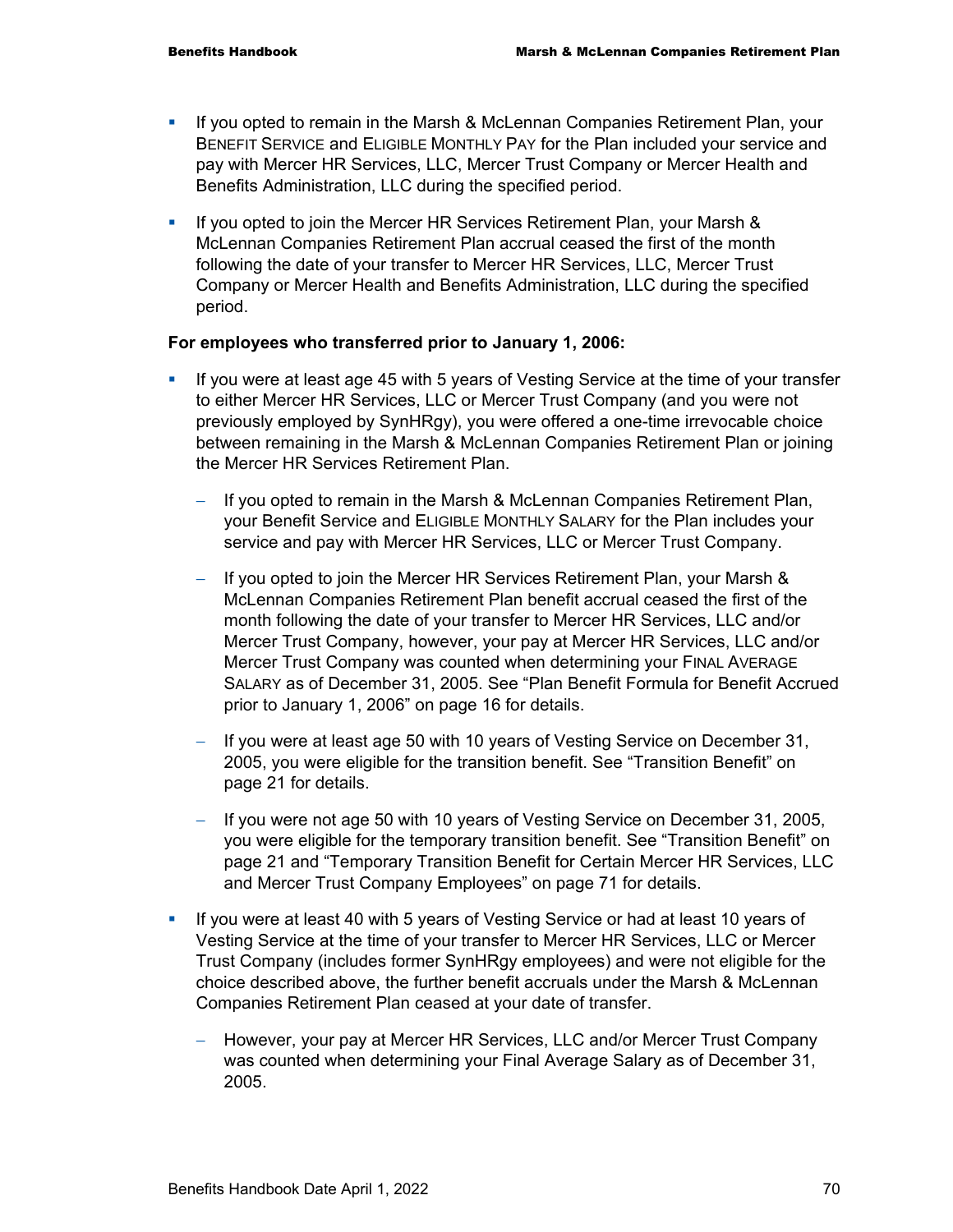- − If you were at least age 50 with 10 years of Vesting Service on December 31, 2005, you will be eligible for the transition benefit. See "Transition Benefit" on page 21 for details.
- − If you were not age 50 with 10 years of Vesting Service on December 31, 2005, you will be eligible for the temporary transition benefit. See "Temporary Transition Benefit for Certain Mercer HR Services, LLC and Mercer Trust Company Employees" on page 71 for details.

### *Temporary Transition Benefit for Certain Mercer HR Services, LLC and Mercer Trust Company Employees*

If you qualified for the temporary transition benefit, you will receive a benefit that is in addition to your ACCRUED BENEFIT on December 31, 2005. The additional benefit is in direct proportion to any increase in your Final Average Salary on or after January 1, 2006 to the earlier of your actual termination date or December 31, 2010. Only earnings with Mercer HR Services, LLC and Mercer Trust Company are recognized for the temporary transition benefit.

## *Example of the Temporary Transition Benefit*

If your Final Average Salary increased by 6% on or after January 1, 2006 until the earlier of your actual date of termination from Mercer HR Services, LLC or Mercer Trust Company and December 31, 2010, your additional benefit would be equal to 6% of your Accrued Benefit on December 31, 2005.

## *Eligibility for the Temporary Transition Benefit*

You are eligible for the temporary transition benefit if you were a Marsh & McLennan Companies Retirement Plan participant or had a frozen Accrued Benefit under the Marsh & McLennan Companies Retirement Plan and you transferred from Mercer HR Consulting or other participating company directly to Mercer HR Services, LLC or Mercer Trust Company during the period from December 31, 2004 through December 31, 2005, and:

- (i) were at least age 45 with at least 5 years of Vesting Service on the day prior to your transfer to Mercer HR Services, LLC or Mercer Trust Company,
- (ii) had the option to remain in the Marsh & McLennan Companies Retirement Plan or join the Mercer HR Services Retirement Plan,
- (iii) were an employee of Mercer Outsourcing or a participating company on December 31, 2005, and
- (iv) had not yet attained age 50 with 10 years of Vesting Service as of December 31, 2005,

or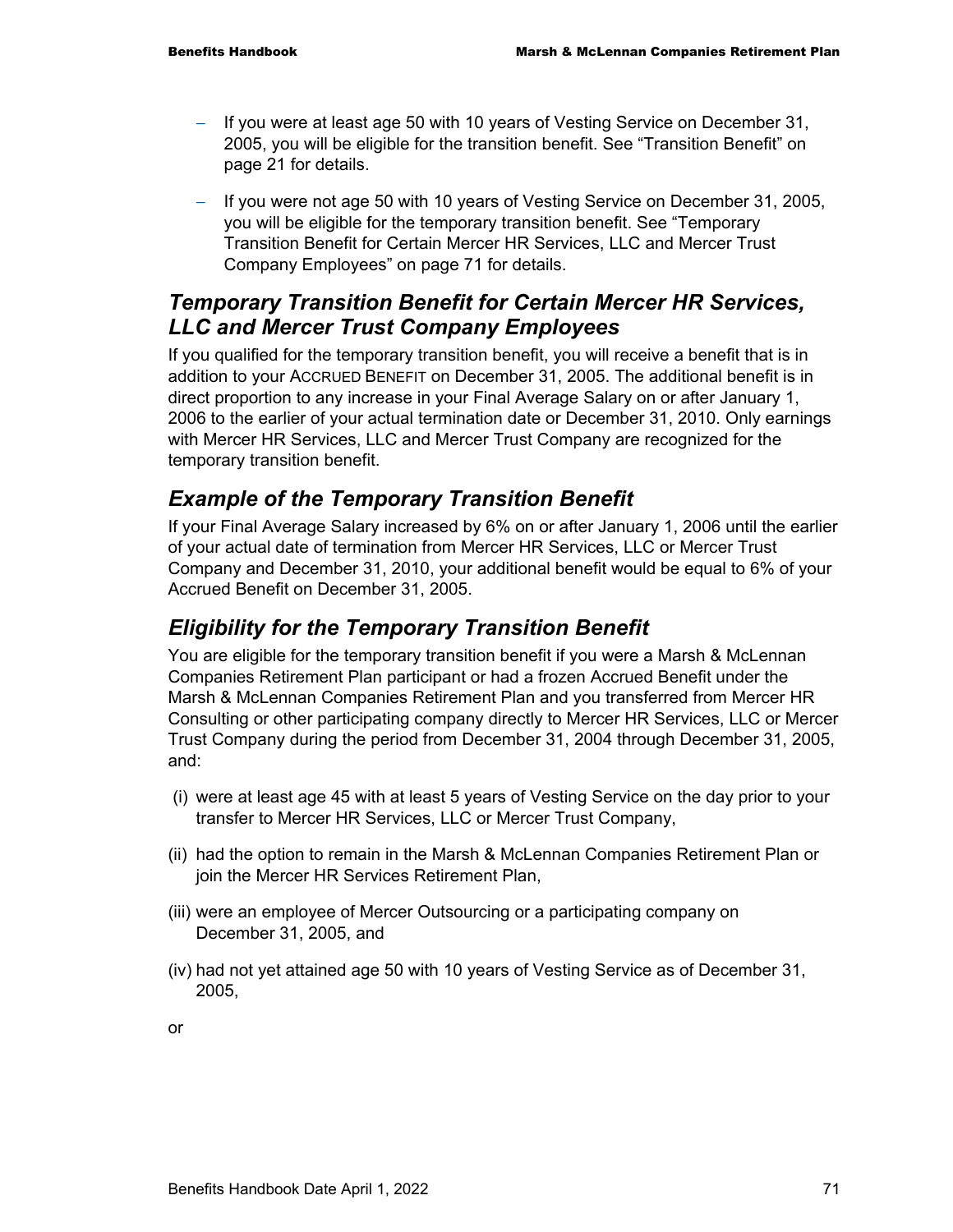- (i) were at least age 40 with 5 years of Vesting Service or had at least 10 years of Vesting Service on the day prior to your transfer to Mercer HR Services, LLC or Mercer Trust Company,
- (ii) did not have the option to remain in the Marsh & McLennan Companies Retirement Plan,
- (iii) were entitled to have your Final Average Salary used to calculate your Marsh & McLennan Companies Plan frozen Accrued Benefit taking into account salary increases while employed by Mercer HR Services, LLC or Mercer Trust Company;
- (iv) were an employee of Mercer Outsourcing or a participating company on December 31, 2005.

### Transfers to Marsh Risk Consulting Practice, Forensic Construction or Kroll Corporate Preparedness

Generally, if you were an employee of a participating company and transferred to Marsh Risk Consulting Practice of Marsh USA or certain departments of the Marsh Risk Consulting Practice (MRC), Forensic Construction (FFC) or Kroll Corporate Preparedness during the period beginning on July 12, 2004 and ending on December 31, 2007, you will continue to participate in the Plan, provided you remained continuously employed by MRC, FFC, or Kroll Corporate Preparedness during the specified period.

If you are an employee who remained a participant in the Plan following your transfer to Marsh ClearSight LLC or Marsh & McLennan Agency during the period beginning on January 1, 2009 and ending on February 28, 2011 and you transfer to MRC, FFC or Kroll Corporate Preparedness without terminating your employment with the Marsh McLennan WORLD-WIDE CONTROLLED GROUP, you will continue to participate in the Plan, provided you remain continuously employed with MRC, FFC or Kroll Corporate Preparedness.

## Transfers to Marsh ClearSight (formerly CS STARS)

If you are an employee of a participating company who is an ACTIVE PARTICIPANT in the Plan and transferred to Marsh ClearSight LLC on or after January 1, 2009, you will continue to participate in the Plan provided you remain continuously employed by Marsh ClearSight LLC.

If you are an employee of a participating company who transferred to Marsh ClearSight LLC during the period beginning on January 1, 2005 and ending on December 31, 2008, you will continue to participate in the Plan provided you remain continuously employed by Marsh ClearSight LLC.

If you are an employee who remained an Active Participant in the Plan following your transfer to MRC, FFC, or Kroll Corporate Preparedness or to Marsh & McLennan Agency during the period beginning on January 1, 2009 and ending on February 28, 2011 and you transferred to Marsh ClearSight LLC, without terminating your employment with the Marsh McLennan WORLD-WIDE CONTROLLED GROUP, you will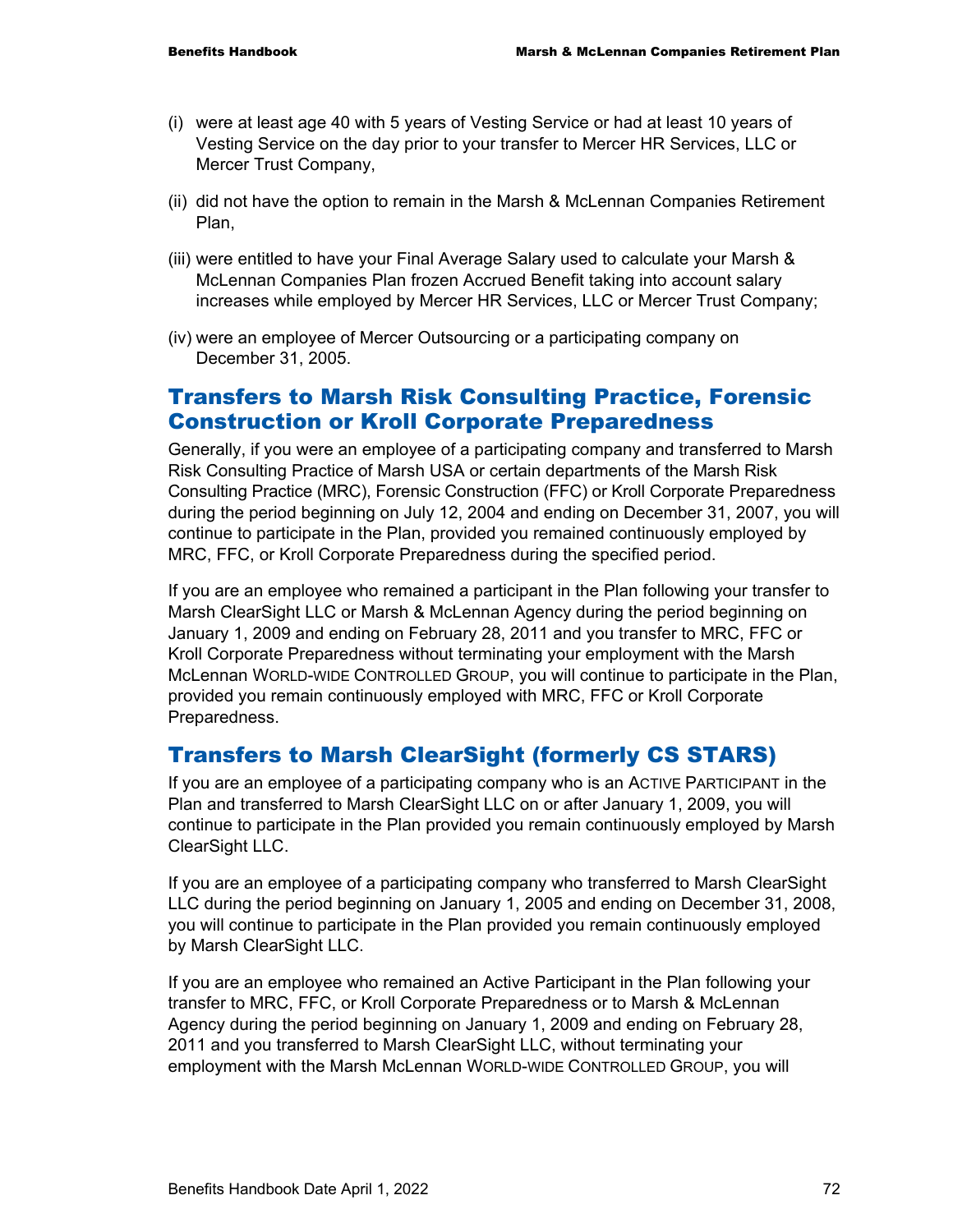continue to participate in the Plan, provided you remain continuously employed with Marsh ClearSight LLC.

### Transfers to Marsh & McLennan Agency

If you were an employee of a participating company who was also an ACTIVE PARTICIPANT in the Plan and transferred to MMA the following transition rules apply.

### **For employees who transfer after February 28, 2011:**

- You will cease to accrue benefits under the Plan as of the first of the month next following the day you are employed by MMA and your ACCRUED BENEFIT attributable to your period of BENEFIT SERVICE on and after January 1, 2006 will be frozen.
- Your ELIGIBLE MONTHLY PAY while employed by MMA will be used to determine:
	- − the amount of any transition benefit that you qualify for with respect to any benefits you accrued under the Marsh & McLennan Companies Retirement Plan as of December 31, 2005. You qualify for the transition benefit if you were a participant in the Marsh & McLennan Companies Retirement Plan and as of December 31, 2005, were at least age 50 and accrued at least 10 years of VESTING SERVICE.
	- − the amount by which your Accrued Benefit as of December 31, 1999 under the Sedgwick Retirement Plan will be indexed, if any. You are eligible for indexing if you were employed by Sedgwick on November 3, 1998; remained an employee of Sedgwick through December 31, 1999; had an accrued benefit under the Sedgwick Retirement Plan as of December 31, 1999; and were eligible to participate and a participant in the Marsh & McLennan Companies Retirement Plan on January 1, 2000.
	- the amount by which your accrued benefit as of December 31, 1997 under the Johnson & Higgins Retirement Plan will be indexed, if any. You are eligible for indexing if you were employed by Johnson & Higgins through December 31, 1997; had an accrued benefit under the Johnson and Higgins Retirement Plan as of December 31, 1997; and were eligible to participate and a participant in the Marsh & McLennan Companies Retirement Plan on January 1, 1998.
- **You will continue to earn Vesting Service while employed by MMA.**

### **For employees who transfer before March 1, 2011:**

If you were an employee of a participating company and transferred to MMA during the period beginning on January 1, 2009 and ending on February 28, 2011, you will participate in the Plan provided you meet the Plan's eligibility rules and remain continuously employed by MMA.

If you are an employee who remained an Active Participant in the Plan following your transfer to MRC, FCC, Kroll Corporate Preparedness, or Marsh ClearSight LLC and you transfer to Marsh & McLennan Agency during the period beginning on January 1, 2009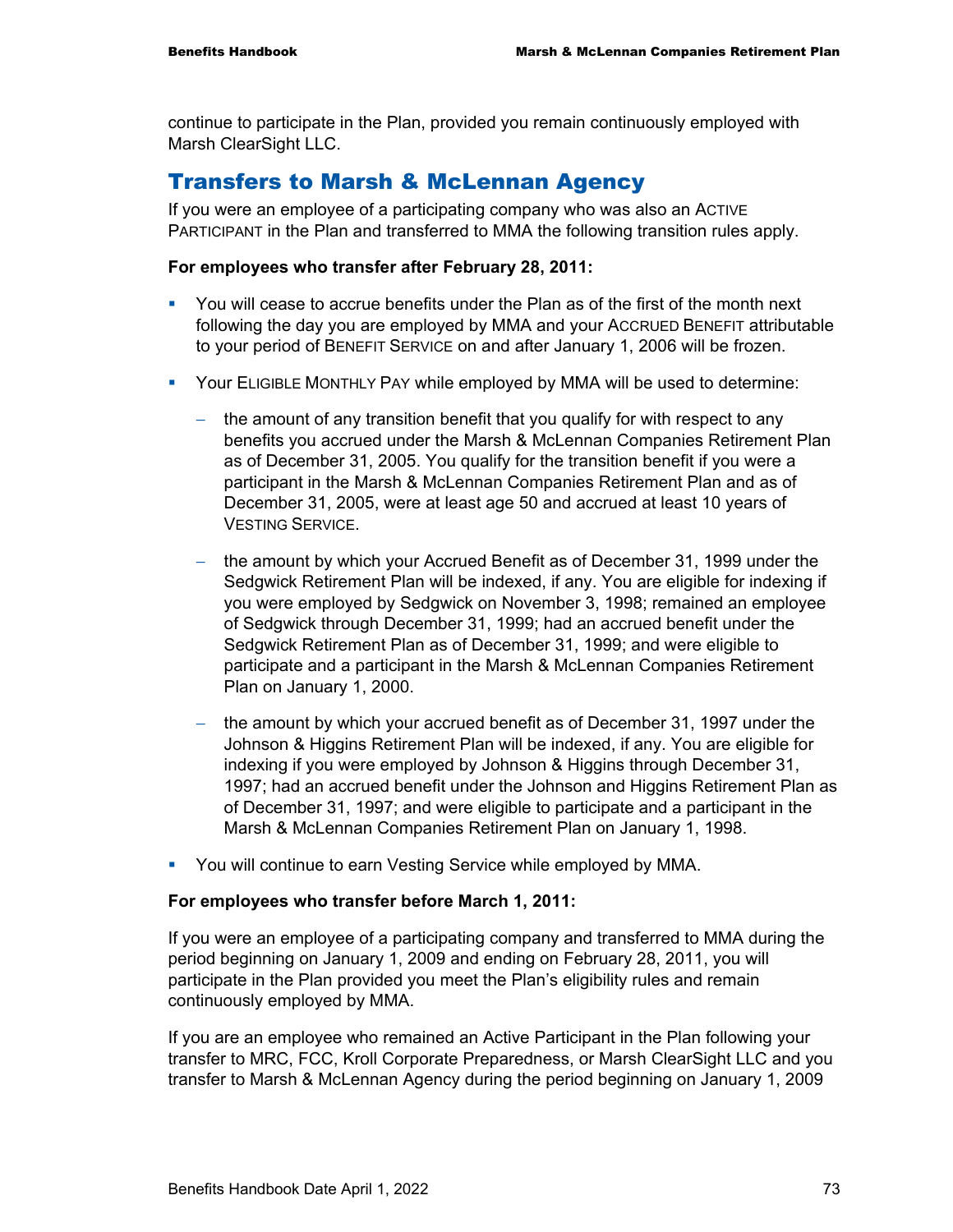through February 28, 2011 without terminating your employment with the Marsh McLennan WORLD-WIDE CONTROLLED GROUP, you will continue to participate in the Plan, provided you remain continuously employed with MMA.

# If you Leave Marsh McLennan and are Rehired *Non-vested Terminated Participants Who are Rehired*

Restoration of prior Vesting and BENEFIT SERVICE depends on when you left the Company.

If you left the Company on or after January 1, 1985 and you are rehired by any company in the Marsh McLennan WORLD-WIDE CONTROLLED GROUP, your Vesting and Benefit Service credited for your service performed after December 31, 1984 are restored.

If you left the Company prior to January 1, 1985 different rules applied.

If your prior Vesting and Benefit Service are restored due to your rehire by any company in the World-wide Controlled Group , you will resume accruing only VESTING SERVICE. You will not be eligible to commence your benefit until you have terminated from all companies in the Marsh McLennan World-wide Controlled Group. See "When Benefits Commence" on page 31 for details.

### *Terminated Vested Participants Who are Rehired Prior to the Commencement of Benefit Payments*

If you left the Company and were vested when you left, your prior Vesting Service and Benefit Service are restored when you are rehired as a regular or temporary employee by any company in the Marsh McLennan World-wide Controlled Group.

If your prior Vesting and Benefit Service are restored due to your rehire by a company that is a participating employer, you will resume accruing Vesting Service and Benefit Service. If you were eligible for the transition benefit when you left the Company, you will not be eligible for the transition benefit based on any change to your ELIGIBLE MONTHLY PAY that may occur on or after your rehire date. See "Transition Benefit" on page 21 for details.

You will not be eligible to commence your benefit until you have terminated from all companies in the Marsh McLennan World-wide Controlled Group. See "When Benefits Commence" on page 31 for details.

If your prior Vesting and Benefit Service are restored due to your rehire by a company that is not a participating employer, you will resume accruing Vesting Service but you will not accrue Benefit Service. If you were eligible for the transition benefit when you left the Company, you will not be eligible for the transition benefit based on any change to your Eligible Monthly Pay that may occur on or after your rehire date. See "Transition Benefit" on page 21 for details.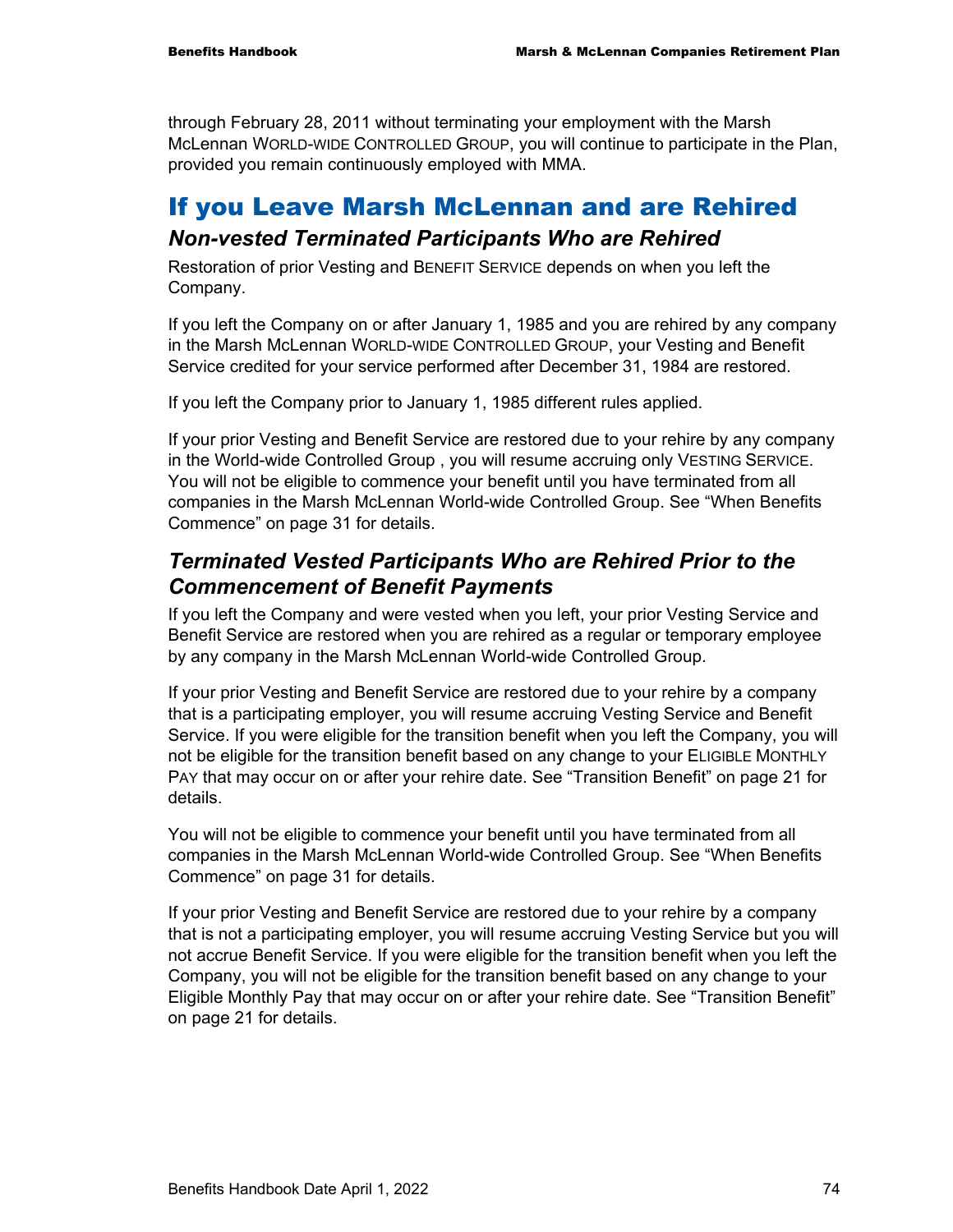You will not be eligible to commence your benefit until you have terminated from all companies in the Marsh McLennan World-wide Controlled Group. See "When Benefits Commence" on page 31 for details.

### *Terminated Vested or Retired Participants Who are Rehired After the Commencement of Benefit Payments*  **Within 90 Days of Your Termination of Employment**

If you are rehired within 90 days of your termination of employment by any company in the Marsh McLennan World-wide Controlled Group, your termination will not be deemed to be a bona fide termination of employment and you must repay any monthly benefit payments you received up to the date you are rehired. In addition:

If you are rehired by a participating employer before January 1, 2017:

- **Your retirement benefit payments will cease while actively employed.**
- You will resume accruing benefits under the Plan from your rehire date up to and including December 31, 2016, the date benefit accruals were discontinued under the Plan. Thereafter, you will not accrue any benefits.
- Retirement payments will begin following your termination of employment or if earlier, the April 1<sup>st</sup> following the calendar year in which you attain age  $70\frac{1}{2}$ .

If you are rehired by a participating employer on or after January 1, 2017:

- **Your retirement benefit payments will cease while actively employed.**
- You will not accrue any benefits under the Plan while actively employed.
- Retirement payments will begin following your termination of employment or if earlier, the April 1<sup>st</sup> following the calendar year in which you attain age  $70\frac{1}{2}$ .

If you are rehired by a non-participating employer:

- **Your retirement benefit payments will cease while actively employed.**
- You will not accrue any benefits under the Plan while actively employed by the nonparticipating employer.
- Retirement payments will begin following your termination of employment or if earlier, the April 1<sup>st</sup> following the calendar year in which you attain age  $70\frac{1}{2}$

You should notify your Human Resources Representative if you are rehired after you have terminated employment and commenced receiving benefits under the Plan.

### **More than 90 Days after your Termination of Employment:**

Rehire by a Participating Employer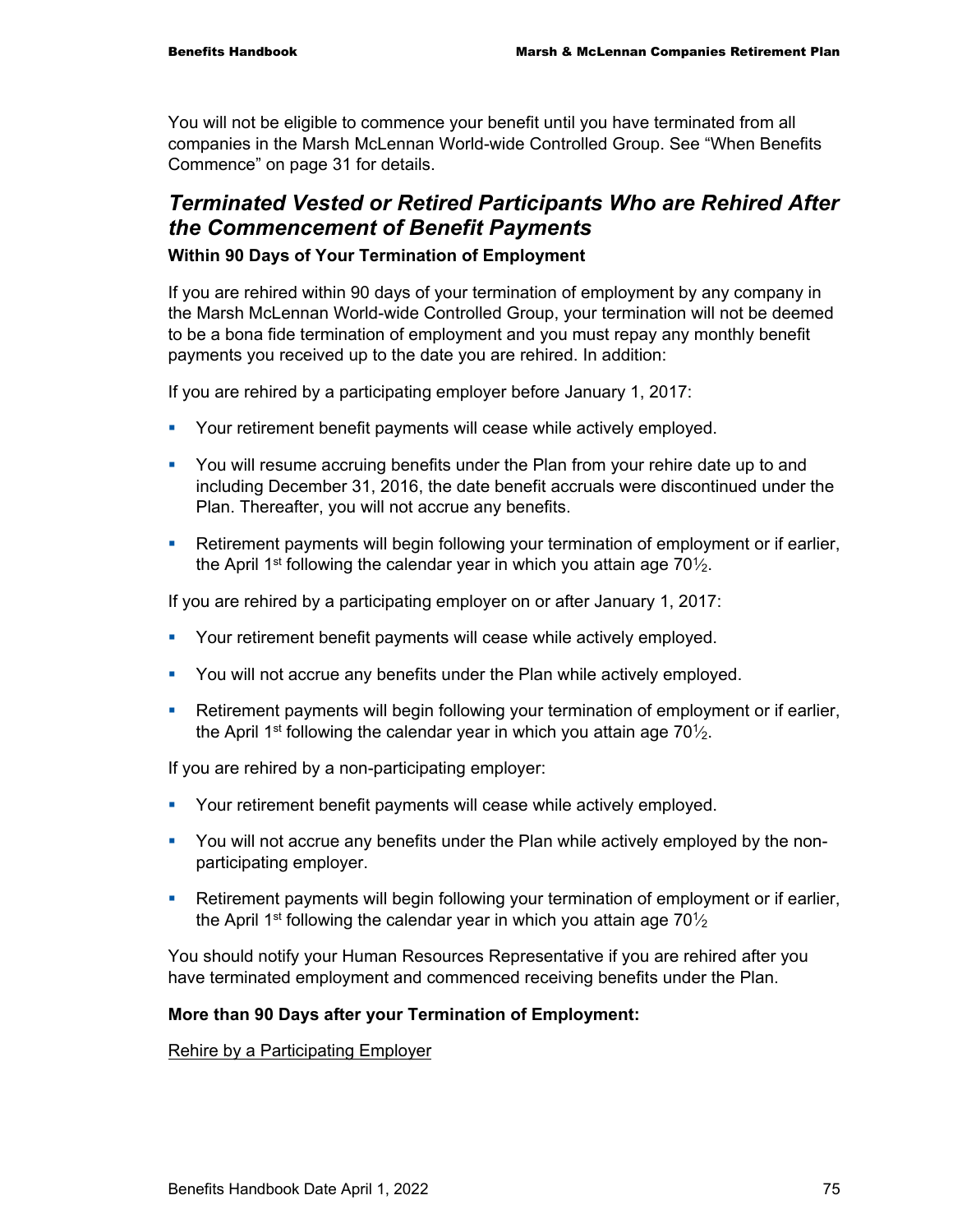If you are rehired more than 90 days after your termination of employment by a participating employer, your monthly retirement benefit payments will be suspended while you are actively employed.

- When you later terminate employment, your benefit will be recalculated taking into account your ACCRUED BENEFIT when your payments commenced and any additional benefit you may have accrued under the Plan from your rehire date up to and including December 31, 2016, the date benefit accruals were discontinued under the Plan. The recalculated benefit amount will then be offset by the PRESENT VALUE of any payments you previously received. Under no circumstances will your new benefit amount be less than the benefit you were receiving before being rehired. Additional service may or may not increase your monthly benefit. Various factors impact the calculated benefit such as age and mortality rates.
- **Your benefit will not be actuarially increased for your period of employment beyond your** NORMAL RETIREMENT DATE **when you are not receiving benefits**, except to reflect the value of any retirement payments you did not receive for months after your Normal Retirement Date in which you worked less than 40 hours during that period of employment.
- Monthly retirement benefit payments will begin following your termination of employment after you submit an application to commence benefit payments or if earlier, the April 1<sup>st</sup> following the calendar year in which you attain age  $70\%$ . However, if you have an ORC Benefit and remain employed beyond the calendar year in which you attain age 701/<sub>2</sub> payment of your ORC Benefit will begin following your termination, see "Acquired Companies" on page 78.

You should notify your Human Resources Representative if you are rehired after you have terminated employment and commenced receiving benefits under the Plan.

### **Rehire by a Non-Participating Employer**

If you are rehired by a non-participating employer more than 90 days after your termination of employment, then monthly benefit payments will continue to you since you were not rehired as an eligible employee. You will not however, earn additional Eligible Monthly Pay or Benefit Service. If you later transfer from a non-participating company to a participating company, your monthly retirement benefit payment from the Plan will be suspended as of the date of the transfer.

You should notify your Human Resources Representative if you are rehired after you have terminated employment and commenced receiving benefits under the Plan.

## Leave of Absence

### *Military or other Uniformed Services*

If you take a leave of absence and such leave is covered by the Uniformed Services Employment and Reemployment Rights Act (USERRA), VESTING SERVICE and BENEFIT SERVICE will accrue for your period of absence once you return to work, provided that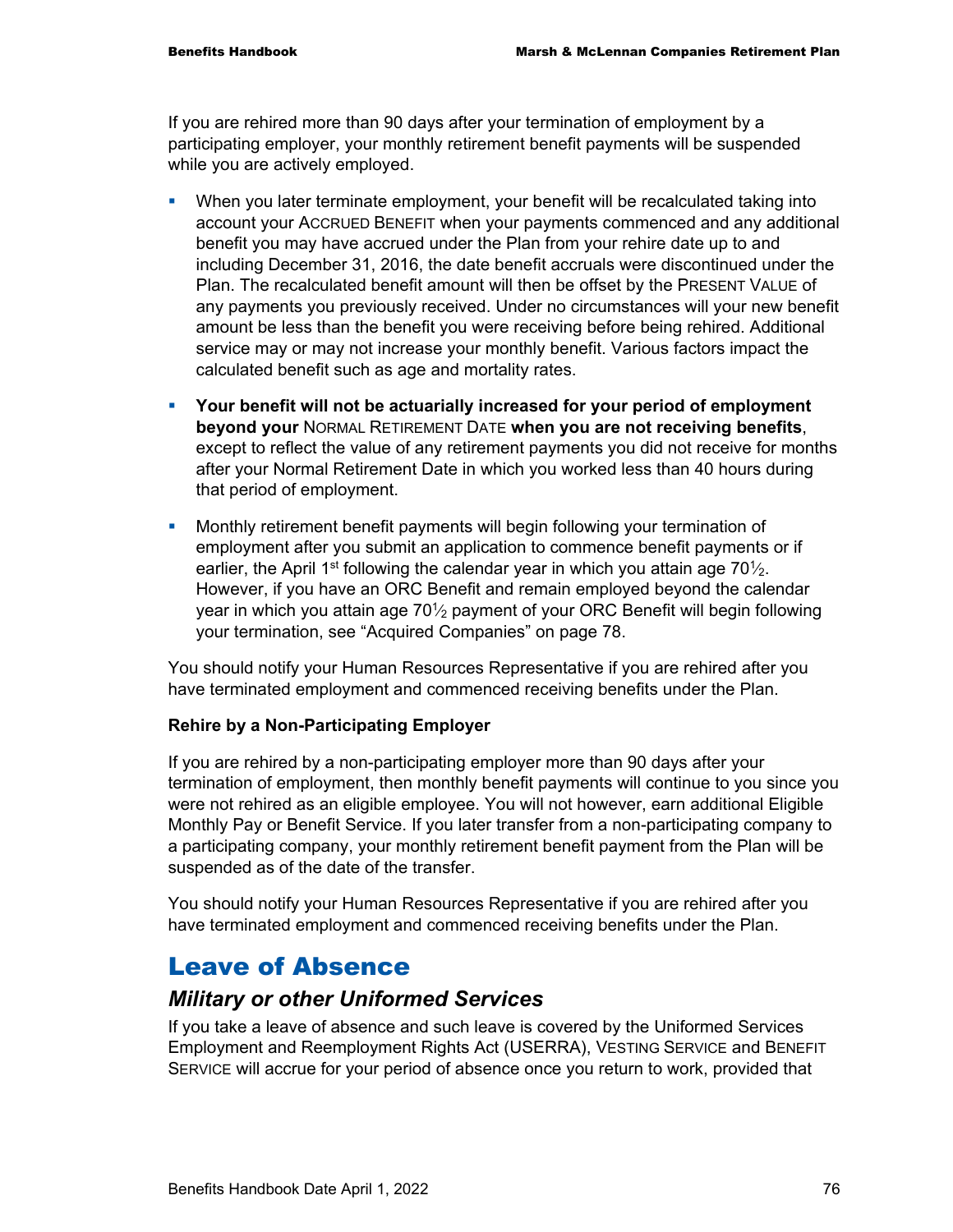you return to work within the period required by USERRA. For the purpose of determining your ACCRUED BENEFIT under the Plan, you will receive credit for each regularly scheduled working hour (exclusive of overtime) up to and including December 31, 2016, the date that benefit accruals were discontinued under the Plan, during a qualifying leave.

For the purpose of determining your VESTING SERVICE under the Plan, you will receive credit for each regularly scheduled working hour (exclusive of overtime) during your qualifying leave.

For the purpose of determining your Accrued Benefit under the Plan, during an approved military leave, your ELIGIBLE MONTHLY PAY will be deemed to be the highest Eligible Monthly Pay you received during your last six months of active service with a participating company prior to the commencement of your approved military leave.

If your approved military leave commenced prior to January 1, 2010, your Eligible Monthly Pay will be deemed to be the same as your Eligible Monthly Pay for the last month of active service with a participating company immediately prior to the commencement of your approved military leave.

Your Eligible Monthly Pay cannot exceed one-twelfth of the IRS limit on annual compensation in effect during the plan year.

### *Disability*

If you are eligible for disability benefits (approved for benefits under the Marsh & McLennan Companies Short Term Disability Benefits Policy or Long Term Disability Plan), you continue to receive Benefit Service and Vesting Service. However, Benefit Service is only credited up to and including December 31, 2016, the date benefit accruals were discontinued under the Plan.

For the purpose of determining your Accrued Benefit under the Plan, during an approved disability leave, your Eligible Monthly Pay will be deemed to be the highest Eligible Monthly Pay you received during your last six months of active service with a participating company prior to the commencement of your approved disability.

If your long term disability benefits commenced prior to January 1, 2010, your Eligible Monthly Pay will be deemed to be the same as your Eligible Monthly Pay for the last month of active service with a participating company immediately prior to the commencement of your approved disability.

Your Eligible Monthly Pay cannot exceed one-twelfth of the IRS limit on annual compensation in effect during the plan year.

Your monthly retirement benefit payment will begin on the first of the month after you reach age 65 (or on your  $65<sup>th</sup>$  birthday if it falls on the first of the month).

If you receive long term disability benefits after age 65, your monthly retirement benefit begins on the first of the month after your long term disability benefits cease.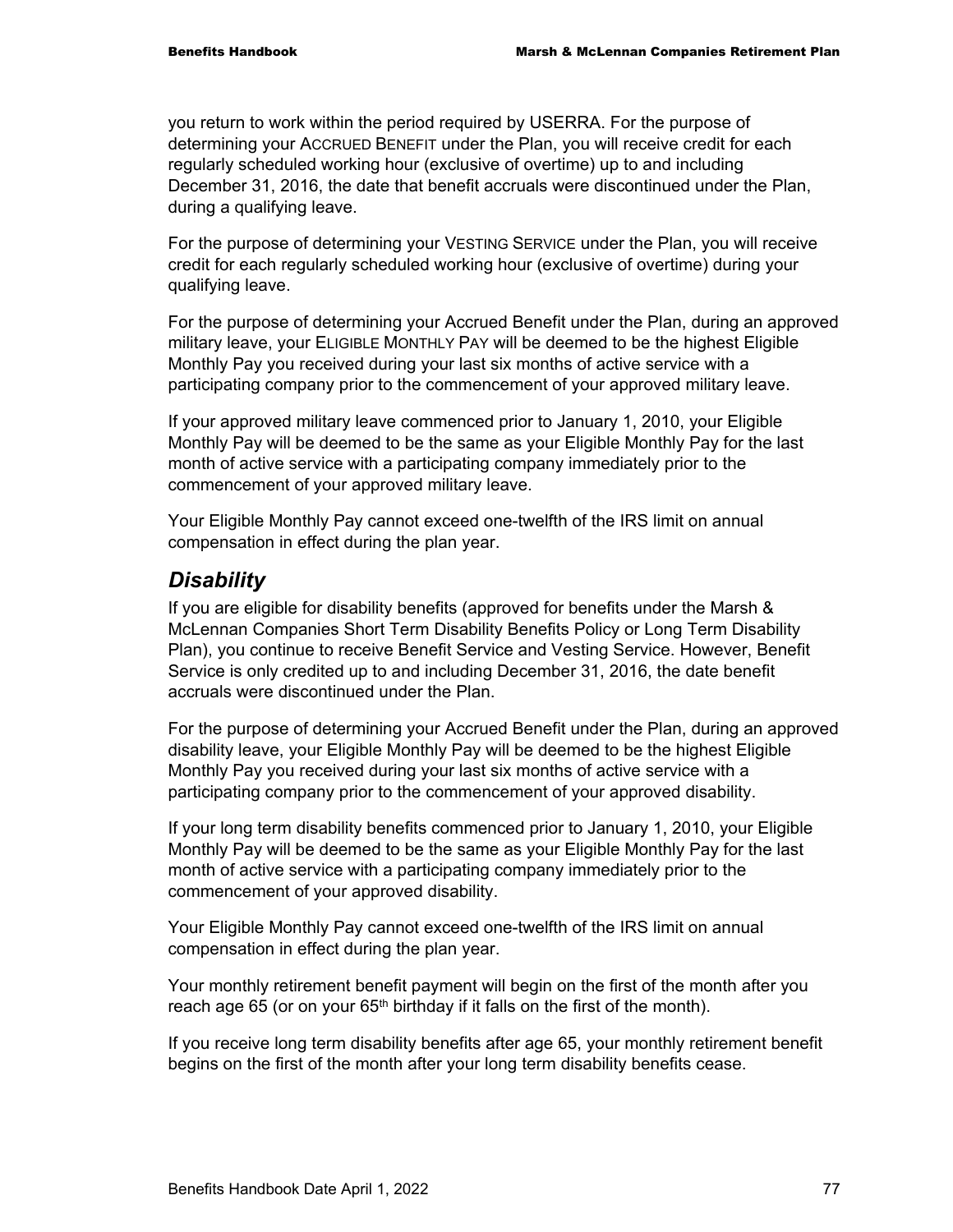# Acquired Companies

You are an acquired company employee if you were employed by an acquired company on the date of acquisition. Employees of an acquired company initially become eligible to participate in the Plan no earlier than the specified dates established in the Plan.

If specified by the Plan, the pay used to determine ELIGIBLE MONTHLY PAY may include compensation credited during your period of employment with an acquired company prior to the date of acquisition.

If you were a participant in a merged plan, you will become a participant in this Plan as of the first day of the month of the merger into this Plan, unless the Company has specifically designated a different date for all participants of the merged plan to participate in this Plan.

If you are a participant of an acquired plan (other than Johnson & Higgins, Sedgwick and Organization Resources Counselors, Inc.) that merges into the Marsh & McLennan Companies Retirement Plan, your BENEFIT SERVICE recognized under the acquired plan will be accepted as Benefit Service under the Marsh & McLennan Companies Retirement Plan.

### Employees of A.S. Hansen Inc. on the Date of the **Acquisition**

If you were an employee of A.S. Hansen Inc. on the date of the acquisition (February 27, 1987), you received BENEFIT SERVICE under the Marsh & McLennan Companies Retirement Plan from March 1, 1987. Your A.S. Hansen Pension Plan eligibility and VESTING SERVICE was also credited to the Marsh & McLennan Companies Retirement Plan.

Benefits accrued under the A.S. Hansen Pension Plan were frozen as of February 28, 1987. The frozen benefit will be paid in addition to your benefits accrued under the Marsh & McLennan Companies Retirement Plan for credited service since March 1, 1987.

## Employees of Johnson & Higgins on the Date of the Acquisition

These special rules apply to individuals with past Johnson & Higgins service who are actively employed with a company in the Marsh McLennan WORLD-WIDE CONTROLLED GROUP on or after January 1, 1998. In general, individuals employed by Marsh McLennan who were employed by Johnson & Higgins on the corporate merger date, March 27, 1997, were first eligible to participate in the Marsh & McLennan Companies Retirement Plan on January 1, 1998.

Effective as of January 1, 1998, the Johnson & Higgins Retirement Income Plan was merged into the Marsh & McLennan Companies Retirement Plan. Your Johnson & Higgins benefit as of December 31, 1997, if any, updated for Marsh McLennan pay history up to and including December 31, 2016, the date benefit accruals were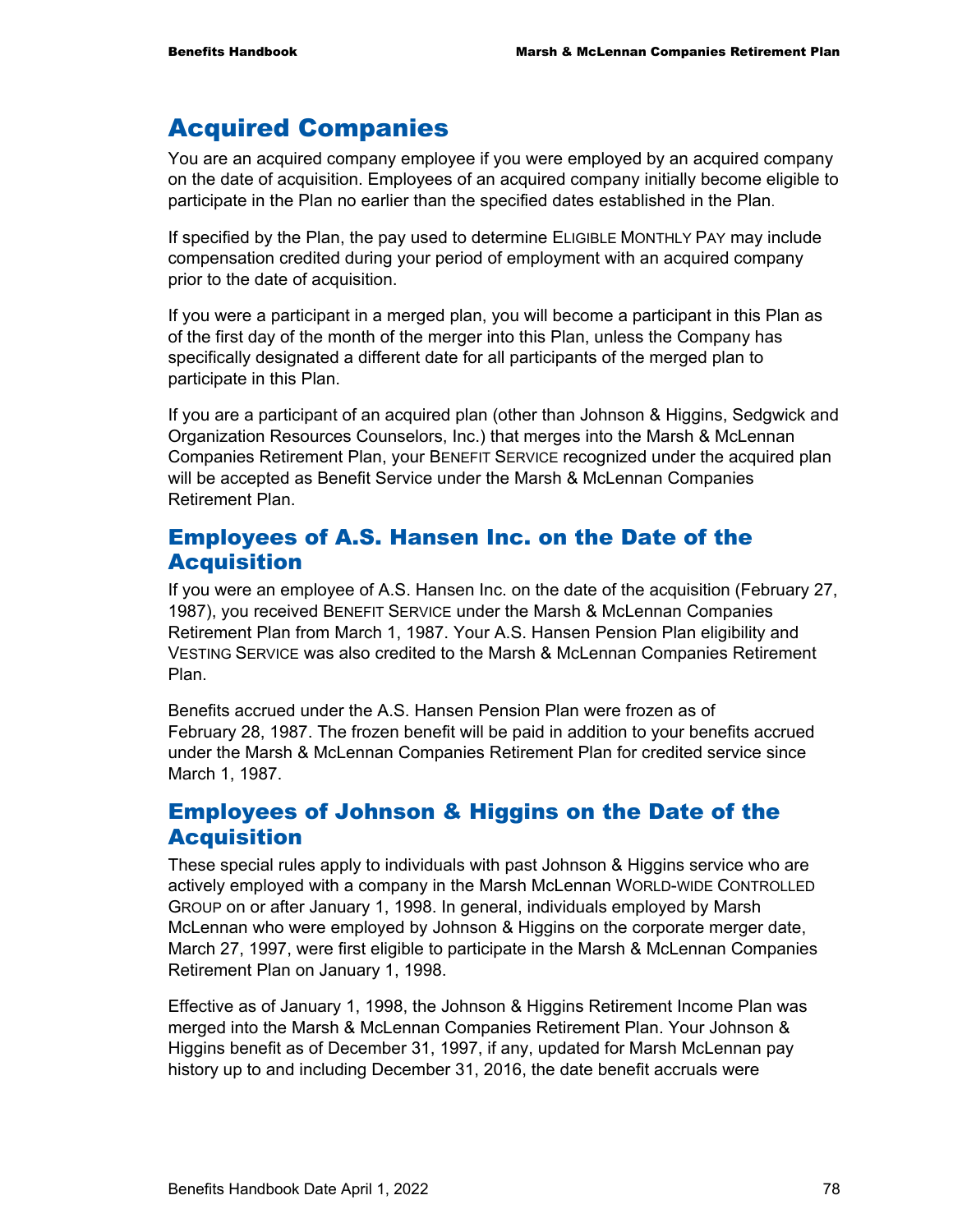discontinued under the Plan, will be added to any benefit you accrued starting January 1, 1998 under the Marsh & McLennan Companies Retirement Plan. The total combined benefit will be payable from the Marsh & McLennan Companies Retirement Plan if you are vested when you leave the Company.

**Note:** Your Johnson & Higgins service will count for vesting in the Marsh & McLennan Companies Retirement Plan to the extent it was recognized under the Johnson & Higgins Retirement Income Plan if you were employed on the corporate merger date and remained employed through December 31, 1997; it does not count as BENEFIT SERVICE under the Marsh & McLennan Companies Retirement Plan. Your benefit and VESTING SERVICE dates on record can be found via Colleague Connect

(**https://mmcglobal.sharepoint.com/sites/Home**). Click **Pay & Benefits**, select **My Pay & Benefits,** under **Savings & Financial Planning** click **Retirement Calculator** and then go to **Information About You**.

### *Effect on Eligibility Requirement with Prior Johnson & Higgins Service*

Your previous eligibility service with a Johnson & Higgins company will generally count toward the one year of service eligibility requirement under the Marsh & McLennan Companies Retirement Plan.

## *Benefit Accrual Rates with Prior Johnson & Higgins Service*

The benefit that you earn after 1997 will be determined under the Marsh & McLennan Companies Retirement Plan formula using service with Marsh McLennan after 1997. Prior Johnson & Higgins benefit service is not counted as Benefit Service under the Marsh & McLennan Companies Retirement Plan formula.

The benefit formula for the Marsh & McLennan Companies Retirement Plan uses a higher accrual rate (i.e. 1.6%) for the first 30 years of Benefit Service than the rate (1.0%) used in later years. To determine which rate applies when your Marsh & McLennan Companies Retirement Plan benefit is calculated, your combined length of benefit service with both Johnson & Higgins and Marsh McLennan will be considered as applicable for determining the period to measure average monthly earnings. Prior Johnson & Higgins benefit service is counted only to determine how many years of service count toward the 30 years.

For example, say you had 25 years of Johnson & Higgins credited service as of December 31, 1997. You continue employment with Marsh McLennan for 15 years beginning in 1998, until you retire with a combined total of 40 years of service. Your Marsh & McLennan Companies Retirement Plan benefit for your post-1997 service would be calculated using the higher accrual rate for five years (because these five years, when added to your 25 years of Johnson & Higgins service, total 30), the lower accrual rate for the remaining 10 years, and your total base salary history with both Marsh McLennan and Johnson & Higgins.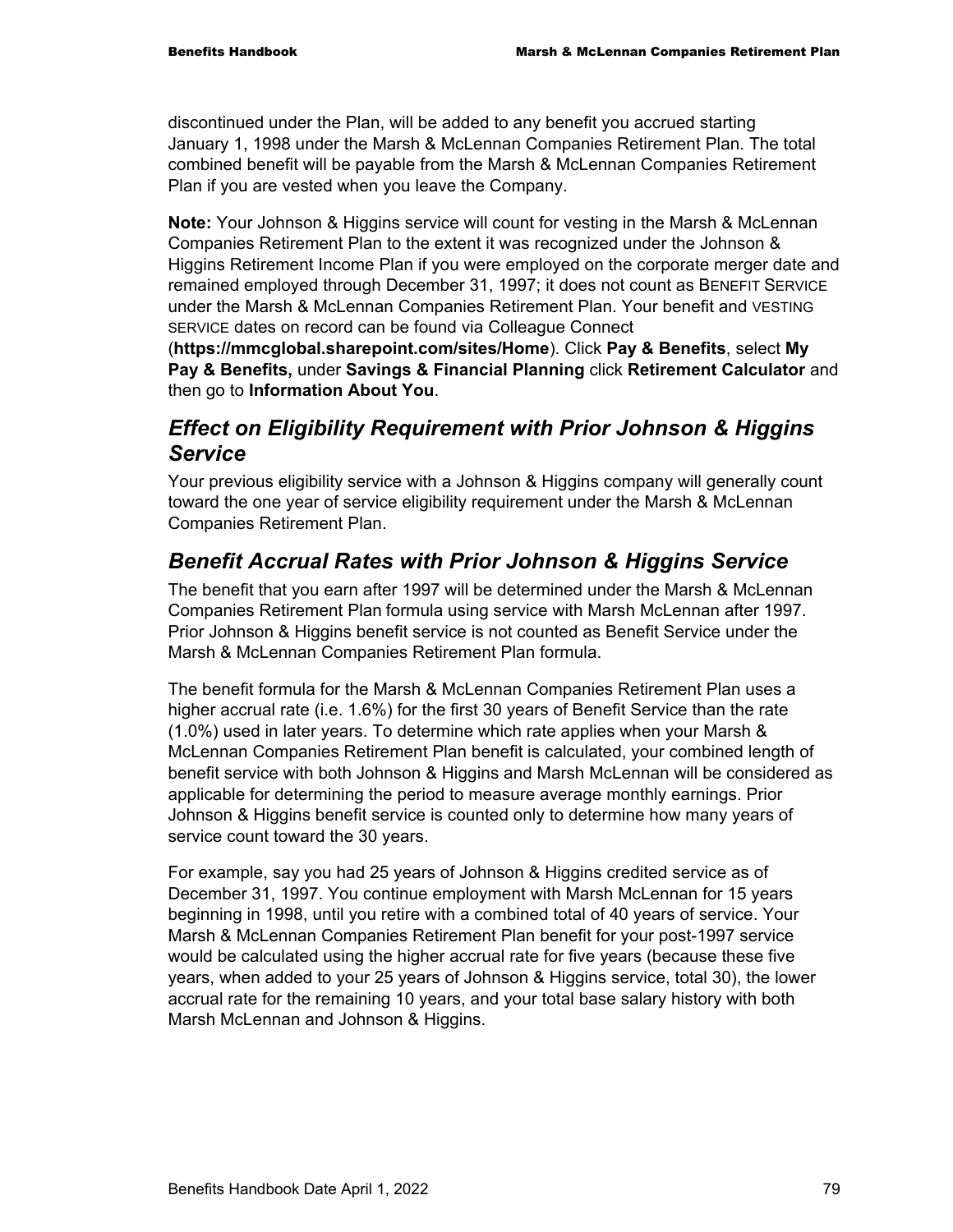If you were not an active employee participant in the Johnson & Higgins Retirement Income Plan on December 31, 1997, only your service and base salary with Marsh McLennan on or after January 1, 1998, will count toward the benefit accrual rates.

## *Pay Average to Determine Post-1997 Marsh McLennan Benefit*

The base salary that you earned with Johnson & Higgins will count for the Marsh & McLennan Companies Retirement Plan's five-year pay average that is used to determine benefits accrued as of December 31, 2005, if your Johnson & Higgins benefit service is counted for the Marsh McLennan accrual rates under any of the situations described earlier. If your prior Johnson & Higgins base salary counts, then your Johnson & Higgins base salary and your Marsh McLennan base salary will be taken into account when determining your Marsh & McLennan Companies Retirement Plan frozen benefit accrued as of December 31, 2005 and any additional benefit earned before January 1, 2006.

Otherwise, only your base salary with Marsh McLennan on or after January 1, 1998, will count toward the Marsh & McLennan Companies Retirement Plan benefit calculations.

## *Vesting Requirement with Prior Johnson & Higgins Service*

Generally, the US Retirement Program requires 60 months of service for full vesting. Your prior Johnson & Higgins vesting service generally counts for this purpose and includes all years of service prior to January 1, 1998 with Johnson & Higgins.

Your previous vesting service with a Johnson & Higgins company will count toward the Marsh & McLennan Companies Retirement Plan's 60 months of service vesting requirement if:

- you were vested or credited with vesting service under the Johnson & Higgins Retirement Income Plan when you left Johnson & Higgins employment; or
- you were an active employee participating in the Johnson & Higgins Retirement Income Plan on December 31, 1998; or
- you were employed at Marsh McLennan on March 27, 1997 and left employment when you were not yet vested under the Johnson & Higgins Retirement Income Plan on or after March 27, 1997; or
- you were hired by Marsh McLennan after March 27, 1997, within five years of leaving a Johnson & Higgins company.

Otherwise, only your service with Marsh McLennan on or after March 27, 1997, will count toward the 60 months of service vesting requirement.

### *Prior Marsh McLennan Service Impact on Johnson & Higgins Benefit*

If you were employed by a Johnson & Higgins company on March 27, 1997 and before that you worked at Marsh McLennan, your Marsh McLennan service will count in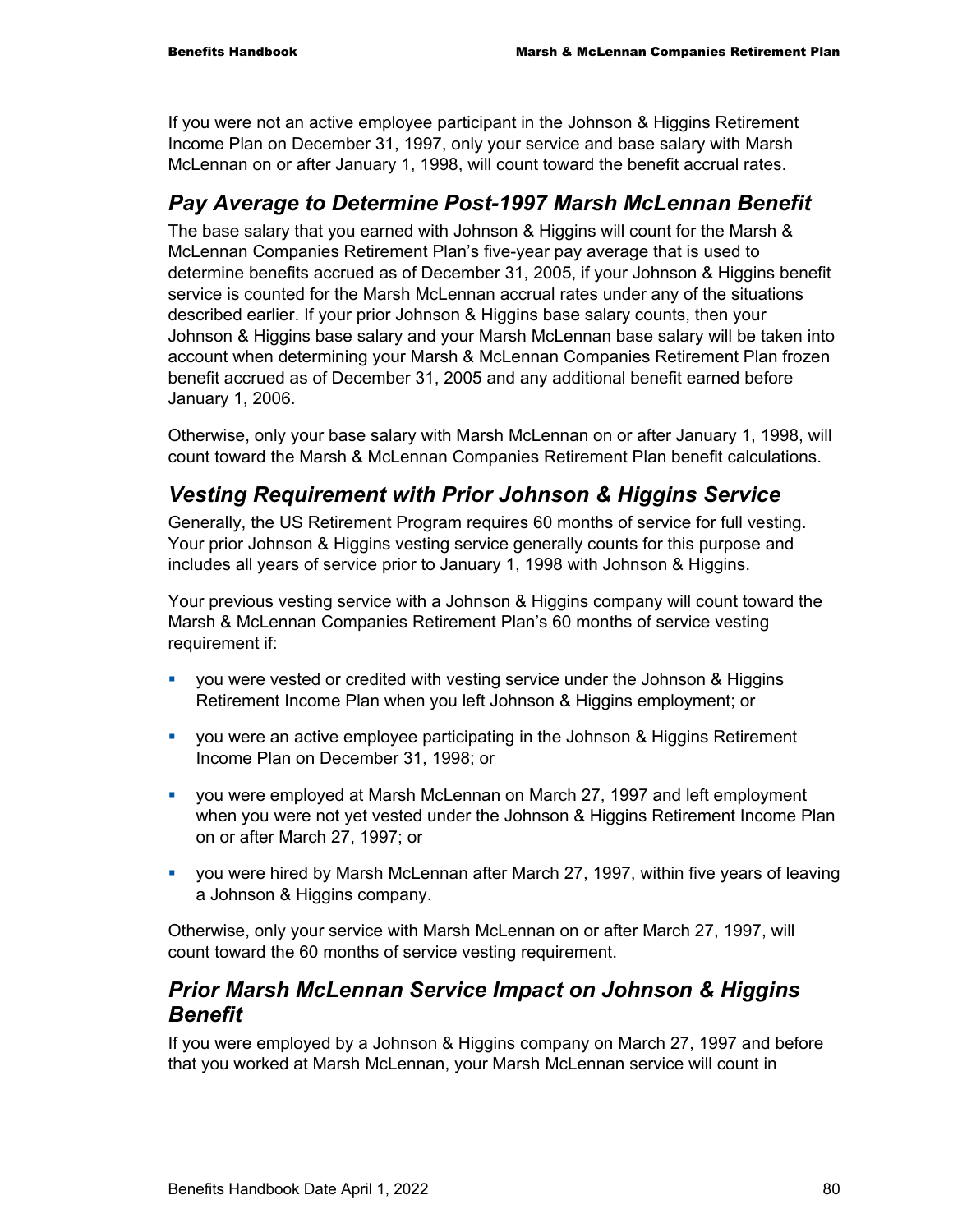determining your vesting status under the Johnson & Higgins Retirement Income Plan if you are employed by Marsh McLennan on or after January 1,1998 and if:

- you left Marsh McLennan after 1984; or
- you left Marsh McLennan before 1985 with a vested Marsh & McLennan Companies Retirement Plan benefit.

Otherwise, your prior Marsh McLennan service does not count for vesting in your Johnson & Higgins benefit.

## *Vesting Effect for Future Marsh McLennan Service on Johnson & Higgins Benefit*

If you previously worked at Johnson & Higgins, but terminated before becoming vested in your Johnson & Higgins Retirement Income Plan benefit, and you are employed by Marsh McLennan on or after January 1, 1998, your Marsh McLennan service beginning with the date of your employment with Marsh McLennan will be counted in determining your vested status in the Johnson & Higgins benefit if:

- you were employed at Marsh McLennan on March 27, 1997 and left Johnson & Higgins on or after March 27, 1997; or
- you were employed at Marsh McLennan after March 27, 1997 within five years of leaving Johnson & Higgins.

### *Benefit Service Impact for Calculating Johnson & Higgins Benefit*

Periods of employment with Marsh McLennan do not count as benefit service in determining the amount of any benefit to which you may be entitled under the Johnson & Higgins Retirement Income Plan formula.

## *Pay History Impact on Johnson & Higgins Benefit*

If you were employed by Johnson & Higgins on March 27, 1997 and remained continuously employed by Marsh McLennan through December 31, 1997 and have a Johnson & Higgins benefit that has not been previously forfeited or distributed in a lump sum that has not been repaid to the plan, your pay history after January 1, 1998 up to and including December 31, 2016, the date benefit accruals were discontinued under the Plan, will be used to update your December 31, 1997 accrued Johnson & Higgins benefit. Your benefit is multiplied by a factor that is determined by dividing your FINAL AVERAGE SALARY calculated at the earlier of your employment termination date and December 31, 2016 by your final average salary as of December 31, 1997.

For example, if your Final Average Salary on December 31, 2016 is \$125,000 and your final average salary as of December 31, 1999 was \$100,000 your Johnson & Higgins benefit accrued as of December 31, 1999 will be multiplied by 1.25 (\$125,000/\$100,000.)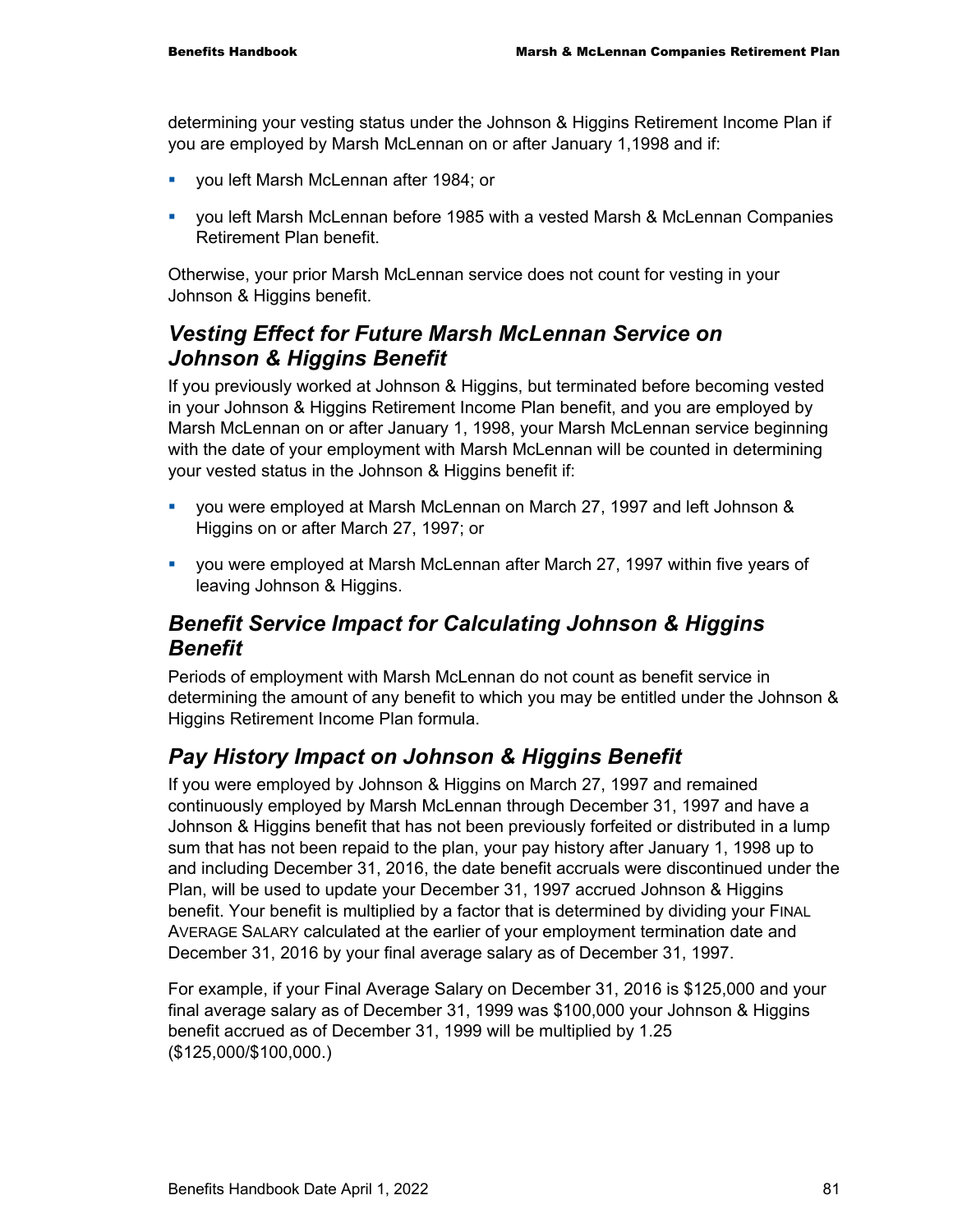## *Early Retirement Factors Used to Reduce Johnson & Higgins Benefit Attributable to the Johnson & Higgins Retirement Income Plan*

If you have a Johnson & Higgins Retirement Income Plan benefit and commence payments prior to age 65, your ACCRUED BENEFIT from the Johnson & Higgins Retirement Income Plan as of December 31, 1997 (as adjusted for any pay update applied to your benefit) are reduced by the early retirement factors that were in effect under the Johnson & Higgins Retirement Income Plan as of December 31, 1997.

If you leave employment on or after attaining age 55 and had five years of vesting service, your Johnson & Higgins Retirement Income Plan benefit and the applicable pay update will be subject to the following early retirement reduction factors:

| If you elect to begin your benefit at<br>this age: | You will receive this percentage of<br>your benefit accrued through |
|----------------------------------------------------|---------------------------------------------------------------------|
|                                                    | <b>December 31, 1997</b>                                            |
| 55                                                 | 58%                                                                 |
| 56                                                 | 64%                                                                 |
| 57                                                 | 70%                                                                 |
| 58                                                 | 76%                                                                 |
| 59                                                 | 82%                                                                 |
| 60                                                 | 88%                                                                 |
| 61                                                 | 94%                                                                 |
| 62                                                 | 100%                                                                |
| 63                                                 | 100%                                                                |
| 64                                                 | 100%                                                                |
| 65                                                 | 100%                                                                |

If you leave employment prior to attaining age 55 and had five years of vesting service, your Johnson & Higgins Retirement Income Plan benefit and the applicable pay update will be subject to the following early retirement reduction factors:

| If you elect to begin your benefit at<br>this age: | You will receive this percentage of<br>your benefit accrued through |
|----------------------------------------------------|---------------------------------------------------------------------|
|                                                    | <b>December 31, 1997</b>                                            |
| 55                                                 | 40%                                                                 |
| 56                                                 | 46%                                                                 |
| 57                                                 | 52%                                                                 |
| 58                                                 | 58%                                                                 |
| 59                                                 | 64%                                                                 |
| 60                                                 | 70%                                                                 |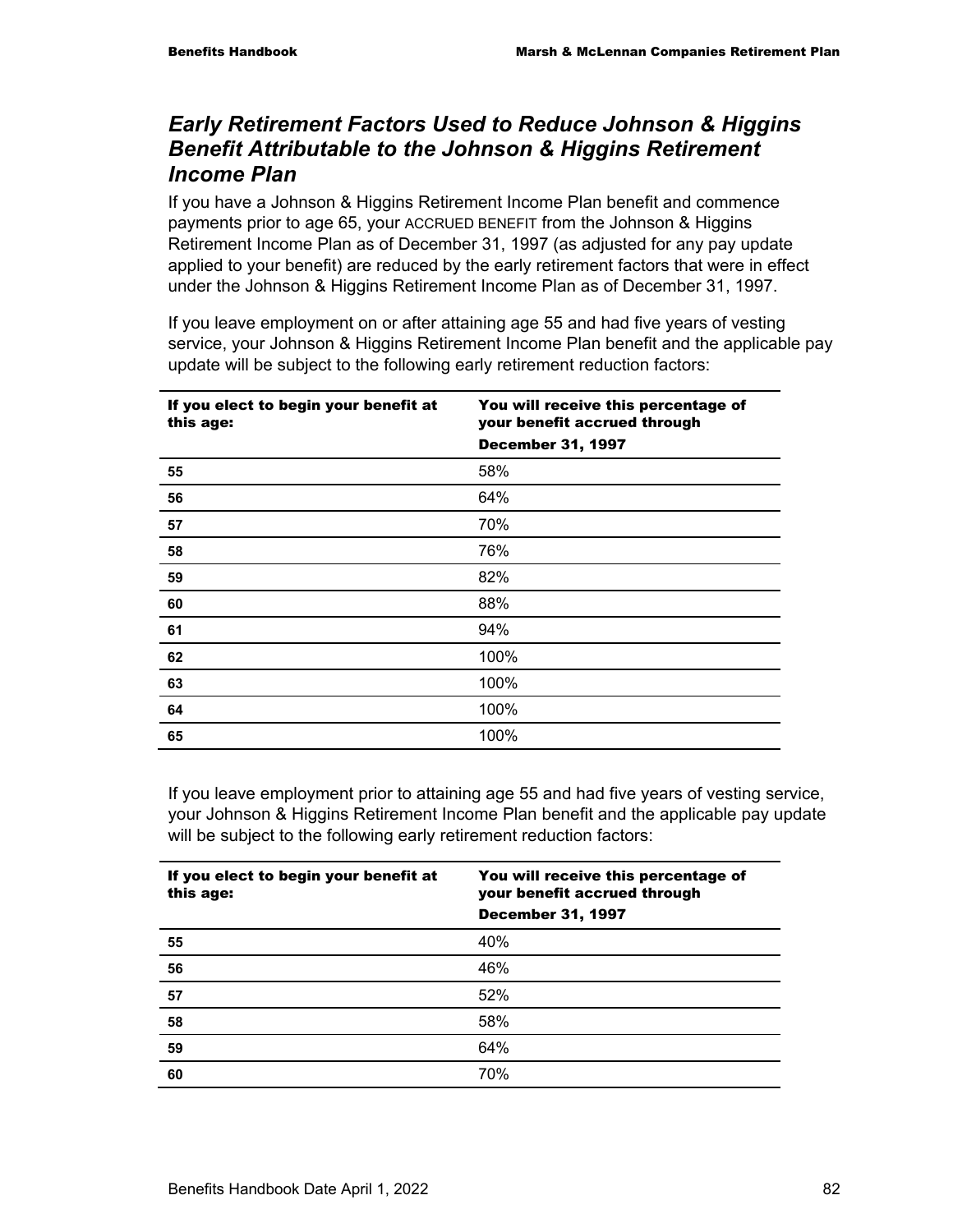| If you elect to begin your benefit at<br>this age: | You will receive this percentage of<br>your benefit accrued through |
|----------------------------------------------------|---------------------------------------------------------------------|
|                                                    | <b>December 31, 1997</b>                                            |
| 61                                                 | 76%                                                                 |
| 62                                                 | 82%                                                                 |
| 63                                                 | 88%                                                                 |
| 64                                                 | 94%                                                                 |
| 65                                                 | 100%                                                                |

The Marsh & McLennan Companies Retirement Plan early retirement factors will be applied to the benefit you accrue under the Marsh & McLennan Companies Retirement Plan to compensate for the longer projected payout period.

## *Prior Johnson & Higgins Vesting Service Impact on Sedgwick Benefit*

If you were employed by a Sedgwick company on November 3, 1998 and before that you worked at Johnson & Higgins, your Johnson & Higgins service will be counted in determining your vested status under the Sedgwick Plan if you are employed by Marsh McLennan on or after January 1, 2000 and if:

- you left Johnson & Higgins with a vested Johnson & Higgins benefit; or
- you left Johnson & Higgins on or after November 3, 1993 before becoming vested and were hired by Sedgwick before November 3, 1998.

Otherwise, your prior Johnson & Higgins service does not count for vesting in your Sedgwick benefit.

Periods of employment with a Sedgwick or Johnson & Higgins company do not count as benefit service in determining the amount of any benefit to which you may be entitled under the Johnson & Higgins Retirement Income Plan or Sedgwick Retirement Plan, as applicable.

Pay with a Sedgwick company does not count as pay in the Johnson & Higgins Retirement Income Plan benefit formula. Pay with a Johnson & Higgins company does not count as pay in the Sedgwick benefit formula.

If you have prior Johnson & Higgins or Marsh McLennan service that you believe should be counted in determining your eligibility and vesting in the plans described, notify your Human Resources representative. Be sure to provide documentation supporting your assertion.

### *Sedgwick Vesting Service Impact on Johnson & Higgins Benefit*

If you are employed by Marsh McLennan on or after January 1, 2000, your Sedgwick and Marsh McLennan vesting service that you earned after your date of hire by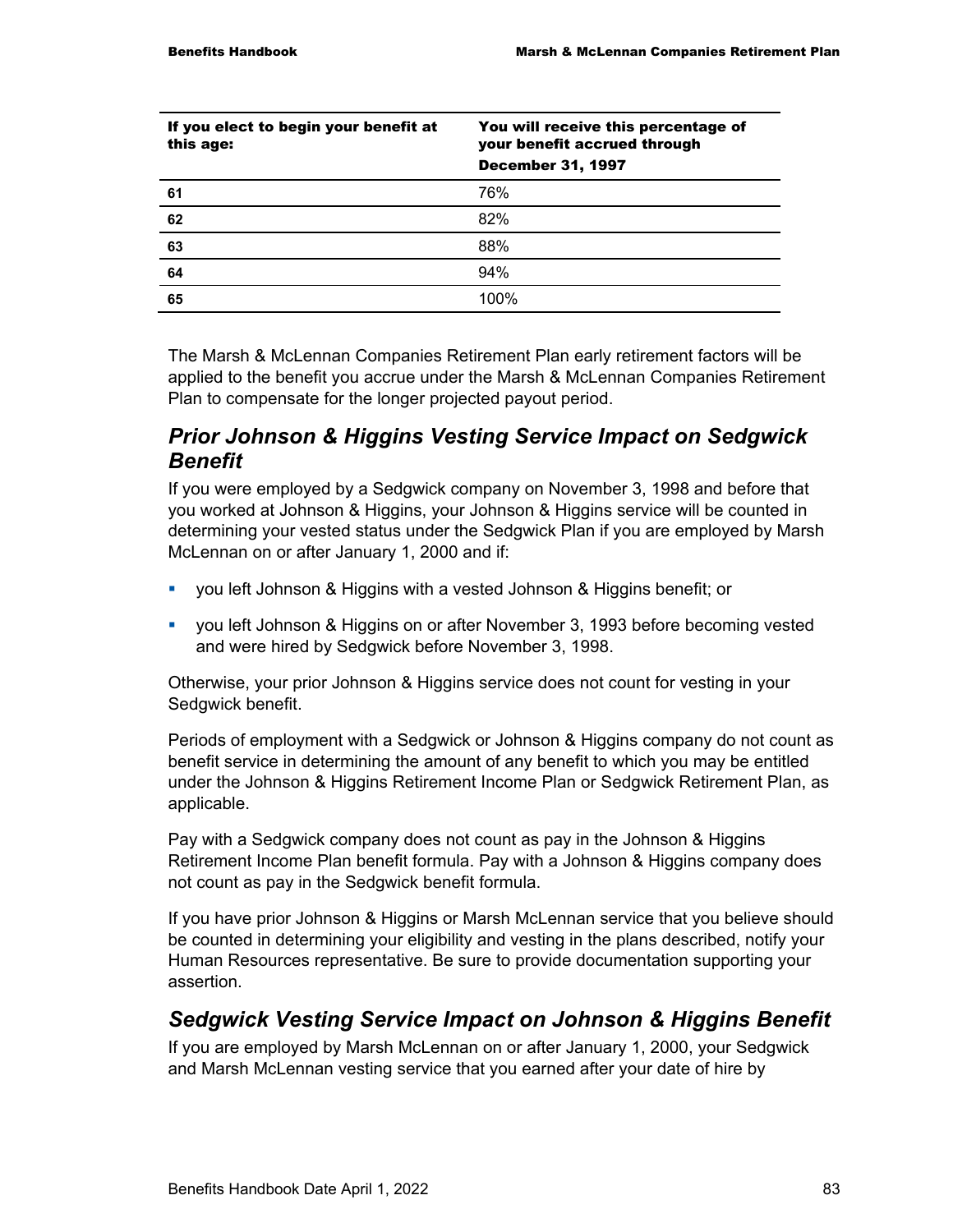Sedgwick will count towards vesting in your Johnson & Higgins benefit if you were hired by Sedgwick before November 3, 1998 and left Johnson & Higgins on or after November 3, 1993 before becoming vested.

### *Johnson & Higgins Vesting Service Impact on Sedgwick Benefit*

If you are employed by Marsh McLennan on or after January 1, 2000, your Johnson & Higgins and Marsh McLennan vesting service that you earned after your date of hire by Johnson & Higgins will count towards vesting in your Sedgwick benefit if you were hired by Johnson & Higgins before October 1, 1997, left Sedgwick on or after November 3, 1993 before becoming vested and repaid the employee contributions you made to the Sedgwick Plan.

Remember that Sedgwick vesting service includes all calendar years in which you earned 1,000 hours of service with Sedgwick.

### Employees of Meidinger, Inc. on the Date of the Acquisition

If you were an employee of Meidinger, Inc. on the date of the acquisition (February 29, 1984) and participated in the Meidinger Employee Retirement Plan (Meidinger Plan) immediately prior to the acquisition, you became a participant in the Marsh & McLennan Companies Retirement Plan on July 1, 1984. You were credited under the Plan for service with Meidinger, Inc prior to the date of the acquisition for purposes of determining eligibility, vesting and benefits.

If you were a Meidinger Plan participant who had attained age 50 prior to the date of acquisition (February 29, 1984), your benefit under the Marsh & McLennan Companies Retirement Plan will not be less than the actuarial equivalent of the retirement benefit payable in the form of a one hundred twenty month certain annuity which would have been payable under the Meidinger Plan. The payment is based on compensation through the date of your termination or retirement under the Marsh & McLennan Companies Retirement Plan and the aggregate period of service accumulated under the Meidinger Plan and the Marsh & McLennan Companies Retirement Plan.

Once vested in the Marsh & McLennan Companies Retirement Plan, the vested ACCRUED BENEFIT from the Plan payable to a Meidinger Plan participant who had not attained age 50 on the date of the acquisition will not be less than the actuarial equivalent of the vested accrued benefit under the Meidinger Plan as of the date of the acquisition in the form of a one hundred and twenty month certain annuity.

### Employees of Montgomery and Montgomery Inc. on the Date of the Acquisition

If you were an employee of Montgomery & Montgomery Inc. on the date of the acquisition (December 31, 1986), you received BENEFIT SERVICE under the Marsh & McLennan Companies Retirement Plan from December 1, 1986.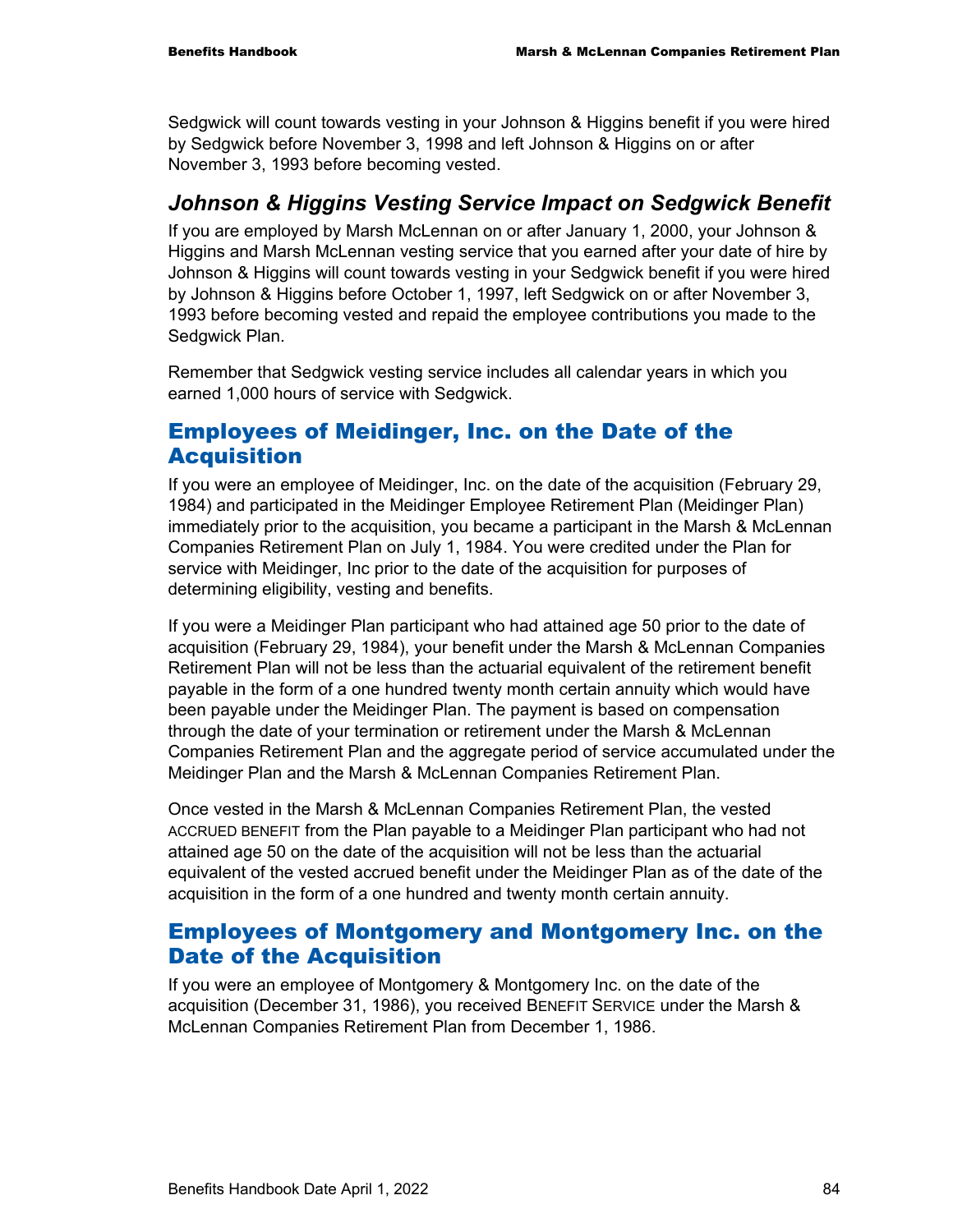Benefits accrued under the Montgomery & Montgomery Inc. Retirement Income Plan were frozen as of January 31, 1987. The frozen benefit will be paid in addition to benefits accrued under the Marsh & McLennan Companies Retirement Plan for Benefit Service since December 1, 1986. Your benefit will be reduced if your BENEFIT COMMENCEMENT DATE precedes your  $65<sup>th</sup>$  birthday. The reduction will be the lesser of the required reduction calculated under the prior Montgomery & Montgomery Inc. Retirement Income Plan and the Marsh & McLennan Companies Retirement Plan.

## Employees of Organization Resources Counselors, Inc. (ORC)

BENEFIT SERVICE **under the** Marsh & McLennan Companies Retirement Plan.

If you were an employee of ORC on the date of the acquisition (July 31, 2010) and met the Marsh McLennan eligibility requirements to participate on that date, you received Benefit Service under the Marsh & McLennan Companies Retirement Plan from July 1, 2010.

### VESTING SERVICE **under the Marsh & McLennan Companies Retirement Plan**

If you were (i) an employee of ORC on the date of the acquisition (July 31, 2010), and (ii) a participant in the Retirement Plan for Employees of Organization Resources Counselors, Inc. (the "ORC Plan'), you receive Vesting Service under the Marsh & McLennan Companies Retirement Plan for all vesting service credited to you under the ORC Plan.

If you were an employee of ORC on the date of acquisition (July 31, 2010) but were not an ORC Participant, you received Vesting Service under the Marsh & McLennan Companies Retirement Plan from your most recent date of hire with ORC.

If you were an ORC Plan Participant who was not employed by ORC on the date of acquisition (July 31, 2010) and became eligible to participate in the Marsh & McLennan Companies Retirement Plan after July 31, 2010, you will receive Vesting Service under the Marsh & McLennan Companies Retirement Plan for all vesting service credited to you under the ORC Plan.

If you were (i) a former ORC employee, (ii) not an ORC Plan Participant, and (iii) not employed by ORC on the date of acquisition (July 31, 2010) and became eligible to participate in the Marsh & McLennan Companies Retirement Plan, you will be credited with Vesting Service under the Marsh & McLennan Companies Retirement Plan based upon your service with the Marsh McLennan WORLD-WIDE CONTROLLED GROUP.

### **Benefit Accrued under the Retirement Plan for the Employees of Organization Resources Counselors, Inc.**

Benefits accrued under the Retirement Plan for the Employees of Organization Resources Counselors, Inc. (ORC Benefit), were frozen as of August 27, 2009. The ORC Benefit will be paid in addition to benefits accrued under the Marsh & McLennan Companies Retirement Plan for Benefit Service since July 1, 2010.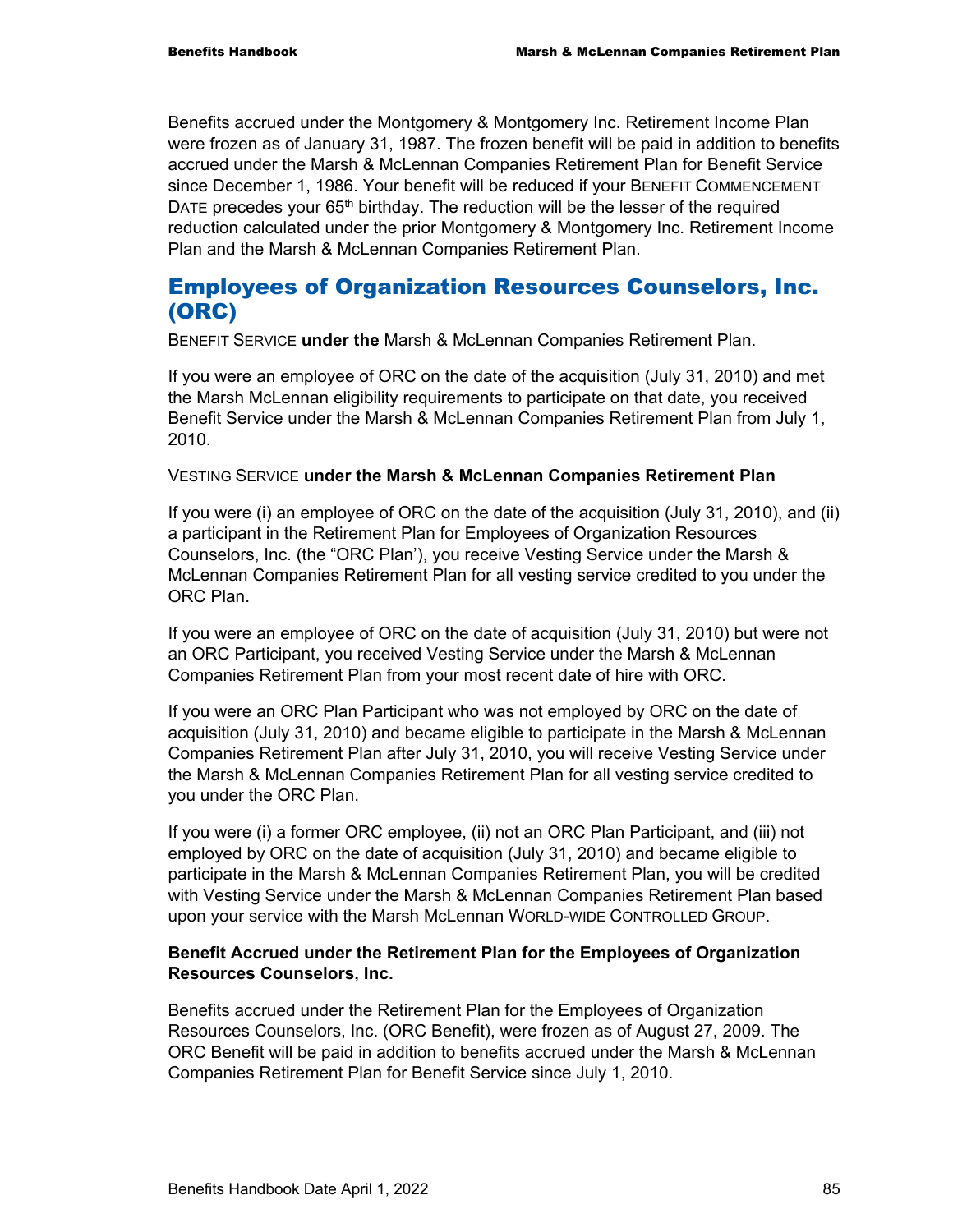Effective as of July 1, 2013, the Retirement Plan for the Employees of Organization Resources Counselors, Inc. was merged into the Marsh & McLennan Companies Retirement Plan. Your ORC Benefit as of June 30, 2013 (frozen as of August 27, 2009) will be added to any benefit you accrued under the Marsh & McLennan Companies Retirement Plan. The total combined benefit will be payable from the Marsh & McLennan Companies Retirement Plan if you are vested when you leave the Company.

# *Early Retirement Factors Used to Reduce the ORC Benefit*

If you have an ORC Benefit and commence payments prior to age 65, your ORC Benefit will be reduced. The reduction will be  $\frac{1}{4}$  of one percent for each full month between the BENEFIT COMMENCEMENT DATE and the first day of the month coincident with or next following your 65<sup>th</sup> birthday.

## *Payment of Your ORC Benefit If You Continue To Work Beyond Age 65*

**If you continue to work beyond age 65, your ORC Benefit will be actuarially** increased. If you continue to work beyond the calendar year in which you attain age  $70\frac{1}{2}$ , and are not a 5% owner of the Company, your ORC Benefit will automatically commence by the April 1<sup>st</sup> following the calendar year in which you terminate your employment with the Company.

# Employees of Sedgwick on the Date of the Acquisition

These special rules apply to individuals with past Sedgwick service who are actively employed with a company in the Marsh McLennan WORLD-WIDE CONTROLLED GROUP on or after January 1, 2000. In general, individuals employed by Marsh McLennan who were employed by Sedgwick on the corporate merger date, November 3, 1998, were first eligible to participate in the Marsh & McLennan Companies Retirement Plan on January 1, 2000.

Effective as of January 1, 2000, the Sedgwick Retirement Plan was merged into the Marsh & McLennan Companies Retirement Plan. Your Sedgwick benefit as of December 31, 1999, if any, updated for Marsh McLennan pay history up to and including December 31, 2016, the date benefit accruals were discontinued under the Plan, will be added to any benefit you accrued starting January 1, 2000 under the Marsh & McLennan Companies Retirement Plan. The total combined benefit will be payable from the Marsh & McLennan Companies Retirement Plan if you are vested when you leave the Company.

**Note:** Your Sedgwick service will count for vesting in the Marsh & McLennan Companies Retirement Program to the extent it was recognized under the Sedgwick Retirement Plan if you were employed on the corporate merger date and remained employed through December 31, 1999; it does not count as BENEFIT SERVICE under the US Retirement Program. Your benefit and VESTING SERVICE dates on record can be found via Colleague Connect (**https://mmcglobal.sharepoint.com/sites/Home**). Click **Pay & Benefits**, select **My Pay & Benefits,** under **Savings & Financial Planning** click **Retirement Calculator** and then go to **Information About You**.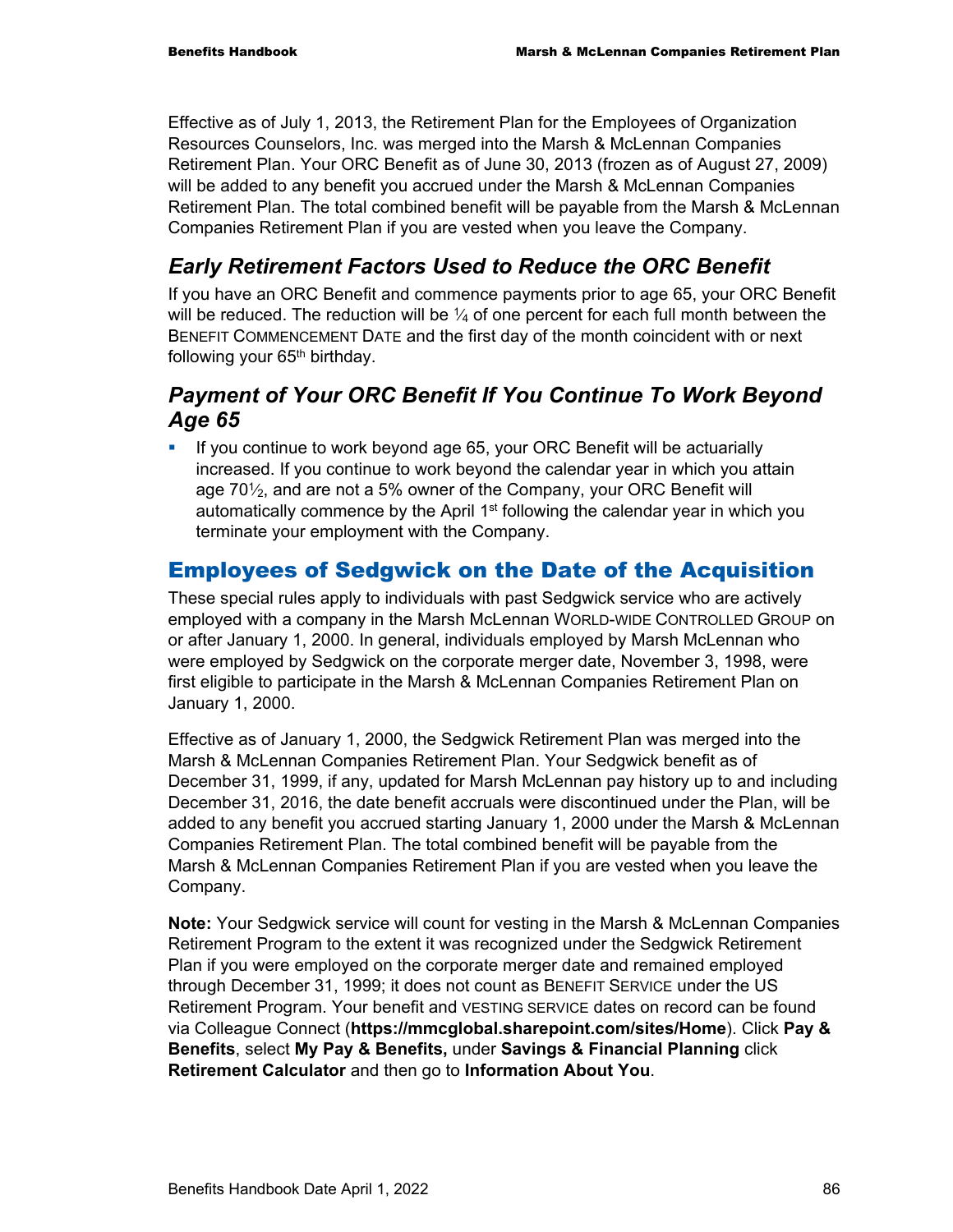### *Effect on Eligibility Requirement with Prior Sedgwick Service*

Your previous eligibility service with a Sedgwick company will generally count toward the one year of service eligibility requirement under the Marsh & McLennan Companies Retirement Plan.

### *Benefit Accrual Rates with Prior Sedgwick Service*

The benefit that you earn after 1999 will be determined under the Marsh & McLennan Companies Retirement Plan formula using service with Marsh McLennan after 1999. Prior Sedgwick benefit service is not counted as benefit service under the Marsh & McLennan Companies Retirement Plan formula.

The benefit formula for the Marsh & McLennan Companies Retirement Plan uses a higher accrual rate (i.e. 1.6%) for the first 30 years of benefit service than the rate (1.0%) used in later years. To determine which rate applies when your Marsh & McLennan Companies Retirement Plan benefit is calculated, your combined length of benefit service with both Sedgwick and Marsh McLennan will be considered as applicable for determining the period to measure average monthly earnings. Prior Sedgwick benefit service is counted only to determine how many years of service count toward the 30 years.

For example, say you had 25 years of Sedgwick credited service as of December 31, 1999. You continue employment with Marsh McLennan for 15 years beginning in 2000, until you retire with a combined total of 40 years of service. Your Marsh & McLennan Companies Retirement Plan benefit for your post-1999 service would be calculated using the higher accrual rate for five years (because these five years, when added to your 25 years of Sedgwick service, total 30), the lower accrual rate for the remaining 10 years, and your total base salary history with both Marsh McLennan and Sedgwick.

If you were not an active employee participant in the Sedgwick Retirement Plan on December 31, 1999, only your service and base salary with Marsh McLennan on or after January 1, 2000, will count toward the benefit accrual rates.

## *Pay Average to Determine Post-1999 Marsh McLennan Benefit*

The base salary that you earned with Sedgwick will count for the Marsh & McLennan Companies Retirement Plan's five-year pay average that is used to determine benefits accrued as of December 31, 2005, if your Sedgwick benefit service is counted for the Marsh McLennan accrual rates under any of the situations described earlier. If your prior Sedgwick base salary counts, then your Sedgwick base salary and your Marsh McLennan base salary will be taken into account when determining your overall US Retirement Program frozen benefit accrued as of December 31, 2005 and any additional benefit earned before January 1, 2006.

Otherwise, only your base salary with Marsh McLennan on or after January 1, 2000, will count toward the Marsh & McLennan Companies Retirement Plan benefit calculations.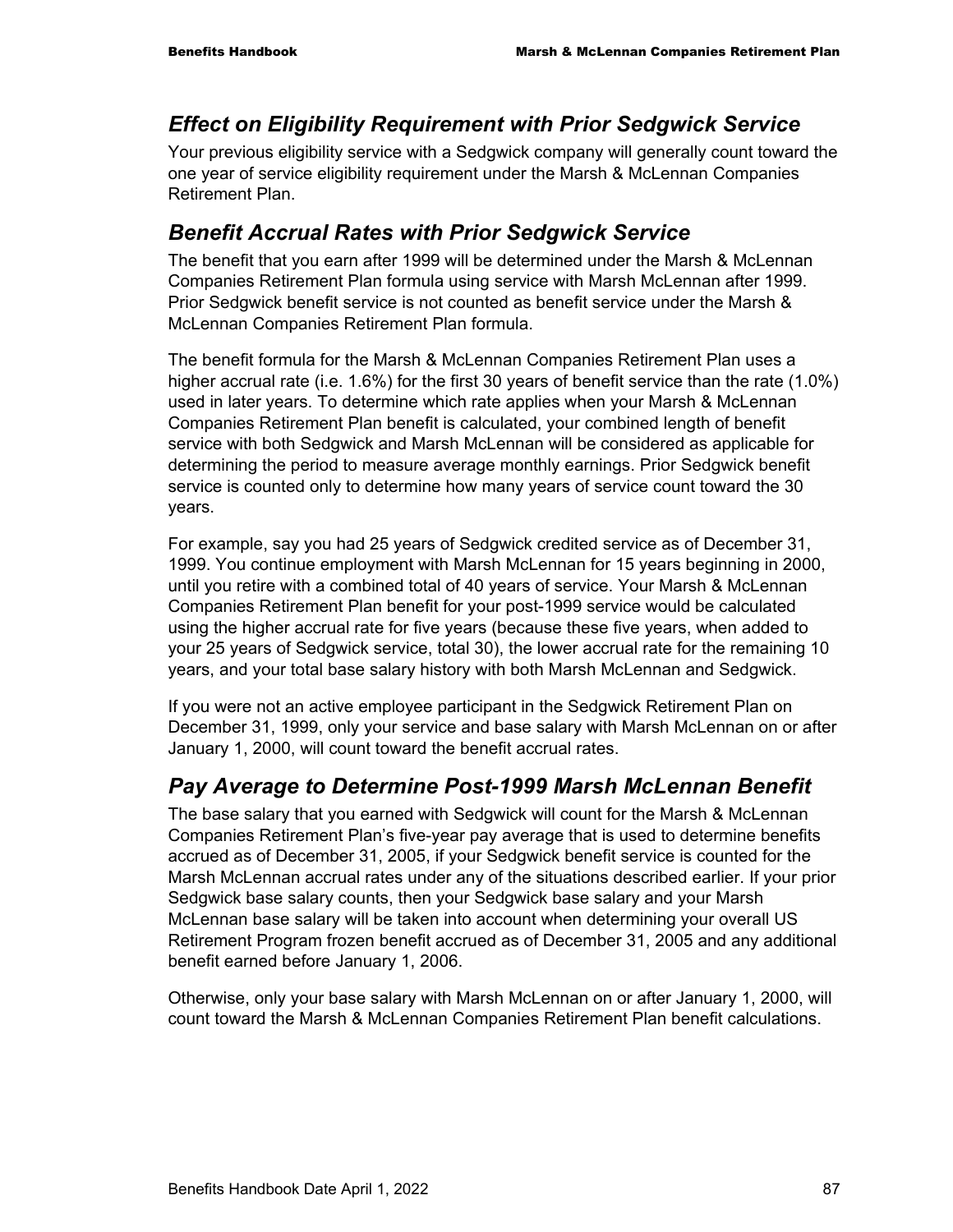### *Vesting Requirement with Prior Sedgwick Service*

Generally, the Marsh & McLennan Companies Retirement Plan requires 60 months of service for full vesting. Your prior Sedgwick vesting service generally counts for this purpose and includes all calendar years prior to January 1, 2000 in which you earned 1,000 hours of service with Sedgwick

- **•** prior to the date you were first eligible to start contributing to the Sedgwick Plan and
- after the date you first became eligible to contribute if you actually elected to contribute to the Sedgwick Plan.

Your previous vesting service with a Sedgwick company will count toward the Marsh & McLennan Companies Retirement Plan's 60 months of service vesting requirement if:

- you were vested or credited with vesting service under the Sedgwick Retirement Plan when you left Sedgwick employment; or
- you were an active employee participating in the Sedgwick Retirement Plan on December 31, 1999; or
- you were employed at Marsh McLennan on November 3, 1998 and left employment when you were not yet vested under the Sedgwick Retirement Plan on or after November 3, 1998; or
- you were hired by Marsh McLennan after November 3, 1998, within five years of leaving a Sedgwick company.

Otherwise, only your service with Marsh McLennan on or after November 3, 1998, will count toward the 60 months of service vesting requirement.

## *Prior Marsh McLennan Service Impact on Sedgwick Benefit*

If you were employed by a Sedgwick company on November 3, 1998 and before that you worked at Marsh McLennan, your Marsh McLennan service will count in determining your vesting status under the Sedgwick Plan if you are employed by Marsh McLennan on or after January 1, 2000 and if:

- **vou left Marsh McLennan after 1984; or**
- you left Marsh McLennan before 1985 with a vested Marsh & McLennan Companies Retirement Plan benefit.

Otherwise, your prior Marsh McLennan service does not count for vesting in your Sedgwick benefit.

### *Vesting Effect for Future Marsh McLennan Service on Sedgwick Benefit*

If you previously worked at Sedgwick, but terminated before becoming vested in your Sedgwick Retirement Plan benefit, and you are employed by Marsh McLennan on or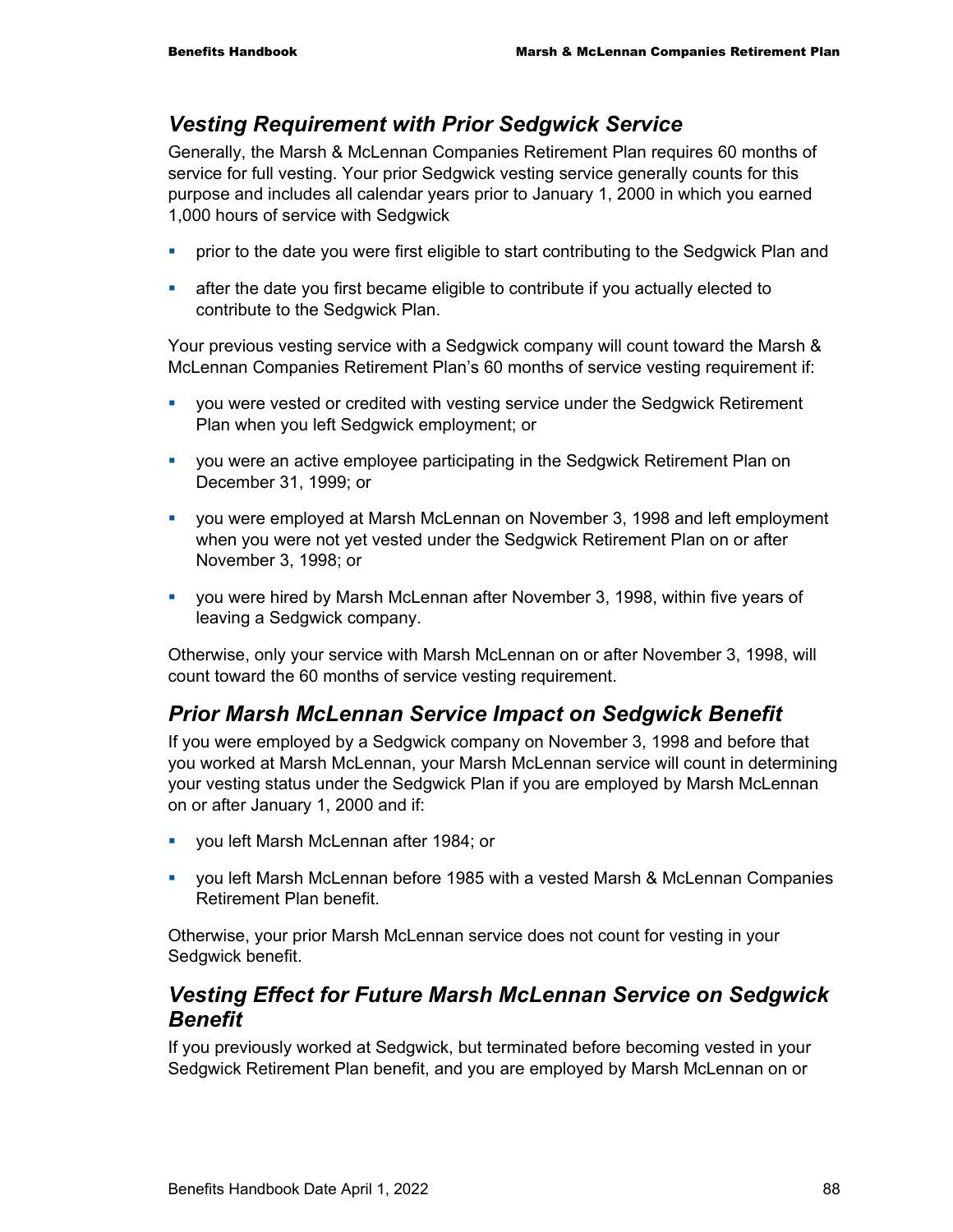after January 1, 2000, your Marsh McLennan service beginning with the date of your employment with Marsh McLennan will be counted in determining your vested status in the Sedgwick benefit if:

- you were employed at Marsh McLennan on November 3, 1998 and left Sedgwick on or after November 3, 1993 and repaid the employee contributions you made to the Sedgwick Plan plus interest within five years of reemployment; or
- you were employed at Marsh McLennan after November 3, 1998 within five years of leaving Sedgwick and repaid the employee contributions you made to the Sedgwick Plan plus interest within five years of reemployment.

### *Benefit Service Impact for Calculating Prior Sedgwick Benefit*

Periods of employment with a Marsh McLennan company do not count as benefit service in determining the amount of any benefit to which you may be entitled under the Sedgwick Retirement Plan formula.

## *Pay History Impact on Sedgwick Benefit*

If you were employed by Sedgwick on November 3, 1998 and remained continuously employed by Marsh McLennan through December 31, 1999 and have a Sedgwick benefit that has not been previously forfeited or distributed in a lump sum that has not been repaid to the Plan, your pay history after January 1, 2000 up to and including December 31, 2016, the date benefit accruals were discontinued under the Plan, will be used to update your December 31, 1999 accrued Sedgwick benefit. Your benefit is multiplied by a factor that is determined by dividing your FINAL AVERAGE SALARY calculated at the earlier of your employment termination date and December 31, 2016 by your final average salary as of December 31, 1997.

For example, if your final average salary on December 31, 2016 is \$125,000 and your final average salary as of December 31, 1999 was \$100,000 your Sedgwick benefit accrued as of December 31, 1999 will be multiplied by 1.25 (\$125,000/\$100,000.)

### *Early Retirement Factors Used to Reduce Sedgwick Benefit Attributable to the Sedgwick Retirement Plan*

If you have a Sedgwick Retirement Plan benefit and commence payments prior to age 65, your ACCRUED BENEFIT from the Sedgwick Retirement Plan as of December 31, 1999 (as adjusted for any pay update applied to your benefit) are reduced by the early retirement factors that were in effect under the Sedgwick Retirement Plan as of December 31, 1999, as follows:

| If you elect to begin<br>your benefit at this age: | You will receive this<br>percentage of your<br>benefit accrued through<br><b>December 31, 1999</b><br><b>Born Before 1955</b> | You will receive this<br>percentage of your<br>benefit accrued through<br><b>December 31, 1999</b><br><b>Born After 1954</b> |
|----------------------------------------------------|-------------------------------------------------------------------------------------------------------------------------------|------------------------------------------------------------------------------------------------------------------------------|
| 55                                                 | 60%                                                                                                                           | 56%                                                                                                                          |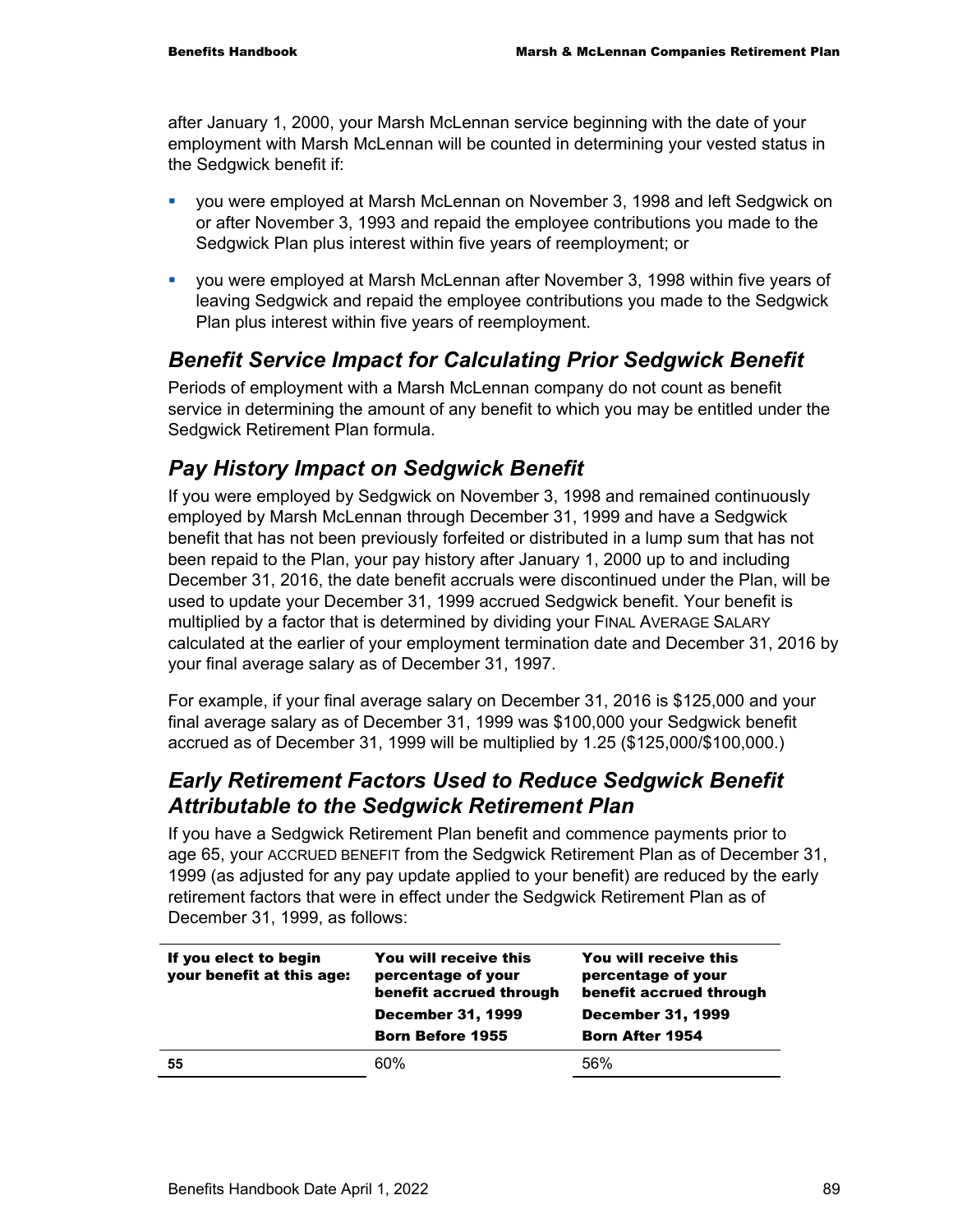| If you elect to begin<br>your benefit at this age: | You will receive this<br>percentage of your<br>benefit accrued through<br><b>December 31, 1999</b><br><b>Born Before 1955</b> | You will receive this<br>percentage of your<br>benefit accrued through<br><b>December 31, 1999</b><br><b>Born After 1954</b> |
|----------------------------------------------------|-------------------------------------------------------------------------------------------------------------------------------|------------------------------------------------------------------------------------------------------------------------------|
|                                                    |                                                                                                                               |                                                                                                                              |
| 56                                                 | 64%                                                                                                                           | 62%                                                                                                                          |
| 57                                                 | 68%                                                                                                                           | 68%                                                                                                                          |
| 58                                                 | 72%                                                                                                                           | 72%                                                                                                                          |
| 59                                                 | 76%                                                                                                                           | 76%                                                                                                                          |
| 60                                                 | 80%                                                                                                                           | 80%                                                                                                                          |
| 61                                                 | 84%                                                                                                                           | 84%                                                                                                                          |
| 62                                                 | 88%                                                                                                                           | 88%                                                                                                                          |
| 63                                                 | 92%                                                                                                                           | 92%                                                                                                                          |
| 64                                                 | 96%                                                                                                                           | 96%                                                                                                                          |
| 65                                                 | 100%                                                                                                                          | 100%                                                                                                                         |

The Marsh & McLennan Companies Retirement Plan early retirement factors will be applied to the benefit you accrue under the Marsh & McLennan Companies Retirement Plan to compensate for the longer projected payout period.

### *Prior Johnson & Higgins Vesting Service Impact on Sedgwick Benefit*

If you were employed by a Sedgwick company on November 3, 1998 and before that you worked at Johnson & Higgins, your Johnson & Higgins service will be counted in determining your vested status under the Sedgwick benefit if you are employed by Marsh McLennan on or after January 1, 2000 and if:

- you left Johnson & Higgins with a vested Johnson & Higgins benefit; or
- you left Johnson & Higgins on or after November 3, 1993 before becoming vested and were hired by Sedgwick before November 3, 1998.

Otherwise, your prior Johnson & Higgins service does not count for vesting in your Sedgwick benefit.

Periods of employment with a Sedgwick or Johnson & Higgins company do not count as benefit service in determining the amount of any benefit to which you may be entitled under the other company's retirement plan, as applicable.

Pay with a Sedgwick company does not count as pay in the Johnson & Higgins benefit formula. Pay with a Johnson & Higgins company does not count as pay in the Sedgwick benefit formula.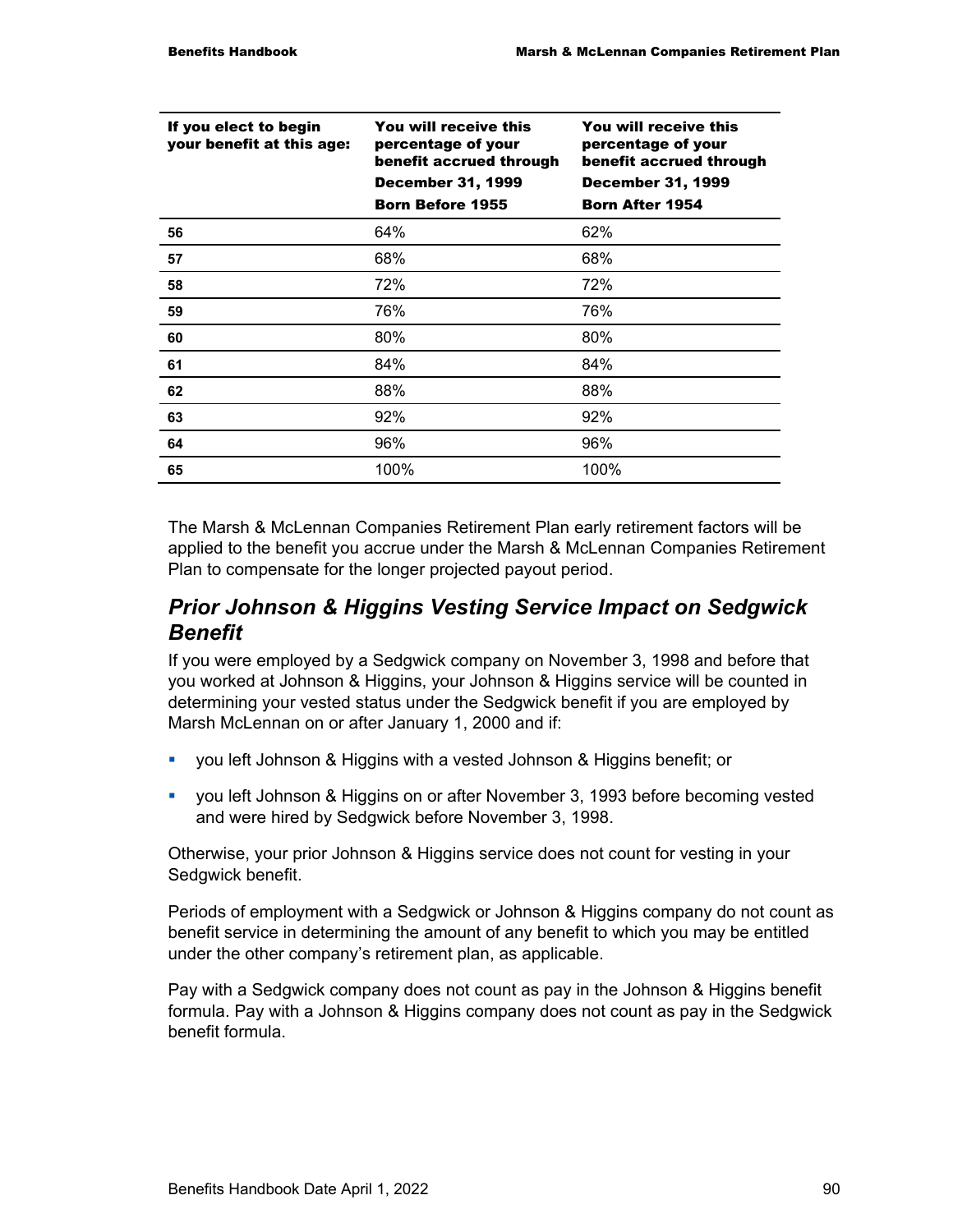If you have prior Johnson & Higgins or Marsh McLennan service that you believe should be counted in determining your eligibility and vesting in the plans described, notify your Human Resources Representative. Be sure to provide documentation supporting your assertion.

### *Sedgwick Vesting Service Impact on Johnson & Higgins Benefit*

If you are employed by Marsh McLennan on or after January 1, 2000, your Sedgwick/Marsh McLennan vesting service that you earned after your date of hire by Sedgwick will count towards vesting in your Johnson & Higgins benefit if you were hired by Sedgwick before November 3, 1998 and left Johnson & Higgins on or after November 3, 1993 before becoming vested.

## *Johnson & Higgins Vesting Service Impact on Sedgwick Benefit*

If you are employed by Marsh McLennan on or after January 1, 2000, your Johnson & Higgins vesting service that you earned after your date of hire by Johnson & Higgins will count toward vesting in your Sedgwick benefit if you were hired by Johnson & Higgins before October 1, 1997, left Sedgwick on or after November 3, 1993 before becoming vested and repaid the employee contributions you made to the Sedgwick Plan.

Remember that Sedgwick vesting service includes all calendar years in which you earned 1,000 hours of service with Sedgwick.

# **Glossary**

ACCRUED BENEFIT

This is the amount of benefit you have been credited with as of a measurement date under the Plan's benefit formula, taking into account your Eligible Monthly Pay and Benefit Service. Your Accrued Benefit is expressed as a monthly payment in the form of a single life annuity commencing once you attain age 65.

ACTIVE PARTICIPANT

A participant in the Plan who is also an active employee.

ACTUARIALLY EQUIVALENT

In this summary, you will see the term Actuarially Equivalent used to describe the various payment forms under the Plan. Each payment form is Actuarially Equivalent which means that they are all of equal value determined by using the actuarial assumptions in the Plan. The differences in the amounts payable under each form reflect the nature of the various payment forms (e.g., guaranteed number of payments compared to payments over the course of two lives).

BENEFIT COMMENCEMENT DATE

The date your benefit is deemed to commence. Your Benefit Commencement Date can be the first of any month following your termination date, but it cannot be earlier than your  $55<sup>th</sup>$  birthday or later than the April 1<sup>st</sup> following the calendar year in which you attain age  $70\frac{1}{2}$ .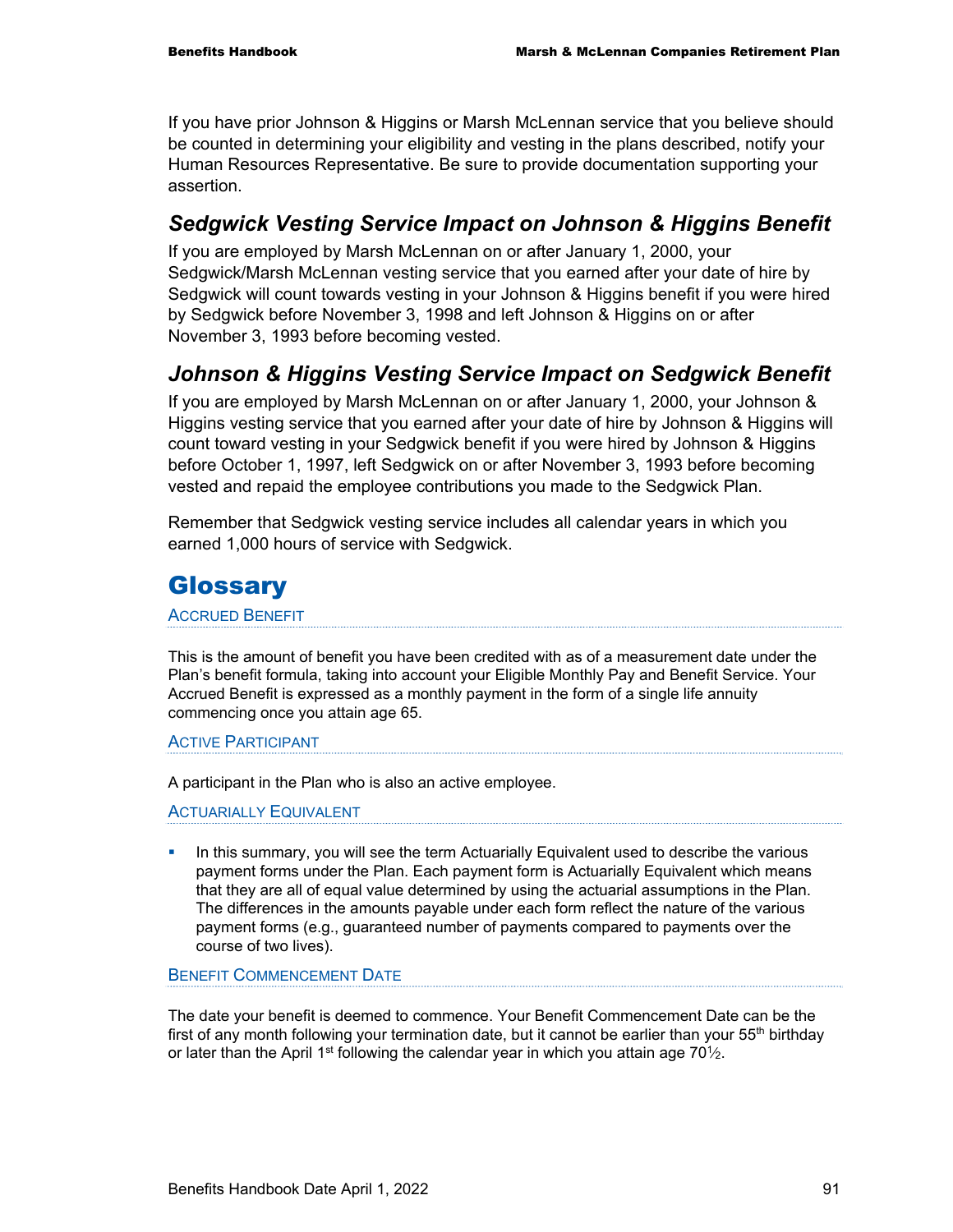### BENEFIT SERVICE

### **For Service on or after January 1, 2010 and prior to January 1, 2017**

Generally, you will earn Benefit Service under the Plan for each month that you are an eligible employee (See "Eligibility – General Rules" on page 10 for details) and have Eligible Monthly Pay. Benefit Service is used to determine your Plan benefit accrual percentage. See "Plan Benefit Formula for Benefit Accrued on or after January 1, 2006" on page 12 for details.

### **For Benefit Service Prior to January 1, 2010**

Generally, you were credited Benefit Service under the Plan for each month that you were an eligible employee (See "Eligibility – General Rules" on page 10 for details) and had monthly eligible salaried pay.

If you were classified as an hourly employee, you did not earn Benefit Service before January 1, 2010.

#### COVERED COMPENSATION

Covered Compensation is the average Social Security Taxable Wage Bases for each year during the 35 year period ending with the year in which you attain your Social Security normal retirement age. The Social Security Taxable Wage Base is the maximum amount of annual earnings subject to the Social Security in any year. Currently, Social Security normal retirement age is 65 if you were born before 1938; 66 if you were born in 1938 through 1954; and 67 if you were born in 1955 or later. The Internal Revenue Service publishes updated covered compensation tables each year. A copy of the table can be found on the IRS website at www.irs.gov.

#### DOMESTIC PARTNER

At the time of reference, a partner of the same or opposite sex with whom you are registered as a Domestic Partner (or a term of similar meaning for example, civil union) in accordance with the requirements of a city, state, or municipality that recognizes domestic partnerships, if you have been registered as Domestic Partners for 12 months or longer.

If you are not registered as Domestic Partners or have been registered for fewer than 12 consecutive months, your partner will qualify as a Domestic Partner for the purposes of this Plan if you and your Domestic Partner satisfy all of the following criteria:

- You are both at least age 18.
- **•** Neither of you are currently nor have been married or the Domestic Partner of any other person for at least the previous 12 months.
- **•** You are not related by blood to a degree of closeness that would prohibit marriage under applicable US state law.
- You are in an exclusive, committed relationship that has existed for at least 12 months and is intended to be permanent.
- You have mutually agreed to be responsible for each other's common welfare.
- You have resided together for at least the previous 12 months, and you intend to do so permanently.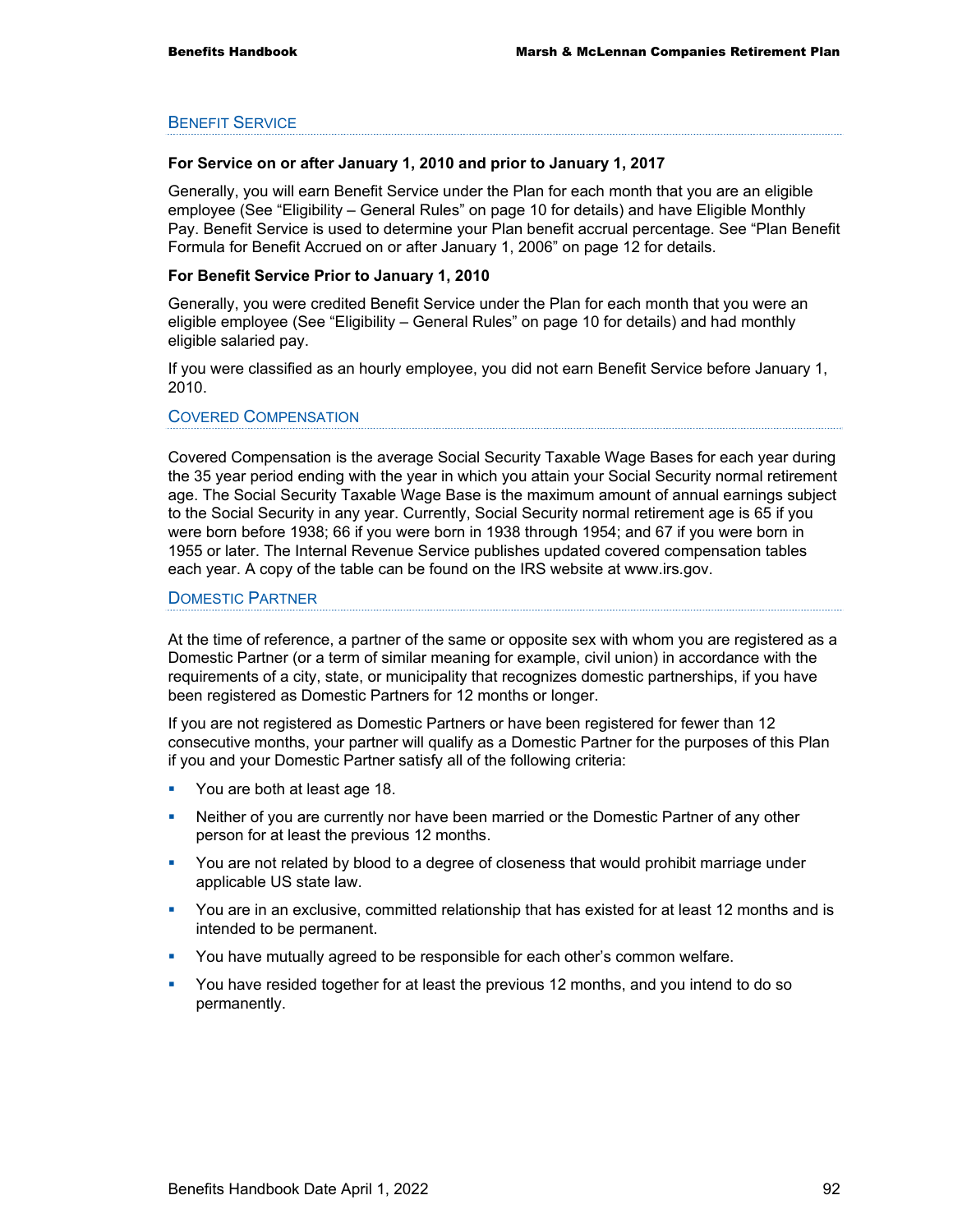### EARLY RETIREMENT DATE

If you terminate your employment on or after attaining age 55 and have not yet attained age 65, you qualify for early retirement provided you have at least 60 months (5 years) of Vesting Service. In this case, you can commence monthly benefit payments as of the first day of any month after you terminate employment.

### ELIGIBLE MONTHLY PAY

For service on or after January 1, 2010, and before January 1, 2017 Eligible Monthly Pay is your monthly base earnings paid during periods when you were employed as a US regular or temporary employee by a participating company. If you are paid on a salaried basis, your Eligible Monthly Pay is based upon the highest annual base salary rate in effect during the month (onetwelfth of your annual base salary rate). If you are paid on an hourly basis, your Eligible Monthly Pay is the base pay paid from a Plan-participating employer during the month.

If you are on an approved disability or qualified military leave, your Eligible Monthly Pay will be deemed to be the highest Eligible Monthly Pay you received during your last six months of active service with a participating company prior to the commencement of your approved disability or qualified military leave.

Eligible Monthly Pay does not include regular draw, overtime, bonuses, commissions and other extra compensation but does include before-tax salary reduction amounts that you may contribute to other programs sponsored by Marsh McLennan in which you were eligible to participate, such as the Marsh & McLennan Companies 401(k) Savings & Investment Plan or a Flexible Spending Account, but excluding pay you defer under the Supplemental Savings & Investment Plan. Eligible Monthly Pay will not exceed one-twelfth of the IRS limit on annual compensation in effect in which your Eligible Monthly Pay is credited. See "IRS Limit on Pay" on page 25 for details.

### ELIGIBLE MONTHLY SALARY

For service prior to January 1, 2010, Eligible Monthly Salary is your monthly base salary paid during periods when you were employed as a salaried employee by a participating company. Salary does not include overtime, bonuses, commissions and other extra compensation but does include before-tax salary reduction amounts that you may contribute to other programs sponsored by Marsh McLennan in which you were eligible to participate, such as the Marsh & McLennan Companies 401(k) Savings & Investment Plan or a Flexible Spending Account, but excluding compensation you defer under the Supplemental Savings & Investment Plan. The amount of your salary that can be used in determining your Eligible Monthly Salary under the Plan is subject to the IRS limit on annual compensation. The annual limit is pro-rated so that your Eligible Monthly Pay cannot exceed one-twelfth of the IRS limit on annual compensation in effect for the applicable calendar year. See "IRS Limit on Pay" on page 25 for details.

### EMPLOYMENT YEAR

An Employment Year is the twelve-month period generally beginning with the first day of the month an employee performs an hour of service or an anniversary of that date.

#### FINAL AVERAGE SALARY

Final Average Salary is the highest consecutive 60-month average of your Eligible Monthly Salary paid during periods when you were employed as an eligible employee by a participating employer prior to January 1, 2017. Note that Final Average Salary is the *highest* consecutive 60-month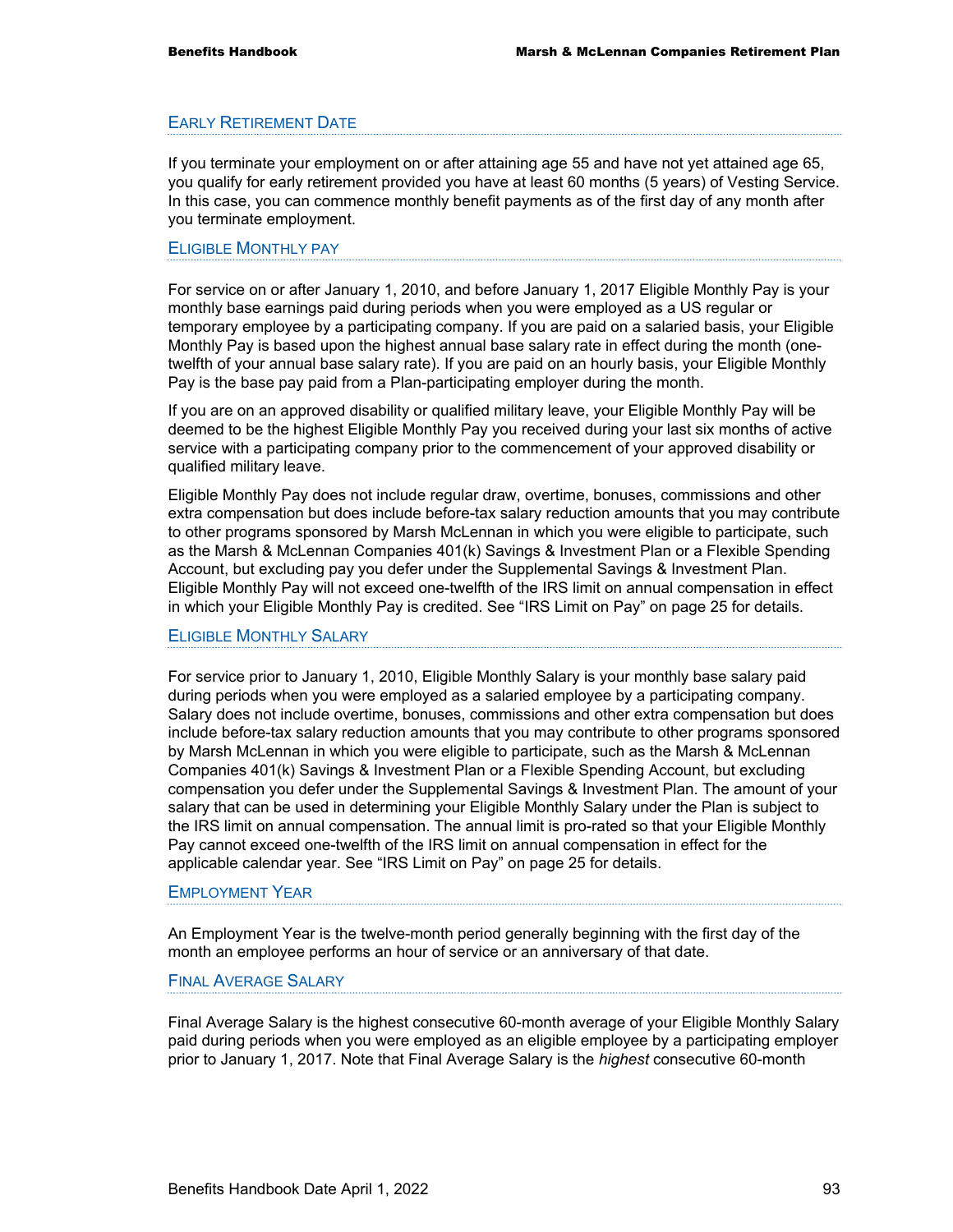average of Eligible Monthly Salary while an eligible employee, which may occur prior to the end of your employment in certain cases.

HOURLY EMPLOYEE

An Hourly Employee (also known as a Contingent Employee from January 1, 2010 through December 31, 2010 and a Temporary Employee on and after January 1, 2011) is an employee hired directly by the Company, full-time or part-time, to perform various short term projects or special programs of a temporary nature whose employment will be terminated upon completion of their assignments, as well as those hired to work on an occasional or irregular basis.

HR SERVICES

Marsh McLennan HR Services 12421 Meredith Drive Urbandale, IA 50398

Phone: +1 866 374 2662 Monday through Friday, 8 a.m. to 8 p.m., Eastern time.

NORMAL RETIREMENT DATE

Your Normal Retirement Date is the first day of the month on or after attaining age 65.

PRESENT VALUE

The Present Value is the current Actuarially Equivalent value of your Accrued Benefit, expressed as a lump sum amount. This value is determined using legally specified interest rates and actuarial life expectancy assumptions.

#### RETIRED PARTICIPANT

A participant in the Plan who had a vested Accrued Benefit and terminated employment on or after attaining age 55.

### SALARIED EMPLOYEE

A Salaried Employee (also known as a Regular Employee on and after January 1, 2011) is an employee who performs service on a regular basis with an indefinite employment period.

### **SPOUSE**

A Spouse is an individual who is married to a participant in the United States or in any foreign jurisdiction provided that the marriage would be recognized by any state, possession, or territory of the United States.

### TAX-QUALIFIED PLAN

A plan that satisfies the Internal Revenue Service requirements governing retirement plans. Having Tax-Qualified Plan status allows an employer to set aside assets in a tax-exempt trust to fund participant benefits, without subjecting such participants to federal income tax until their benefits are actually distributed to them.

The Marsh & McLennan Companies Retirement Plan is a Tax-Qualified Plan. The predecessor Marsh & McLennan Companies Retirement Plan was last approved by the IRS on June 24, 2014.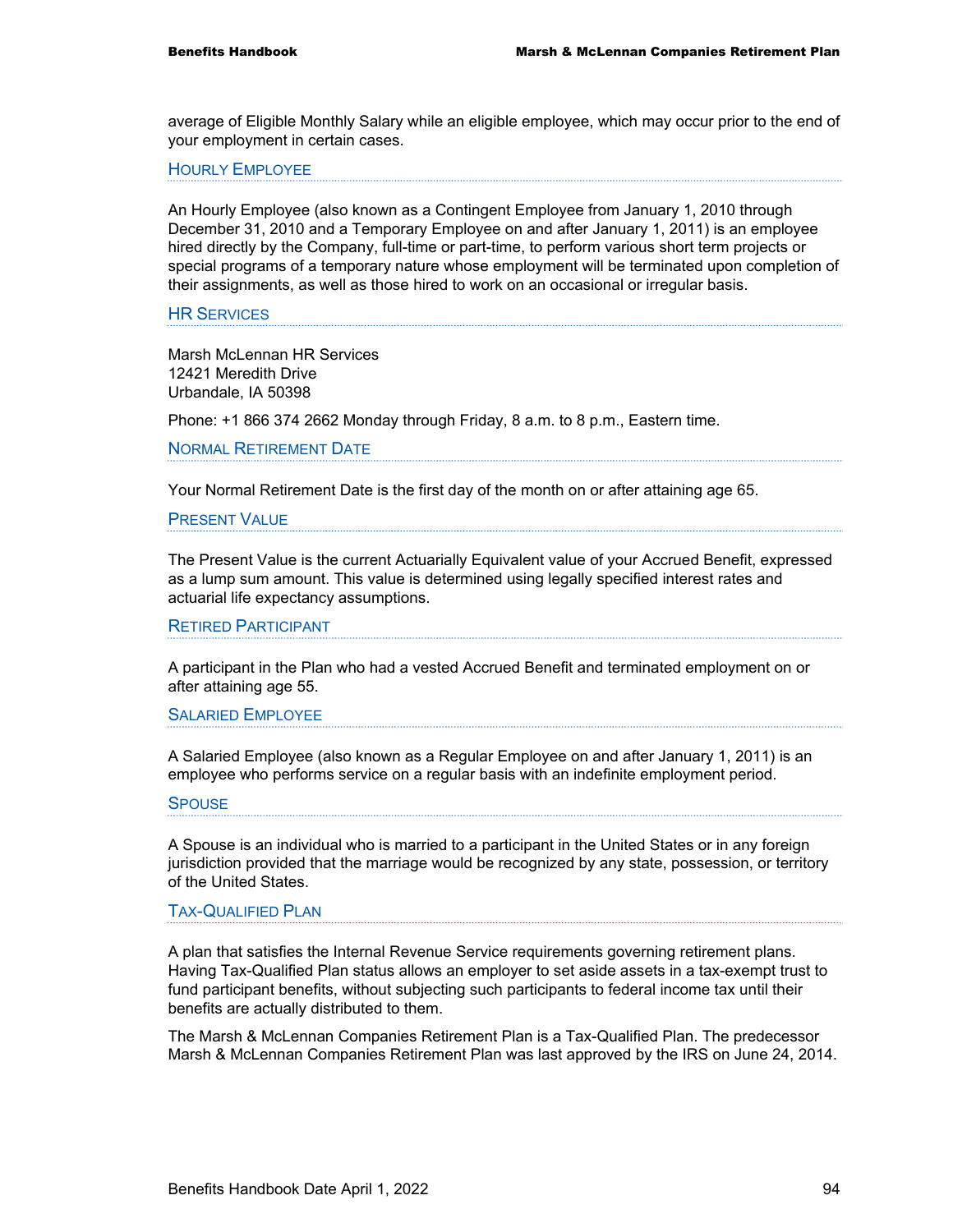#### TERMINATED VESTED PARTICIPANT

A participant in the Plan who had a vested Accrued Benefit and terminated employment before attaining age 55.

#### VESTING SERVICE

Vesting Service is your employment with the Company and its World-wide Controlled Group. Vesting Service is used to determine when you are eligible for the Plan and when you are entitled to a non-forfeitable right to a benefit under the Plan.

WORLD-WIDE CONTROLLED GROUP

The definition of World-wide Controlled Group derives from the Internal Revenue Code and is complex. Very generally, the term World-wide Controlled Group refers to a group of corporations related by a common ownership interest, most often when one business (or a chain of businesses) owns 80% or more of one or more subsidiaries.

# Additional Information

Historical table of IRS limits on annual pay eligible for benefit accrual purposes.

| Year | Limit          |
|------|----------------|
| 1990 | \$209,200      |
| 1991 | \$222,220      |
| 1992 | \$228,860      |
| 1993 | \$235,840      |
| 1994 | \$150,000      |
| 1995 | \$150,000      |
| 1996 | \$150,000      |
| 1997 | \$160,000      |
| 1998 | \$160,000      |
| 1999 | \$160,000      |
| 2000 | \$170,000      |
| 2001 | \$170,000      |
| 2002 | \$200,000      |
| 2003 | \$200,000      |
| 2004 | \$205,000      |
| 2005 | \$210,000      |
| 2006 | \$220,000*     |
|      | (\$18,500/mo.) |
| 2007 | \$225,000      |
|      | (\$18,750/mo.) |
| 2008 | \$230,000      |